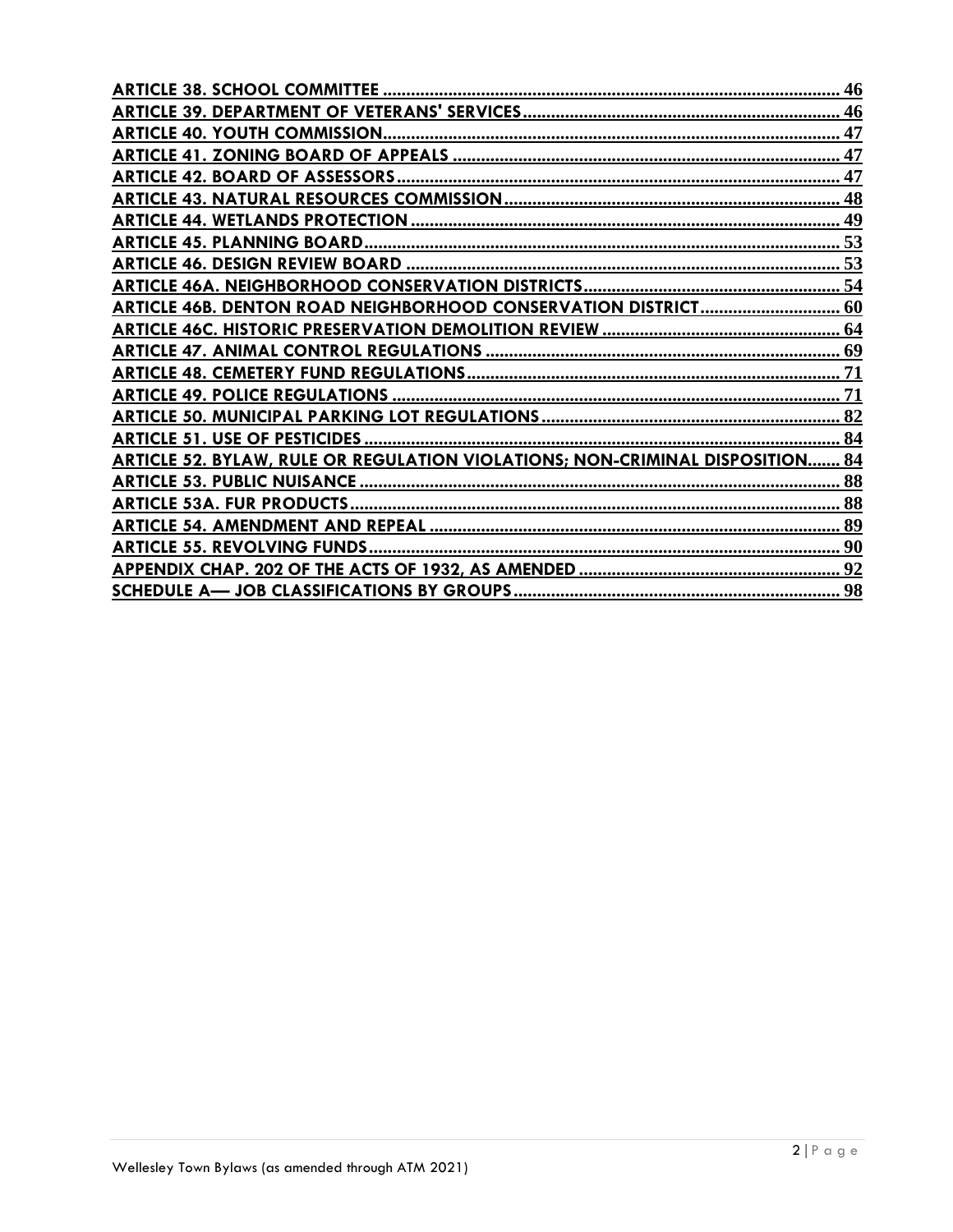# <span id="page-2-0"></span>**ARTICLE 1. GENERAL DEFINITIONS AND RULES OF INTERPRETATION**

1.1. Scope. The provisions of this article apply to all of these bylaws unless a definition or other rule of interpretation is specifically provided or clearly implied.

1.2. Definitions. For the purposes of these bylaws:

- a. "Board" means a multiple-member board, commission, committee or sub-committee however created, elected, appointed or otherwise constituted. *(Amended 2011.)*
- b. "Officer" means the senior departmental staff employee appointed by a Board named in these bylaws. A person employed primarily for secretarial duties is not an "officer". The Treasurer and Collector of Taxes, Town Counsel, the Inspectors named in Article 23, and the Sealer of Weights and Measures are also officers.
- c. "Official" means the Moderator and the Town Clerk.
- d. "Resident" means a person who occupies an established place of abode in the Town as their principal residence with no present intention of definite and early removal.

1.3. Number. The singular and plural forms of words shall be deemed interchangeable wherever appropriate.

1.4. Statutory References. All references to the General Laws contained in these bylaws are references to the General Laws of the Commonwealth of Massachusetts and are intended to include any amendments or revisions to the chapters and sections cited or to the corresponding chapters and sections under any rearrangement of the General Laws enacted subsequent to the adoption of these bylaws, as well as any new statutory provisions directly related to the chapters and sections cited.

1.5. Conflict with Statutes. If any provision of these bylaws and a statute address the same issue, a reasonable effort shall be made to interpret the two provisions harmoniously. If this is not practicable, the statute shall govern and the bylaw shall be followed as closely as is practicable.

# <span id="page-2-1"></span>**ARTICLE 2. OPEN MEETINGS**

*(Revised and Amended 2011.)*

2.1 Intent of Articles 2, 2A and 3. This Article, and the following Articles 2A and 3, are intended to fairly summarize the Open Meeting Law for the Town's convenience, but reviewing the law itself, G.L. c. 30A, §§ 18 through25, and asking the advice of Town Counsel on any particular point, are encouraged. For purposes of these Articles, "public body" shall have the meaning provided in G.L. c. 30A, § 18.

2.2 Meetings to be Open to the Public. Except for meetings duly convened in executive session, all meetings of a public body shall be open to the public in accordance with the Open Meeting Law.

2.3 Notice. Except in an emergency, in addition to any notice otherwise required by law, a public body shall post notice of every meeting at least 48 hours prior to such meeting, excluding Saturdays, Sundays and legal holidays. In an emergency, a public body shall post notice as soon as reasonably possible prior to such meeting. Notice shall be printed in a legible, easily understandable format and shall contain the date, time and place of such meeting and a listing of topics that the chair reasonably anticipates will be discussed at the meeting.

2.4 Notice to be Filed and Posted. Notice shall be filed with the Town Clerk and posted on the Town's website. Meeting notices shall also be made available in or around the Town Clerk's office so that members of the public may view the notices during normal business hours. *(Amended ATM 2018.)*

2.5 (Reserved for Future Provisions). *(Amended ATM 2018.)*

2.6 Recording the Meeting. After notifying the chair, any person may make a video or audio recording of a meeting or may transmit the meeting through any medium, subject to reasonable requirements of the chair as to the number, placement and operation of equipment used so as not to interfere with the conduct of the meeting. At the beginning of the meeting the chair shall inform other attendees of any such recordings.

2.7 Addressing the Meeting. No person shall address a meeting without permission of the chair, and all persons shall, at the request of the chair, be silent. No person shall disrupt the proceedings of a meeting. If,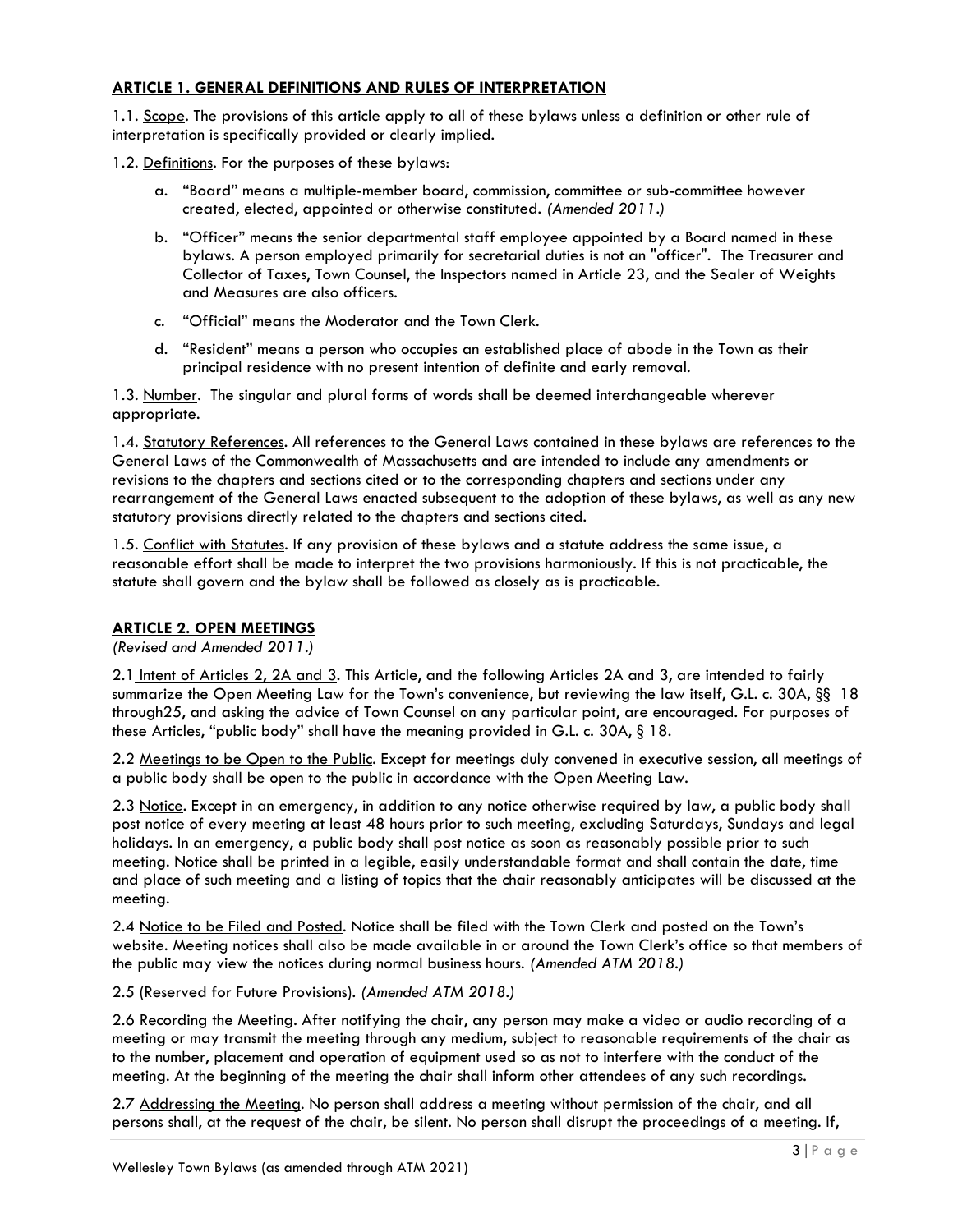after clear warning from the chair, a person continues to disrupt the proceedings, the chair may order the person to withdraw from the meeting and if the person does not withdraw, the chair may authorize a constable or other officer to remove the person from the meeting.

2.8 Public Body Members to Acknowledge Receipt of a Copy of the Open Meeting Law. Within two weeks of qualification for office, all persons serving on a board shall certify, on a form prescribed by the attorney general, the receipt of a copy of the open meeting law, regulations promulgated thereunder and a copy of the educational materials prepared by the attorney general explaining the open meeting law and its application. Unless otherwise directed or approved by the attorney general, the Town Clerk shall obtain such certification from each person upon entering service and shall retain it subject to the applicable records retention schedule. The certification shall be evidence that the member of a public body has read and understands the requirements of the open meeting law and the consequences of violating it.

2.9 Video Recording of Town Meetings. The Select Board shall promulgate regulations pertaining to livestreaming and recorded video of meetings of elected and appointed public bodies; provided, however, that the regulations so adopted shall not infringe on an individual's right to make a video or audio recording of an open session of a meeting of a public body, in accordance with the *Open Meeting Law*, G.L. c. 30A, § 20(f).

# <span id="page-3-0"></span>**ARTICLE 2A. MEETINGS IN EXECUTIVE SESSION**

*(New Section 2011.)*

2A.1 Purposes for which an Executive Session May be Convened. A public body may meet in executive session only for the following purposes:

- (1) To discuss the reputation, character, physical condition or mental health, rather than professional competence, of an individual, or to discuss the discipline or dismissal of, or complaints or charges brought against, a public officer, employee, staff member or individual. The individual to be discussed in such executive session shall be notified in writing by the board at least 48 hours prior to the proposed executive session; provided, however, that notification may be waived upon written agreement of the parties. A public body shall hold an open session if the individual involved requests that the session be open. If an executive session is held, such individual shall have the following rights:
	- i. to be present at such executive session during deliberations which involve that individual;
	- ii. to have counsel or a representative of their own choosing present and attending for the purpose of advising the individual and not for the purpose of active participation in the executive session;
	- iii. to speak on their own behalf; and
	- iv. to cause an independent record to be created of said executive session by audio-recording or transcription, at the individual's expense.

The rights of an individual set forth in this paragraph are in addition to the rights that they may have from any other source, including, but not limited to, rights under any laws or collective bargaining agreements and the exercise or non-exercise of the individual rights under this section shall not be construed as a waiver of any rights of the individual.

- (2) To conduct strategy sessions in preparation for negotiations with nonunion personnel or to conduct collective bargaining sessions or contract negotiations with nonunion personnel;
- (3) To discuss strategy with respect to collective bargaining or litigation if an open meeting may have a detrimental effect on the bargaining or litigating position of the public body and the chair so declares;
- (4) To discuss the deployment of security personnel or devices, or strategies with respect thereto;
- (5) To investigate charges of criminal misconduct or to consider the filing of criminal complaints;
- (6) To consider the purchase, exchange, lease or value of real property if the chair declares that an open meeting may have a detrimental effect on the negotiating position of the public body;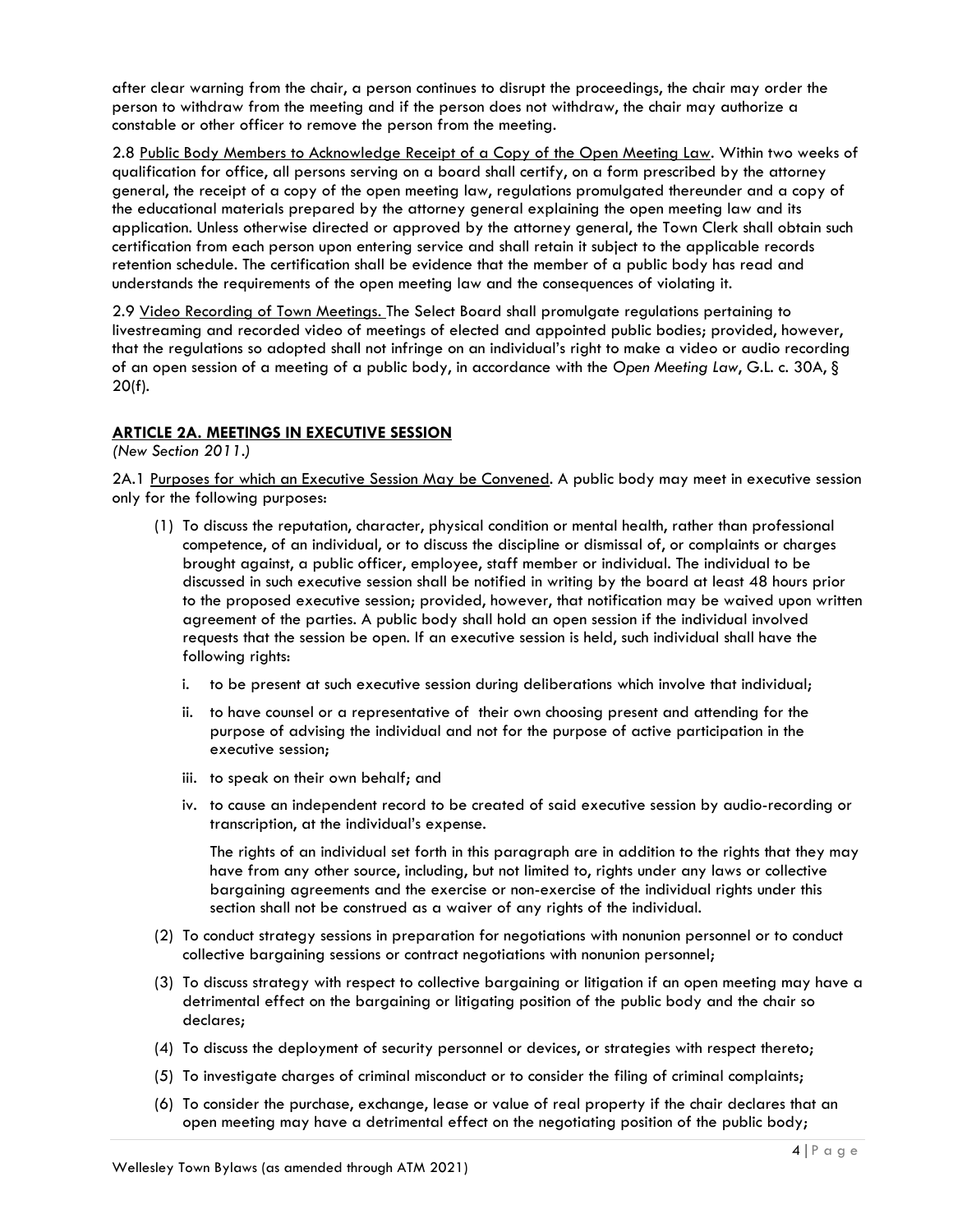- (7) To comply with, or act under the authority of, any general or special law or federal grant-in-aid requirements;
- (8) To consider or interview applicants for employment or appointment by a preliminary screening committee if the chair declares that an open meeting will have a detrimental effect in obtaining qualified applicants; provided, however, that this clause shall not apply to any meeting, including meetings of a preliminary screening committee, to consider and interview applicants who have passed a prior preliminary screening;
- (9) To meet or confer with a duly qualified mediator, as defined in G.L. c. 233, § 23C, with respect to any litigation or decision on any public business within its jurisdiction involving another party, group or entity, provided that:
	- i. any decision to participate in mediation shall be made in an open session and the parties, issues involved and purpose of the mediation shall be disclosed; and
	- ii. no action shall be taken by any public body with respect to those issues which are the subject of the mediation without deliberation and approval for such action at an open session;
- (10) To discuss trade secrets or confidential, competitively-sensitive or other proprietary information provided in the course of activities conducted by the municipal light plant, when the Municipal Light Board determines that such disclosure will adversely affect its ability to conduct business in relation to other entities making, selling or distributing electric power and energy.

2A.2 Procedure for Entering and Exiting Executive Session. A public body may meet in executive session for one or more of the purposes enumerated above provided that:

- (1) the public body has first convened in an open session;
- (2) a majority of members of the public body have voted to go into executive session and the vote of each member is recorded by roll call and entered into the minutes;
- (3) before the executive session, the chair shall state the purpose for the executive session, stating all subjects that may be revealed without compromising the purpose for which the executive session was called;
- (4) the chair shall publicly announce whether the open session will reconvene at the conclusion of the executive session; and accurate records of the executive session shall be maintained as required pursuant to G.L. c. 30A, §23.

# <span id="page-4-0"></span>**ARTICLE 3. MINUTES**

*(Amended 2011.)*

3.1 Minutes to be Kept; Content of Minutes. A public body shall create and maintain accurate minutes of all meetings, including executive sessions, setting forth the date, time and place, the members present or absent, a summary of the discussions on each subject, a list of documents and other exhibits used at the meeting, the decisions made and the actions taken at each meeting, including the record of all votes.

3.2 Secret Ballot Forbidden; Votes at Executive Session to be by Roll Call. No vote taken at an open session shall be by secret ballot. Any vote taken at an executive session shall be recorded by roll call and entered into the minutes.

3.3 Minutes to be Created and Approvedin a Timely Manner and Posted on the Town Website. Minutes of all open sessions shall be created, approved and posted on the Town website in a timely manner. The minutes of an open session, if they exist and whether approved or in draft form, shall be made available upon request by any person within ten days.

3.4 Documents and Other Things to be Part of the Official Records. Documents and other exhibits, such as photographs, recordings or maps, used by the public body at an open or executive session shall, along with the minutes, be part of the official record of the session.

3.5 Minutes as Public Records. The minutes of any open session, the notes, recordings or other materials used in the preparation of such minutes and all documents and exhibits used at the session, shall be public records in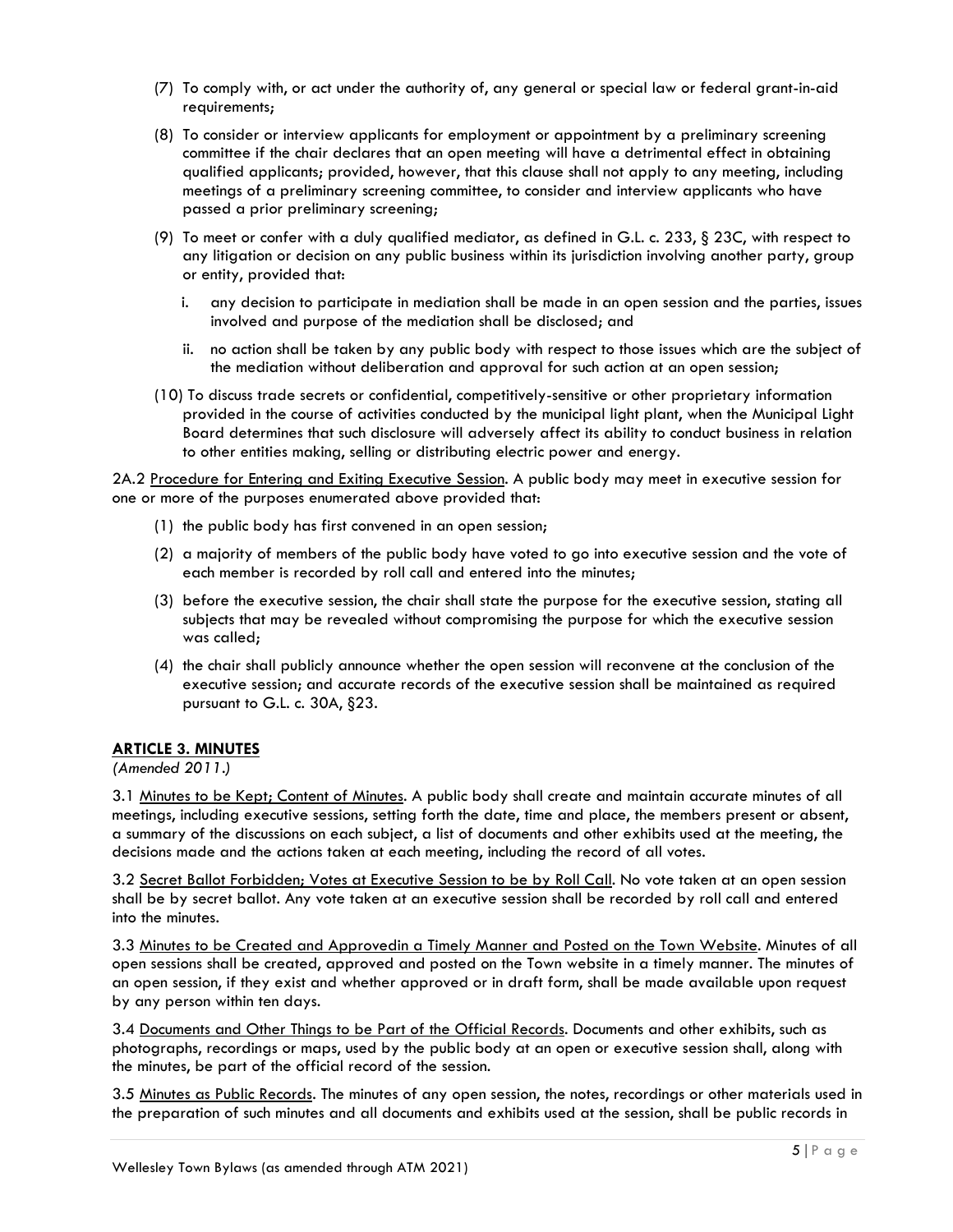their entirety and not exempt from disclosure pursuant to any of the exemptions under G.L. c. 7, § 4, cl. 26. Notwithstanding this paragraph, the following materials shall be exempt from disclosure to the public as personnel information: (1) materials used in a performance evaluation of an individual bearing on their professional competence, provided they were not created by the members of the public body for the purposes of the evaluation; and (2) materials used in deliberations about employment or appointment of individuals, including applications and supporting materials; provided, however, that any resume submitted by an applicant shall not be exempt.

3.6 Minutes of Executive Session. The minutes of any executive session, the notes, recordings or other materials used in the preparation of such minutes and all documents and exhibits used at the session, may be withheld from disclosure to the public in their entirety under G.L. c. 4,  $\S 7$ , cl. 26(a) as long as publication may defeat the lawful purposes of the executive session, but no longer, provided, however, that the executive session was held in compliance with G.L. c. 30A, §21.

3.7 Declassifying Executive Session Minutes. When the purpose for which a valid executive session was held has been served, the minutes, preparatory materials and documents and exhibits of the session shall be disclosed unless the attorney-client privilege or one or more of the applicable exemptions to the Public Records Law, G.L. c. 4,  $\S 7$ , cl. 26, apply to withhold these records, or any portion thereof, from disclosure.

For purposes of this subsection, if an executive session is held then the minutes, preparatory materials and documents and exhibits used at the session may be withheld from disclosure to the public in their entirety, unless and until such time as a litigating, negotiating or bargaining position is no longer jeopardized by such disclosure, at which time they shall be disclosed unless the attorney-client privilege or one or more of the applicable exemptions to the Public Records Law, G.L. c. 4,  $\S 7$ , cl. 26, apply to withhold these records, or any portion thereof, from disclosure.

3.8 Executive Session Minutes to be Reviewed at Reasonable Intervals and at Least Annually:

- a. The public body, or its chair or designee, shall, at reasonable intervals, review the minutes of executive sessions to determine if continued non-disclosure is warranted. Such determination shall be announced at the public body's next meeting and such announcement shall be included in the minutes of that meeting.
- b. Upon request by any person to inspect or copy the minutes of an executive session or any portion thereof, the public body shall respond to the request within ten days following receipt and shall release any such minutes not covered by an exemption, provided, however, that if the public body has not performed a review pursuant to the above paragraph (a), the public body shall perform the review and release the non-exempt minutes, or any portion thereof, not later than the public body's next meeting or 30 days, whichever first occurs. A public body shall not assess a fee for the time spent in its review.

# <span id="page-5-0"></span>**ARTICLE 4. ANNUAL REPORTS**

*(Amended to delete section 4.6, ATM 2018.)*

- 4.1. Annual Reports Required. The following shall prepare and submit annual reports:
	- a. Each Board,
	- b. Chief of Police,
	- c. Chief Engineer of the Fire Department,
	- d. Inspectors listed in Article 23,
	- e. Sealer of Weights and Measures,
	- f. Department of Financial Services,
	- g. Town Clerk, and
	- h. Town Counsel.

4.2. Contents. An annual report shall include a summary statement of receipts and disbursements for the preceding fiscal year, a statement of the significant activities of the Board, Officer or Official during the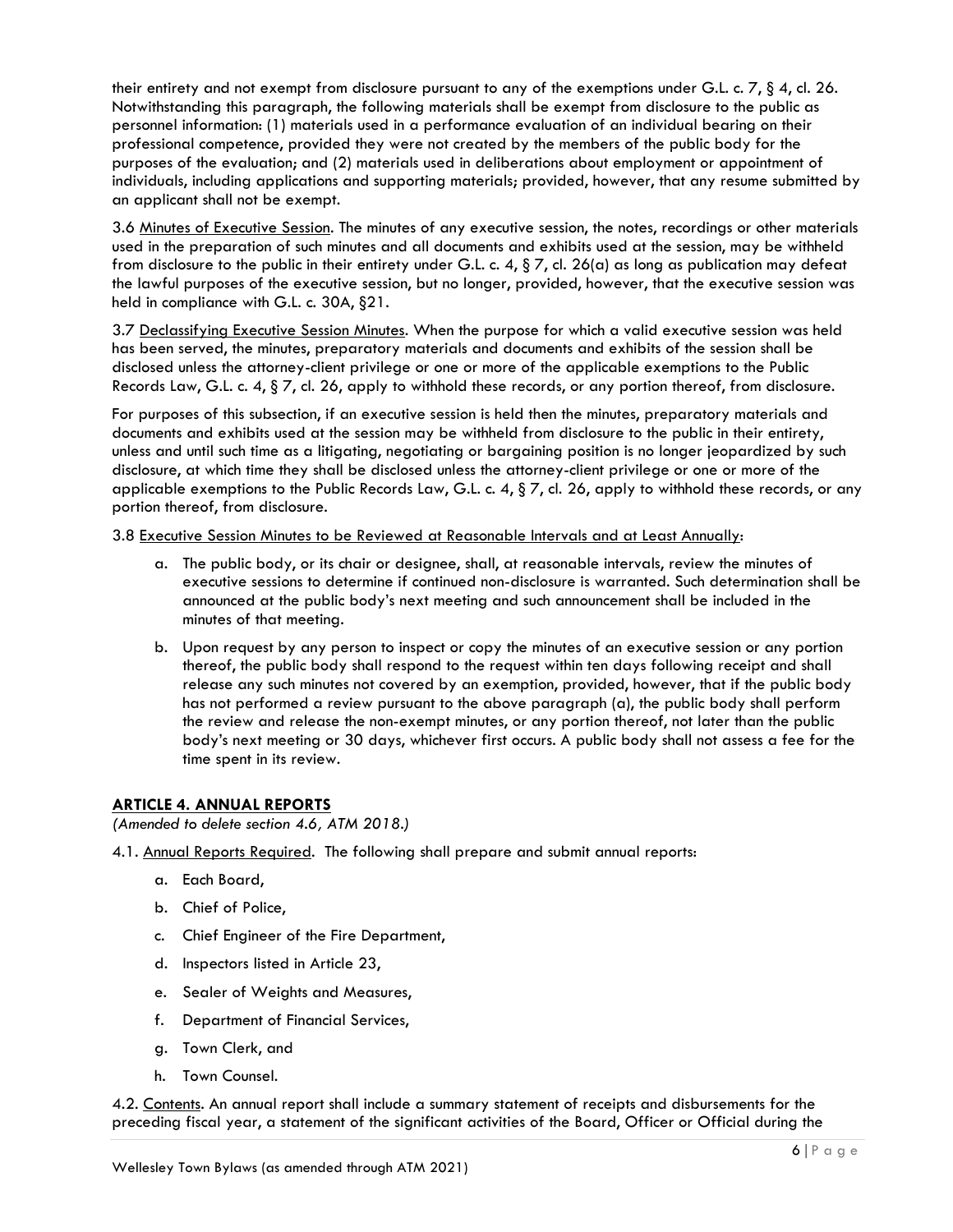preceding fiscal year, and a discussion of any significant issues which the Town may face within the next several years within the jurisdiction of the Board, Officer or Official.

4.3. Filing. All annual reports, except those portions which require the completion of the annual audit, shall be filed with the Select Board no later than September 1. Those portions of reports which require the completion of the annual audit shall be filed with the Select Board as soon after the receipt of the audit as possible and no later than a date determined by the Select Board.

4.4. Annual Town Report. The Select Board shall prepare an Annual Town Report and shall have said report printed in such quantities as in their opinion shall satisfy the usual and customary demand for such report, which will be made available to the public at the Town Hall. The report shall be available not later than the third Monday in December of each year. The Annual Town Report shall contain the annual reports for the last completed fiscal year and other matters required by law. The Select Board may add such additional information as they find advisable to make the Annual Town Report an accurate and useful report to the residents of the Town.

4.5. Annual Reports of Subcommittees. Notwithstanding section 4.3, subcommittees, study committees, and other similar committees may file their annual reports with the Board to which they are responsible no later than August 15. A Board receiving such a report and the Select Board may agree to include such a report in the Annual Town Report.

# <span id="page-6-0"></span>**ARTICLE 5. POLICIES AND PROCEDURES**

5.1. Policies and Procedures. "Policies and procedures" include only policies and procedures regarding services provided to the public.

5.2. Copies of Policies and Procedures. Each Board, the Department of Financial Services, the Town Clerk, and the persons named in Article 23 shall make available electronic copies of any of their written policies and procedures to the public upon request. To the extent permitted by the General Laws, reasonable fees may be charged for the cost of reproduction if paper copies are requested. *(Amended ATM 2018.)*

5.3. Public Participation. Each Board shall establish a written procedure which allows members of the public to comment orally at a public meeting or a public hearing of the Board when policies, procedures, and agenda items are being discussed by the Board or being considered for adoption, amendment, or repeal by the Board.

5.4. Books of Policies and Procedures. Each Board, the Department of Financial Services, the Town Clerk, and the persons named in Article 23 are encouraged to put their policies and procedures into written form, to keep their policies and procedures in a usefully organized and up-to-date book, and to make the book available to the public during regular business hours. Boards which do not have offices shall keep their books of policies and procedures in the office of the Town Clerk.

5.5. Naming of Public Assets. It is the policy of the Town of Wellesley to reserve the naming or renaming of public assets for circumstances that will best serve the interests of the Town and ensure a worthy and enduring legacy for the Town's physical spaces. *(Added ATM 2008.)*

- a. No Town assets shall be named or renamed except in accordance with this bylaw.
- b. Assets that are considered to be major physical assets of the Town, such as buildings, recreational facilities, parks, water bodies, and conservation land shall be named only after the Board with jurisdiction over the asset shall approve a name; and Town Meeting, by majority vote, shall concur in such naming.
- c. All other Town assets that are portions of a larger whole, such as: interior spaces of buildings; features within parks, conservation land, and recreational areas; driveways or parking lots; or furniture or other small fixtures of any description shall be named by the Board having jurisdiction over the asset pursuant to a policy adopted under subsection (g) herein.
- d. The naming of Town assets shall be considered with the following categories in mind: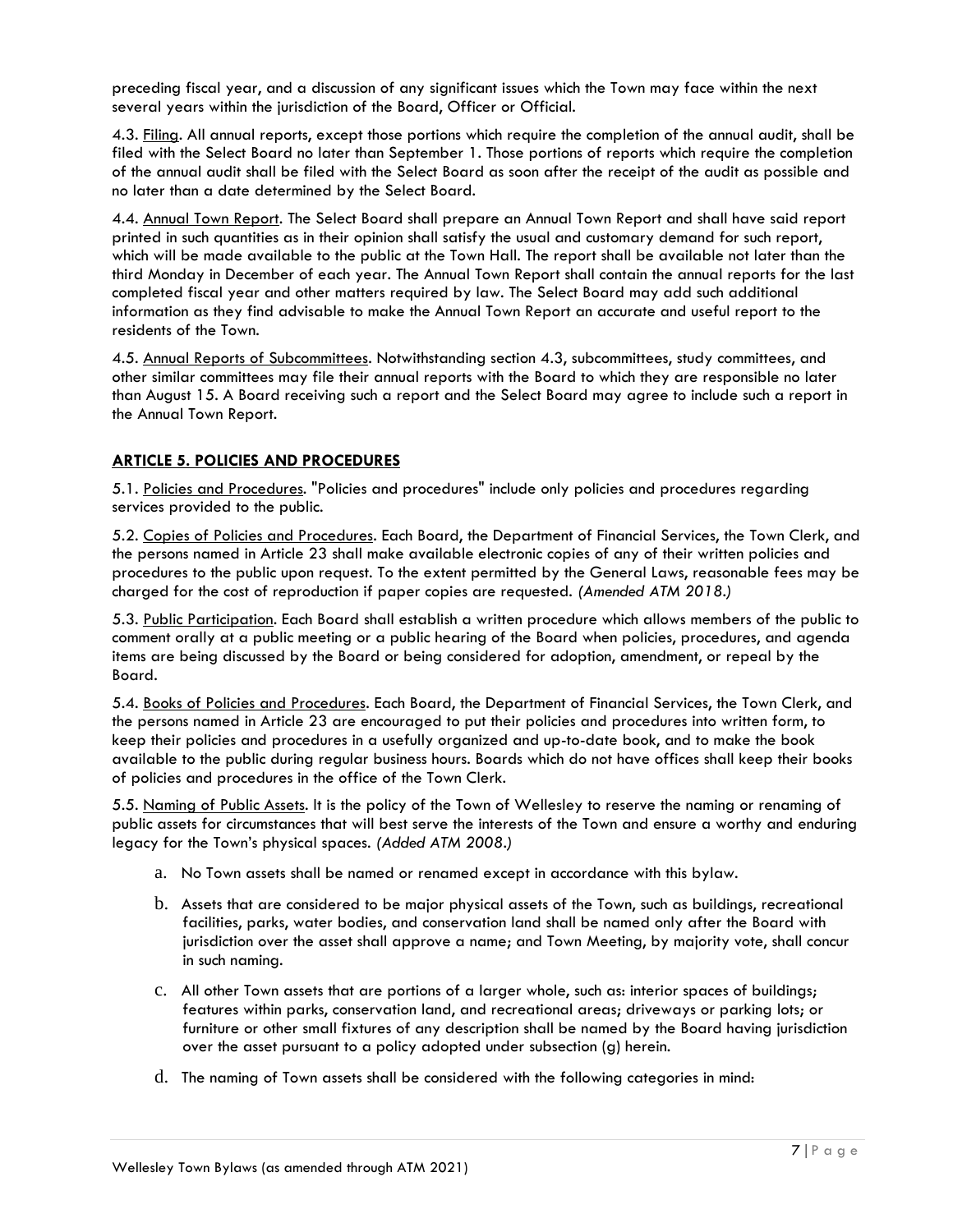- i. Historic Events, People, and Places. The Town may preserve and honor the history of the Town, State, or Country; prominent historical figures; and local landmarks, neighborhoods, or prominent geographical locations.
- ii. Outstanding Individuals. The Town may acknowledge individuals who have contributed in a significant way to the public life and well-being of the Town.

Major Gifts. The Town may acknowledge certain major gifts (as defined in each Board's policy) to the Town by individuals, organizations or corporations by naming a public asset in connection with such a gift.

- e. The Board with jurisdiction over an asset to be named shall consider whether a naming agreement, or other documentation, is appropriate in each situation.
- f. In situations where no naming agreement or documentation exists, names shall not be changed without consideration of the historical significance of the name, impact on the individual or organization previously named and the costs associated with such renaming.
- g. No Board shall name any public asset unless the Board shall have adopted a naming policy. All policies on the naming of public assets shall be consistent with the intent of this bylaw. Any such policy or amendment thereto shall be adopted only after at least one public hearing. All such policies shall be on file with the Town Clerk and posted on the Town website.

5.6. Acceptance of Gifts. *(New Section ATM 2009.)* The purpose of this section is to authorize the acceptance of gifts for any public purpose, and to specify policies and procedures for doing so.

- a. Town Boards Authorized to Accept Gifts. (money, tangible property, real estate) It is the Town's policy to respect the authority in Town Boards and Committees to accept gifts as provided by statute. This includes, but may not necessarily be limited to the following Town Boards which are authorized to accept gifts of money, tangible property and/or real estate to the extent hereinafter set forth.
	- i. The Select Board is authorized to accept gifts of money and tangible property on behalf of the Town (G.L. c.44 §§53A, 53A1/2).
	- ii. The School Committee is authorized to accept gifts of money for educational purposes (G.L. c. 44, §53A, and G.L. c. 71, § 37A), and of tangible property as a matter of Town policy.
	- iii. The Board of Trustees of the Wellesley Free Library is authorized to accept gifts of money for library purposes (G.L. c. 78, §§ 7, 11) and for purposes of library construction or renovations (G.L. c. 78, § 19K), and of tangible property as a matter of Town policy.
	- iv. The Natural Resources Commission is authorized to accept gifts of money and tangible property for conservation and parkland purposes, subject to the approval of the Select Board (G.L. c. 40, § 8C).
	- v. Gifts of real estate, or interests in real estate, may only be accepted by Town Meeting on the recommendation of the Board of Select Board.
- b. Protocol for Accepting Gifts.
	- i. Any Town Board accepting, recommending the acceptance of, or declining a gift shall adopt a written policy consistent with this bylaw. Any such policy or amendment thereto shall be adopted only after at least one public hearing. All such policies shall be on file with the Town Clerk and posted on the Town website.
	- ii. All Town Boards and Officers not specifically authorized hereinabove to accept a gift on behalf of the Town shall refer the proffered gift to the Select Board if it recommends that the gift be accepted. (The Town recognizes that G.L. c. 44, §53A provides that a Town officer or department may accept a gift of money, but the statute also stipulates any expenditure of such a gift must be approved by the Select Board. Therefore, it is Town policy to require the acceptance be voted by the Select Board at the outset of the gift). Any Town Board not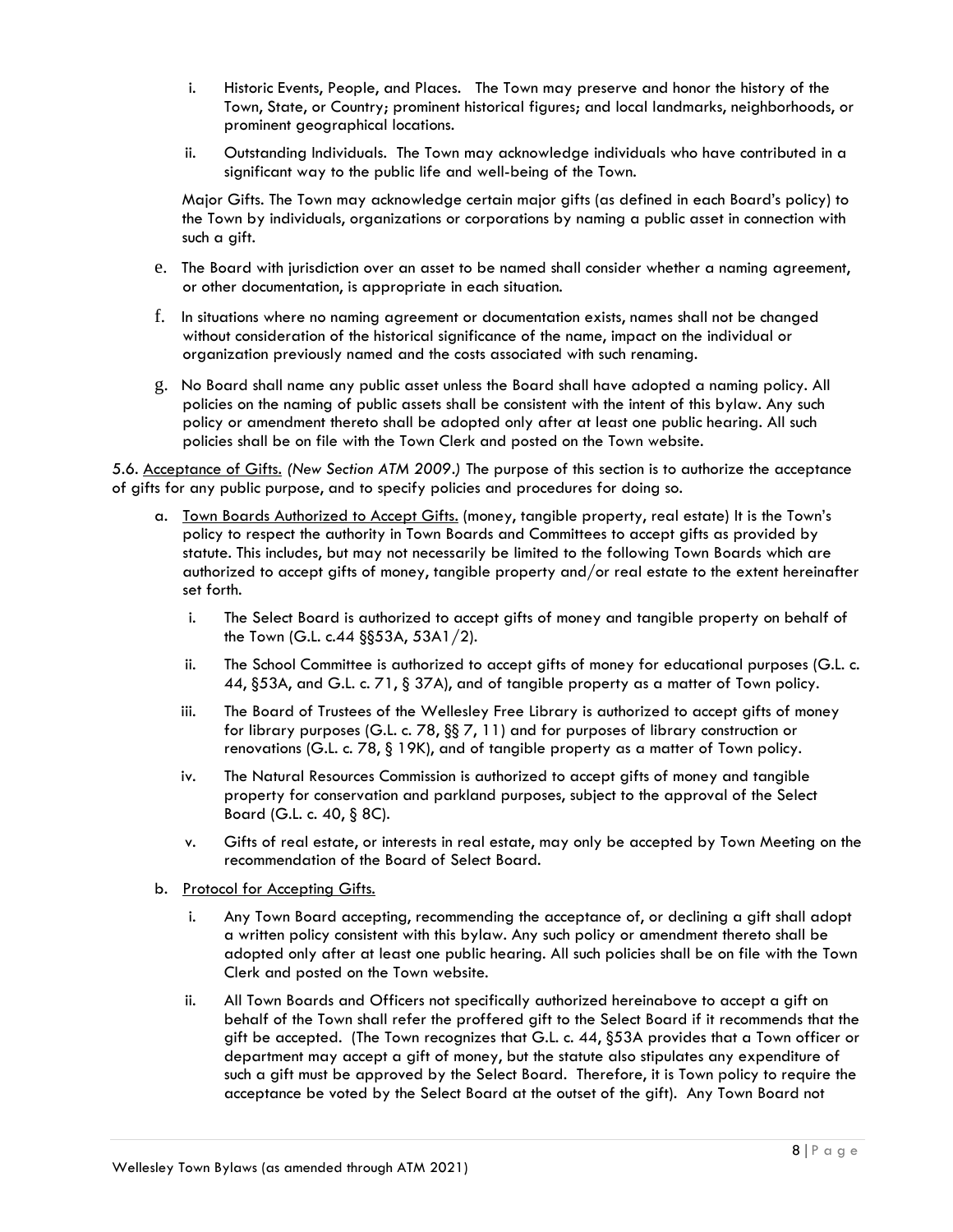hereinabove provided for, believing it is authorized to accept gifts, may ask the advice of the Select Board and/or Town Counsel.

- iii. The donee Board shall have the discretion to approve or decline any proposed gift, whether restricted or not, subject to the provisions of this section. In the event a Board declines a gift that decision shall be dispositive of the matter. *(Amended ATM 2018.)*
- iv. In considering a proposed gift, Boards should make the following determinations:
	- 1. Whether the gift is appropriate to the mission and needs of the Town and the particular Board;
	- 2. Whether the gift is unrestricted or, if restricted, given in reasonably broad and flexible terms to maximize usefulness;
	- 3. Whether the gift is irrevocable;
	- 4. Whether the gift imposes undue financial burden on the Town;
	- 5. Whether the long-term impacts of the gift, particularly where there could be significant future or ongoing operations and maintenance or capital costs associated with the gift have been accounted for;
	- 6. Whether the terms of the gift permit the Town to apply the gift to related purposes in the event the designated purpose is fully funded or is no longer practical, necessary or able to be performed.

In the event a Board has reason to believe a gift could cause or result in an appearance of impropriety, the Board shall consult with Town Counsel prior to accepting the gift.

Restricted gifts shall be assigned to a project or existing account consistent with the donor's desired use, as long as such restriction(s) do not conflict with Town bylaws or state or federal law, in which case the Town shall ask that the restriction(s) be removed or decline the gift.

- c. Grants. Any Town department is authorized to apply for grants, and to accept grant funds, provided the Board of such Town department has authorized the filing of grant application, or in the case of no application having been required, has authorized acceptance of the grant funds.
- d. Accounting. All funds received by any Board shall be deposited with the Treasurer.

The Finance Department is responsible for providing for the financial administration of any gift to the Town. If necessary, the Finance Department shall track the proposed use of any such gift and shall maintain separate records of accounts showing receipts and disbursements.

Interest, if any, generated by a gift shall accrue to the Town's general fund unless expressly provided otherwise by the terms of the gift.

The donee Board shall be responsible for acknowledgement of gifts and shall provide receipts as needed for Internal Revenue Services and state Department of Revenue purposes.

e. Reporting. All donee Boards shall prepare an annual report of such gifts including amounts, purposes and such other details as required by the Finance Director. These reports shall include both restricted and unrestricted funds. Reports on gifts shall be filed with the Finance Director, and included in the Annual Town Report. The report shall cover gifts received in the prior fiscal year and shall be submitted in time to be included in the Annual Town Report.

# <span id="page-8-0"></span>**ARTICLE 6. GENERAL PROVISIONS**

*(Amended ATM 2018.)*

6.1. Scope. The provisions of this article apply to all Boards unless a specific provision of law otherwise provides.

6.2. Orientation. Each Board should adopt policies and procedures providing for the full orientation of new members to their duties, to the jurisdiction and authority of the Board, to the present activities and considerations of the Board, and to such other matters as are appropriate. It shall be the responsibility of the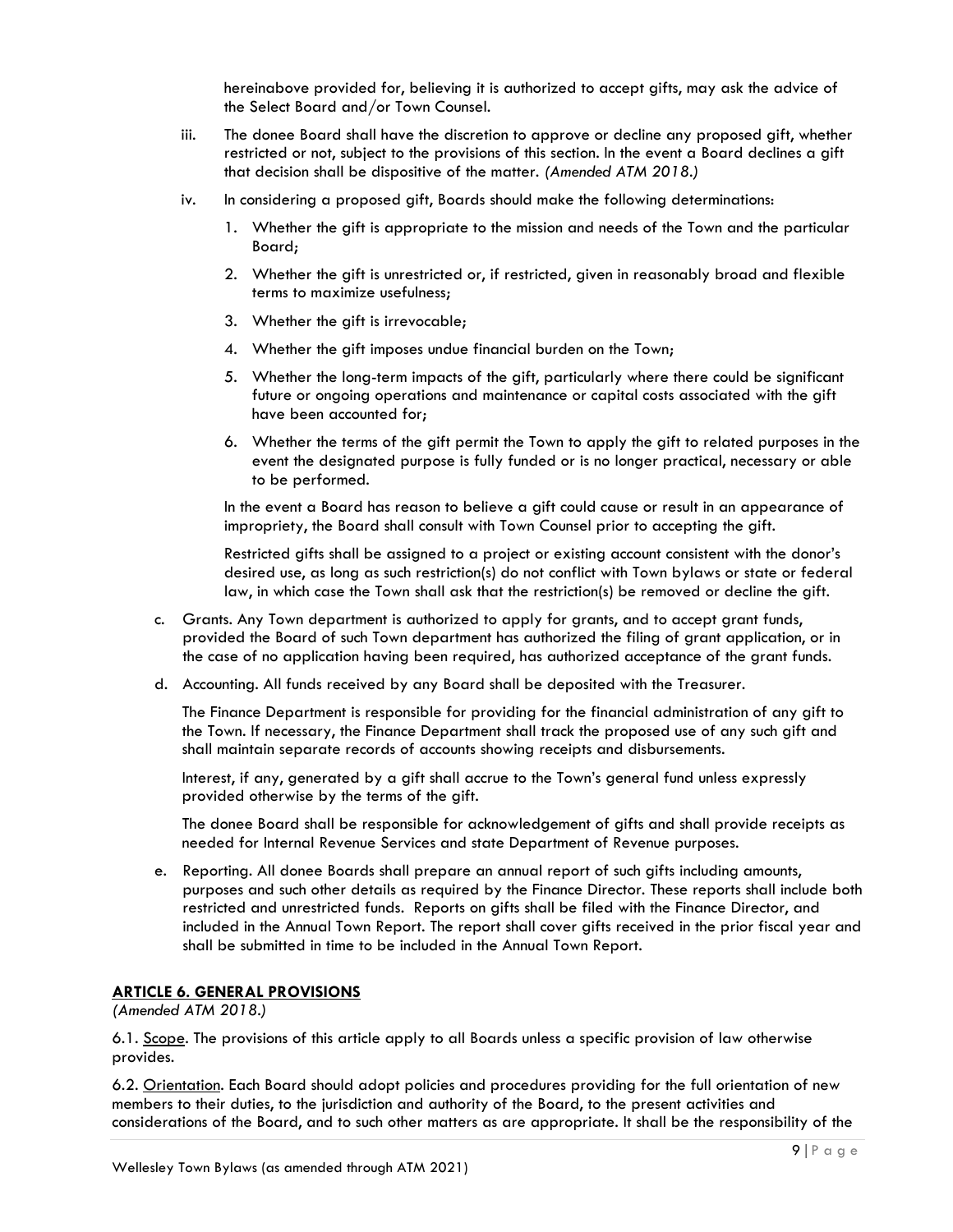chair of the Board to carry out these policies and procedures. When a new Board is established, these provisions do not apply to the orientation of the initial members.

6.3. Staff Performance. Each Board is responsible for the faithful and competent performance of duties by persons employed or appointed by it. The Town Clerk shall have the same responsibility with regard to persons the Town Clerk employs.

6.4. Engineering. Unless expressly authorized by statute, a vote of Town Meeting, or vote of the Board of Public Works, no Board, Officer, or Official (except the Permanent Building Committee) shall incur expense for engineering services of the kind provided by the Department of Public Works.

6.5. Advisory Committees. Any Board, by vote of its members, may establish advisory committees. When such a committee is established, the appointing Board shall give to the Town Clerk and the Select Board written notice of the creation of the committee and the names and addresses of its members. The appointing Board shall give similar notice of the names and addresses of all subsequent persons appointed to the committee. Advisory committee members may assist and advise the appointing Board, but shall not vote or otherwise participate as full members of the Board.

6.6. Committee Life. Any committee established under Section 6.5 or established by Town Meeting shall terminate one year from the date on which it was established, unless the creating body annually continues it or fixes a definite termination date no more than three years from the date of its establishment.

6.7. Initial Meeting. For a committee created by Town Meeting, the Moderator shall designate one member to call the initial meeting. For committees created by a Board, the creating Board shall designate one member to call the initial meeting.

6.8. Organization, Policies, and Procedures. Each Board shall elect a chair, vice-chair, and secretary, inform the Town Clerk of those elected, and shall adopt policies and procedures governing the conduct of its affairs. These policies and procedures shall not conflict with the provisions of these bylaws or any other provision of law.

6.8A. Adjudicatory Hearing – Absent Member. A member of any Town Board when holding an adjudicatory hearing, shall not be disqualified from voting in the matter solely due to the member's absence from no more than a single session of the hearing at which testimony or other evidence is received. Before any such vote, the member shall certify in writing that the member has examined all evidence received at the missed session, which evidence shall include an audio or video recording of the missed session or a transcript thereof. The written certification shall be part of the record of the hearing. Nothing herein shall change, replace, negate or otherwise supersede applicable quorum requirements. *(Section added ATM 2007, Article 31)*

6.9. Quorum. No Board shall take any action, except to set another meeting or to adjourn, unless a quorum of its members is present. A majority of the members of the Board shall constitute a quorum.

6.10. Majority Vote. An affirmative vote of a majority of those present shall be required for Board action.

6.11 Reserved for future use *(2011).*

6.12. Public Information. In accordance with G.L. c. 66, § 10, every Board and every person having custody of any public records (as defined in G.L. c. 4,  $\S$  7) shall make available copies of such records, including reports, data, background documents, and any material prepared for its use in accordance with G.L. c. 4. If such records and materials are kept in machine-readable form, copies thereof in machine-readable form shall also be made available. Reasonable fees may be charged for the costs of search and reproduction.

6.13. Public Comments. Each Board shall establish a procedure which allows members of the public to comment to the Board at each open meeting on matters within the jurisdiction of the Board. The procedure shall require that any person who has a personal or financial interest in any matter before the Board shall disclose such interest either before, during or immediately after commenting on the matter to the Board with the timing of the disclosure to be at the choice of such person.

6.14. Staggered Terms. The terms of all Board members shall be arranged so that as equal a number of terms as possible shall expire each year.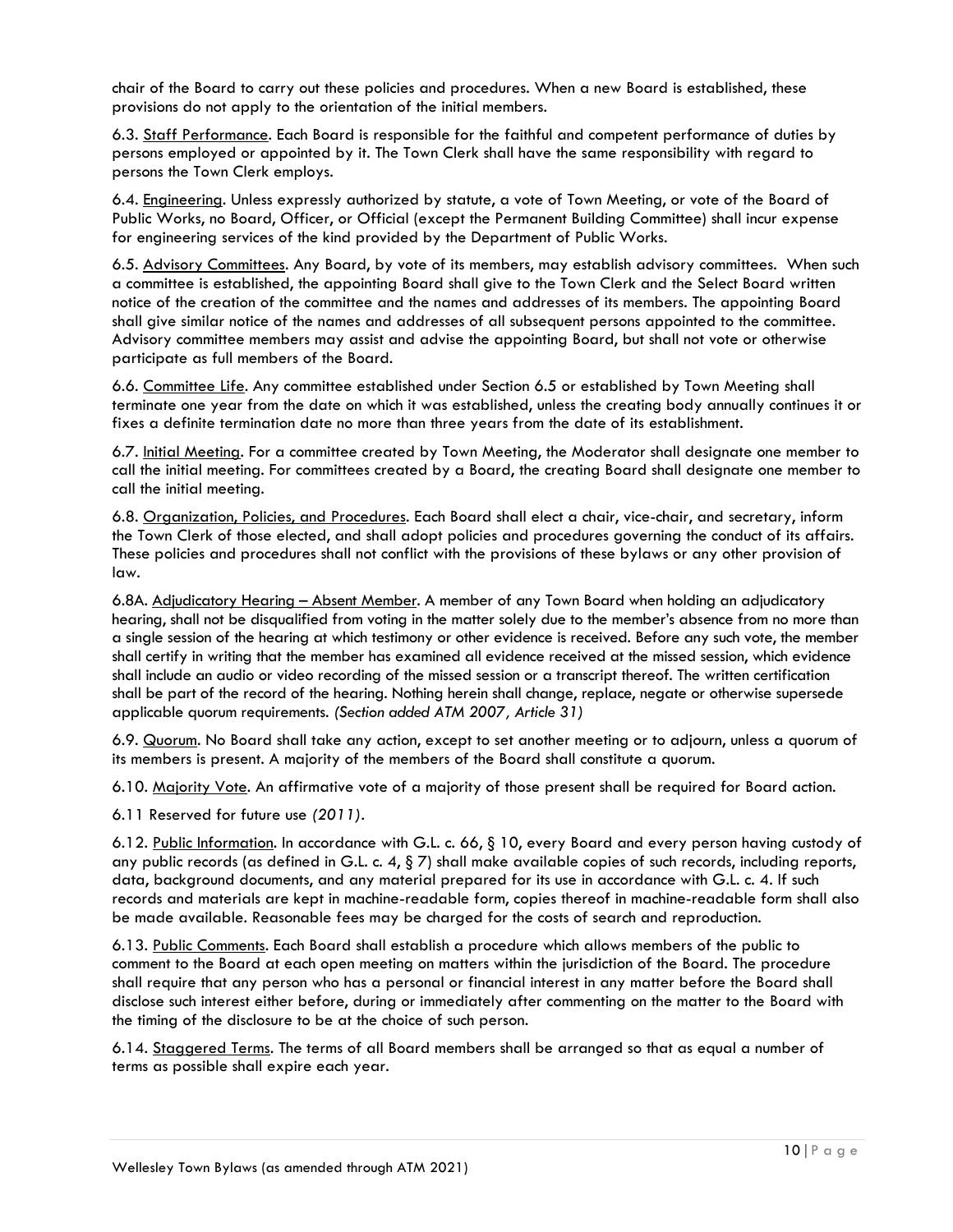6.15. Requests for Appropriations. Each Board and Official shall submit requests for appropriations in accordance with the provisions of Sections 11.11through 11.13. Budgets are subject to review by the Department of Financial Services in the manner described in Section 24.1(e).

6.16. Capital Budgets. At least 90 days before the Annual Town Meeting, each Board shall submit to the Select Board estimates of the amounts *proposed and anticipated* by the Board for capital projects annually for a period of five years. An explanatory statement shall accompany each estimate and provide such additional information about the *proposed or anticipated* capital project as may be requested by the Select Board*. (Amended ATM 2004.)*

6.17. Conflict of Interest. No Officer, Official, member of a Board, or paid employee of the Town, or agent of any such person shall:

- a. Sell materials or supplies to the Town without the permission of the Select Board expressed in a vote which shall appear on the records of the Select Board with the reasons therefor;
- b. Receive any compensation or commission for work done for the Town, except for official salary and fees allowed by law, without the permission of the Select Board expressed in a vote which shall appear on the Select Board's records with the reasons therefor;
- c. Use their official position, influence, or vote in any manner so as to obtain for themselves in their private capacity or otherwise, either directly or indirectly, any commission, discount, bonus, present, advantage, or profit whatever;
- d. Engage in any conduct prohibited by G.L. c. 268A, the Commonwealth's conflict of interest statute.

6.18. Bonding. Any Officer, Official, or paid employee required by statute or the Select Board to be bonded shall be bonded in accordance with statute or in amounts determined by the Select Board.

6.19. Design Review. Before any Board, Officer or Official can construct, install, alter or remove any structure or portion thereof, work of art, ornament or decoration placed or to be placed on any public way, on Town lands other than cemeteries, or on or in Town buildings or make payments on account of any such work, the work shall be reviewed by the Design Review Board in accordance with the provisions of Section 46.3. of these Bylaws.

# <span id="page-10-0"></span>**ARTICLE 7. VACANCY**

7.1. Vacancy. A vacancy occurs when an Official or Board member:

- a. Resigns;
- b. Ceases to be a resident of the Town, if required to be a resident or registered voter;
- c. Dies;
- d. Is barred by law from serving in the position; or
- e. No longer has the qualifications required by statute or these bylaws for the position.

7.2. Vacancy in Select Board. A vacancy in the Select Board shall be governed by the provisions of G.L. c. 41, §10, which provides for a special election under certain conditions.

7.3. Vacancy in Other Elected Positions. A vacancy in an elected Board other than the Select Board shall be filled by appointment in accordance with G.L. c. 41, § 11, or by election in accordance with G.L. c. 41, § 10. A vacancy in the office of Town Clerk shall be filled in accordance with G.L. c. 41, § 14.

7.4. Vacancy in Appointed Positions. A vacancy in any appointed Board or office shall be filled by appointment in the same manner as the original appointment was made, except as otherwise specifically provided by law.

# <span id="page-10-1"></span>**ARTICLE 8. TOWN MEETING**

Part I. GENERAL PROVISIONS

8.1. Definitions. For the purposes of this article,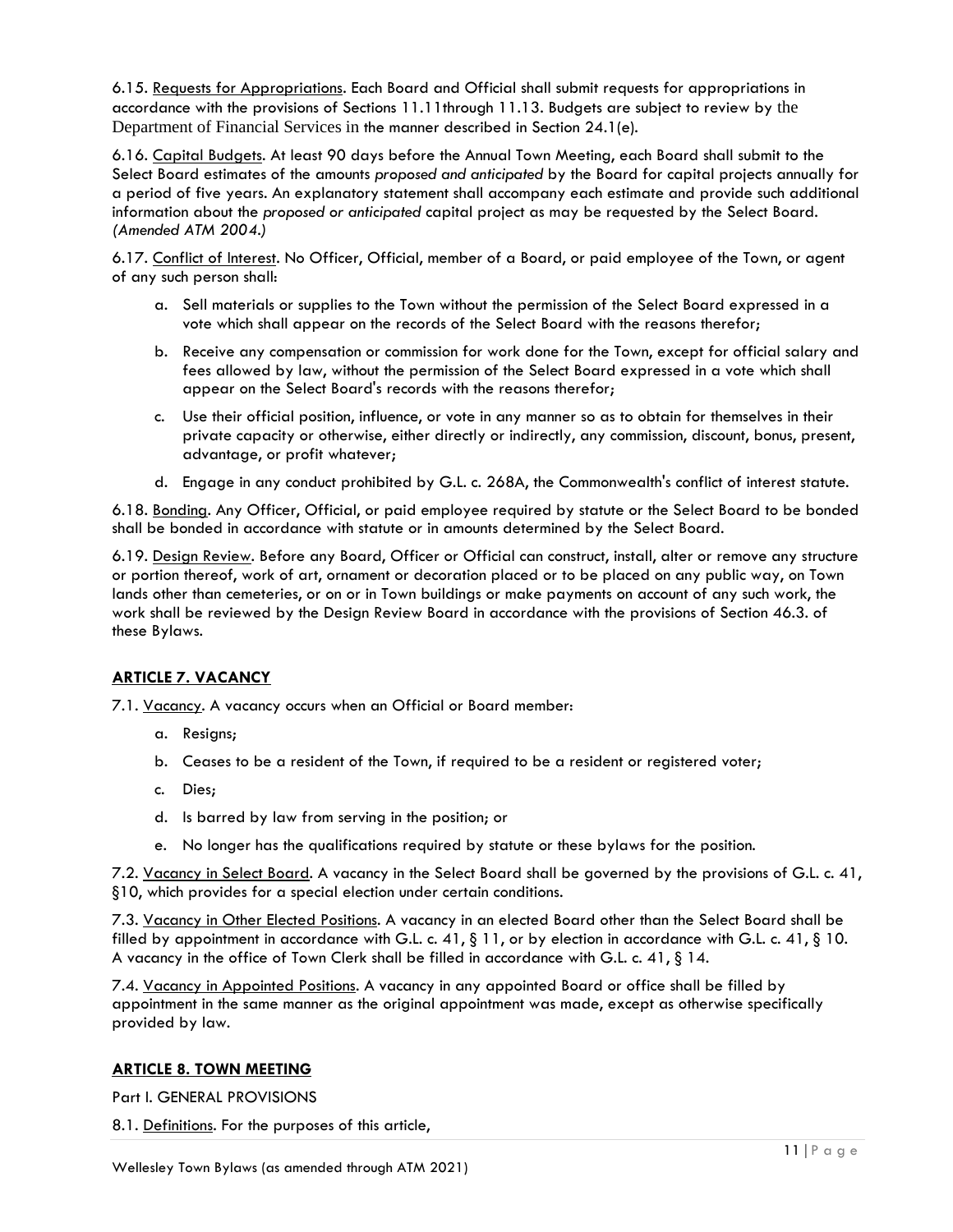- a. The term "Annual Town Election" refers to the annual election of Town Board members, Officials, and Town Meeting Members;
- b. The term "Annual Town Meeting" refers to the meeting of Town Meeting Members required by the General Laws to be held in the month of February, March, April or May; and
- c. The term "Special Town Meeting" refers to all other meetings of Town Meeting Members.

### Part II. TOWN ELECTIONS

8.2. Date for Annual Town Election. The Annual Town Election shall be held on the first Tuesday in March of each year. In any year in which presidential primaries are to be held, the date of the Annual Town Election shall be held on a date to be announced by the Select Board. The announcement shall be made not later than December 31 of the year preceding the year in which such primary elections are to be held.

8.3 Notice of Elections. At least 35 days before the date of any Town Election, the Select Board shall give notice of their intention to call such Town Election by notifying the Town Clerk. The Select Board shall also, as soon as practicable, place a notice of the Town Election in a newspaper generally circulated in the Town and publish the notice on the Town's website. At least seven days before a Annual Election and fourteen days before a Special Election the Select Board shall post copies of the warrant in not less than two conspicuous places in the Town including but not limited to the Town Hall and the Police Station. The warrant shall also be made available on the Town's website. *(Amended ATM 2008. Amended ATM 2019.)*

8.4. Special Election. The following procedure shall apply in the event that a vacancy occurs in the full number of Town Meeting Members of any precinct whether arising from a tie vote among those who received the highest vote as defeated candidates at the last preceding Annual Town Election or for any other cause which requires an election by the other Members of the precinct. Whenever such vacancy occurs, the Town Clerk shall promptly notify the Members of the precinct that a vacancy in the full number of Members of the precinct has occurred and that a special meeting of said Members will be called no earlier than fourteen days from the date of such notification for the purpose of filling said vacancy. The Town Clerk shall include in such notification a copy of Chapter 202, Sections 2, 8 and 8A of the Acts of 1932 as amended, and the time, place and date of the special meeting.

In the event such election is held for any reason other than a tie vote among candidates who received the highest vote as defeated candidates, the Town Clerk shall in said notification also inform the Members that they may file nominations for said vacancy with the Town Clerk up to seven days before the meeting and that any registered voter in the precinct may be so nominated. Following expiration of the said seven day period, the Town Clerk shall then notify the Members of the precinct of the nominations that have been filed.

At the meeting a majority of the Members from such precinct shall constitute a quorum. The Town Clerk shall preside, conducting the meeting in two parts. In the first part, the candidates among whom there is a tie vote or the nominees, if the election is held for a reason other than a tie vote, may address the meeting and answer any questions. In the second part, said candidates or nominees shall leave the meeting and the Members shall vote by ballot. A majority of the votes cast shall be required for a choice. If no candidate or nominee receives a majority of the votes cast on the first ballot or any succeeding ballot, then there shall be a run-off vote between the two candidates or nominees who received the highest number of votes cast on the preceding ballot. The Town Clerk shall count the ballots, make a certificate of the choice for the records and notify the person so chosen.

8.5. Termination, Resignation. Any elected Member shall cease to be an elected Member upon becoming a "Town Meeting Member ex officio" and shall cease to be a Member upon moving from the Town. A Member may resign by filing a written resignation with the Town Clerk; the resignation shall take effect on the date of filing. A Member who moves from the precinct from which the Member was elected to another precinct may serve only until the next Annual Town Election.

### Part III. TOWN MEETINGS

8.6. Date of Annual Town Meeting. The Annual Town Meeting shall commence no earlier *than the last Monday in March* and no later than the last day of May. The Select Board shall fix the time and place for the Meeting. *(Amended ATM 2004.)*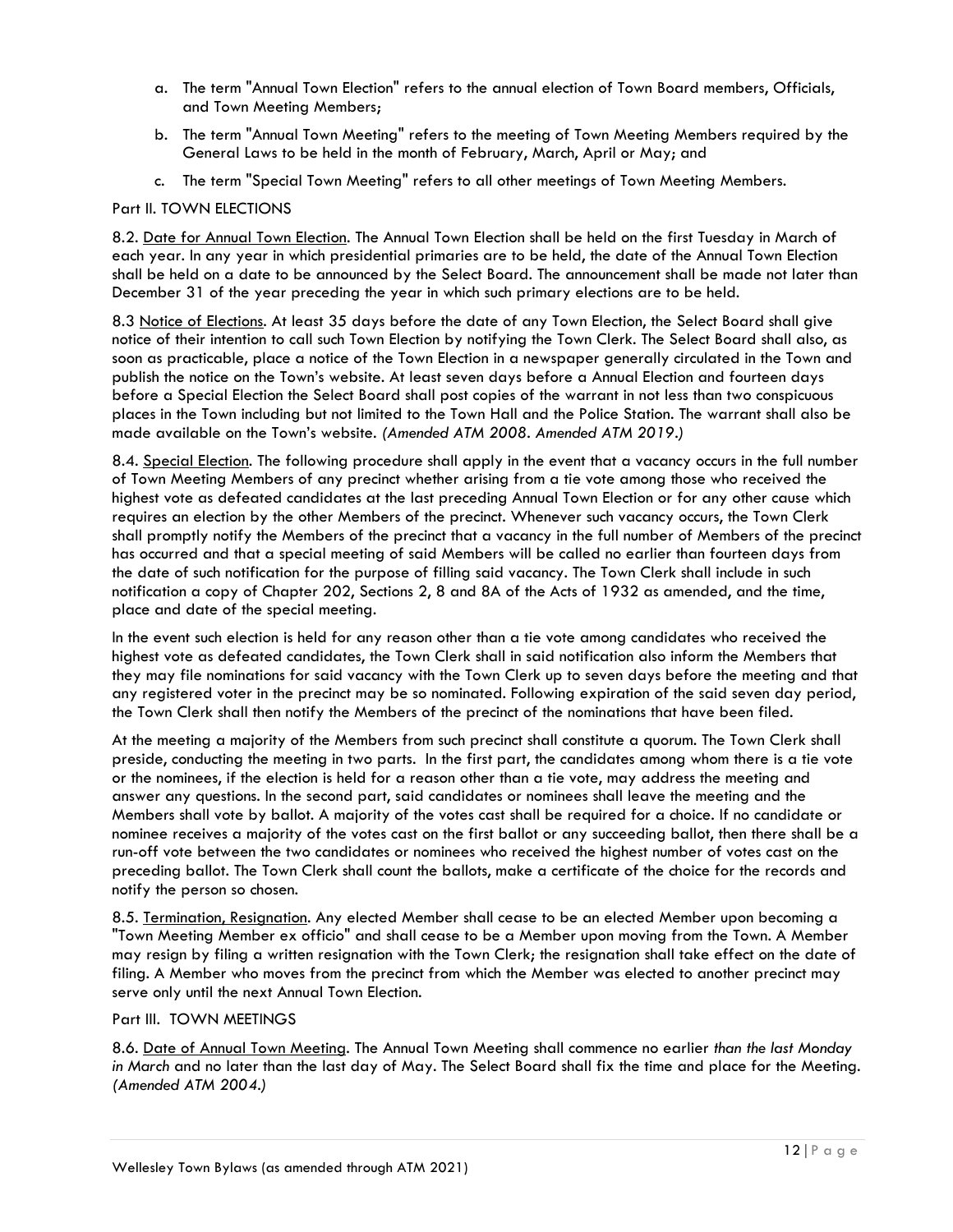8.7. Membership. There shall be 240 Town Meeting Members, exclusive of Town Meeting Members ex officiis, elected from the residents of the Town, or such lesser number as may be required by Chapter 202, Section 2 of the Acts of 1932 as amended.

8.8. Town Meeting Members, Ex Officiis. The Moderator, Town Clerk and Town Counsel shall be "Town Meeting Members, ex officiis" and shall be non-voting Members of the Meeting.

8.9. Duties. The Town Meeting shall be the legislative body of the Town. It shall meet, deliberate, act, and vote in the exercise of the corporate powers of the Town.

8.10. Notice of Town Meeting. Notice of each Town Meeting, whether Annual or Special, shall be given by the Select Board by publishing a copy of the notice in a newspaper generally circulated in the Town at least seven days before the date on which the Annual Town Meeting, and at least fourteen days before the date on which a Special Town Meeting, is to commence. Said notice shall state the time and place of the meeting and that the full text of the warrant shall be published on the Town's website and be available from the Select Board's office. Additionally, the Select Board shall post attested copies of the warrant for that Meeting in not less than two conspicuous places in the Town including but not limited to the Town Hall and the Police Station and shall make the warrant available on the Town's website. *(Amended ATM 2008. Amended STM May 2019.)*

8.11. Calling Special Meeting. The Select Board shall call a Special Town Meeting upon request in writing of 200 registered voters. The Special Town Meeting shall commence not later than 45 days after receipt of such request, in accordance with G.L. c. 39, § 10. The Select Board may also call a Special Town Meeting on their own initiative.

8.12. Warrant Articles. The Select Board may insert subjects in the warrant on their own initiative, and shall also insert in the warrant all subjects requested of them in writing by:

- a. Any Board;
- b. Any Official;
- c. Ten or more registered voters, for an Annual Town Meeting;
- d. 100 or more registered voters, for a Special Town Meeting; and
- e. Those persons or Boards authorized by G.L. c. 40A, § 5 to initiate adoption of or changes in Zoning Bylaws.

8.13. Motions. The Select Board shall include, in the notice given under Section 8.10, a date by which motions to be offered to the Town Meeting must be submitted to the Select Board. The Select Board shall forward copies of motions to the Advisory Committee, Town Counsel, and any other Board, Officer or Official they deem appropriate.

No motion or amendment thereof shall be voted on by Town Meeting unless the exact form of the motion or amendment being voted on shall have been distributed generally to Town Meeting Members or at the time of the vote the exact form is projected on a screen at Town Meeting. This paragraph shall not apply to procedural motions and amendments thereof.

Nothing herein shall preclude a sponsor or other person who has filed a copy of a draft of a motion with the Select Board from making any change therein prior to or at the Town Meeting, compel the sponsor or other person to make any motion whatsoever under such article, or prevent any person other than a sponsor from making a motion at Town Meeting even though a copy thereof was not previously filed with the Select Board.

Motions for the acquisition and improvement of land, buildings, or other physical assets valued over \$5,000, excluding replacement of similar equipment, whether by purchase, gift or otherwise, shall be accompanied by financial estimates showing the impact of annual maintenance costs thereto.

After the initial call to order of any Annual or Special Town Meeting, if a proponent informs the Moderator of an intention to present any amendment or substitute motion or resolution, such proponent shall thereafter post a notice of same at the place provided therefor, along with a text of what is being proposed. Such notice shall be posted as soon as practicable and in advance of when action is to be taken on the article to which it relates.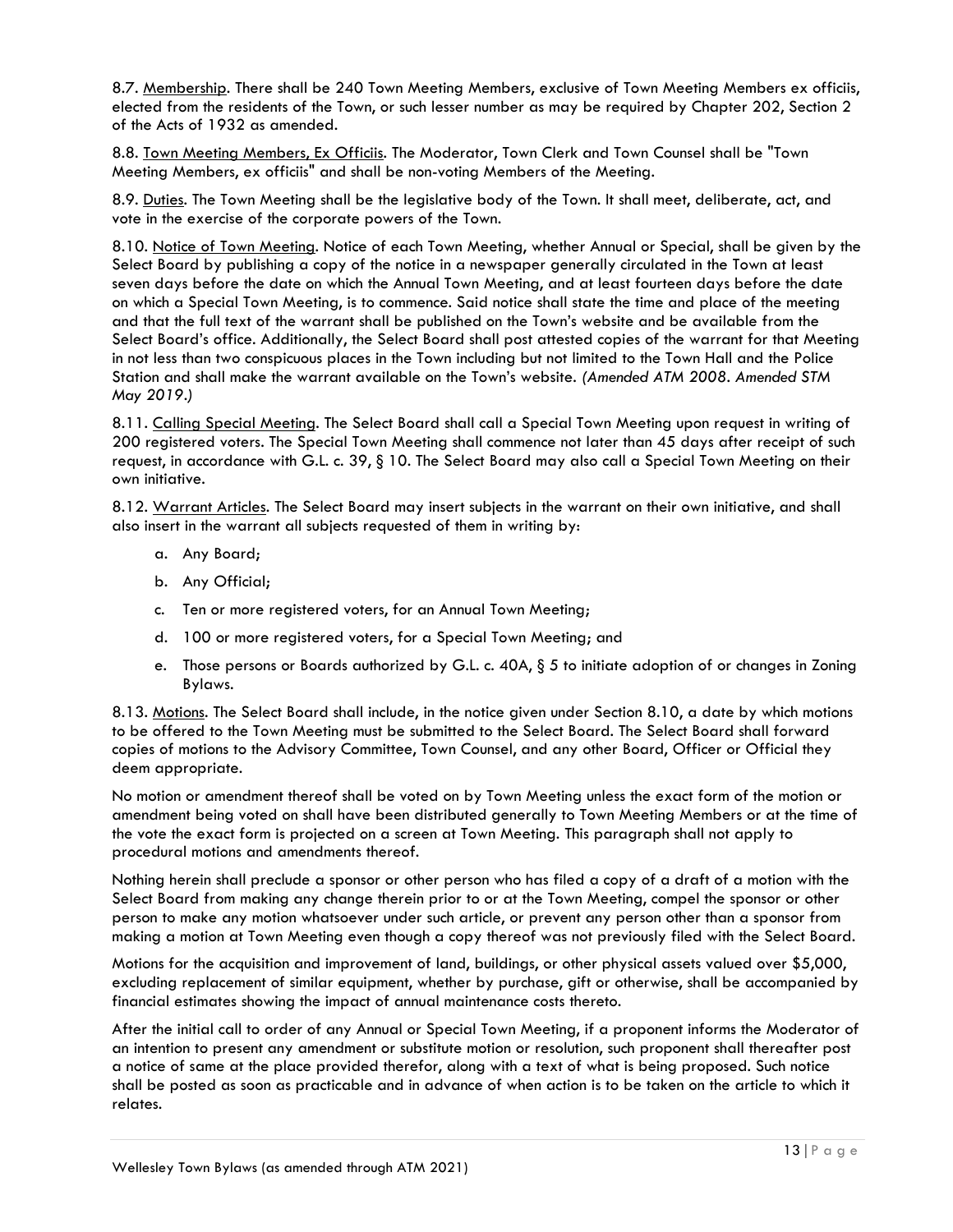8.14. Compensation. No Town Meeting Member shall receive compensation for serving as such.

8.15. Quorum. A quorum shall be a majority of the voting Members, but a lesser number may adjourn the meeting to another time.

8.16. Persons Authorized to Address Meeting. All residents of the Town, whether or not Town Meeting Members or registered voters, may address a Town Meeting. Non-residents may address a Town Meeting with the approval of the Moderator or a majority of Town Meeting Members present and voting.

8.17. Conflict of Interest. A Member who has a personal or financial interest in any matter before the Meeting may speak or vote thereon, but if the Member does speak, the Member shall disclose such interest. Failure to comply with the provisions of this section shall not affect the validity of any action taken by the Meeting.

8.18. Motions by Members. Motions may be made only by a Member of the Meeting. All motions other than procedural motions must be in writing signed by the sponsoring Member. No seconds are needed for any motion.

8.19. Secret Ballots. There shall be no secret ballots or other secret votes at Town Meeting.

8.20. Yote Questioned at Meeting. If a vote declared by the Moderator is immediately questioned by seven or more Members, the Moderator shall verify it by taking a standing vote.

8.21. Vote.

- a. Vote By Ballot: Upon a motion supported by not less than 20 members made prior to a vote on any question (whether required by law to be a counted vote or not), the vote shall be taken by ballot in such form as will in the opinion of the Moderator indicate how individual Town Meeting Members have voted on a question. The results of such vote shall be announced in terms of the numbers of aye, nay or abstain votes cast. The Town Clerk shall, within a reasonable time after the session has been adjourned, compile a list of members voting on the question, which list shall disclose how each member voted. Said list, together with the original ballots, shall be open to public inspection so that the public shall be able to determine the way in which each Town Meeting Member voted on the question, and shall be preserved for at least three years.
- b. Declaring the Vote: If a law or a bylaw requires a two-thirds vote for action by the Meeting, the Moderator is authorized pursuant to G.L. c. 39, §15 to declare the vote without taking a count, subject to Sections 8.20, 8.21(a) and 8.22; and if more than a two-thirds vote is required the Moderator may first determine whether the vote is unanimous, and if it is not, the vote shall be counted either by means of a standing vote or by a roll call, or by ballot as provided in said bylaws.

8.22. Roll Call Votes. Upon motion supported by not less than 60 Members made prior to a counted vote on any question, there shall be a roll call of Members. The Town Clerk shall record the vote of each Member "Aye", "Nay", "Abstain", or "Not Present" as the case may be. Abstentions shall not be included in the tally.

8.23. Reconsideration. No action taken at any session of a Town Meeting shall be reconsidered at any subsequent session, unless notice of intention to move for reconsideration shall have been given at the session at which such action was taken. If action taken at the final session is to be reconsidered, debate and a vote on a motion for reconsideration may occur at the same session only after all articles have been acted upon unless, in the Moderator's discretion, debate and a vote on the motion at an earlier point in the session would expedite the conduct of the session. Any vote which requires more than a simple majority for passage shall require a three-fifths vote in order to be reconsidered by the Town Meeting.

8.24. Park Land. No action at any Town Meeting authorizing the sale, grant, lease, license, abandonment or use for any other purpose of land acquired for park purposes shall be valid unless it shall be approved by a two-thirds vote.

8.25. Electronic Voting. Notwithstanding any provision of these bylaws to the contrary, subject to the availability of a system to enable electronic voting by Town Meeting Members using handheld mobile devices, the Moderator may count the vote, or conduct a roll call vote, on any matter before the Town Meeting by the use of such system. (*ATM 2019.)*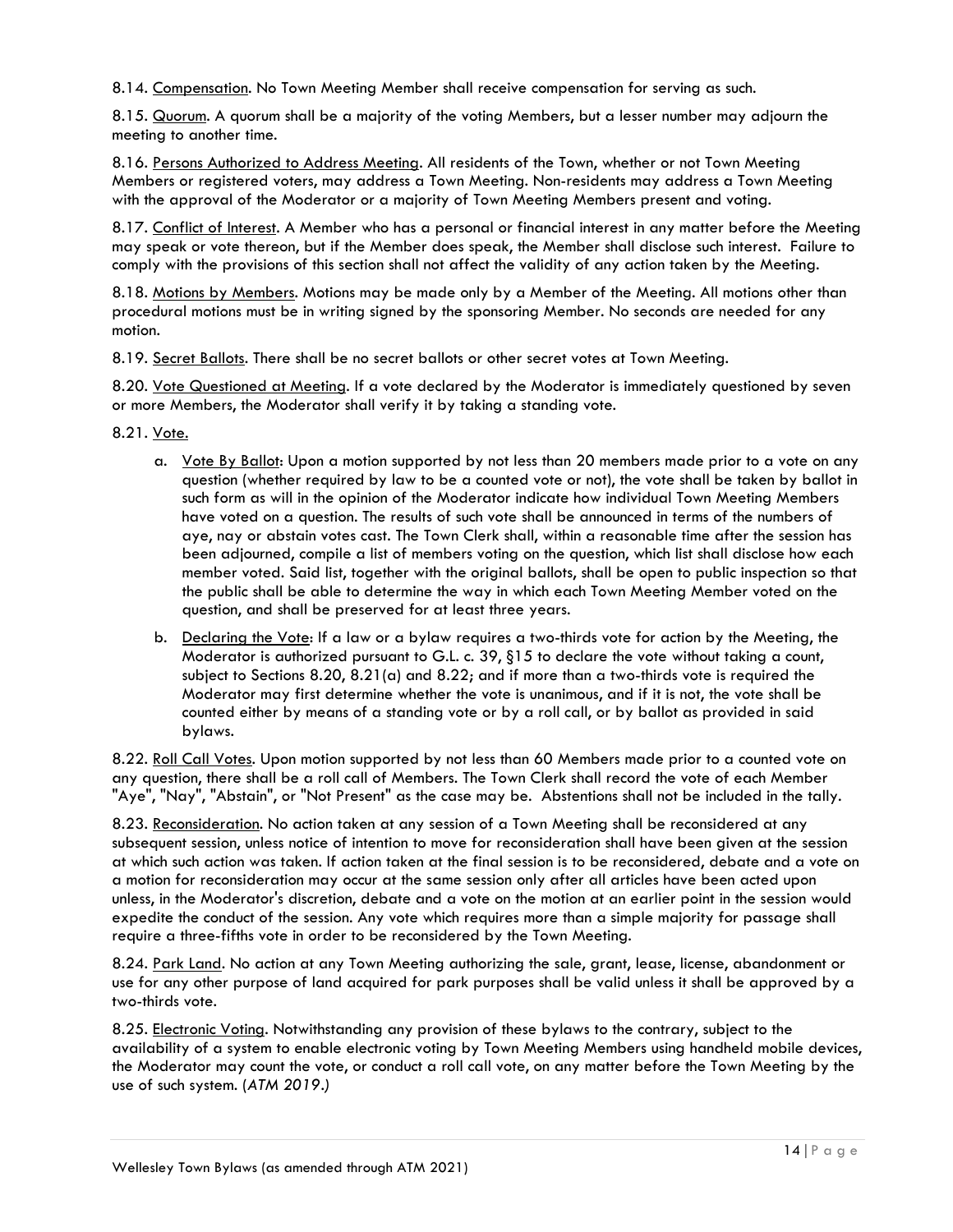# <span id="page-14-0"></span>**ARTICLE 9. MODERATOR**

9.1. Election. The Town shall have an elected Moderator who is a registered voter in the Town.

9.2. Term. The term of office shall be one year.

9.3. Vacancy. When the office of Moderator is vacant because of one of the conditions described in Section 7.1, it shall be filled by Town Meeting Members at a Town Meeting held for the purpose of filling the vacancy. When the office of Moderator at a Town Meeting is vacant for any reason, the Town Meeting Members shall elect a Moderator Pro Tempore. A Town Meeting Member may be elected as Moderator Pro Tempore. The Town Clerk shall preside at these elections.

9.4. Presiding at Meetings. The Moderator shall preside at and regulate the proceedings of any Town Meeting, and shall decide all questions of order. The Moderator shall make a public declaration of all votes.

9.5. Assistance at Meetings. The Moderator may seek assistance in the conduct of Town Meeting, including the counting of votes.

9.6. Distribution of Material. The Moderator may establish reasonable procedures for the distribution of material at Town Meeting.

9.7. Appointment of Committees. The Moderator shall appoint the members of the following committees:

- a. Advisory Committee;
- b. Permanent Building Committee;
- c. Human Resources Board *(Renamed ATM 2000.);*
- d. Audit Committee;
- e. Four members of the Community Preservation Committee; and
- f. Members of other committees as authorized by Town Meeting.

9.8. General Provisions. The Moderator shall also be governed by the applicable provisions of Articles 2 through 7 of these bylaws and other provisions of these bylaws applicable generally to Boards, except as the Moderator is specifically directed by law or a provision of these bylaws to act otherwise.

# <span id="page-14-1"></span>**ARTICLE 10. REFERENDUM**

10.1. Procedure. The Town shall have a referendum procedure for contesting certain votes taken at Town Meeting. The procedure is set forth in Chapter 202, Section 9 of the Acts of 1932 as amended. (See the appendix.)

# <span id="page-14-2"></span>**ARTICLE 11. ADVISORY COMMITTEE**

11.1. Membership. The Town shall have an Advisory Committee (for purposes of this Article 11, "the Committee") consisting of fifteen residents appointed by the Moderator. No member of the Committee shall be a Board member, Officer, Official, or paid employee of the Town, except that a Town Meeting Member may be a member of the Committee.

11.2. Term. The term of office shall be three years commencing on July 1*. (Amended ATM 2003.)* No member of the Committee shall serve more than six consecutive years. *(Amended ATM 2004.)*

11.3. General Duties. The Committee shall consider all matters included within the articles of any warrant for a Town Meeting, and shall, after due consideration, publish a written report of its recommendations or comments on each article. The Committee may also consider and make reports or recommendations on other matters, including without limitation referenda questions, which in the Committee's judgment affect the interests of the Town. In making any written or oral recommendations as to matters that are not included among, or which differ from, those made in its written report, the Committee shall announce to the Town Meeting its numerical vote thereon.

11.4. Investigatory and Review Powers. The Committee at any time shall have authority to investigate or review the books, accounts, records and management of any Board, Official or Department of the Town for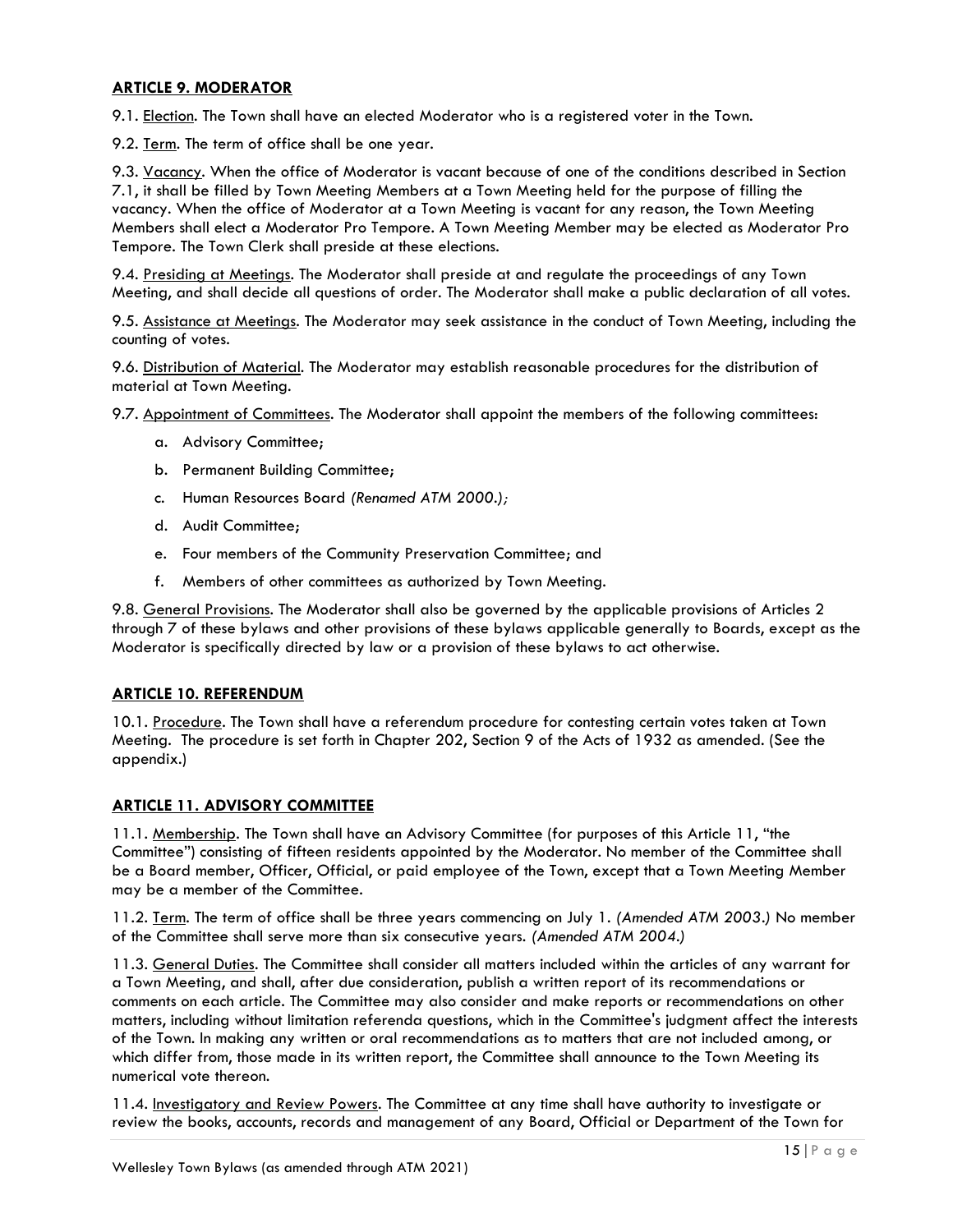any purpose deemed necessary or advisable by the Advisory Committee. The books, accounts and records of all Boards, Officials and Departments of the Town shall be open to inspection by the Committee and any person employed by it. In connection with the performance of its duties or exercise of its powers, the Committee shall also have authority to interview Board members, Officers, Officials and paid employees of the Town. The Committee may employ such expert assistance and other assistance as the Committee may deem advisable in carrying out its investigatory powers provided in this section. Counsel may be engaged only in accordance with Section 25.5. *(Amended ATM 2018.)*

11.5. Staff. The Committee shall appoint such staff as it deems necessary.

11.6. Reserve Fund. The Committee shall request appropriations for the Reserve Fund at the Annual Town Meeting and shall have the authority to vote the transfer of monies from the Fund.

11.7. Public Hearing. The Committee shall hold a public hearing, unless impracticable, on the articles in the warrant prior to any Town Meeting.

11.8. Report. A copy of the report of the Committee shall be mailed or delivered to each Town Meeting Member and Town Department at least seven days before the commencement of any Town Meeting. A minority may present a separate report which shall be included in the report of the Committee. The Committee shall have the discretion to provide the option for each Town Meeting Member and Town Department to opt out of receiving a mailed copy of the report and, in such case, the Town Meeting Member or Town Department shall receive the report by electronic delivery. For purposes of this section, electronic delivery shall include, without limitation, the delivery, via email, of a copy of the report or a link to the digital version of the report available on the Town website. The report shall set forth the numerical vote of the Advisory Committee on each recommendation. The report shall be available on the Town's website, and available for pick-up at the Town Clerk's Office, and at the Wellesley Free Library. The Select Board's Office shall also mail a copy of the report to any resident who requests one. Further, the Advisory Committee shall mail a letter from the Advisory Chair to each dwelling in the Town at least seven days before the commencement of any Town Meeting. The Chair's letter will contain an overview of the then current status of the budget, including any anticipated overrides, information on capital projects that will require bonding, and significant factors for future budgets. The letter will also contain a summary of other significant matters coming before Town Meeting as deemed appropriate by the Chair. The letter will indicate when and where copies of the report will be available. *(Amended ATM 2021.)*

11.9. General Provisions. The Committee shall also be governed by Articles 2 through 7 of these bylaws and other provisions of these bylaws applicable generally to all Boards, except as it is specifically directed by law or a provision of these bylaws to act otherwise.

11.10. Definition. "Annual Appropriation" means the general appropriation requested each year by any Board, Official or Officer for those amounts necessary for the proper administration of their respective Boards, offices or departments for the ensuing fiscal year, including those amounts necessary for capital improvements.

11.11. Requests for Annual Appropriations. Any Board, Official or Officer intending to request an Annual Appropriation at the Annual Town Meeting shall furnish to the Committee detailed estimates, with appropriate explanations, of the amounts necessary for the proper administration of their respective offices or departments for the ensuing fiscal year at least 90 days before the commencement of the Annual Town Meeting. The Advisory Committee may authorize a late filing of such information. The request shall also include estimates of amounts necessary for capital improvements. There shall also be included estimates of all probable items of income which may be received by the requesting Board, Official or Officer during the ensuing fiscal year in connection with the administration of their Board, departments or offices.

11.12. Notice of Request for Capital Projects. The information required to be submitted to the Permanent Building Committee in accordance with Section 14.6. shall be submitted at the same time to the Advisory Committee.

11.13. Notice of Request for Other Appropriations. For any appropriation other than those involving collective bargaining or covered by Sections 11.11. and 11.12. the requesting Board, Official or Officer shall file written notice thereof, including the amount to be requested and its purpose, with the Advisory Committee and the Select Board at least 14 days before the session of Town Meeting at which such appropriation will be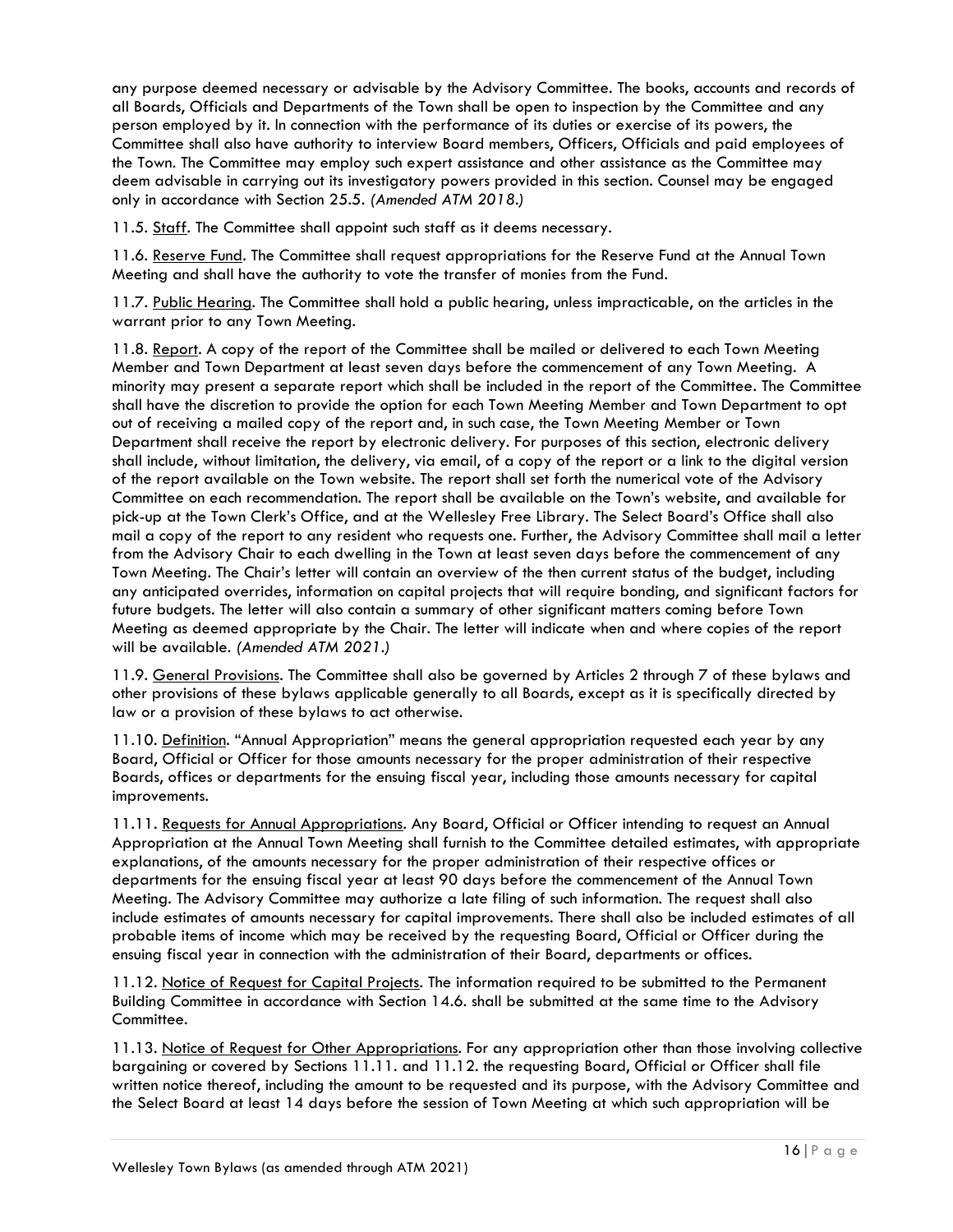acted upon. In the event of emergency requiring immediate consideration, this provision may be waived by Town Meeting but only upon the advice of the Advisory Committee that it has duly considered the request.

11.14. Request for Town-Wide Financial Reports. The Advisory Committee shall request that the Select Board present to them, at a meeting of the Advisory Committee to be held prior to the date of the Advisory Committee's Public Hearing on the Warrant for the Annual Town Meeting, both (i) the Five Year Capital Budget Program for the Town as required by Section 19.5.2.e., and (ii) the Town-Wide Financial Plan as required by Section 19.16.2.e. *(New Section ATM 2004.)*

# <span id="page-16-0"></span>**ARTICLE 12. CLIMATE ACTION COMMITTEE**

*(Established ATM 2010. Amended ATM 2018. Amended ATM 2021.)*

12.1 Membership. The Town shall have a Climate Action Committee consisting of 7 members. The Select Board, the Municipal Light Board and the School Committee each shall appoint one member. These members may be a board member, officer, official or paid employee and may be a nonresident of the Town. The Select Board shall also appoint the remaining four members from residents active in the Town's volunteer sustainable energy initiatives or others who bring relevant expertise, such as knowledge about climate action, sustainability, clean energy, marketing, or community engagement.

12.2 Term. The term of office shall be three years commencing on July 1. Members may be reappointed at the end of their term.

12.3 General Duties. The Committee shall propose climate action goals, to reduce Town greenhouse gas emissions from the municipal, residential, commercial, industrial and institutional sectors, to Town Meeting. The Committee shall prepare a multiyear Climate Action Plan to achieve the Town greenhouse gas emissions goals and shall revise it as needed. The Committee shall work with municipal departments, businesses, institutions, and civic and volunteer organizations to initiate and carry out actions to achieve these goals and shall coordinate municipal activity with initiatives of these other organizations. The Committee shall prepare an annual Town-wide emissions inventory and develop an annual action plan that includes significant planned initiatives by both municipal and community organizations.

12.4 Staff. The Committee shall appoint a Sustainability Director and such other staff as it deems necessary.

12.5 Annual Report. The Committee shall report to Annual Town Meeting on (a) the actions of the prior year, (b) emissions trends and performance as compared to the Town goals, (c) any proposed revisions to the multiyear Climate Action Plan, and (d) recommended action plans for the coming year.

12.6. Budget. The Committee shall prepare an annual budget which will be subject to approval by the Select Board. The Select Board is responsible for presenting the budget to the Advisory Committee and for presenting the motion for the budget appropriation to Town Meeting.

12.7 General Provisions. The Committee shall also be governed by Articles 2 through 7 of these bylaws and other provisions of these bylaws applicable generally to all boards, except as it is specifically directed by law or a provision of these bylaws to act otherwise.

# <span id="page-16-1"></span>**ARTICLE 13. AUDIT COMMITTEE**

13.1. Membership. The Town shall have an Audit Committee (for purposes of this Article 13, the "Committee") consisting of five residents having financial expertise to be appointed by the Moderator. No member of the Committee shall be a Board member, Officer, Official or paid employee of the Town, except that a Town Meeting Member may be a member of the Committee.

13.2. Term. The term of office shall be two years commencing on April 1. No member shall serve more than two full consecutive terms.

13.3. Audits. The Committee shall annually appoint an independent certified public accountant or a firm of such accountants to make an audit of the financial statements of the Town, including all its departments. The examination shall conform with generally accepted auditing standards. Such audits shall be made annually as of the close of the fiscal year, and may also be made at such other times as the Committee, with the approval of the Select Board, may direct.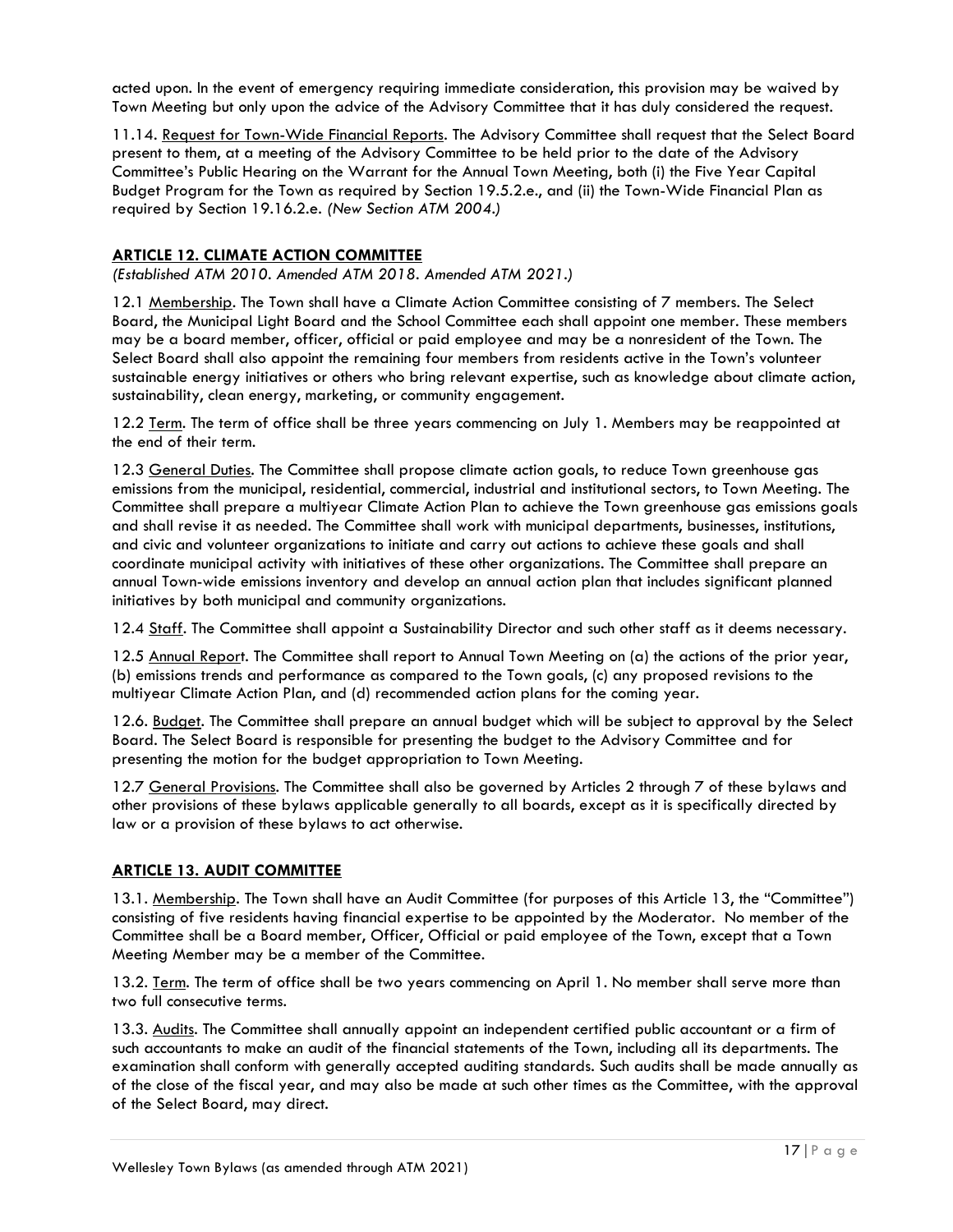13.4. General Duties. The Committee shall define the scope of the auditors' assignments and review their findings and recommendations with the appropriate Boards and departments. It may submit any reports it deems advisable to the Town or to any Board, Officer or Official.

13.5. Audit Reports. The Committee shall receive all reports of the auditors. It shall give any Board, Officer or Official which is audited a copy of that portion of the audit report relating to that Board, Officer or Official. It shall also file a copy of each audit report with the Town Clerk within 120 days after the close of the fiscal year and the copy shall be a public record.

13.6. Annual Report. In addition to the requirements of Article 4, the Committee's annual report shall include copies of summary balance sheets and summary statements of receipts and expenditures of the accounts of the Town for the preceding fiscal year, together with such other financial statements and recommendations as the Committee may deem appropriate.

13.7. General Provisions. The Committee shall also be governed by Articles 2 through 7 of these bylaws and other provisions of these bylaws applicable generally to all Boards, except as it is specifically directed by law or a provision of these bylaws to act otherwise.

# <span id="page-17-0"></span>**ARTICLE 14. PERMANENT BUILDING COMMITTEE**

*(Revised ATM 2017.)*

14.1. Definitions. For the purposes of this article:

- a. "Project" means the design and/or construction of a building or structure as described in G.L. c. 149 §§ 44A through 44H and G.L. c.149A. A Project is not:
	- i. A public works as described in G.L. c. 30, § 39M;
	- ii. A substation or other structure or any of the service equipment thereof of the Municipal Light Plant (project does include buildings of said plant);
	- iii. Any building of the Housing Authority; or
	- iv. Routine maintenance and upkeep of a building or other structure and its service equipment which are performed on a regular basis.
- b. "Project Goals" means the general objectives and particular needs to be met through the construction of the project.
- c. "Design" is the schematic design, the design development, and the preparation of construction documents (or equivalent documents) developed from the project goals established by the proposing entity.
- d. "Construction" includes all steps necessary to implement or complete a project. Construction does not include: Design, as that term is defined above, or the acquisition of funds.
- e. "Entity" means the Town department, Board or committee proposing a project.

14.2. Membership. There shall be a [Permanent Building Committee](http://www.wellesleyma.gov/Pages/WellesleyMA_PBC/index) ((for purposes of this Article 14, the "Committee") consisting of five residents appointed by the Moderator, and one or more Temporary Members, as may be appointed pursuant to Section 14.4. Appointments shall be made so that the Committee includes an attorney, an architect, an engineer, and an individual who is primarily engaged in the construction business. No such member shall be an Officer, Official, or paid employee of the Town, or a member of any Board, except that a Town Meeting Member may be a member of the Committee.

14.3. Term. The term of office shall be three years commencing on July 1.

14.4. Temporary Member**.** The Committee may appoint, as a temporary additional member or members, one or more individuals who are members or representatives of the entity for which a project is being designed or constructed. A temporary member shall not have a right to vote, and may participate in the activities of the Committee only with respect to the particular project of that entity and only for the period during which the Committee is exercising its functions with respect to such project.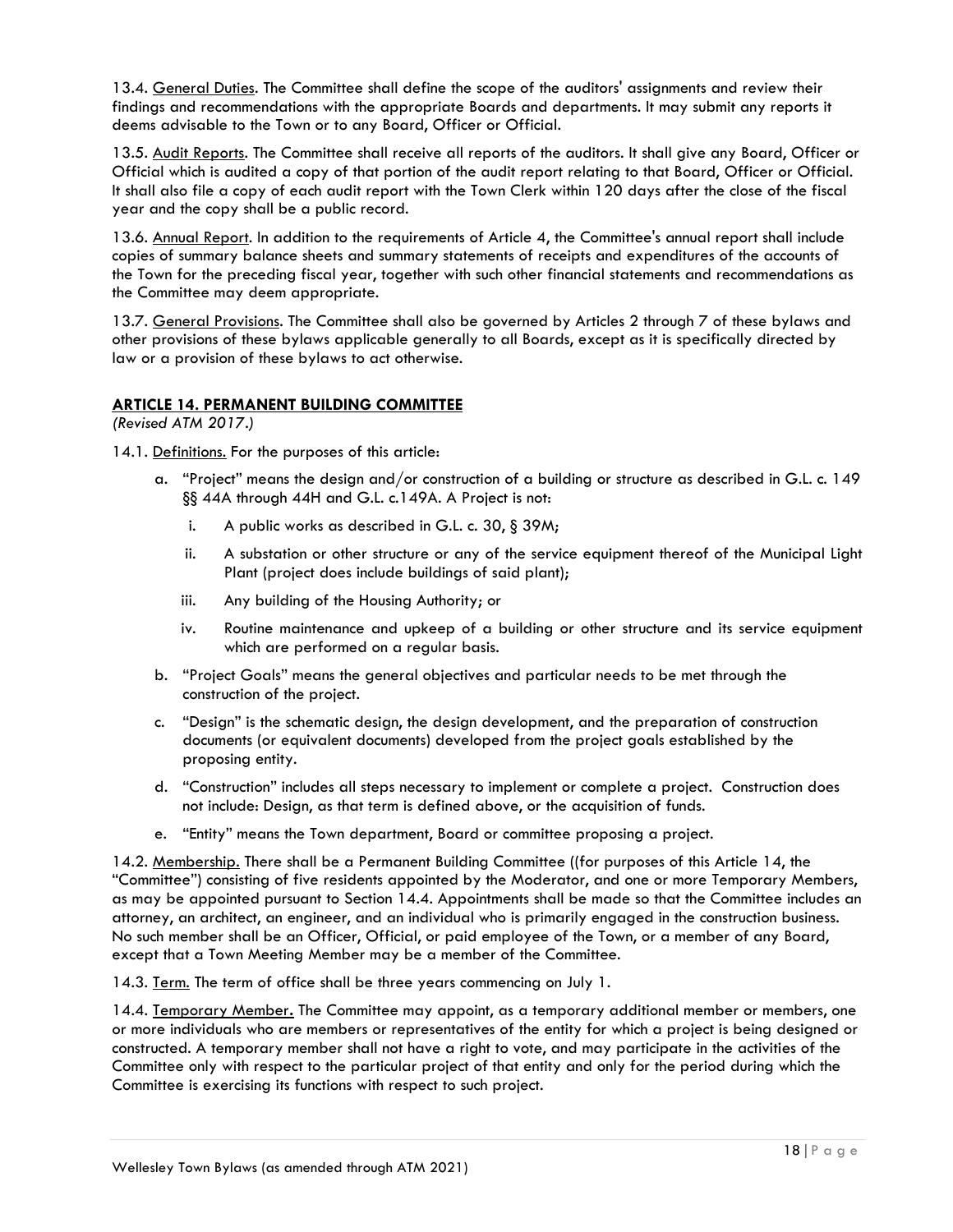In the case of a school project, the School Committee shall appoint one of its members, or its designee, hereinafter referred to as the School Committee member, to be a temporary additional member of the Permanent Building Committee. The School Committee member shall have the right to vote and to participate fully in the activities of the Committee with respect to all school projects.

14.5. General Duties. The Committee shall be responsible for:

- a. Financial estimates;
- b. The design of every project *estimated to cost more than \$500,000*; and
- c. The construction of those projects for which funds are appropriated to the Committee.

The Committee shall work to achieve the project goals of the proposing entity.

14.6. Financial Requirements and Notification. Any entity that intends to propose a project to Town Meeting shall provide information regarding the project goals and the financial requirements of the project to the Committee at least 120 days in advance of the Town Meeting at which funding of any kind for the project will be requested. This information shall be simultaneously submitted to the Advisory Committee in accordance with Section 11.12. The Committee shall determine whether the sums requested are reasonable with respect to the financial requirements of the project and shall report to Town Meeting thereon.

14.7. Appropriations. The funds for the design and construction of a project shall be appropriated to and expended under the direction of the entity that will supervise the construction of the project in accordance with Section 14.8.

14.8. Supervision of Project Construction. The Committee and the proposing entity shall administer the construction of a project as follows:

- a. The Committee shall supervise the construction of all projects estimated to cost more than \$500,000, unless the Committee and the entity proposing the project agree that the proposing entity shall supervise construction.
- b. The proposing entity shall supervise the construction of all projects estimated to cost less than \$500,000, unless the Committee and the entity proposing the project agree that the Committee shall supervise construction.

14.9. Project Feasibility Studies. Any entity undertaking a project feasibility study shall inform the Committee of the study.

14.10. Design Review Board. Upon appropriation of design funds, the Committee, or the supervising entity if not the Committee, shall notify the Design Review Board of the project and the project shall not proceed except in compliance with Section 46.3.

14.11. Records. All record drawings and specifications shall be retained in accordance with the Massachusetts General Laws*.*

14.12. Policies and Procedures. The Committee shall adopt, and make available to all Boards, Officers, and Officials, policies and procedures implementing the provisions of this article. They shall cover at least the following subjects:

- a. The information to be submitted under this bylaw; and
- b. The criteria the Committee will use in reviewing project designs.

14.13. General Provisions. The Committee shall also be governed by Articles 2 through 7 of these bylaws and other provisions of these bylaws applicable generally to all Boards, except as it is specifically directed by law or a provision of these bylaws to act otherwise.

*(Amended ATM 2017.)*

# <span id="page-18-0"></span>**ARTICLE 15.** *(Reserved for Future Provisions)*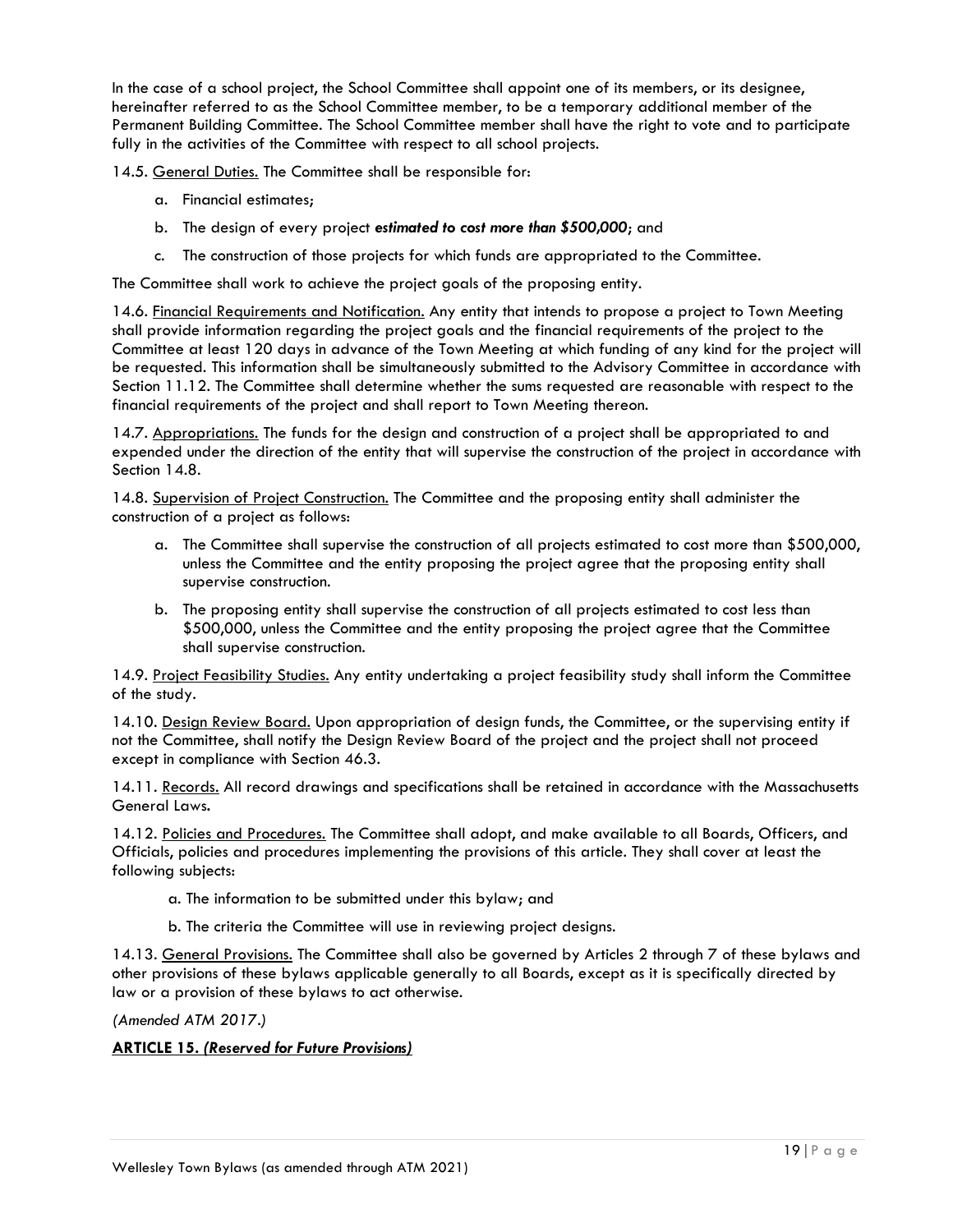# <span id="page-19-0"></span>**ARTICLE 16. CELEBRATIONS COMMITTEE**

16.1. Membership. The Town shall have a Celebrations Committee (for purposes of this Article 16, the "Committee") consisting of twelve residents appointed by the Select Board. Two members of the Committee shall be members of the Wellesley Veterans' Council.

16.2. Term. The term of office shall be three years commencing on November 1.

16.3. Duties. The Committee shall plan and carry out a proper observance of the annual Town Veterans' Day Celebration and such other events as the Select Board may designate.

16.4. Budget. The Committee shall prepare an annual budget. The budget is subject to approval by the Select Board. The Select Board is responsible for presenting the budget to the Advisory Committee and for presenting the motion for the budget appropriation to Town Meeting.

16.5. General Provisions. The Committee shall also be governed by Articles 2 through 7 of these bylaws and other provisions of these bylaws applicable generally to all Boards, except as it is specifically directed by law or a provision of these bylaws to act otherwise.

# <span id="page-19-1"></span>**ARTICLE 17. HISTORICAL COMMISSION**

17.1. Membership. The Town shall have an Historical Commission (for purposes of this Article 17, the "Commission") consisting of seven residents appointed by the Select Board. *(Amended ATM 2006.)*

17.2. Term. The term of office shall be three years commencing on July 1.

17.3. General Duties. The Commission shall have the powers and duties of historical commissions under G.L. c. 40, § 8D. These include the preservation, protection, and development of the historic or archeological assets of the Town. It shall conduct researches for places of historic or archeological value and shall seek to coordinate the activities of unofficial bodies organized for similar purposes, and may advertise, prepare, print, and distribute books, maps, charts, plans, and pamphlets which it deems necessary for its work.

17.4. Budget. The Commission shall prepare an annual budget. The budget is subject to approval by the Select Board. The Select Board is responsible for presenting the budget to the Advisory Committee and for presenting the motion for the budget appropriation to Town Meeting.

17.5. General Provisions. The Commission shall also be governed by Articles 2 through 7 of these bylaws and other provisions of these bylaws applicable generally to all Boards, except as it is specifically directed by law or a provision of these bylaws to act otherwise.

# <span id="page-19-2"></span>**ARTICLE 18. HISTORIC DISTRICT COMMISSION**

18.1. Membership. The Town shall have an Historic District Commission (for purposes of this Article 18, the "Commission") consisting of seven residents of the Town, appointed by the Select Board, one of whom shall be a member of the Wellesley Historical Society, one of whom shall be a member of the American Institute of Architects, one of whom shall be a member of a Board of Realtors and one of whom shall be a resident or property owner in the Historic District. The Select Board need not appoint as regular members of the Commission one person from each of said categories of persons if such specially qualified persons are not available.

18.2. Term. Regular members will each serve a term of three years. When the Commission is first established, the Select Board shall at first appoint three members who will serve for a term of three years, two members who will serve for a term of two years, and two members who will serve for a term of one year.

18.3. General Duties. The Commission shall have all powers and duties of Historic District Commissions in accordance with the Historic District Acts, G.L. c. 40C, as amended.

No building or structure within an historic district shall be constructed or altered in any way that affects exterior architectural features unless the Commission shall first have issued a certificate of appropriateness, a certificate of non-applicability, or a certificate of hardship, with respect to such construction or alteration in accordance with Section 14D HISTORIC DISTRICTS of the Zoning Bylaw. *(Amended ATM 2018.)*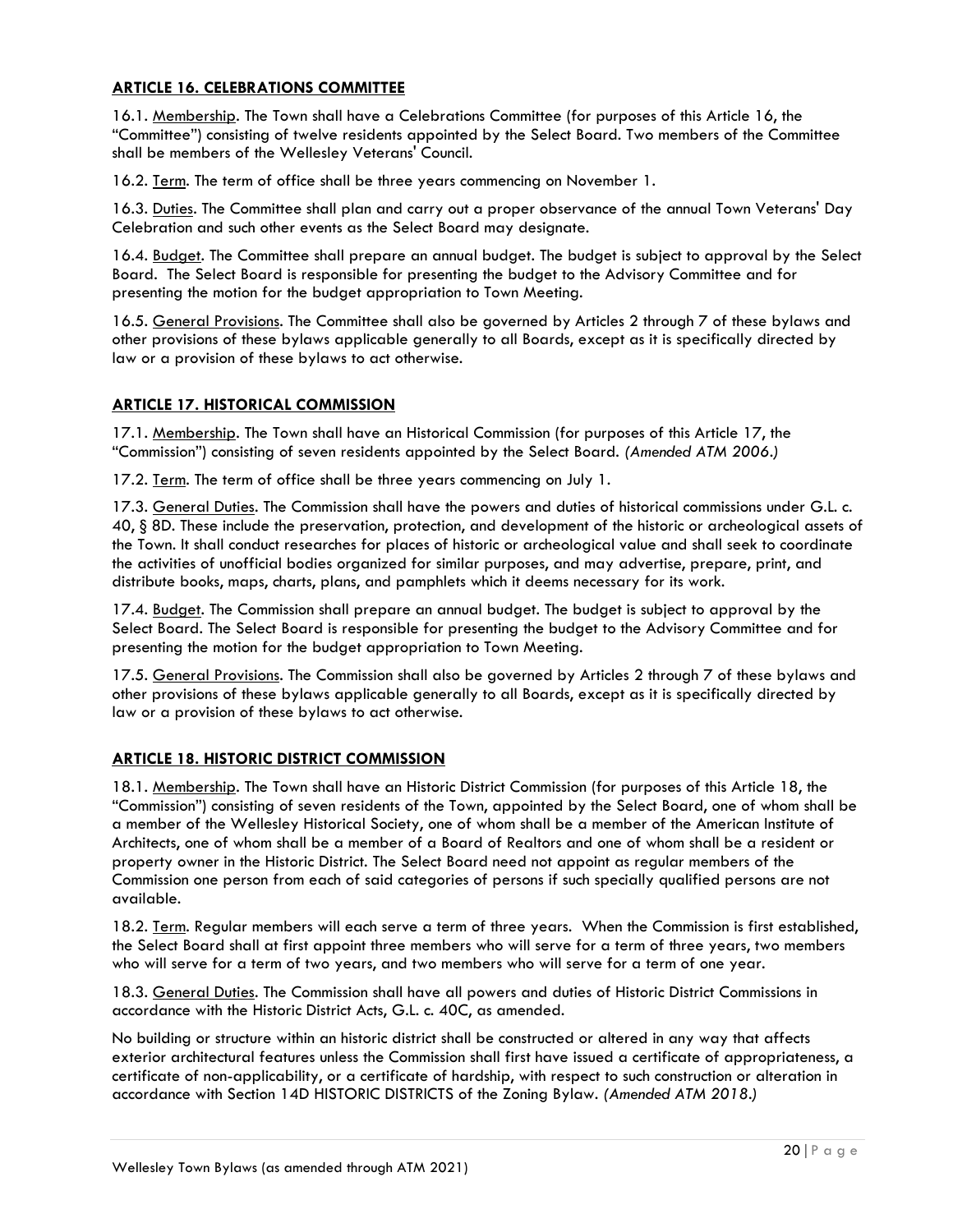18.4. Regulations. The Commission shall be governed in its activities by the specific regulations contained within Section 14D HISTORIC DISTRICTS of the Zoning Bylaw.

18.5. General Provisions. The Commission shall also be governed by Articles 2 through 7 of these bylaws and other provisions of these bylaws applicable generally to all Boards, except as it is specifically directed by law or a provision of these bylaws to act otherwise.

### <span id="page-20-0"></span>**ARTICLE 18A. COMMUNITY PRESERVATION COMMITTEE**

*(Established STM April 2002.)*

18A.1. **Establishment:** The Town shall have a Community Preservation Committee (for purposes of this Article 18A, the "Committee"), consisting of nine members who are residents of the Town.

18A.2. Appointment Authority/Terms: The composition of the Committee, the appointment authority, and the term of office shall be as follows:

- a. One member of the Natural Resources Commission as designated by said Commission for a term of three years;
- b. One member of the Historical Commission as designated by said Commission for a term of three years;
- c. One member of the Housing Authority as designated by said Authority for a term of three years;
- d. One member of the Planning Board as designated by said Board for a term of three years;
- e. One member of the Recreation Commission as designated by said Commission for a term of three years; and

Four members appointed by the Moderator for a term of three years, 18A.3. Duties: The Committee shall carry out its duties consistent with the provisions of G.L. c. 44B and it shall:

- a. Study the needs, possibilities and resources of the Town regarding community preservation at least annually. The Committee shall consult with existing municipal Boards, including but not limited to those Boards required to be consulted by G.L. c. 44B, or persons acting in those capacities or performing like duties, in conducting such studies. As part of its study, the Committee shall hold one or more public informational hearings regarding community preservation needs, possibilities and resources, notice of which shall be posted publicly and published for each of two weeks preceding each hearing in a newspaper of general circulation in the Town.
- b. Make recommendations to Town Meeting at least annually for the acquisition, creation, and preservation of open space, the acquisition and preservation of historic resources, the acquisition, creation, and preservation of land for recreational use, the creation, preservation, and support of community housing, and the rehabilitation or restoration of such open space, historic resources, land for recreational use, and community housing that is acquired, created, or preserved as provided in this section. With respect to community housing, the Committee shall recommend, wherever possible, the reuse of existing buildings or construction of new buildings on previously developed sites. Recommendations to Town Meeting shall include their anticipated costs.
- c. Recommend, at least annually, either that Town Meeting appropriate, or set aside for later spending, not less than ten percent of the revenues made available that year from the Community Preservation Fund in each of the following areas: (i) open space (not including land for recreational use), (ii) historic resources; and (iii) community housing.
- d. Include in its recommendation to Town Meeting, whenever applicable, a recommendation to set aside for later spending funds for specific purposes that are consistent with community preservation but for which sufficient revenues are not then available in the Community Preservation Fund to accomplish that specific purpose, or to set aside for later spending funds for general purposes that are consistent with community preservation.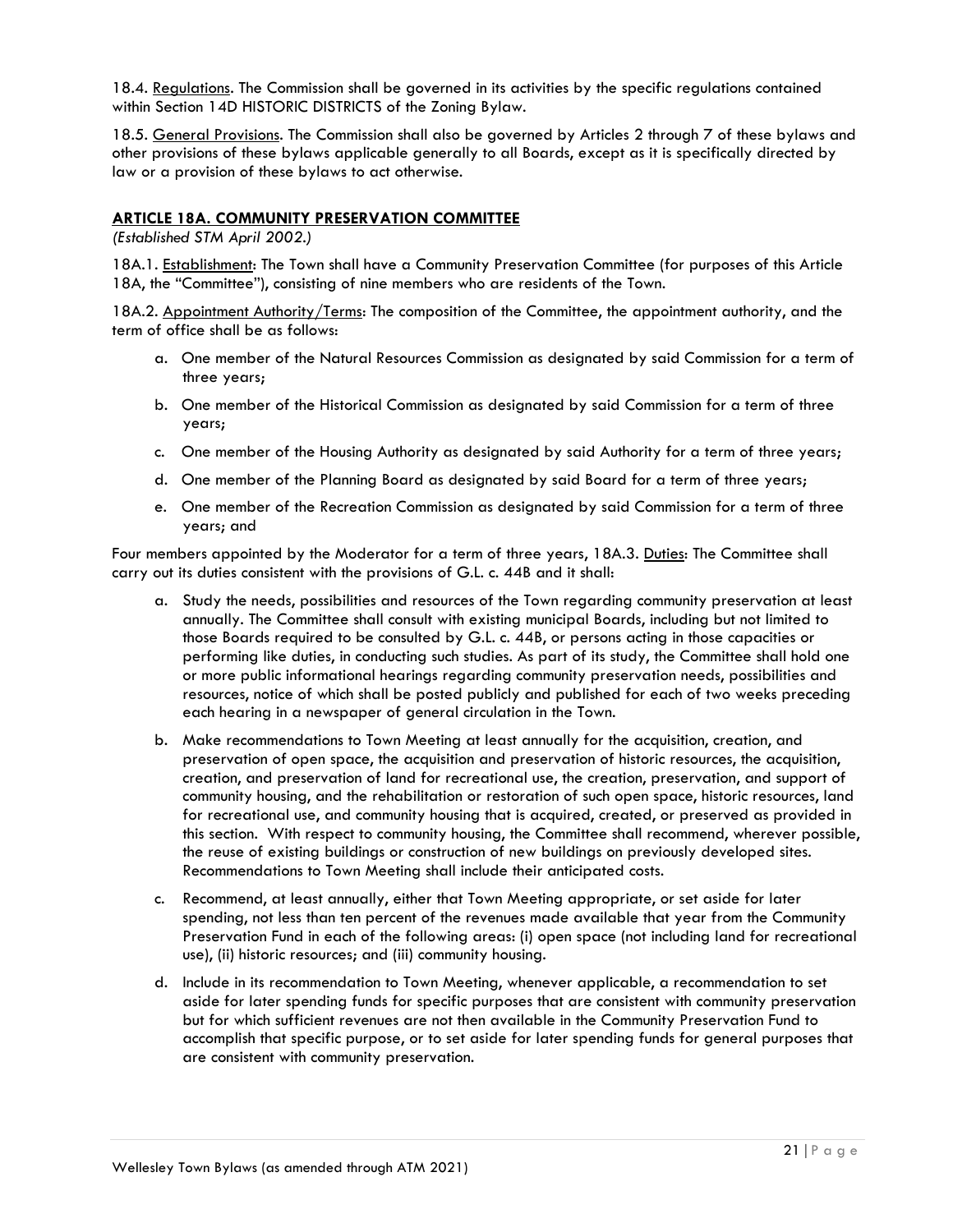### <span id="page-21-0"></span>**ARTICLE 19. SELECT BOARD**

### PART I. GENERAL PROVISIONS

19.1. Membership. The Town shall have an elected Select Board consisting of five registered voters of the Town.

19.2. Term. The term of office shall be three years.

### PART II. GENERAL DUTIES

19.3. Powers and Duties. The Select Board shall have all of the powers and duties granted to Boards of Selectmen by the Constitution and General Laws of the Commonwealth of Massachusetts, and such additional powers and duties as may be provided by any Special Act of the Legislature applicable to the Town of Wellesley, by this bylaw, by the Zoning Bylaw or by Town Meeting vote. The Select Board shall also oversee all matters affecting the interest and welfare of the Town and exercise the power and authority vested in the Town not specifically delegated by law to any other board or office.

19.4. War Memorial Scholarship Fund Trustees. The Select Board shall be ex officiis the War Memorial Scholarship Fund Trustees, who shall manage said fund in accordance with the provisions of Chapter 229 of the Acts of 1951, as amended and as the same shall be amended from time to time hereafter. The Town Treasurer shall be the custodian of all funds and securities thereof. The Select Board shall include in the Annual Town Report a financial report of said fund, showing the total amount thereof, investments, receipts and their sources and disbursements and their purposes.

#### 19.5 Capital Budgeting and Investments.

19.5.1. "Capital Project" Defined. For the purposes of this section, a "Capital Project" means:

- a. A project, estimated to cost in excess of \$100,000, for the construction, reconstruction, replacement, major repair or renovation, extension, or other improvement of a public building, highway, sidewalk, storm drain, sewerage installation, incinerator, bridge, playground, park or like public works, including any work done by any public utility operated by the Town or for a facility, structure, or utility appurtenant to any of them; or
- b. A purchase of land, equipment, buildings or structures, estimated to cost in excess of \$100,000; or
- c. The preparation of plans, specifications or working drawings (estimated to cost in excess of \$10,000) for any project described in subsections (a) and (b).

19.5.2. Report of Capital Projects. *(Revised and amended ATM 2004.)* The Select Board shall annually coordinate the preparation and maintenance of the Town's Long-Range Capital Budget Program as follows:

- a. The Select Board shall work with other boards in coordinating the timing of proposed and anticipated capital projects, taking into account the relative need for and cost of such projects, the effect the expenditures might have on the financial position of the Town, and alternative methods of financing.
- b. On the basis of the information submitted by each Board pursuant to the provisions of Section 6.16. as may be modified with the consent of such Board, the Select Board shall compile and present to Annual Town Meeting a Five Year Capital Budget Program for the Town identifying proposed and anticipated capital projects and their timing. The Program shall show expected use of borrowing for such projects, any expected so-called Proposition 2½ debt exclusion overrides in connection with such borrowing, and the impact of such borrowing on the Town's outstanding debt and its real estate property tax rates in upcoming years.
- c. The Select Board shall recommend to any Annual or Special Town Meeting a method of financing for each capital project proposed to be submitted for approval at such Town Meeting. The Select Board's recommendation shall state, for each proposed project, the proposed use of borrowing for the project, whether any so-called Proposition 2½ debt exclusion override is proposed in connection with such borrowing, and the impact of such borrowing on the Town's outstanding debt and its real estate property tax rates in upcoming years.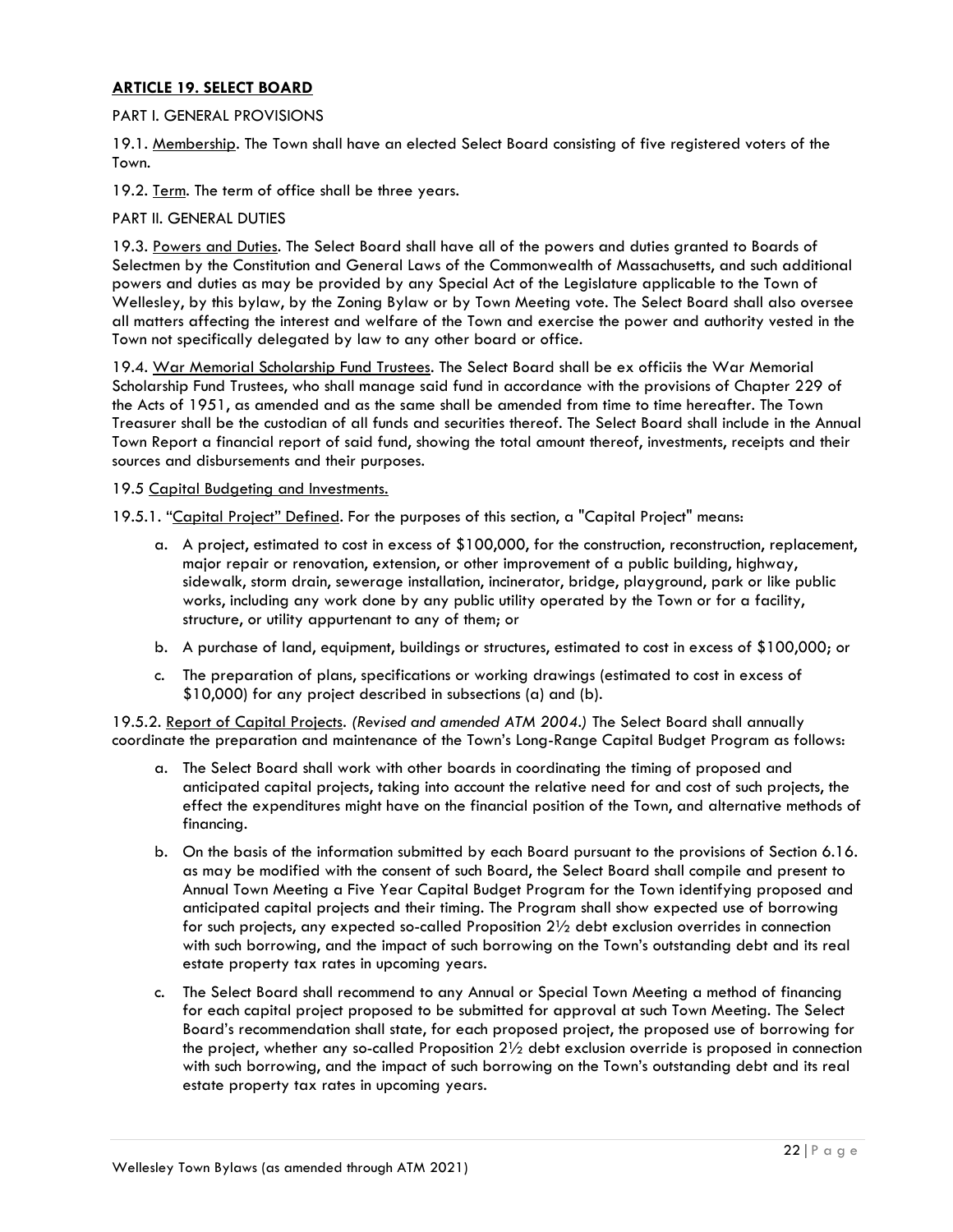- d. The Select Board shall prepare the Five Year Capital Budget Program sufficiently in advance of the Annual Town Meeting to permit the publication of the Program in the Reports to the Annual Town Meeting, pursuant to Section 11.8, together with any comments of the Advisory Committee on the Program. Before any appropriation article is considered, the Select Board shall deliver an oral report to the Annual Town Meeting on the substance of the Program; the oral report may include recommendations or comments as the Select Board deem appropriate. Any Board may provide an oral report at Annual Town Meeting on aspects of proposed or anticipated capital projects that relate to their areas of jurisdiction. Following the oral report on the Program, there shall be an opportunity for comments from the Advisory Committee and from Town Meeting Members.
- e. At the request of the Advisory Committee pursuant to Section 11.14., the Select Board shall make a presentation to the Advisory Committee of the Five Year Capital Budget Program. The Select Board may supplement their written presentation to the Advisory Committee with such recommendations or comments as they deem appropriate. The Select Board may subsequently update or amend the Program before it is published in the Reports to the Annual Town Meeting or presented at the Annual Town Meeting.
- f. All Town Boards and Officers shall fully cooperate and participate, at the request of the Select Board, in preparing and maintaining the Five Year Capital Budget Program and in presenting aspects of proposed or anticipated capital projects that relate to their areas of jurisdiction."

19.5.3. Investment of Town Funds. The Select Board, after consultation with the Executive Director of General Government Services, shall set guidelines and criteria for the Department of Financial Services for the investment of any and all types of Town funds, including trust funds, and shall establish adequate procedures for the reporting of investments of Town funds.

19.6. [Repealed]

19.7. Appointments. *(Amended ATM 2018.)* The Select Board shall appoint qualified persons to those positions which by law the Select Board fills by appointment. Those positions include but are not limited to:

| 1. Executive Director of General Government<br><b>Services</b> | 16. Inspector of Gas and Plumbing                  |
|----------------------------------------------------------------|----------------------------------------------------|
| 2. Fire Chief                                                  | 17. Inspector of Buildings                         |
| 3. Police Chief                                                | 18. Council on Aging                               |
| 4. Town Counsel                                                | 19. Youth Commission                               |
| 5. Zoning Board of Appeals (includes associate<br>members)     | 20. Keeper of the Lockup                           |
| 6. Historical Commission                                       | 21. Special Police                                 |
| <b>7. Celebrations Committee</b>                               | 22. Animal Control Officer                         |
| 8. Registrars of Voters (Three of Four)                        | 23. Historic District Commission                   |
| 9. Election Officers                                           | 24. Cable Television Committee                     |
| 10. Veterans' Grave Officer                                    | 25. Wellesley Media Corporation (three<br>members) |
| 11. Sealer of Weights and Measures                             |                                                    |
| 12. Public Weighers                                            | 26. Municipal Light Board (two members)            |
| 13. Constable                                                  | 27. Sustainable Energy Committee (four<br>members) |
| 14. Emergency Management Director                              | 28. Retirement Board (one member)                  |
| 15. Inspector of Wires                                         | 29. Veterans Advisory Board                        |
|                                                                |                                                    |

19.8. Communication and Cooperation. The Select Board shall encourage and facilitate close communication and cooperation among all Boards, Officers and Officials.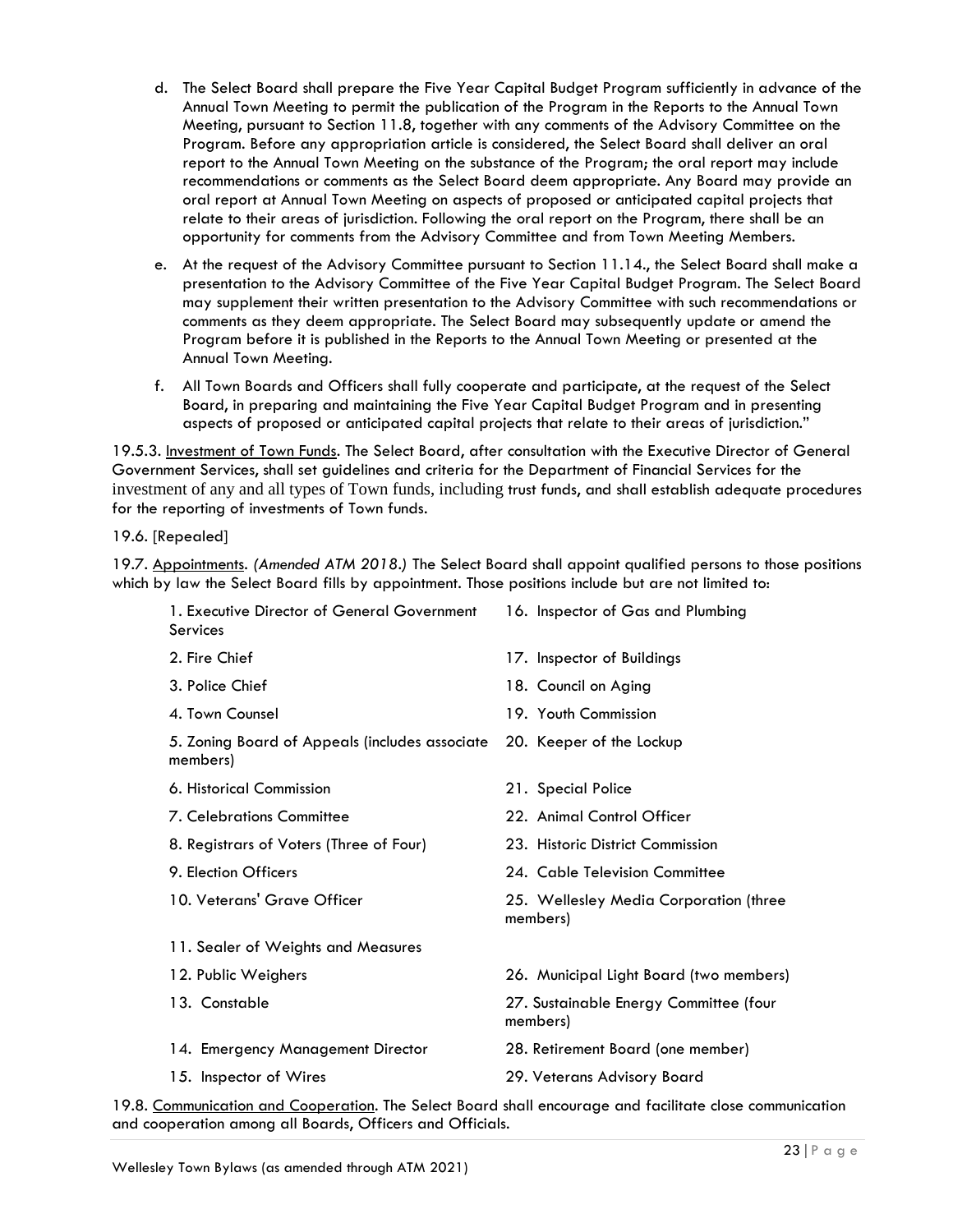19.9. Investigations. The Select Board shall exercise the authority granted by G.L. c. 41, § 23B to investigate the conduct and operation of any Town department and publish a report upon completion of such investigation.

19.10. Appearance Before Other Bodies. The Select Board may appear personally, by counsel or by a designee before any committee of the General Court or before any other person or body to protect the interests of the Town. They are not authorized by this section to commit the Town to any course of action.

19.11. Legal Actions and Settlements. The Select Board shall have full authority as agents of the Town, acting upon the advice of counsel, to institute, prosecute, defend and compromise any and all claims, actions, and proceedings on behalf of or against the Town and in which the interests of the Town are or may be involved. However, this authority shall not restrict the Collector of Taxes in the exercise of the powers for the collection of taxes and accounts due the Town conferred upon the Collector of Taxes by the General Laws. No settlement shall be made by a payment of more than \$5,000 without authority from the Town Meeting. *(Amended ATM 2018.)*

19.12. Actions of Town Meeting. The Select Board shall oversee the implementation of the actions of Town Meeting.

19.13. Enforcement of Bylaws and Regulations. The Select Board shall be responsible for the enforcement of all bylaws and regulations of the Town.

19.14. Review of Bylaws and Government. The Select Board shall periodically review the bylaws and the structure and functioning of Town government and make appropriate recommendations to the Town.

19.15. Budgets and Administration. Except as otherwise provided in or required by G.L. c. 164, the Select Board shall supervise those Boards appointed by them and those departments responsible to them and shall recommend and present to the Advisory Committee and to Town Meeting budgets for all those Boards and departments.

19.16. Town-Wide Financial Planning and Budgeting. *(Revised ATM 2004.)*

19.16.1. Definitions. For the purposes of this article, a "Town-Wide Financial Plan" means a sequenced combination of forecasts of the Town's operating budget (i) for the current fiscal year, (ii) for the next following fiscal year and (iii) for one or more fiscal years beyond the next following fiscal year. Forecasts shall be in the format commonly called "sources and uses of funds". The words "sequenced combination" are intended to require that the three component parts of the Town-Wide Financial Plan build upon one another in an orderly, reasonable manner. A "deficit balance" in a forecast means that the total uses of funds in the forecast exceed the total sources of funds in the forecast.

19.16.2. Report of Town-Wide Financial Plan. The Select Board shall annually coordinate the preparation and maintenance of the Town's Town-Wide Financial Plan as follows:

- a. The Select Board shall work with other boards in coordinating the preparation of a Town-wide budget for the next following fiscal year, taking into account (i) the Town's ability to generate the real estate property taxes assumed in the Plan and to fund any deficit balance in the Plan; (ii) the relative need for and level of the various expenditures proposed to be made by the Town; and (iii) alternatives to any of the various sources and uses of funds in the Plan.
- b. The Select Board shall compile and present to Annual Town Meeting a Town-Wide Financial Plan for the Town. In this Plan, the forecast for the next following fiscal year shall be constructed by using (i) the information submitted by each Board pursuant to the provisions of Sections 6.15. and 11.11, as may be modified with the consent of such Board, and (ii) estimates and assumptions acceptable to the Select Board for all other line items. The Select Board shall identify significant estimates and assumptions used in constructing the Town-Wide Financial Plan, including assumptions as to receipt of real estate property tax revenue.
- c. For any future fiscal year in a Town-Wide Financial Plan, the Select Board shall estimate the property tax rate that would generate real estate property taxes equal to the sum of (i) the real estate property taxes assumed as a source of funds in the forecast for the fiscal year and (ii) any deficit balance in the forecast for that fiscal year. In so doing, the Select Board may use reasonable assumptions as to growth in the valuation of properties in the Town.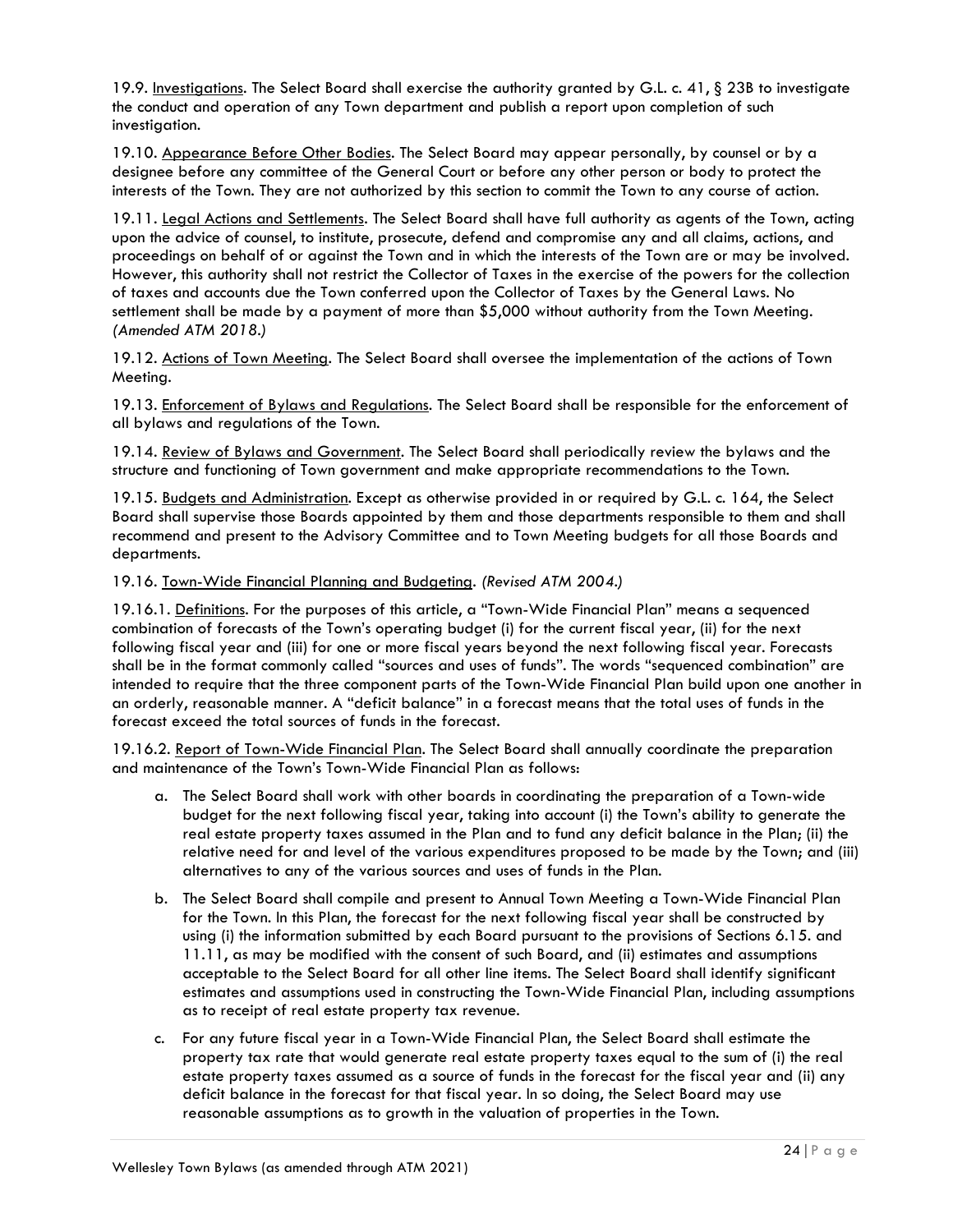- d. The Select Board shall prepare the Town-Wide Financial Plan sufficiently in advance of the Annual Town Meeting to permit the publication of the Plan in the Reports to the Annual Town Meeting, pursuant to Section 11.8, together with any comments of the Advisory Committee on the Plan. Before any appropriation article is considered, the Select Board shall deliver an oral report to Annual Town Meeting on the substance of the Plan; the oral report may include recommendations or comments as the Select Board deem appropriate. Any Board may provide an oral report at the Annual Town Meeting on aspects of the Plan that relate to their areas of jurisdiction. Following the oral report on the Plan, there shall be an opportunity for comments from the Advisory Committee and from Town Meeting Members.
- e. At the request of the Advisory Committee pursuant to Section 11.14, the Select Board shall make a presentation to the Advisory Committee of the Town-Wide Financial Plan. The Select Board may supplement their written presentation to the Advisory Committee with such recommendations or comments as they deem appropriate. The Select Board may subsequently update or amend the Plan before it is published in the Reports to the Annual Town Meeting or presented at Annual Town Meeting.
- f. All Town Boards and Officers shall fully cooperate and participate, at the request of the Select Board, in preparing and maintaining the Town-Wide Financial Plan and in presenting aspects of the Plan that relate to their areas of jurisdiction.

19.17. Weekly Warrant. The Select Board shall approve all bills before payment by the Treasurer.

19.18. System for Citizen Inquiries. The Select Board shall establish a system to be administered by the Executive Director of General Government Services to take effective and efficient action on citizen complaints and requests for service.

19.19. Licensing Board. The Select Board shall serve as the licensing board for the Town under those statutes granting licensing powers to Boards of Selectmen.

In granting of licenses for the sale of wines and malt beverages not to be drunk on the premises as authorized by Chapter 14 of the Acts of 2014 and as approved by the voters, the Select Board shall limit such licenses to food stores and specialty food stores, said terms to be defined by the Select Board in regulations adopted by the Select Board after a public hearing. *(Amended ATM 2014.)*

19.20. House Numbers. The Select Board may at any time in their discretion, and shall within ten days from the receipt of a request from the owner of any building, designate the numbers to be affixed to or painted on the building. The owner of each building so designated shall comply within ten days after receiving notice thereof.

19.21. Municipal Charges Lien. No municipal charges lien to secure reimbursement to the Town for its expenses incurred, properly chargeable to the property owner, in correcting any particular encroachment onto Town-owned land, authorized by G.L. c. 40, § 58 and vote of the 2012 Annual Town Meeting on April 2, 2012, acting under Article 30 of the Warrant for said meeting, shall be imposed without the Select Board's approval following the giving of due notice to the person to be charged and an opportunity to be heard. *(New ATM 2012.)*

19.22. General Provisions. The Select Board shall also be governed by Articles 2 through 7 of these bylaws and other provisions of these bylaws applicable generally to all Boards, except as it is specifically directed by law or a provision of these bylaws to act otherwise.

PART III. PROFESSIONAL STAFF *(Amended ATM 2005.)*

19.31. Executive Director of General Government Services. *(Revised STM 2005.)* The Town shall have an Executive Director of General Government Services ("Executive Director") who shall be appointed by the Select Board and who shall act for and with the authority of the Select Board. The Select Board may elect to enter into a contract with the Executive Director pursuant to G.L. c. 41, §108N.

The Executive Director shall be the Chief Operating Officer of the Town, whose principal duties shall include but not be limited to:

a. Implementing the Town's policies and procedures as promulgated by the Select Board as the Town's Chief Executive Board.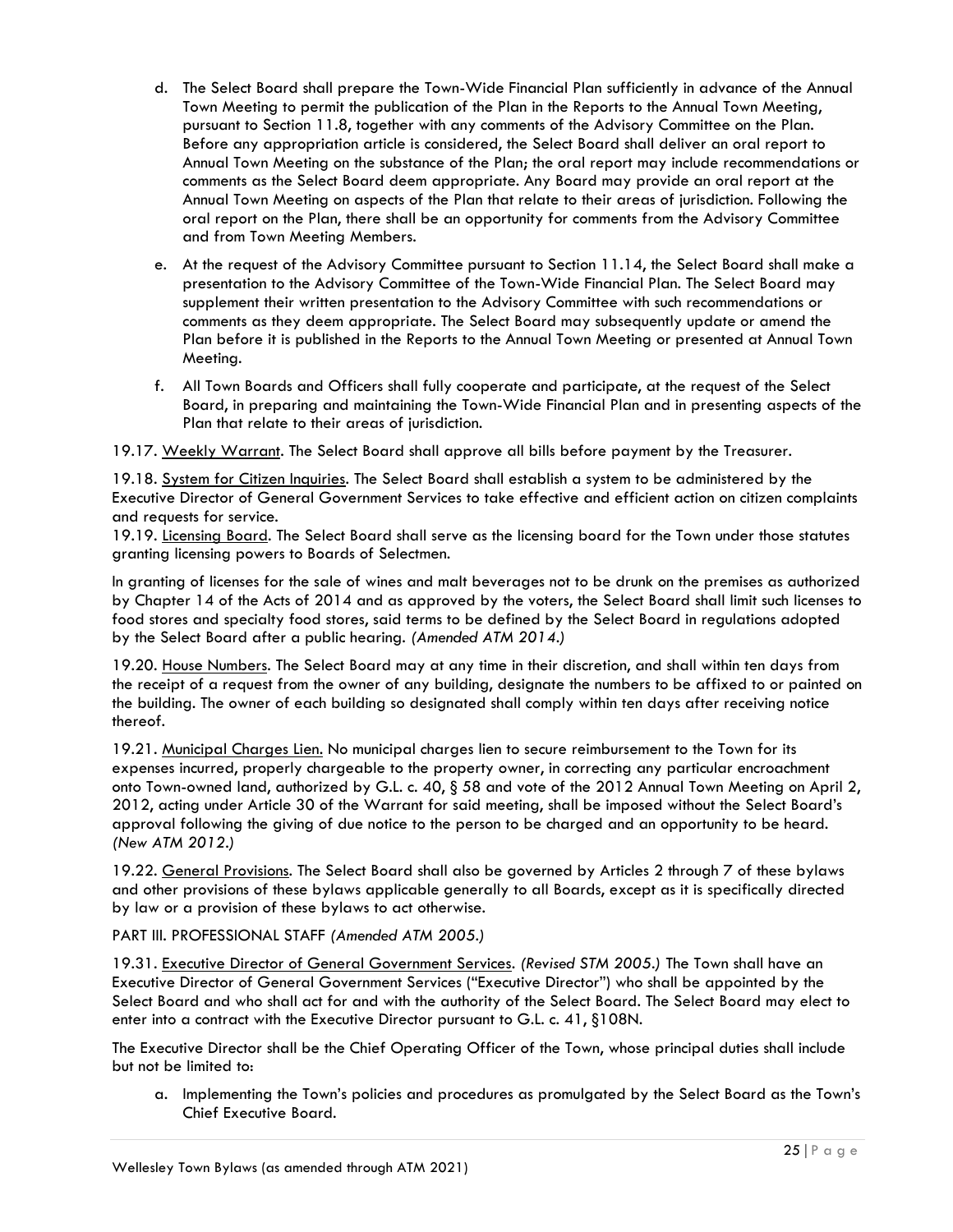- b. Overseeing and being responsible to the Select Board in their responsibilities for the Town's finances, including without limitation the annual Town-Wide Financial Plan and Five Year Capital Budget program required under these bylaws, and the investment of Town funds.
- c. Overseeing the development and enforcement of internal controls, using best municipal finance and general accounting practices as appropriate.
- d. Overseeing and being responsible for maintenance and quality control of all buildings and other structural assets under the Select Board's jurisdiction and, upon request, of such assets under the jurisdiction of other boards and committees.
- e. Overseeing and being responsible for all other operating facets under the jurisdiction of the Select Board, and as established by these bylaws, applicable special acts, and other duties as the Select Board may from time to time specify.
- f. Coordinating the activities of Town departments and arranging meetings between Town department heads in order to deal with common problems and allow an interchange of ideas and information and to lead the Town's strategic planning.
- g. Overseeing the Town's network and information systems.

The Executive Director shall be the Town's Chief Procurement Officer, who may delegate the powers and duties of such position as provided by law.

19.32. Executive Director, Term. The term of office shall be three years commencing on July 1.

19.33. Staff. The Executive Director shall appoint the Finance Director, the Facilities Management Director *(2012)* and the IT Director, such appointments to be subject to the approval of the Select Board (hereinafter referred to as "principal staff") and such other staff as the Executive Director shall deem appropriate and for which funding has been provided. The Executive Director shall exercise general supervision over all Town departments for which the Select Board is the appointing or employing authority. *(Amended ATM 2018.)*

19.34. Principal Staff, Term. The appointments of all principal staff shall be for a period not to exceed three years.

PART IV. DEPARTMENT OF FINANCIAL SERVICES *(Amended STM 2005.)*

19.41. Department. The Town shall have a Department of Financial Services headed by the Finance Director who shall be the Town's Chief Financial Officer.

19.42. Finance Director. *(Amended ATM 2018.)* The Executive Director may elect to enter into a contract with the Finance Director pursuant to G. L. c. 41, § 108N, subject to the Select Board's approval. The Finance Director shall be the Town Accountant and shall have, except as expressly provided by these bylaws, the powers and duties vested by law in comptrollers and town accountants. Among the duties and responsibilities of the Finance Director shall be the following:

- a. Coordinating and administrating Town financial services and activities, including providing support as needed to the Advisory Committee and other Town Boards and committees.
- b. Serving as a member of the Retirement Board ex officio.
- c. Assisting in the development of budgets and reviewing all budgets for format, completeness, and accuracy before submission to the Advisory Committee.
- d. Assisting the Executive Director in preparing and supervising purchasing and inventory control procedures.
- e. Administering the disposal of Town property.
- f. Maintaining Town accounting records and financial statements.
- g. Paying all Town obligations, after securing required approvals.
- h. Monitoring all expenditures of Town funds.
- i. Timely reporting to the Select Board and to other appropriate Boards of actual or foreseeable incurring of obligations or expenditures of funds in excess of budgeted appropriations.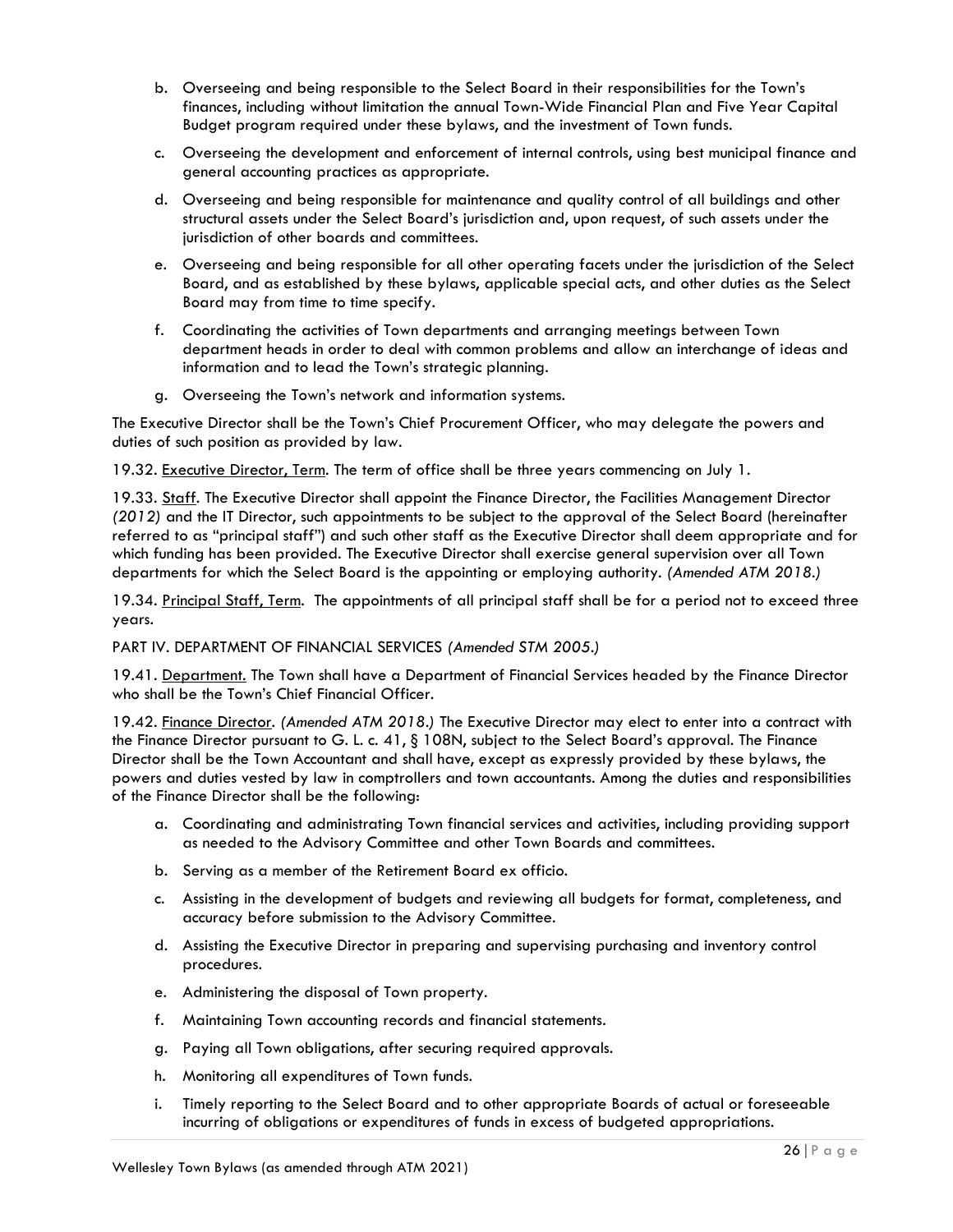- j. Maintaining payroll and other financial records relating to all Town personnel.
- k. Sending to each Board, at regular intervals, a statement of the funds expended during the preceding month and a statement of the balances remaining under appropriated budgets.

19.43. Treasurer and Collector of Taxes. *(Amended ATM 2018.)* The Town shall have a Town Treasurer and Collector of Taxes ("Treasurer/Collector"), who shall be appointed by the Finance Director, for a three-year term commencing on July 1, subject to the approval of the Executive Director. The Treasurer/Collector shall have, except as otherwise expressly provided by these bylaws, the powers and duties vested by law in Town treasurers and collectors of taxes. Among the duties and responsibilities of the Treasurer/Collector shall be the following:

- a. Collection of taxes and other funds due the Town, including the receipt of payments made on utility bills prepared and sent by the Municipal Light Plant;
- b. Initiation, with the assistance of the Executive Director and with the approval of the Select Board, of legal action to collect overdue funds payable to the Town;
- c. Delivery of copies of any notice required by G.L. c. 60, of intent to take land for the Town for nonpayment of taxes and of subsequent action relating to such taking and copies of any court order of judgment with respect to the validity or invalidity of the title in any parcel of land so taken, to the Select Board, Planning Board, Board of Public Works, Natural Resources Commission, Housing Authority, Recreation Commission, School Committee, and any other Board that may request such notice, or their successors; and
- d. Investment of Town funds in accordance with the guidelines and criteria set by the Select Board for the investment of any and all types of Town funds as provided in Section 19.5.3.
- e. Inform all licensing authorities and assist in the collection of unpaid taxes, fees, assessments, betterments, and other municipal charges in accordance with the following procedure:
	- i. The Tax Collector shall annually furnish to each department, Board, commission or division, hereinafter referred to as the Licensing Authority, that issues licenses or permits including renewals and transfers, a list of any person, corporation, or business enterprise, hereinafter referred to as the Party, that has neglected or refused to pay any local taxes, fees, assessments, betterments, or other municipal charges for not less than a twelve month period, and that such Party has not filed in good faith a pending application for an abatement of such tax or a pending petition before the Appellate Tax Board.
	- ii. The Licensing Authority may deny, revoke or suspend any license or permit, including renewals and transfers of any party whose name appears on said list furnished to the Licensing Authority from the Tax Collector; provided, however, that written notice is given to the Party and the Tax Collector, as required by applicable provisions of law, and the Party is given a hearing, to be held not earlier than fourteen days after said notice. Said list shall be prima facie evidence for denial, revocation or suspension of said license or permit to any Party. The Tax Collector shall have the right to intervene in any hearing conducted with respect to such license denial, revocation or suspension. Any findings made by the Licensing Authority with respect to such license denial, revocation or suspension shall be made only for the purpose of such proceeding and shall not be relevant to or introduced in any other proceeding at law, except for any appeal from such license denial, revocation or suspension. Any license or permit denied, suspended or revoked under this section shall not be reissued or renewed until the Licensing Authority receives a certificate issued by the Tax Collector that the Party is in good standing with respect to any and all local taxes, fees, assessments, betterments or other municipal charges, payable to the Town as the date of issuance of said certificate.
	- iii. Any party shall be given an opportunity to enter into a payment agreement, thereby allowing the Licensing Authority to issue a certificate indicating said limitations to the license or permit and the validity of said license shall be conditioned upon the satisfactory compliance with said agreement. Failure to comply with said agreement shall be grounds for the suspension or revocation of said license or permit; provided, however, that the holder be given notice and a hearing as required by applicable provisions of law.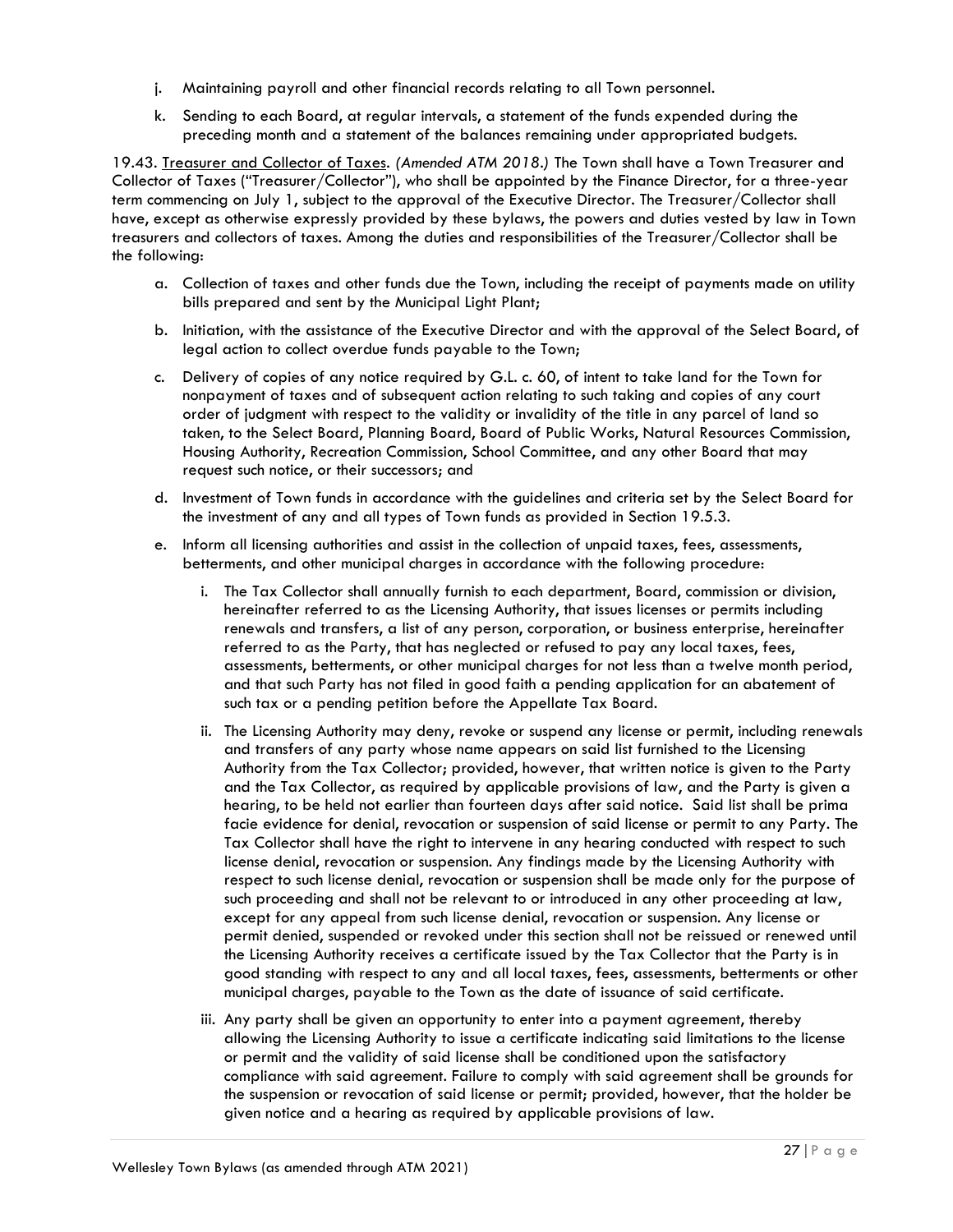iv. The Select Board, may waive such denial, suspension or revocation if it finds there is no direct or indirect business interest by the property owner, its officers or stockholders, if any, or members of their immediate family, as defined in G.L. c. 268A, § 1 in the business or activity conducted in or on said property.

This section shall not apply to the following licenses and permits: Open Burning Permits (G.L. c. 48, § 13); Bicycle Permits (G.L. c. 85, §11A); Permits for Sales of Articles for Charitable Purposes (G.L. c. 101, § 33); Children Work Permits (G.L. c. 149, §69); Clubs and Associations Dispensing Food or Beverage Licenses (G.L. c. 140, § 21E); Dog Licenses (G.L. c. 140, §137; Sporting, Fishing, Hunting, Trapping Licenses (G.L. c. 131, §12); Marriage Licenses (G.L. c. 207, §28), and Theatrical Events and Public Exhibition Permits (G.L. c. 140, §181).

19.44. Purchasing Guidelines. The Executive Director, in cooperation with the Superintendent of Schools, the Director of Public Works and any other Town Officers selected by the Executive Director, shall adopt policies and procedures governing the process by which each Board or department of the Town purchases or leases any item or service. The policies and procedures shall, among other things:

- a. Implement the several General Laws governing procurements by all Town departments, by providing internal procedures and guidelines for all Town procurements including, without limitation, those procurements governed by G.L. c. 30B, the Uniform Procurement Act, and such other governing authority, when deemed by the Executive Director to be helpful to the procuring departments and to the Department of Financial Services;
- b. Ensure compliance with the three-year limitation in procurement contracts governed by the Uniform Procurement Act, except to the extent a longer term has been authorized by Town Meeting pursuant to G.L. c. 30B, § 12(b), in the following respects:

| <b>TYPE OF CONTRACT</b>                                | LIMIT ON DURATION      |
|--------------------------------------------------------|------------------------|
| 1. Communication, (Equipment and/or servicing thereof) | 5 Years                |
| 2. Trash removal from municipal buildings              | 5 Years                |
| 3. Transportation of school children                   | 5 Years                |
| 4. Food services beverages                             | 5 Years (New ATM 2002) |

- c. Facilitate cooperation among all Town Boards and departments to ensure that, to the extent possible, all Town Boards and departments jointly purchase materials and supplies used by more than one Board and department;
- d. Encourage bidding for serial purchasing of major items, as defined by the Executive Director, by requiring that each Board or department prepare annually a schedule of the anticipated quantity of major items to be purchased and the anticipated timing for writing specifications, advertising for bid, awarding contracts, and receiving the merchandise.

19.45. Inventory Records and Controls. The Executive Director shall adopt policies and procedures by which all Boards and departments maintain inventory records of all Town supplies, materials, and equipment and the procedures to be used for maintaining inventory controls.

19.46. Payment of Town Funds. The Executive Director shall adopt policies and procedures governing the disbursement of Town funds. These policies and procedures shall, among other things, require that payment for purchases shall be processed in the following manner:

- a. No money shall be paid from the treasury of the Town without a warrant or order prepared by the Town Accountant and signed by a majority of the Select Board.
- b. The Town Accountant shall have custody of all vouchers which have been entered on warrants for payment and approved by the Select Board. These vouchers shall be available for inspection during regular business hours.
- c. Whenever the account of any appropriation, other than an appropriation for a special purpose (such as a construction contract), for which the work has not been completed shows an unexpended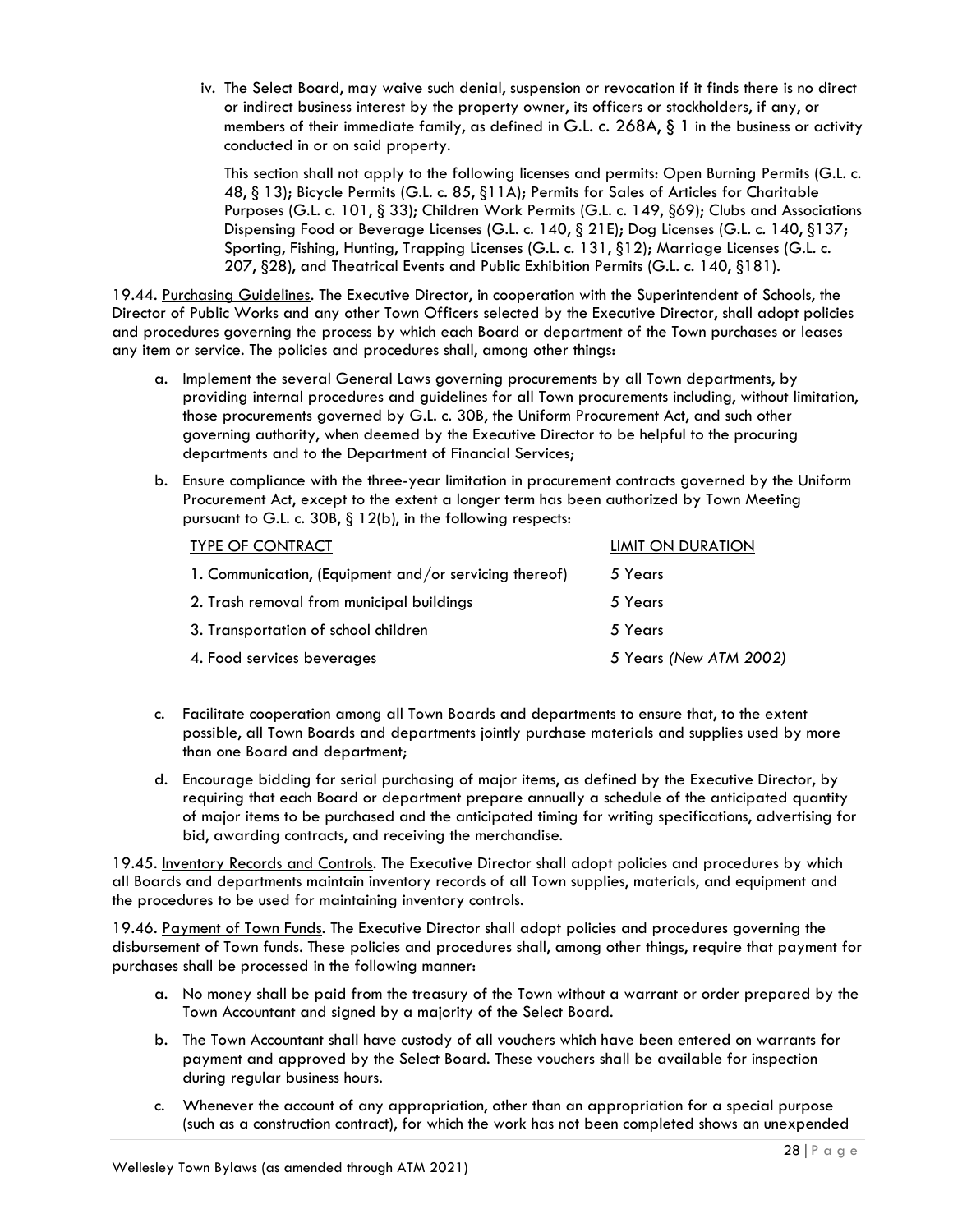balance at the end of the fiscal year, such balance (except in the case of the Municipal Light Plant) shall revert to the treasury of the Town as unappropriated funds; and

d. No work, the payment for which is in any part to be contributed voluntarily by private individuals, firms or corporations shall be performed by the Officer, Official, department, or Board of the Town having charge thereof, until a sufficient sum has been deposited with the Town Treasurer to cover such voluntary contributions.

19.47. Disposal of Town Property. The Executive Director shall adopt policies and procedures governing the disposal of surplus and obsolete Town property. "Disposal" includes any method by which the Officer, Official, Board, or department responsible for the property terminates or substantially reduces its right to control the property. The policies and procedures shall, among other things:

- a. Implement the General Laws governing the disposal to a third party of a tangible supply no longer useful to the Town but having re-sale or salvage value (G.L. c. 30B, § 15) and the rental, conveyance or other disposition of real property (G.L. c. 30B, § 16).
- b. Establish internal procedures to ensure that no tangible or real property of the Town shall be disposed of to a third party without first ascertaining that it is not in the Town's interest to retain and/or transfer the property to another Town department.
- c. Provide that no property belonging to the Municipal Light Plant having a value in excess of \$30,000, no other tangible Town property having a value in excess of \$10,000, and no real property shall be disposed of without Town Meeting approval.
- d. Provide that each Board, Officer, Official, and department shall annually view its property for obsolescence and report thereon to the Executive Director and shall promptly take steps for all surplus and obsolete property.

19.48 Evasion. No action shall be taken to increase or decrease, by combination or division or in any other way, the value of any item, service, or piece of property so as to avoid the effects of policies and procedures adopted by the Executive Director under Sections 19.44 and 19.47.

19.49. Annual Report. In addition to the requirements of Article 4, the Executive Director's annual report shall satisfy the requirements of G.L. c. 41, § 61 and shall include financial statements showing the financial condition of the Town at the close of the last completed fiscal year, the results of operations in the fiscal year last completed (in the usual accounting format but of limited length and complexity), and a summary statement of (i) all investments made by the Town during the last completed fiscal year, including the rates of return, (ii) all borrowings, including amounts, rates of interest, and names of lenders from whom the money was borrowed and (iii) a list of insurance policies showing the property covered, the amount of each policy, the premiums, the names of the insurers, and the agents through whom the policies were purchased. The Executive Director's report need not repeat information contained in the annual report of the Audit Committee.

# PART V. TOWN MEETING DUTIES

19.51. Town Meeting. The Select Board is responsible for calling all Town Meetings and shall take such actions as are required by law or by Article 8 relative to Town Meeting.

19.52. Closing of Warrant. The Select Board shall, by notice to each Board and by notice in a newspaper generally circulated in the Town, specify the date when the warrant for any Town Meeting shall close.

19.53. Copies of Warrant. The Select Board, after drawing a warrant for a Town Meeting, shall transmit as soon as possible a copy of the same to each member of the Advisory Committee and to each Town Meeting Member.

19.54. Copies of Motions. The Select Board shall distribute copies of all draft motions received by them to the Moderator, Advisory Committee, Town Counsel, and to any Board which in its opinion is likely to have an interest in the motion, so that they may communicate with the author of the motion as far in advance of the meeting as possible. Copies of such drafts shall also be available for public inspection at the Select Board's office and at the Wellesley Free Library.

# <span id="page-28-0"></span>**ARTICLE 20***. (Reserved for Future Provisions) (Deleted ATM 2018.)*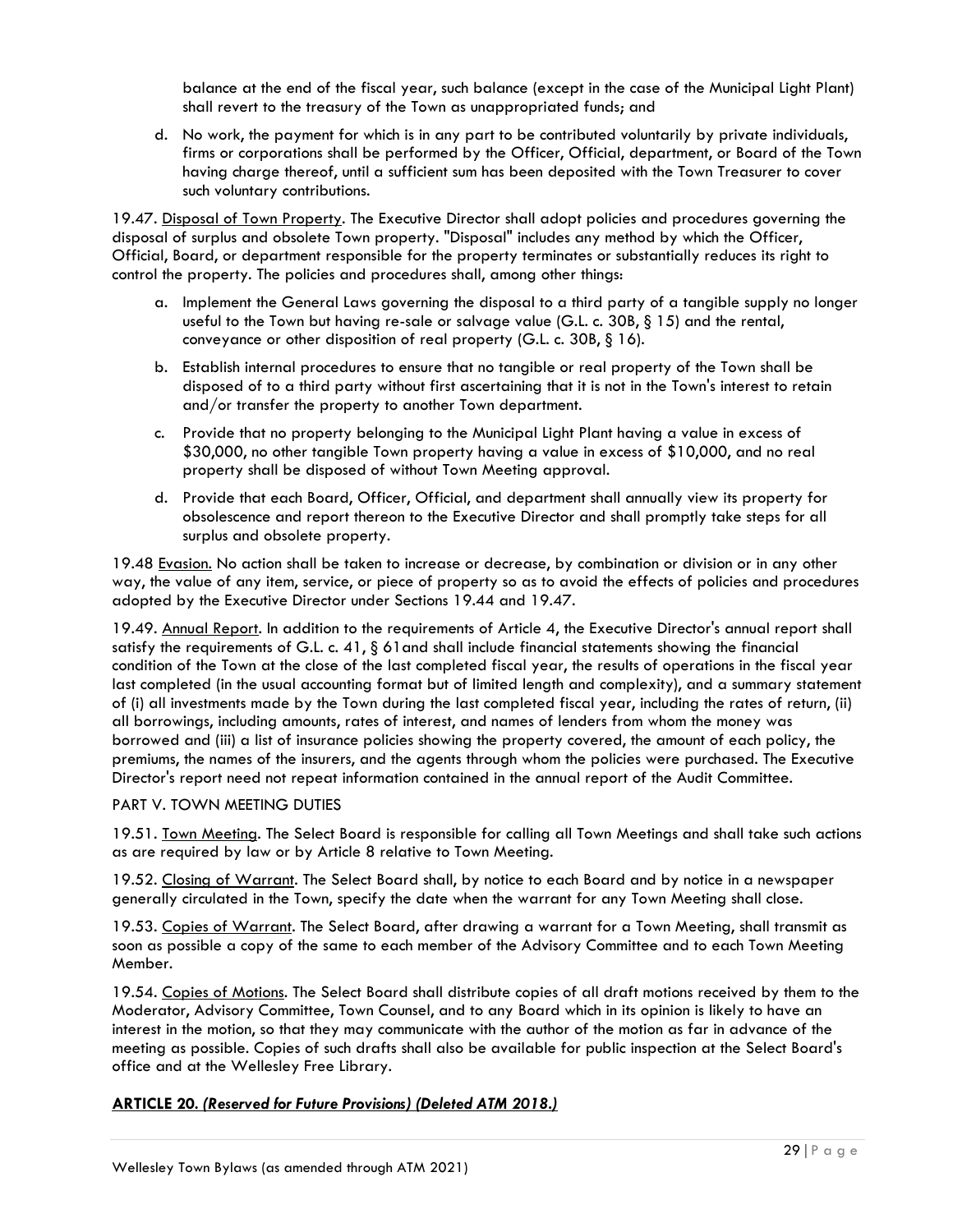### <span id="page-29-0"></span>**ARTICLE 20A. WELLESLEY MEDIA CORPORATION**

*(Wellesley Cable Access Board established ATM 1984. Replaced by Wellesley Cable Access Board, Inc., (aka WCAB) STM 1994. Amended Board to Corporation and other revisions ATM 1999.)*

20A.1. Purposes: An independent non-profit corporation, called the Wellesley Media Corporation, organized under G.L. c. 180 (hereinafter the "Access Corporation"), shall be established for the purpose of encouraging, and assisting in increasing, local programming to be viewed over the cable television system(s) in the Town of Wellesley, as more explicitly delineated as follows:

- a. To provide a source of funding to assist in the development of local access programming in the Town;
- b. To develop and promote access programming for the Town;
- c. To work with and assist local organizations in the Town in developing access programming ideas;
- d. To work with and assist the Wellesley Public Schools in developing and producing local access programming;
- e. To provide new equipment to facilitate access production(s) in the Town;
- f. To work and assist in the development of a tape library of local access programming in the Town; and
- g. To generally work and assist in the development of resources to further the goal of producing local access programming in the Town.

20A.2. Number of Directors/Term of Office: The Board of Directors of the Access Corporation shall consist of seven Directors. The Directors shall be appointed and serve three year terms, except for the initial appointments, when three Directors who shall be appointed by the Select Board, will be appointed as follows: one Director for a two year term; and two Directors for a three year term; the three Directors shall constitute the Board of Directors until the remaining four Directors are appointed by the Access Corporation's Directors, as follows; two Directors for a one year term; one Director for a two year term; and one Director for a three year term. The remaining four Directors shall be appointed no later than 90 days from the appointment of the initial three directors.

20A.3. Promotion of Local Programming: The Access Corporation shall work to, among other things, promote the use of studio facilities in the Town for the production of local programming to be shown on the cable television system(s) in the Town. To this end, the Access Corporation shall work with, among other groups, the School Department, cable television licensees in the Town, the Select Board and civic groups in the Town.

20A.4. Revenues: All revenues to the Access Corporation, including revenues in the Cable Access Fund, shall be administered by the Board of Directors of the Access Corporation in the furtherance of the Purposes in Section 20A.1.

20A.5. Policies and Procedures: The Board of Directors of the Access Corporation shall adopt written policies and procedures to encourage the production of local programming in the Town. The Board of Directors shall also adopt written policies and procedures outlining the procedures for the Access Corporation's conduct of its business and other affairs. All such written procedures shall be made available to the public.

20A.6. Annual Report: The Access Corporation shall provide an Annual Report to such authorities as are appropriate and/or required pursuant to G.L. c. 180, with a copy sent directly to the Select Board. Said Annual Report shall be a public document.

# <span id="page-29-1"></span>**ARTICLE 21. POLICE DEPARTMENT**

21.1. Establishment of the Department. The Town shall have a Police Department established by the Select Board. It shall act under the supervision of the Chief of Police.

21.2. Responsibilities of Select Board. The Select Board shall:

- a. Appoint a Chief of Police and such police officers as they deem necessary;
- b. Have overall responsibility for the Police Department; and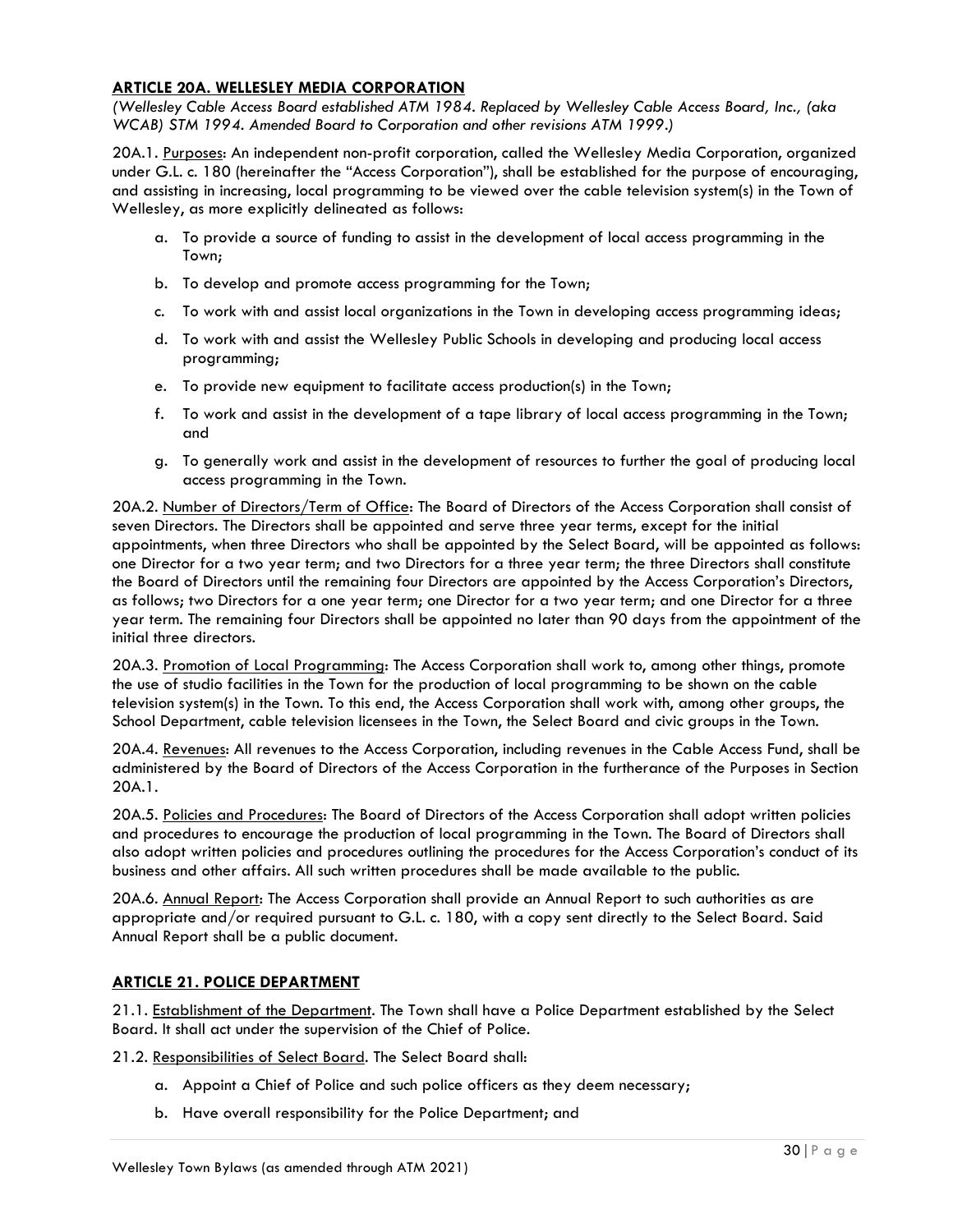c. Establish suitable policies and procedures governing the Police Department and the police officers, including standards for record keeping.

21.3. Responsibilities of the Chief of Police. The Chief of Police shall provide to the Town appropriate police and related services as determined by the Select Board, supervise all police officers, and be responsible for all Town property used by the Department.

21.4. General Provisions. The Department shall also be governed by the applicable provisions of Articles 2 through 7 of these bylaws and other provisions of these bylaws applicable generally to all Boards, except as it is specifically directed by law or a provision of these bylaws to act otherwise.

### <span id="page-30-0"></span>**ARTICLE 22. FIRE DEPARTMENT**

22.1. Establishment of the Department. The Town shall have a Fire Department established by the Select Board. It shall act under the supervision of the Chief Engineer of the Fire Department.

22.2. Responsibilities of the Select Board. The Select Board shall:

- a. Appoint the Chief Engineer and such other Fire Engineers and employees as they deem necessary;
- b. Have overall responsibility for the Fire Department; and
- c. Establish suitable policies and procedures governing the Fire Department and the employees thereof, including standards for record keeping.

22.3. Responsibilities of the Chief Engineer. The Chief Engineer shall provide to the Town appropriate firefighting and other services as determined by the Select Board, supervise all fire engineers and other employees, and be responsible for all fire stations and equipment. *(Amended ATM 2018.)*

22.4. Pumping Water from Private Buildings. Subject always to the availability of fire protection services as the Chief Engineer shall determine, the Fire Department is authorized, in an emergency, to pump water from private buildings; provided, that the property owner shall be charged the following fees for such service rendered to the same building if, in the opinion of the Chief Engineer, the water condition could have been avoided by the installation of a sump pump or some other action of the property owner:

| First Call                                                                 | No/Charge |
|----------------------------------------------------------------------------|-----------|
| Second Call (made by the same property owner and due to the same cause)    | \$100.00  |
| Third and Subsequent Calls (made by the same property owner and due to the | \$200.00  |
| same cause)                                                                |           |

22.5. General Provisions. The Fire Department shall also be governed by the applicable provisions of Articles 2 through 7 of these bylaws and other provisions of these bylaws applicable generally to all Boards, except as it is specifically directed by law or a provision of these bylaws to act otherwise.

### <span id="page-30-1"></span>**ARTICLE 23. INSPECTORS**

23.1. Appointment. *(Amended ATM 2018.)* The Select Board shall appoint the:

- a. Inspector of Wires;
- b. Inspector of Gas and Plumbing;
- c. Inspector of Buildings; and
- d. Sealer of Weights and Measures.

23.2. Term. The term of office shall be one year commencing on July 1, except as otherwise provided by law.

23.3. Inspector of Wires. The Inspector of Wires shall perform the duties prescribed for inspectors of wires in Towns under the General Laws and the Massachusetts Electrical Code.

23.4. Inspector of Gas. The Inspector of Gas shall perform the duties prescribed for Town inspectors of gas piping and gas appliances in buildings under G.L. c.143 and the Massachusetts Fuel Gas Code.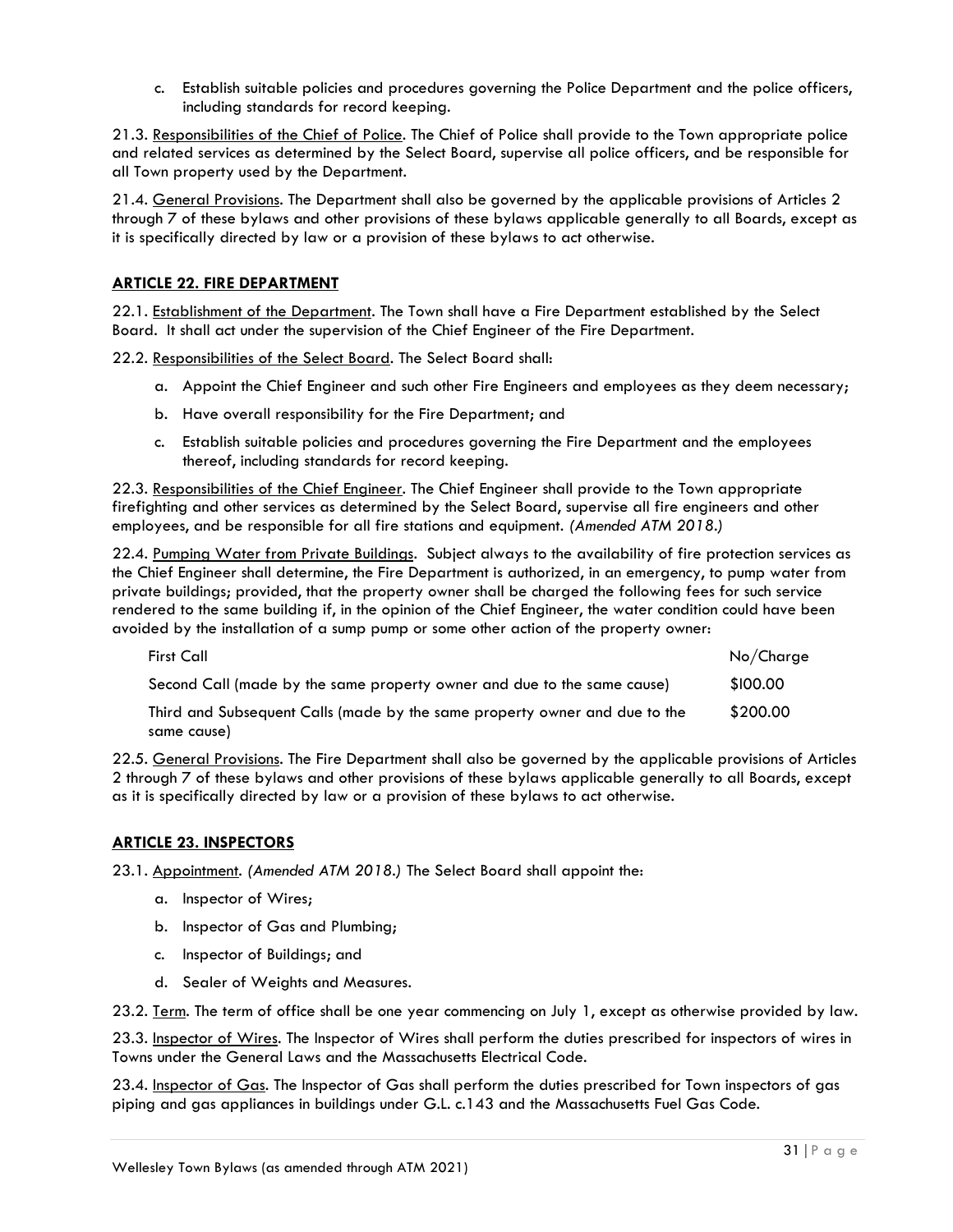23.5. Inspector of Buildings. The Inspector of Buildings shall perform the inspection and zoning enforcement duties prescribed for inspectors of buildings of Towns under G.L. c. 143, Article 23 of the Zoning Bylaws, and the Massachusetts State Building Code. The Inspector of Buildings shall also enforce the Stretch Energy Code, so called, as appearing in 780 CMR Appendix 115.AA, or any amendments thereto. *(Amended ATM 2011.)*

23.6. Sealer of Weights and Measures. The Sealer of Weights and Measures shall perform the duties prescribed for sealers of weights and measures of Towns under the General Laws.

23.7. Inspector of Plumbing. The Inspector of Plumbing shall perform the duties prescribed for inspectors of plumbing of Towns under G.L. c. 142 and the Massachusetts Uniform State Plumbing Code.

23.8. General Provisions. The Inspectors and the Sealer of Weights and Measures shall also be governed by the applicable provisions of Articles 2 through 7 of these bylaws and other provisions of these bylaws applicable generally to all Boards, except as is specifically directed by law or a provision of these bylaws to act otherwise.

23.9. Requirements for Wiring. Every corporation or person proposing to place wires designed to carry a current of electricity for light, heat or power purposes shall give notice thereof to the Inspector of Wires before commencing any work. This notice shall be on an application furnished by the Inspector of Wires and shall indicate the general character of the proposed installation, and the number, rating and kind of current consuming devices to be connected. Upon receipt of such a notice and payment of the proper fee, a permit for the commencement of the work as described shall be issued by the Inspector of Wires if all legal requirements have been observed. No work, except of an emergency nature, shall commence until a valid permit has been issued.

No conduit, either within or connecting two buildings, or any wiring within or between two buildings to be used in connection with the distribution of current for light, heat, or power, shall be covered over until approved by the Inspector of Wires, and such approval posted in a conspicuous place on or within the building so wired.

No person engaged in the practice of electrical wiring for hire shall install wires designed to carry a current of electricity for heat, light or power in the Town unless that person has exhibited and registered a license or certificate at the office of the Inspector of Buildings.

Whoever violates any provision of this section shall, in cases not otherwise provided for, forfeit and pay for each offense a fine not exceeding \$50.

### <span id="page-31-0"></span>**ARTICLE 24. FACILITIES MANAGEMENT DEPARTMENT**

*(New Section ATM 2012. Amended ATM 2018.)*

24.1. Facilities Management Department. The Town shall have a Facilities Management Department.

24.2. General Duties. The Facilities Management Department shall be responsible for the maintenance, custodial services and capital planning for all Town-owned buildings including school buildings pursuant to G.L. c. 71, § 68, and library buildings and all other buildings, except those buildings or portions thereof under the jurisdiction of the Municipal Light Plant, or occupied by the Water and Sewer Departments.

24.3. Director of Facilities Management. The Facilities Management Department shall be headed by a Director of Facilities Management, who shall be appointed by the Executive Director with the Select Board's approval and who, subject to the Executive Director's approval, shall appoint such staff as are deemed necessary to fulfill the Department's duties.

24.4. Budget. The Facilities Management Director shall prepare an annual budget which will be subject to approval by the Select Board. The Select Board shall be responsible for presenting the budget to the Advisory Committee and for presenting the motion for the budget appropriation to Town Meeting.

24.5. Annual Report. The Director of Facilities Management shall report annually to the Executive Director, in whatever manner and form the Executive Director finds would be helpful, on the status of all Town-owned buildings under the Director's supervision as of the end of the fiscal year, building by building, including the work performed during the year, together with recommendations for future action, and the expected costs to maintain said buildings to the appropriate standard.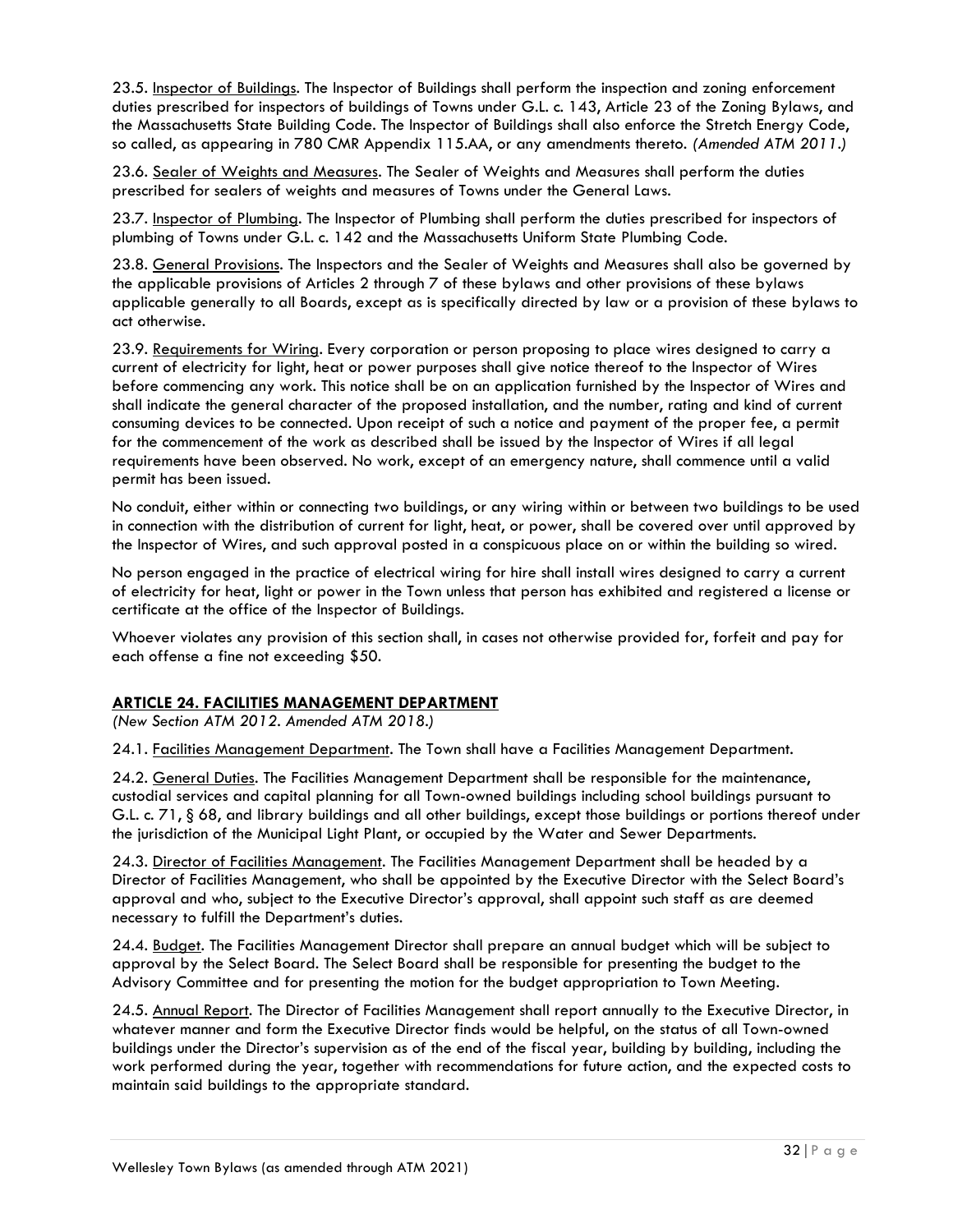### <span id="page-32-0"></span>**ARTICLE 25. TOWN COUNSEL**

25.1. Office and Qualifications. The Town shall have a Town Counsel who shall be an attorney admitted to practice in the Commonwealth. Town Counsel need not be a resident of the Town or maintain a law office in the Town.

25.2. Term. Town Counsel shall be appointed annually by the Select Board for a yearly term to commence on July 1. The Select Board shall have the power to remove Town Counsel whenever in their judgment the interests of the Town so require. In case of a vacancy in the office, the Select Board shall fill the same by a new appointment.

25.3. Responsibility. Town Counsel shall be responsible for the performance of all legal services to the Town.

25.4. Duties. It shall be the duty of Town Counsel:

- a. To examine, or cause to be examined, all titles to property in which the Town may be interested;
- b. To draw, supervise the drawing, or review all deeds, obligations, contracts, bonds, leases, conveyances, agreements and other legal instruments, of whatever nature, which may be required by any bylaw, vote or action of the Town, or by any Board or Official, or to which the Town or its agent may be a party, and which by law, usage or agreement the Town is obligated to draw;
- c. To draw, or supervise and approve, all votes for the laying out, discontinuance, change or improvement of streets or ways, for the taking of lands for any municipal purpose whatever, for the assessment of betterments, and all other forms of assessment;
- d. To commence and prosecute all actions and other legal proceedings and suits by or on behalf of the Town or any Board or Official, upon vote duly taken by such Board or written direction of such Official and after the Select Board have been notified of and approved such vote; except that approval by the Select Board shall not be required if Town Counsel deems the situation to be of an emergency nature or in those instances when such Board or Official is vested by statute with the authority to commence and prosecute legal proceedings;
- e. To defend all actions and suits brought against the Town in any Court or other tribunal in this Commonwealth or elsewhere;
- f. To appear as counsel, when directed by the Select Board, in any other action, suit, or prosecution which may involve the rights and interests of the Town:
- g. To defend all persons elected or appointed to any Board and all Officers and Officials of the Town in suits or prosecutions against them for any official action, or for the performance of any official duty, when any right, privilege, act or direction of the Town may be brought into question;
- h. To defend, subject to the approval of the Select Board, all employees of the Town in suits or prosecutions against such employees for acts within the scope of their authority as agents of the Town, unless such suits or prosecutions are brought by the Town or on its behalf;
- i. To appear as Counsel before the Legislature of the Commonwealth or any committee thereof, whenever the Select Board determine that the interests or welfare of the Town may be directly or indirectly concerned, or when requested to do so by a vote of the Town;
- j. To consult with, advise or attend meetings of any Board, Officer or Official, either upon the request of the chair thereof or the Officer or Official involved, or when in the Select Board's opinion any matter before such Board, Officer or Official has significant legal implications to the Town, and in either instance to furnish a legal opinion upon any subject respecting the official duties of the Board, Officer or Official;
- k. To prepare, when requested, any article for the Warrant for any Town Meeting and to review all articles and motions for form and legal sufficiency;
- l. To make a monthly report to the Select Board on all actions taken during the preceding month and to other Boards, Officers and Officials on legal matters which occurred during the preceding month and specifically relate to such Board, Officer or Official; and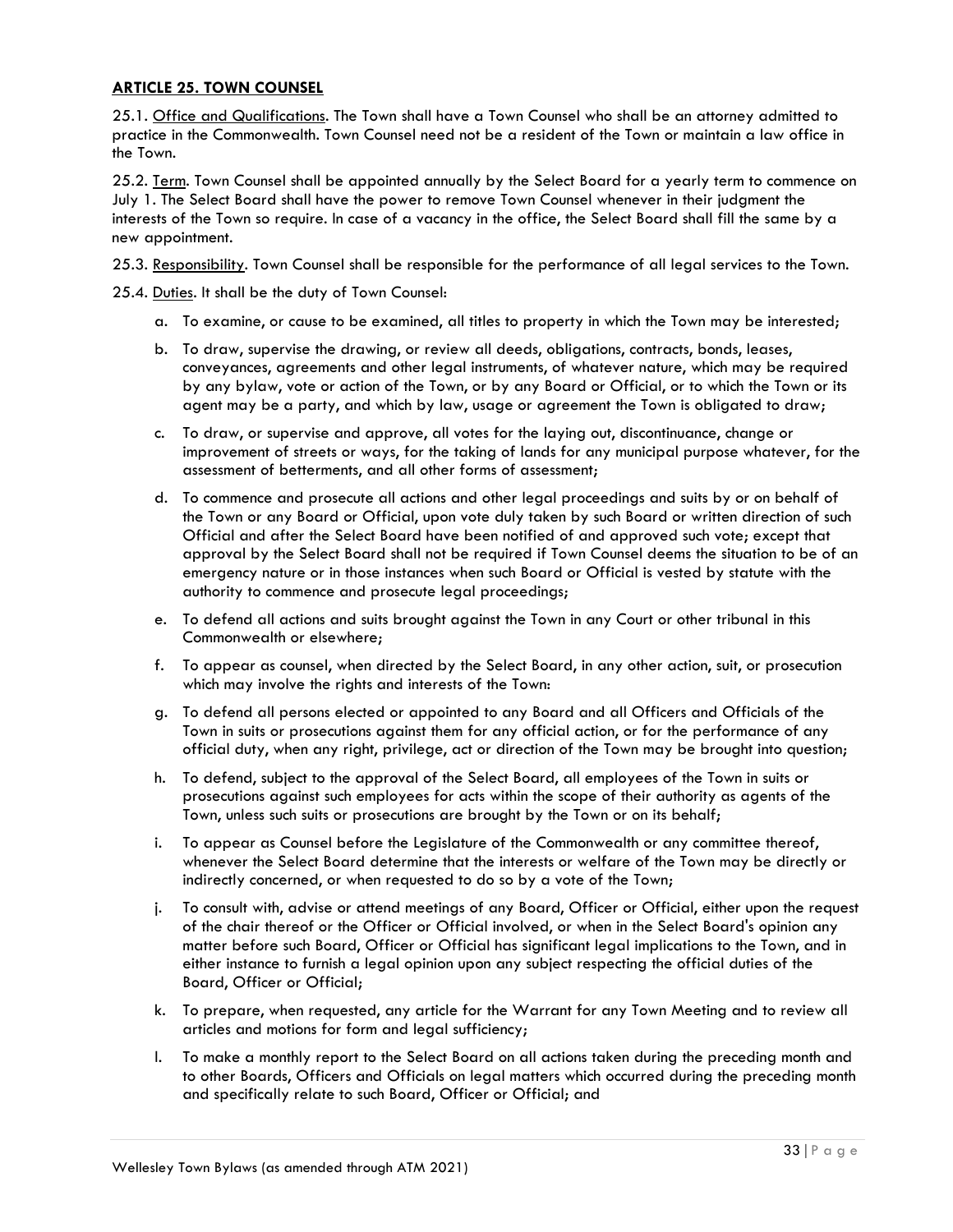m. To make an annual report of the work done during the preceding year and the status of all business and litigation pending at the close of that year.

25.5. Special Counsel. Unless expressly authorized by statute, a vote of Town Meeting, or vote of the Select Board, no Board, Officer or Official of the Town shall engage, whether or not for remuneration, any attorney, other than Town Counsel, with regard to its or their official duties, or any Town business, or the business of any of the departments thereof. The Select Board may, whenever they deem necessary, employ special counsel to assist or act in place of Town Counsel.

# <span id="page-33-0"></span>**ARTICLE 26. TOWN CLERK**

26.1. Office. The Town shall have an elected Town Clerk who shall be a registered voter of the Town.

26.2. Term of Office. The term of office shall be three years.

26.3. Duties. The Town Clerk shall:

- a. Have the powers and duties of Town Clerks under G.L. c. 41and other provisions of the General Laws;
- b. Perform those duties given to the Town Clerk by these bylaws, the Zoning Bylaws and Chapter 202 of the Acts of 1932 as amended;
- c. Furnish all Boards, Officers and Officials with a copy of all Town Meeting votes affecting them and furnish all Board members at the time they take their oath with copies of the current bylaws, Chapter 202 of the Acts of 1932, as amended, and the Open Meeting Law;
- d. Cause the reports (other than annual reports) of all Boards, Officials and Officers presented to the Town to be entered in full in a suitably indexed book, which shall be known as the Book of Reports, such reports being numbered for each year in order of their presentation, with marginal references to the dates of the meetings to which they were respectively presented, and cause to be entered upon the record of each Town Meeting only such portions of such reports as may be necessary for the understanding of the action taken by the Town in each instance, together with the number of such report as entered in the Book of Reports;
- e. Notify, as soon as practicable, each person elected or appointed to a Board or office of such election or appointment;
- f. Cause to be printed in suitable booklet form for limited distribution a copy of the record of the entire proceedings of the Town Meeting, said record to be printed in such quantity as the Town Clerk estimates is necessary to satisfy the usual demand; and
- g. Furnish the Select Board for publication in the Annual Town Report a copy of the motions presented and the action taken thereon under all articles in the warrants for every Town Meeting held the preceding fiscal year.
- h. Conduct an annual census. *(ATM 2005.)*

26.4. Notice to Town Meeting Members. Not later than 60 days before the Town election at which a Town Meeting Member's term will expire, the Town Clerk shall notify the member of the provisions of Chapter 202, Section 5 of the Acts of 1932, regarding candidacy for re-election.

26.5. List of Board Members. The Town Clerk is responsible for maintaining a list of current members of all Boards and their current addresses.

26.6. General Provisions. The Town Clerk shall also be governed by the applicable provisions of Articles 2 through 7 of these bylaws and other provisions of these bylaws applicable generally to Boards, except as the Town Clerk is specifically directed by law or a provision of these bylaws to act otherwise.

26.7. Fees. The fees of the Town Clerk shall be as follows: (*Amended ATM 2019.)*

| <u>Item</u>                  | <u>Fee</u> |
|------------------------------|------------|
| <b>Marriage Certificates</b> | \$10.00    |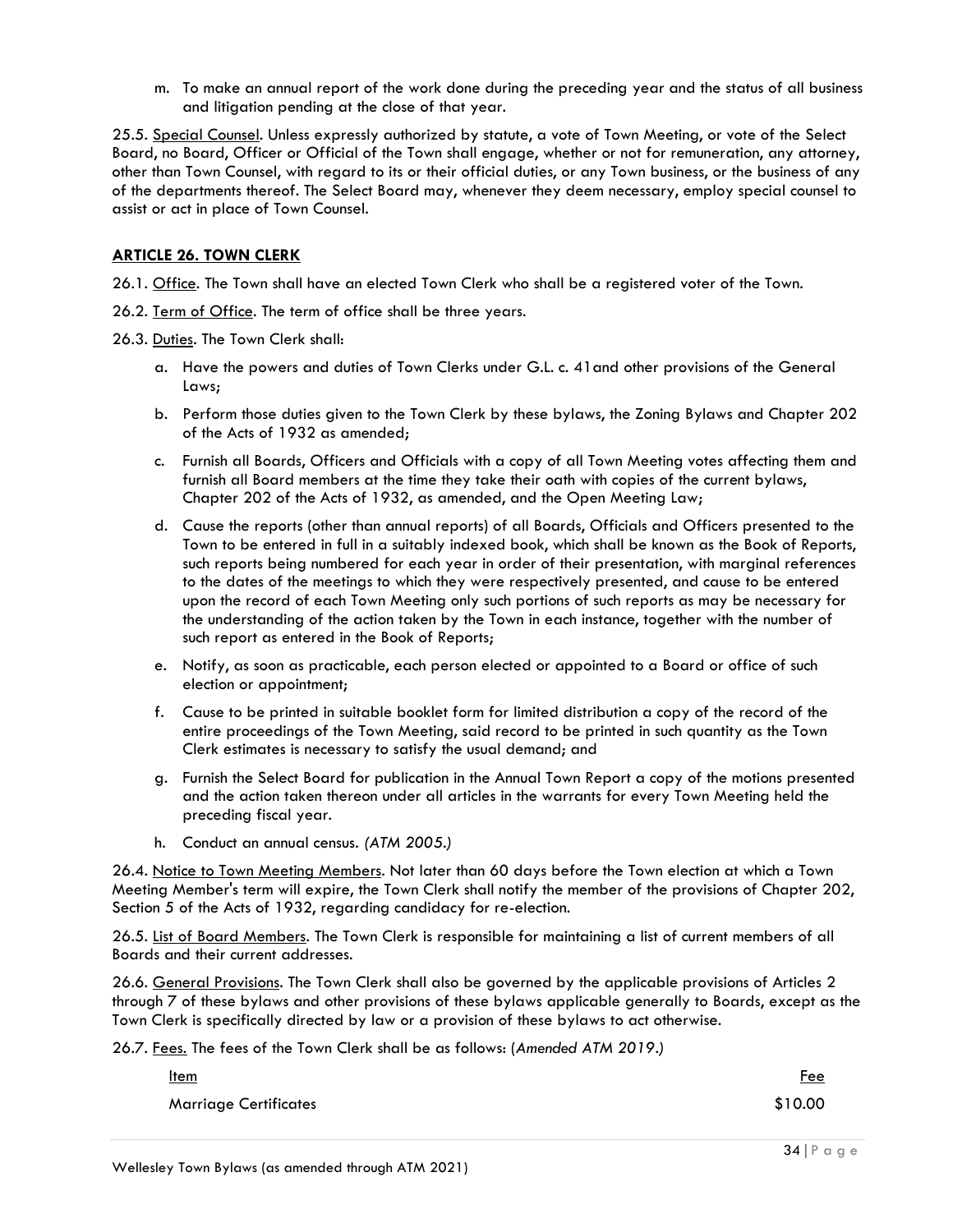| <b>Death Certificates</b>                                                                                                                                                                                                                          | \$10.00                                                  |
|----------------------------------------------------------------------------------------------------------------------------------------------------------------------------------------------------------------------------------------------------|----------------------------------------------------------|
| <b>Birth Certificates</b>                                                                                                                                                                                                                          | \$10.00                                                  |
| Marriage Intentions                                                                                                                                                                                                                                | \$30.00                                                  |
| <b>Business Certificates (D/B/A)</b>                                                                                                                                                                                                               | \$60.00                                                  |
| Voter Identification                                                                                                                                                                                                                               | \$8.00                                                   |
| For Filing and Indexing Assignment for the Benefit of Creditors                                                                                                                                                                                    | \$25.00                                                  |
| For Entering Amendment of a Record of the Birth of a Child Born Out of<br><b>Wedlock Subsequently Legitimized</b>                                                                                                                                  | \$20.00                                                  |
| For Correcting Errors in a Record of Birth                                                                                                                                                                                                         | \$20.00                                                  |
| For Entering Delayed Record of Birth                                                                                                                                                                                                               | \$30.00                                                  |
| For Registration of a Home Birth                                                                                                                                                                                                                   | \$50.00                                                  |
| For Filing by a Person Conducting Business Under Any Title Other Than Their<br>Real Name a Statement of Change of Their Residence, or of Their<br>Discontinuance, or Change of Location of Such Business                                           | \$30.00                                                  |
| For Furnishing Certified Copy of Certificate of Person Conducting Business<br>Under Any Title Other Than Their Real Name or a Statement by Such Person<br>of Their Discontinuance, Retirement or Withdrawal from Such Business                     | \$5.00                                                   |
| For Recording the Name and Address, the Date and Number of the<br>Certificate Issued to a Person Registered for the Practice of Podiatry in the<br>Commonwealth                                                                                    | \$50.00                                                  |
| For Correcting Errors in a Record of Death                                                                                                                                                                                                         | \$20.00                                                  |
| For Entering Certificate of Marriage Filed by Persons Married Out of the<br>Commonwealth                                                                                                                                                           | \$10.00                                                  |
| For Correcting Errors in a Record of Marriage                                                                                                                                                                                                      | \$20.00                                                  |
| For Recording Power of Attorney                                                                                                                                                                                                                    | \$20.00                                                  |
| For Recording Certificate of Registration Granted to a Person Engaged in the<br>Practice of Optometry, or Issuing a Certified Copy Thereof                                                                                                         | \$50.00                                                  |
| For Recording the Name of the Owner of a Certificate of Registration as a<br>Physician or Osteopath in the Commonwealth                                                                                                                            | \$50.00                                                  |
| For Recording Order Granting Locations of Poles, Piers, Abutments or<br>Conduits, Alterations or Transfers Thereof, and Increase in Number of Wires<br>and Cable Attachments Under the Provisions of SEC. 22 of Chapter 166 of<br>the General Laws | $$50.00 \&$<br>25.00<br>Additional for<br><b>Streets</b> |
| For Examining Records or Papers Relating to Birth, Marriage or Deaths Upon<br>the Application of any Person, the Actual Expense Thereof, but Not Less Than                                                                                         | \$10.00                                                  |
| For Copying any Manuscript or Record Pertaining to a Birth, Marriage or<br>Death                                                                                                                                                                   | \$5.00 Per<br>Page                                       |
| For Receiving and Filing a Complete Inventory of All Items to be Included in a<br>"Close-Out" Sale                                                                                                                                                 | \$10.00 First<br>Page, \$ 2.00<br><b>Each Additional</b> |
| For Filing a Copy of Written Instrument or Declaration of Trust by Trustees of<br>an Association or Trust, or any Amendment Thereof As Provided by G.L. c.<br>$182,$ § 2                                                                           | \$20.00                                                  |
| Publications:                                                                                                                                                                                                                                      |                                                          |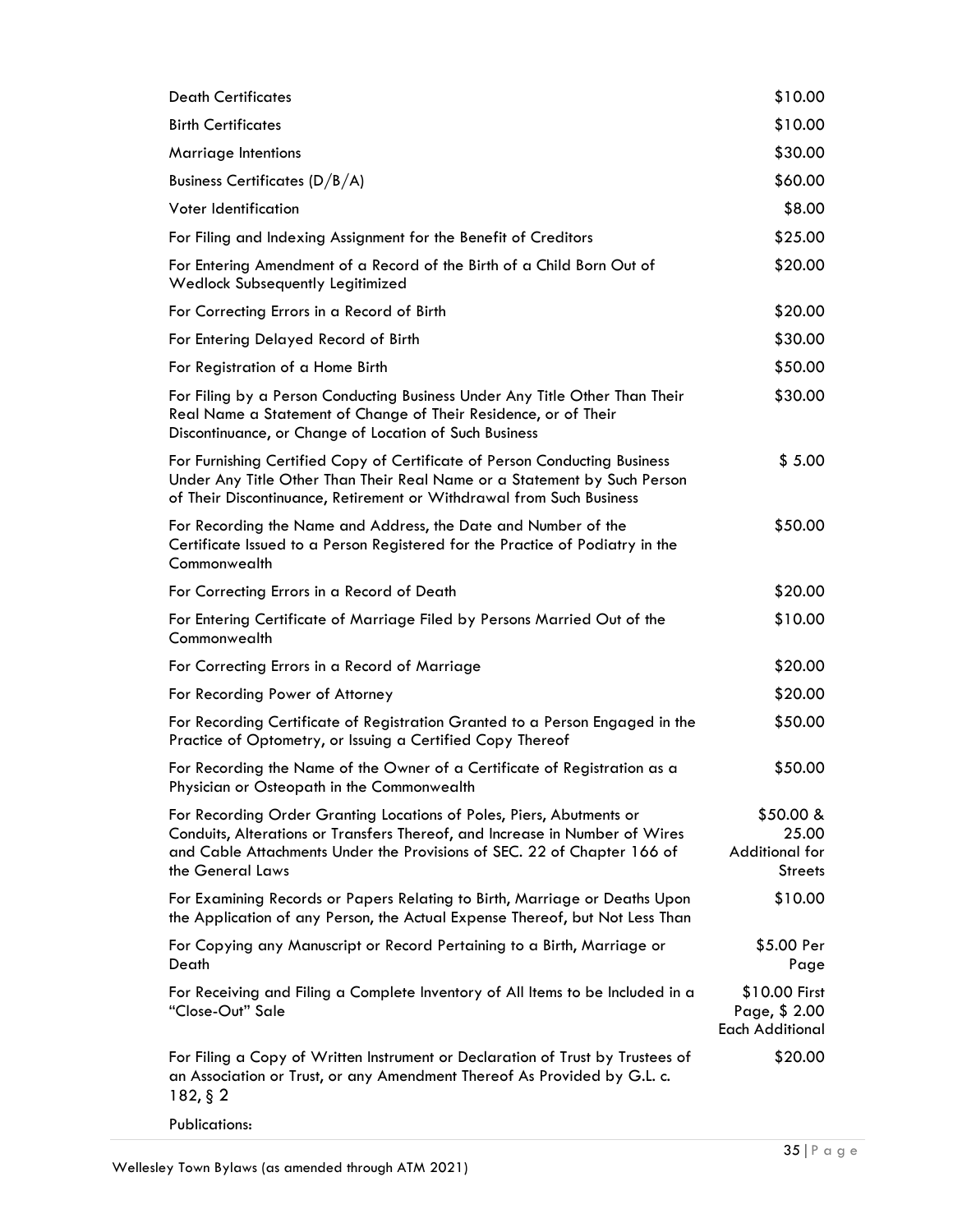| $\sim$                   | Residence Book or CD | \$15.00 |
|--------------------------|----------------------|---------|
|                          | - Zoning Bylaw Book  | \$20.00 |
| $\omega_{\rm{max}}$      | Town Bylaw Book      | \$15.00 |
| $\sim$ $-$               | Large Maps           | \$10.00 |
| $\overline{\phantom{a}}$ | <b>Small Maps</b>    | \$5.00  |

# <span id="page-35-0"></span>**ARTICLE 27. BOARD OF REGISTRARS OF VOTERS**

27.1. Membership. The Town shall have a Board of Registrars of Voters (for purposes of this Article 27, the "Board") consisting of the Town Clerk ex officio and three other registered voters of the Town appointed by the Select Board in the manner prescribed by G.L. c. 51, § 15.

27.2. Term. The term of office for registrars other than the Town Clerk shall be three years commencing on April 1.

27.3. General Duties. The Board shall have the powers and duties of Boards of Registrars of voters under G.L. c. 51. These include the registration of voters.

27.4. Budget. The Board shall prepare an annual budget which shall be submitted by the Board in accordance with Sections 6.15. and 6.16.

27.5. Annual Report. The Town Clerk shall submit the annual report of the Board required by Article 4.

27.6. General Provisions. The Board shall also be governed by Articles 2 through 7 of these bylaws and other provisions of these bylaws applicable generally to all Boards, except as it is specifically directed by law or a provision of these bylaws to act otherwise.

# <span id="page-35-1"></span>**ARTICLE 28. MUNICIPAL LIGHT BOARD**

28.1. Membership. The Town shall have a Municipal Light Board (for purposes of this Article 28, the "Board") consisting of five residents, three of whom shall be the members of the Board of Public Works and two of whom shall be appointed by the Select Board. In making their appointments, the Select Board shall seek to better assure that members of the Board have a mix of skills and experience helpful to the governance of the Municipal Light Plant, including, but not limited to, backgrounds in relevant technology, business, management, law and/or accounting.

28.2. Term. The term of office shall be three years.

28.3. General Duties. Under relevant special acts and G.L. c. 164, the Board shall have the powers and duties of Municipal Light Commissioners. The Board shall meet no less frequently than monthly for the purpose of reviewing Municipal Light Plant operations and financial performance.

28.4. Manager of the Municipal Light Plant. The Board shall appoint the Manager of the Municipal Light Plant, who shall have the powers and duties of managers of Municipal Light Plants as set forth in G.L. c. 164, § 56. The Manager of the Municipal Light Plant shall have charge of the operation of the plant and distribution of electricity, the purchase of supplies, the employment of attorneys and agents, the provision of service, and the keeping of accounts.

28.5. Reports. In addition to the requirements of Article 4, the Board shall report quarterly to the Select Board, said reports to include an analysis of actual financial results compared to budget, an explanation of significant variances from plan and a management discussion of operations of the Municipal Light Plant. The Board shall report annually to Town Meeting, said report to include not only a summary of its quarterly financial reports to the Select Board for the year, but also a detailed management discussion of its progress in achieving increases in productivity, of the control of operating costs, of its performance relative to comparable municipal light plants in other communities and of its coordination with other boards and departments of the Town. The Board shall also include in its annual report to Town Meeting a discussion of its long range plans and of its progress against them.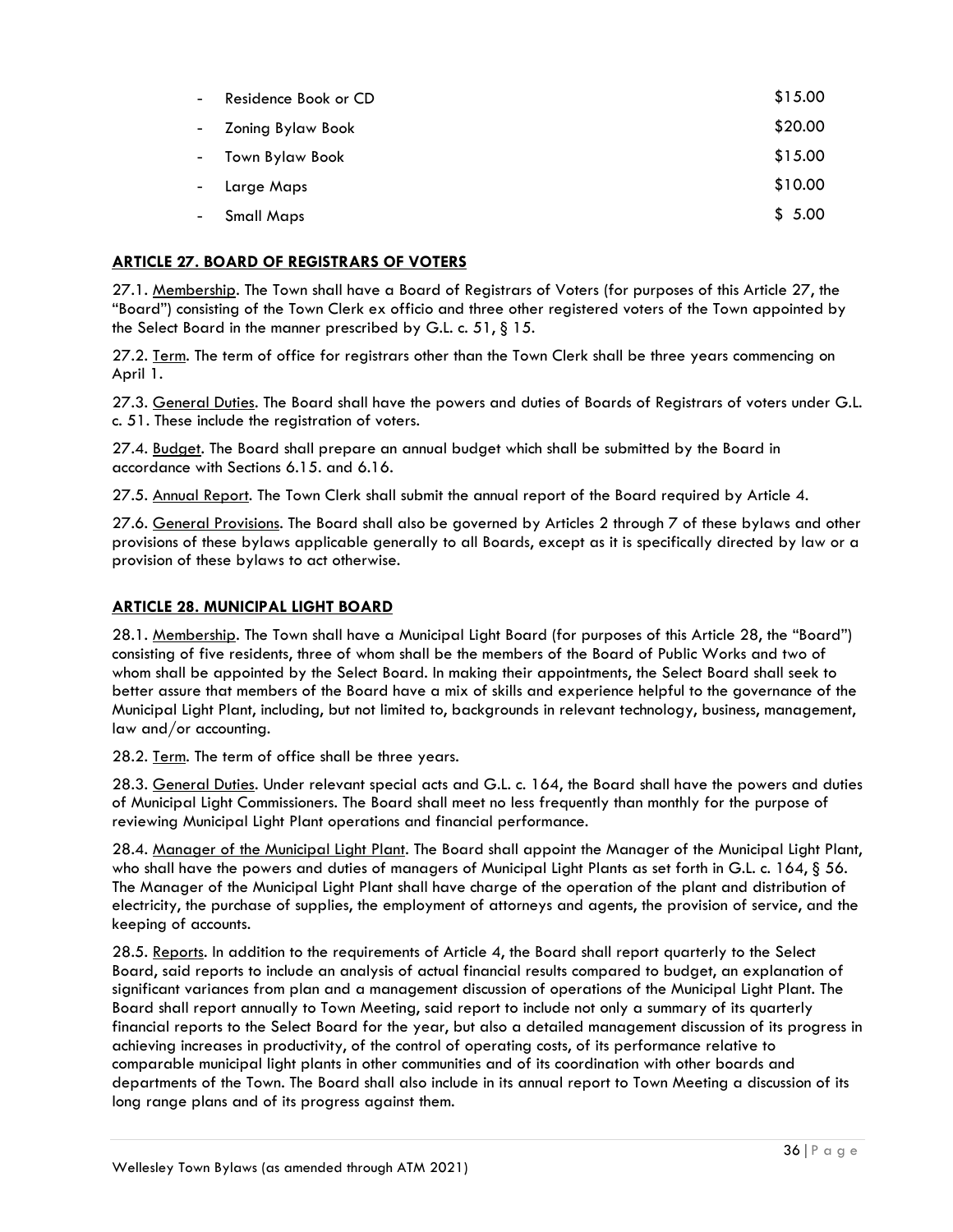28.6 Policies. The Board shall publish its mission statement and its policies and shall seek the advice of the citizen owners and ratepayers of the Municipal Light Plant through public hearings and through their representatives at Town Meeting and on the Select Board before making any changes thereto.

28.7 General Provisions. The Board shall also be governed by Articles 2 through 7 of these Bylaws and other provisions of these Bylaws applicable generally to all Boards, except as it is specifically directed by law or a provision of these Bylaws to act otherwise.

# **ARTICLE 29. BOARD OF PUBLIC WORKS**

29.1. Membership. The Town shall have an elected Board of Public Works (for purposes of this Article 29, the "Board") consisting of three residents.

29.2. Term. The term of office shall be three years.

29.3. General Duties. Under relevant special acts and G.L. c. 41, §§ 69C through 69F, the Board shall have the powers and duties of road commissioners, surveyors of highways, superintendent of streets, water commissioners, and sewer commissioners. The Board shall also:

- a. Establish policies for reduction, reuse, recycling, collection and disposal of garbage and solid waste, including regulations governing the use of the Recycling and Disposal Facility, said regulations also to establish such fines and other penalties for infractions of said regulations as the Board shall deem appropriate, not to exceed \$200 (two hundred dollars) for any offense, each violation to constitute a separate offense. Regulations providing for fines or other penalties shall be implemented only after a public hearing and shall be subject to the procedure governing noncriminal disposition as set forth in Article 52.
- b. Provide engineering services for the Town;
- c. Provide maintenance or other related services for those Town departments requesting such maintenance or service;
- d. Carry out maintenance, tasks and work affecting natural resources in accordance with general policies established by the Natural Resources Commission pursuant to Section 43.4.c., except when the public safety and welfare requires the Department instead to perform other maintenance, tasks or work on a temporary basis;
- e. Establish rules and regulations to effectively prohibit pollutants and non-storm water discharges from entering the Town's storm water collection system, said regulations also to establish such fines and other penalties for infractions of said regulations as the Board shall deem appropriate, not to exceed \$200 (two hundred dollars) for any offense, each violation to constitute a separate offense. Regulations providing for fines or other penalties shall be implemented only after a public hearing and shall be subject to the procedure governing non-criminal disposition as set forth in Article 52. *(Section added ATM 2004.)*
- f. Serve as the Board designated by the Town to issue permits for the excavation of trenches on privately owned land and on public ways within the Town. Said Board shall establish rules and regulations to effectively regulate the same, said regulations also to establish such fines and other penalties for infractions of said regulations as the Board shall deem appropriate, not to exceed \$200 (two hundred dollars) for any offense, each violation to constitute a separate offense. Regulations providing for fines or other penalties shall be implemented only after a public hearing and shall be subject to the procedure governing non-criminal disposition as set forth in Article 52. *(Section added, ATM 2009.)*
- 29.4. Director of Public Works. The Board shall appoint a Director of Public Works who shall:
	- a. Have the qualifications prescribed in the General Laws;
	- b. Hold office subject to the will of the Board;
	- c. Exercise and perform, under the supervision of the Board, such of the powers and duties of the Board as it may delegate to the Director.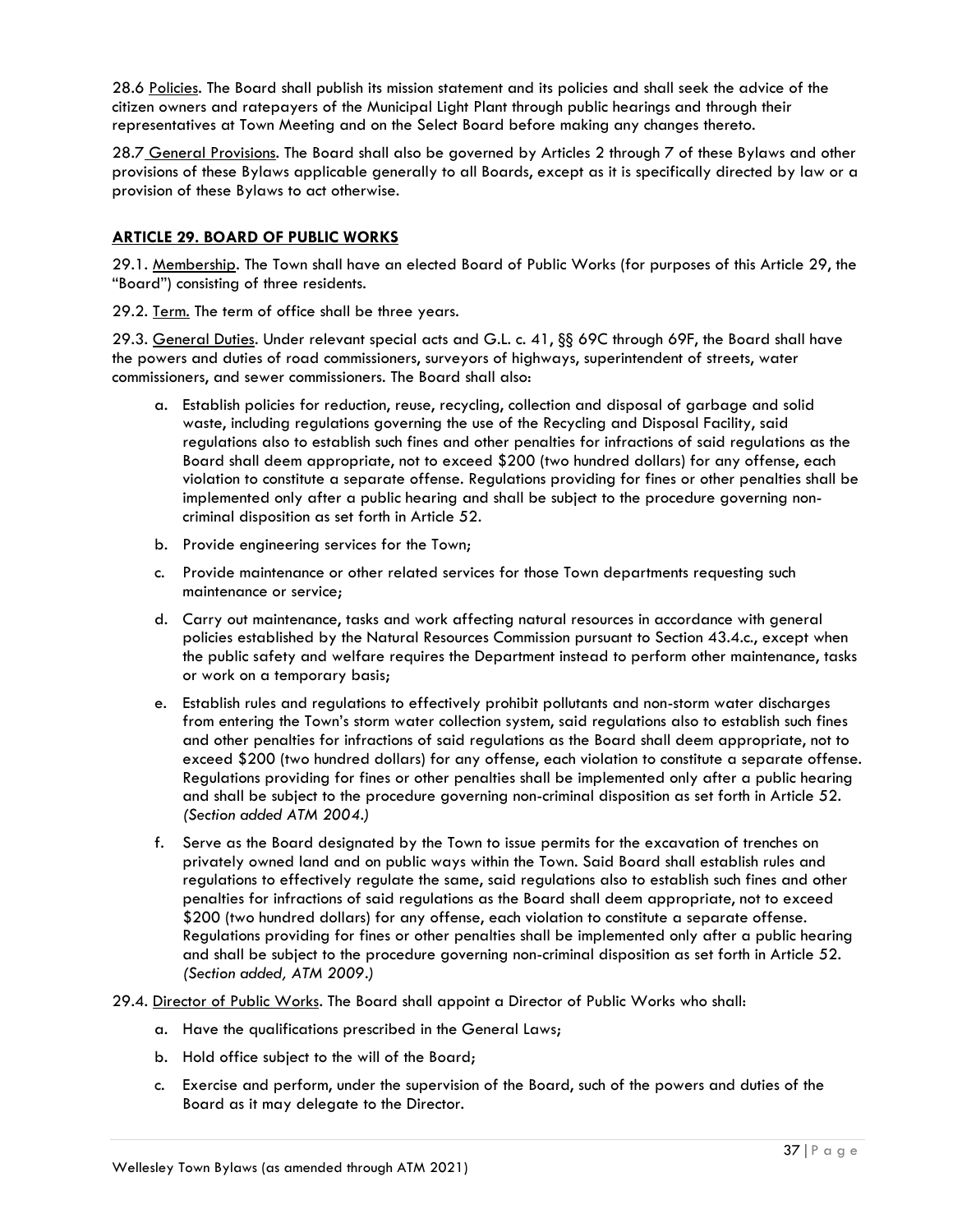29.5. Utilities. The water and sewer facilities shall be under the charge and control of the Board, subject to applicable statutes. The Board shall fix rates and charges for these services, and enact policies and procedures in connection with the operation, extensions, and services of those facilities.

29.6. Town Engineer. The Board shall appoint the Town Engineer who shall:

- a. Have the qualifications prescribed in the General Laws;
- b. Be in charge of the engineering work provided by the Department, subject to the direction and control of the Director.

29.7. Budgets. The Board shall present to the Advisory Committee separate budgets for the several divisions under its control.

29.8. Annual Report. In addition to the requirements of Article 4, the Board's annual report shall include:

- a. All engineering work and all work done on the public ways, the water and sewer plants, and collection and disposal of garbage and solid waste;
- b. All work done at the request of the Natural Resources Commission;
- c. All work done at the request of other Town departments;
- d. A review of the condition of the waterworks and sewerage plants; and
- e. A review of the condition of other facilities under the Board's control.

29.9. General Provisions. The Board shall also be governed by Articles 2 through 7 of these Bylaws and other provisions of these Bylaws applicable generally to all Boards, except as it is specifically directed by law or a provision of these Bylaws to act otherwise.

29.10. Temporary Minor Repairs to Private Ways. The Town may make temporary minor repairs to private ways which have been opened to public use for two years or more and provided that such repairs are required by public necessity as shall be determined solely by the Board. Such repairs shall be made only if petitioned for by the majority of the abutters, except in the case of special emergency involving the health or safety of people or their property as determined by said Board in its sole discretion. Cash deposits or payments shall not be required and betterment charges shall not be assessed for said repairs. The extent and type of repairs shall be determined by the Board and shall only include the filling in of holes or depressions with material to be the same as, or similar to, those materials existing on such ways; but shall not include drainage. The Town shall not incur any liability whatsoever on account of action or inaction resulting pursuant to this bylaw.

# **ARTICLE 30. HUMAN RESOURCES BOARD**

*(Renamed ATM 2000.)*

30.1. Membership. The Town shall have a Human Resources Board (for purposes of this Article 30, the "Board") consisting of five residents appointed by the Moderator. No member shall be a member of another Board, or an Officer, Official or paid employee of the Town, except that a Town Meeting Member may be a member of the Board. At least two members shall have either education or experience in personnel management or labor relations.

30.2. Term. The term of office shall be three years commencing on July 1.

30.3. Administer Plans. The Board shall administer the Classification and Salary Plans, and shall establish policies and procedures, consistent with those Plans, as it deems necessary for the administration thereof.

30.4. Human Resources Director. The Board shall appoint a Human Resources Director and such staff as it deems necessary.

30.5. Review Work. The Board shall, as necessary and appropriate and consistent with good human resources practices, review the work of all positions subject to the Classification Plan. Such reviews shall be so scheduled as to respond to requests by department heads or upon the Board's initiative when it becomes aware of circumstances that indicate that a review is appropriate. As a result of such review, the Board may tentatively add a new position to or delete an existing position from the Classification Plan or reclassify an existing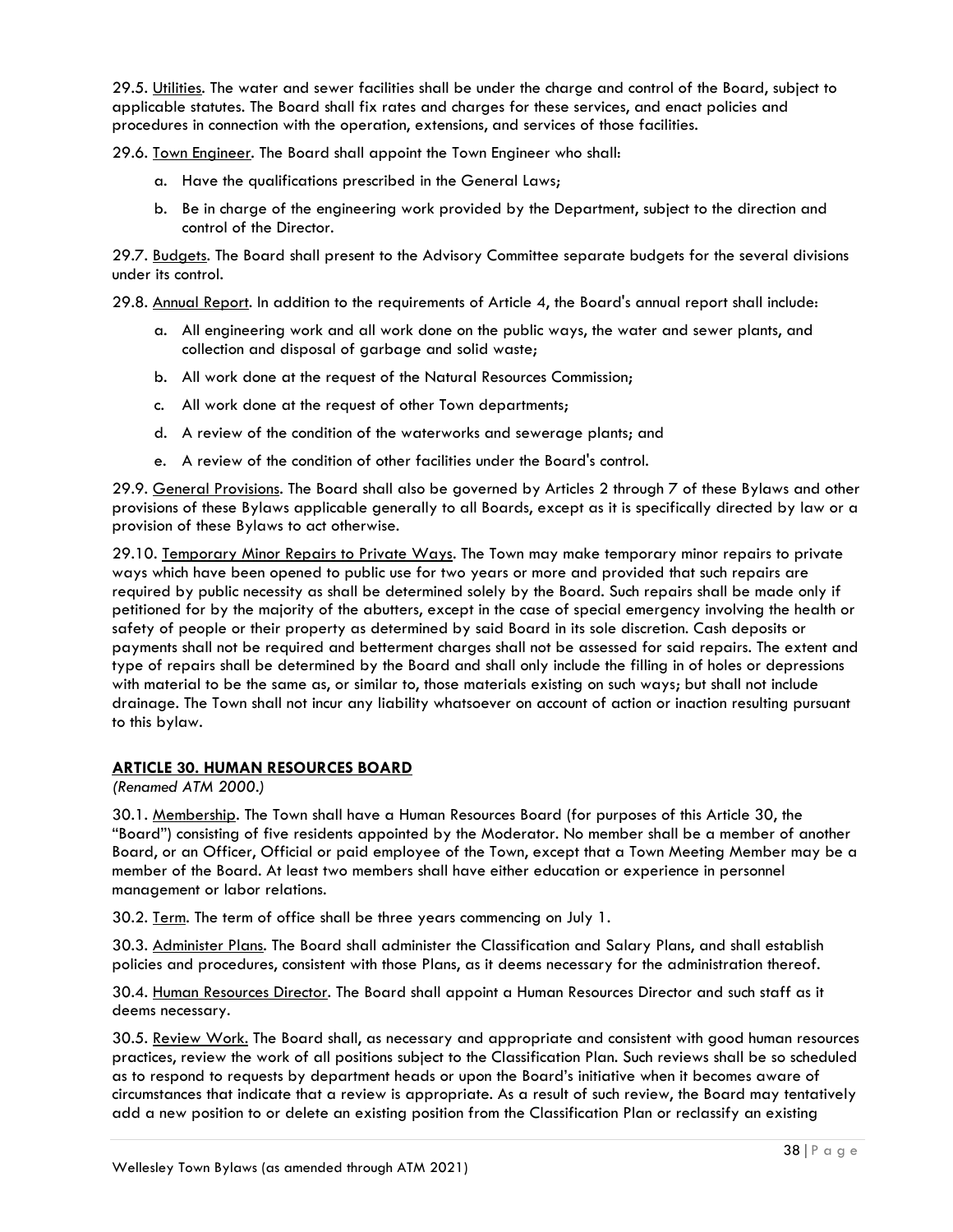position to a different group subject to the subsequent ratification of its action by a formal amendment of the Classification Plan at the next Annual or Special Town Meeting. *(Amended ATM 2010.)*

30.6. Review Salary Plan. The Board shall, from time to time, review the Salary Plan. It shall keep informed as to pay rates and policies outside the service of the Town, and shall recommend to the Town any action which it deems desirable to maintain a fair and equitable pay level.

30.7. Variances in Salary Plan. Upon recommendation of an officer supported by evidence in writing of special reasons and exceptional circumstances satisfactory to the Board, the Board may authorize an entrance rate higher than the minimum rate for a position, and such other variances in the Salary Plan as it may deem necessary for the proper functioning of the services of the Town.

30.8. Recruitment. The Board shall recruit applicants for positions in the Classification Plan.

30.9. Records. The Board shall maintain such records as are necessary to comply with fair employment practice laws and the rules of appropriate regulatory agencies, and maintain personnel records of all employees in the Classification Plan, including therein such information as it deems desirable.

30.10. Personnel Policies Nonunion Employees. The Board shall recommend personnel policies and procedures to all boards, officers and officials relating to their employees, and shall establish subject to approval by Town Meeting and administer such procedures and policies for all Town employees not covered by collective bargaining agreements.

30.11. Compliance Advice. The Board shall advise all boards, officers and officials as to compliance with applicable fair employment practice laws and other applicable state and federal laws and regulations.

30.12. Collective Bargaining Agent. The Board shall act as the collective bargaining agent for the School Committee when so directed by that Committee, or for any other Board when so directed by the Select Board.

30.13. Civil Service Law. Nothing in this article, or in the Salary Plan, shall be construed to conflict with G.L. c. 31.

30.14. Requests for Information. All Boards, Officers, Officials and employees thereof shall furnish such information to the Board as it shall request in the performance of its duties.

30.15. General Provisions. The Board shall also be governed by Articles 2 through 7 of these bylaws and other provisions of these bylaws applicable generally to all Boards, except as it is specifically directed by law or a provision of these bylaws to act otherwise.

# **ARTICLE 31. CLASSIFICATION AND SALARY PLANS**

31.1. Classification Plan. The positions of all Officers and employees in the service of the Town (whether full time, part time, seasonal, casual, special, or others) other than those positions filled by popular election and those under the direction and control of the School Committee, are hereby classified by titles in the groups listed in Schedule A entitled "Job Classification by Groups" which follows this article and is made a part hereof. (See Appendix.)

31.2. New or Changed Positions. Whenever a new position is established that is not included in a collective bargaining unit, or the duties of an existing position not included in a collective bargaining unit are so changed that in effect a new position is created, upon presentation of substantiating data satisfactory to the Human Resources Board, the Board shall allocate such new or changed position to its appropriate group. The allocation of new or changed positions included in collective bargaining units shall be subject to negotiations as required by G.L. c. 150E. *(Amended ATM 2010.)*

31.3. Titles of Positions. No person shall be appointed, employed or paid as an employee in any position subject to the provisions of the Classification Plan under any title other than those of the Classification Plan or under any title other than that of the job the duties of which are actually performed. The job title in the Plan shall be the official title for all purposes having to do with the position and shall be used to designate the position in all payrolls, budget estimates and official reports, and in every other connection involving personnel and fiscal processes.

31.4. Reclassification of Employees. No employee may be reclassified to a job in another group, either higher or lower, until the Human Resources Board shall have determined such reclassification will be consistent with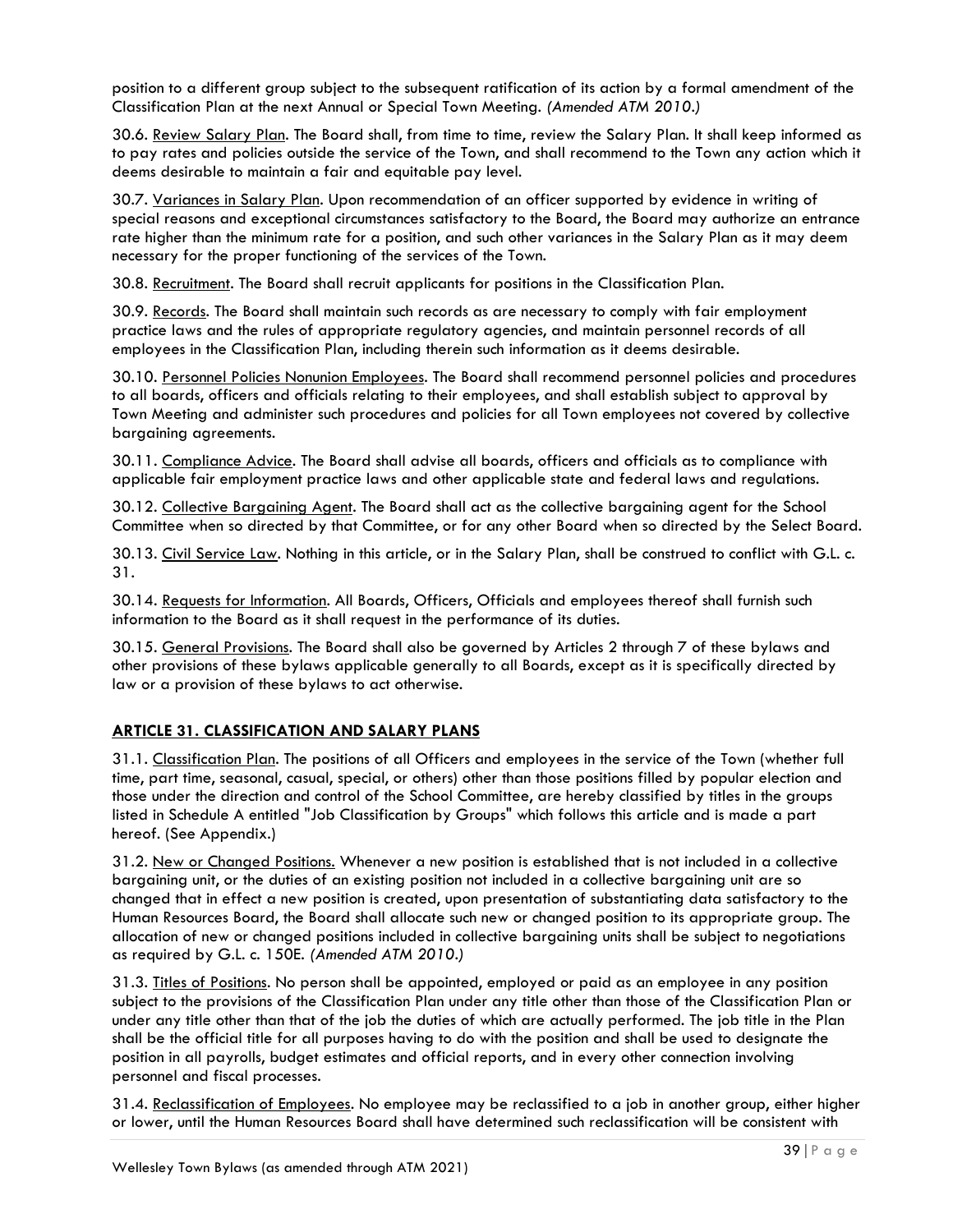the Classification and Salary Plans. There shall be only one reclassification in any twelve-month period for any employee except in unusual circumstances.

31.5. Job Descriptions. The Human Resources Board shall maintain written job descriptions of the jobs, or positions, in the Classification Plan, describing the essential characteristics, requirements and general duties of the jobs. The descriptions shall not be interpreted as complete or limiting definitions of any job, and employees shall continue in the future, as in the past, to perform any duties assigned by department heads, supervisors, or other administrative authority.

31.6. Salary Plan. A Salary Plan is to be established by vote of Town Meeting to provide minimum and maximum salaries, or single rate salaries, for the groups and positions in the Classification Plan. The salary range, or rate, of a group shall be the salary range, or rate, for all positions classified in the group.

31.7. Amendment to Plans. The Classification and Salary Plans may be amended by a majority vote of Town Meeting. *(Amended ATM 2001)* No amendment of either plan shall be made until it has been presented by signed petition to the Human Resources Board and acted upon by the Board. Upon receipt of such a petition, the Board, after giving the petitioners, the heads of the departments and employees affected at least three days' written notice, shall hold a hearing of the parties interested to consider the proposed amendment. If the Human Resources Board shall fail to act on an amendment so presented within fifteen days after the hearing thereon, the Board shall be deemed to have disapproved the amendment. The petition may then be presented to the Town Meeting, if so desired. The Board may, of its own motion, after a similar hearing of the parties interested, propose an amendment to either Plan.

# **ARTICLE 32. RETIREMENT BOARD**

32.1. Membership. The Town shall have a Retirement Board (for purposes of this Article 32, the "Board") consisting of five persons selected in accordance with G.L. c. 32, § 20(4):

- a. The Finance Director *ex officio;(Amended STM 2005.)*
- b. Two persons elected by the members in service of the Town retirement system from among their number, or from among persons retired from such system;
- c. One person chosen by the Select Board;
- d. A person chosen by the other four members of the Board. If the fifth member is not chosen by the other four members within thirty days after the expiration of the term of the fifth member, that member shall be appointed by the Select Board.

32.2. Term. The term of office for the two elected and the fifth member shall be three years. Election of a member shall be held under the supervision of the Board.

32.3. Vacancies. In case of a vacancy, a successor shall be elected or appointed in the same manner as the former member.

32.4. General Duties. The Board shall have the powers and duties of retirement boards under G.L. c. 32. These include managing the Town contributory retirement system.

32.5. General Provisions. The Board shall also be governed by Articles 2 through 7 of these bylaws and other provisions of these bylaws applicable generally to all Boards, except as it is specifically directed by law or a provision of these bylaws to act otherwise.

# **ARTICLE 33. COUNCIL ON AGING**

33.1. Membership. The Town shall have a Council on Aging (for purposes of this Article 33, the "Council") consisting of eleven residents appointed by the Select Board.

33.2. <u>Term.</u> The term of office shall be three years commencing on July 1.

33.3. General Duties. The Council shall have the powers and duties of councils on aging under G.L. c. 40, § 8B. These include: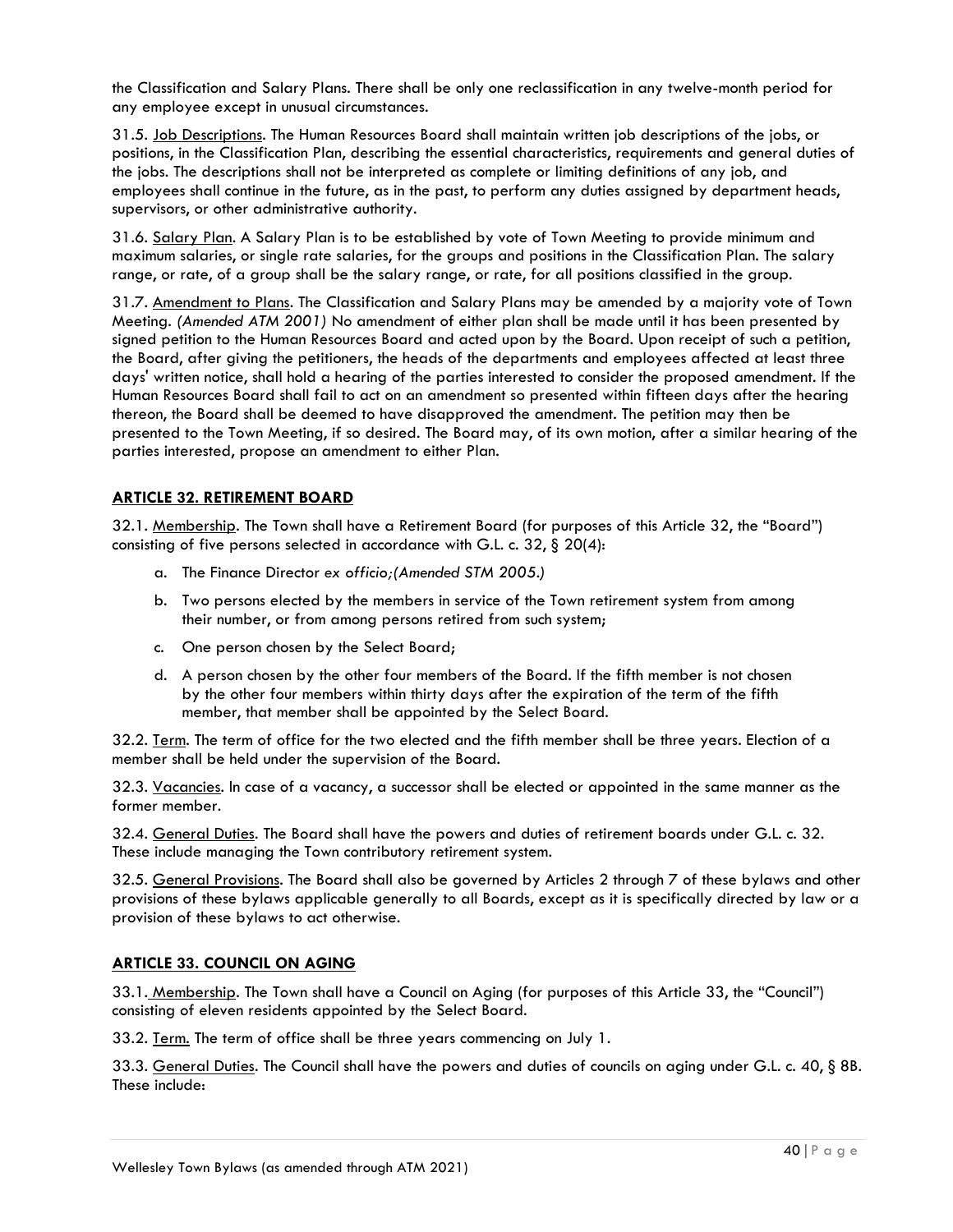- a. Coordinating and implementing programs designed to meet the needs of the aging in coordination with programs of the Massachusetts Executive Office of Elder Affairs; and
- b. Maintaining communication with those Boards and organizations who may have an interest in the aging.

33.4. Director of Senior Services. The Council shall appoint a Director of Senior Services and such staff as it deems necessary.

33.5. Budget. The Council shall prepare an annual budget. The budget is subject to approval by the Select Board. The Select Board is responsible for presenting the budget to the Advisory Committee and for presenting the motion for the budget appropriation to Town Meeting.

33.6. Annual Report. In addition to the requirements of Article 4, the Council shall send a copy of its annual report to the Massachusetts Executive Office of Elder Affairs.

33.7. General Provisions. The Council shall also be governed by Articles 2 through 7 of these bylaws and other provisions of these bylaws applicable generally to all Boards, except as it is specifically directed by law or a provision of these bylaws to act otherwise.

## **ARTICLE 34. BOARD OF HEALTH**

34.1. Membership. The Town shall have an elected Board of Health (for purposes of this Article 34, the "Board") consisting of three registered voters of the Town.

34.2. Term. The term of office shall be three years.

34.3. General Duties. The Board shall have the duties and powers of Boards of Health under the General Laws, particularly G.L. c. 111. These include protecting and preserving the health and well-being of the public.

34.4. Director. The Board shall appoint a Director of Public Health and other personnel as it deems necessary.

34.5. Regulations. All regulations made by the Board under G.L. c. 111 shall be published once in a newspaper generally circulated in the Town. Such publication shall be notice to all persons.

#### 34.5A. Clean Indoor Air in Food Service Establishments.

Section I. Definitions

- a. Smoking shall mean the lighting of, or having possession of any lighted cigarette, cigar, pipe or other tobacco product.
- b. Food Service Establishment shall mean any establishment which is required by state law to be licensed by the Board of Health in accordance with the provisions of the State Sanitary Code, Chapter X "Minimum Sanitation Standards for Food Service Establishments", in order to prepare and serve food to the general public.
- c. Nonsmoking area means that area in the dining area of a food service establishment where smoking by employer or patron is prohibited.
- d. Smoking areas mean all other areas of food service establishments except where smoking is prohibited by sanitation or fire safety codes or regulations.

#### Section II. Regulated Conduct

- a. No person shall smoke in any establishment required to be licensed as a Food Service Establishment except in specifically designated smoking areas.
- b. Smoking areas may be designated by proprietors or other persons in charge of the above establishment, except in places in which smoking is prohibited by the Chief Fire Engineer or by other law or regulation. Designated smoking areas shall comprise no more than 75% of the establishment. Where smoking areas are designated existing physical barriers and/or ventilation systems shall be used to minimize the effects of smoke on persons in adjacent nonsmoking areas.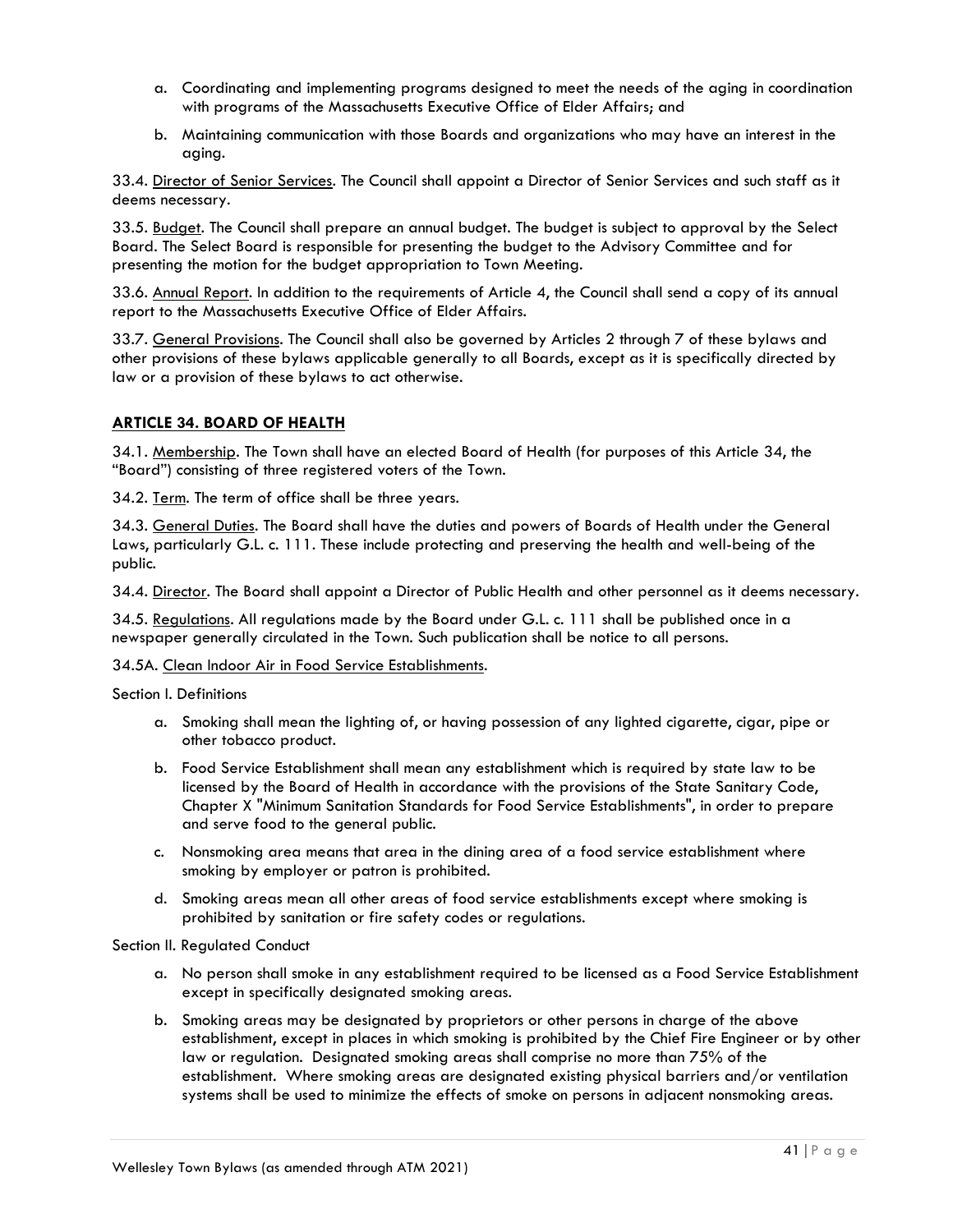c. In the case of establishments consisting of a single room the requirement of this bylaw shall be considered met, if one side of the room is reserved and posted as a nonsmoking area, and provided that no less than 25% of the seating capacity is designated as a nonsmoking area.

#### Section III. Exemptions

- a. Establishments with a seating capacity of less than 40 persons are exempt from this bylaw.
- b. In cases where an entire establishment or room in an establishment is taken over for a private function, this bylaw shall not apply.
- c. Establishments that have voluntarily provided a designated nonsmoking area as requested by the Board of Health shall be exempt from this bylaw for as long as their voluntary system is maintained.

## Section IV. Implementation and Enforcement

- a. The proprietor or other person in charge of a restaurant shall make reasonable efforts to prevent smoking in the nonsmoking area by:
	- i. posting appropriate signs;
	- ii. arranging seating so that existing physical barriers and ventilation systems minimize the effects of smoking in a smoking area upon patrons in an adjacent nonsmoking area;
	- iii. directing patrons seated in nonsmoking areas to refrain from smoking; and
	- iv. any other means which may be appropriate.
- b. The Board of Health may adopt rules and regulations to help effectuate the purpose of this bylaw.
- c. Any person who smokes in a nonsmoking area after notice from the person in charge that such conduct violates this bylaw shall be subject to a fine of not less than ten (10) dollars or more than thirty (30) dollars.
- d. The Board of Health or any person aggrieved by the willful failure of the proprietor or other person in charge of a restaurant to comply with any provision of the bylaw may seek injunctive or other relief to enforce the provisions of this bylaw in a court of competent jurisdiction.
- e. Nothing in this bylaw shall make lawful smoking in any area which smoking is or hereafter be prohibited by law.

#### Section V Severability

a. If any provision of this bylaw is declared invalid or unenforceable the other provisions shall not be affected thereby.

#### 34.5B. Clean Indoor Air in Public Buildings.

#### Section I. Definitions

- a. Public Buildings as used in this bylaw shall mean every public building owned and controlled by the Town.
- b. Smoking shall mean the lighting of any cigar, cigarette, pipe or other tobacco product.

#### Section II. Regulated Conduct

a. There shall be no smoking in any Public Building. This prohibition shall extend to all enclosed structures owned or operated by the Town.

#### Section III. Implementation and Enforcement

a. Any person who smokes in a nonsmoking area after notice from the person in charge that such conduct violates this bylaw shall be subject to a fine of not less than ten (10) dollars or more than thirty (30) dollars.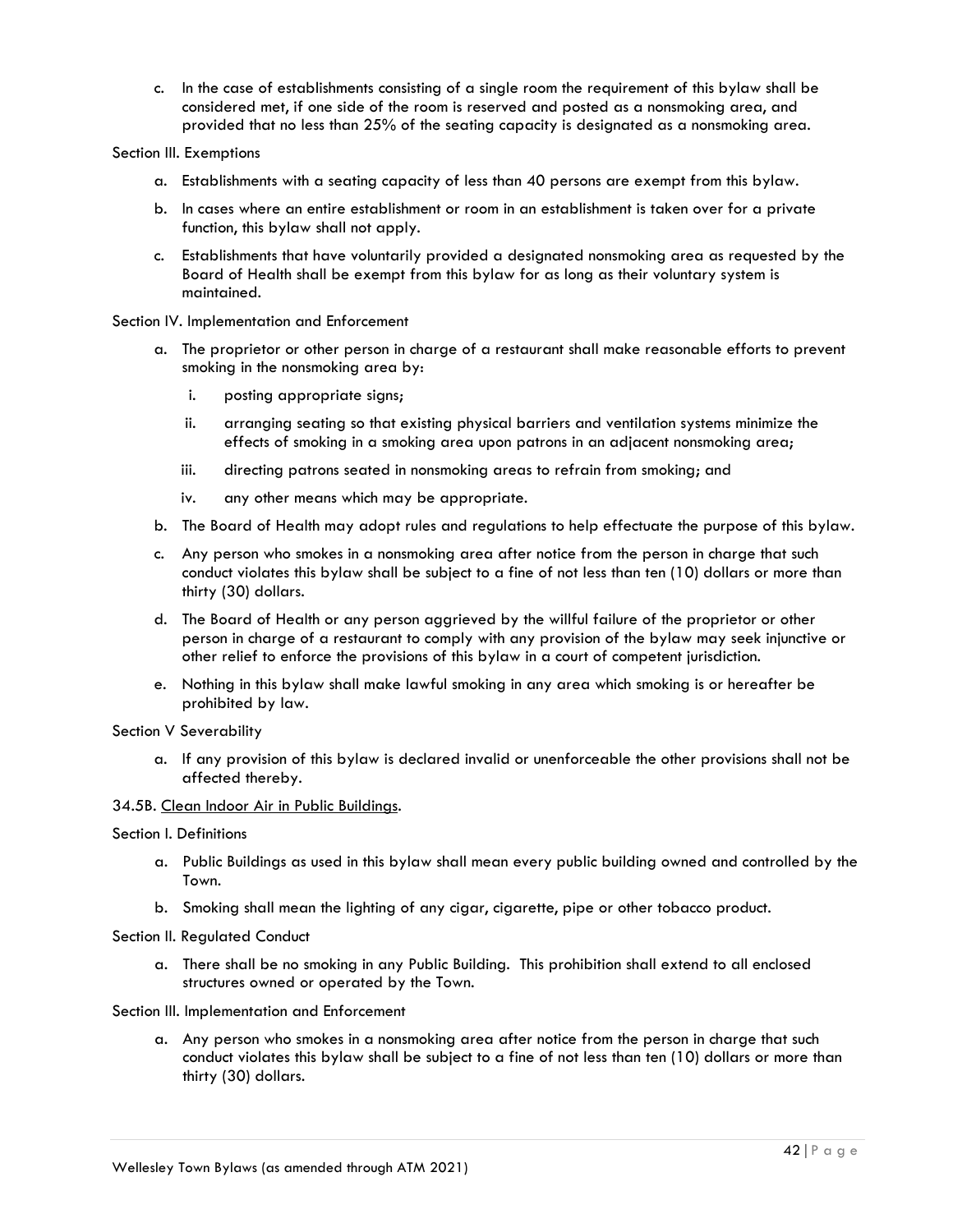- b. The Board of Health or any person aggrieved by the willful failure of the proprietor or other person in charge of a work place to comply with any provision of the bylaw may seek injunctive or other relief to enforce the provisions of this bylaw in a court of competent jurisdiction.
- c. Nothing in this bylaw shall make lawful smoking in any area in which smoking is or may hereafter be prohibited by law.

#### Section IV. Severability

a. If any provision of this bylaw is declared invalid or unenforceable the other provisions shall not be affected thereby.

## 34.5C. Single-Use Plastic Check-Out Bag Reduction. *(New Section ATM 2016.)*

#### Section I. Findings and Purpose

Plastic check-out bags have a significant impact on the marine and terrestrial environment, including but not limited to: 1) harming marine and terrestrial animals through ingestion and entanglement; 2) polluting and degrading the terrestrial and marine environments; 3) clogging storm drainage systems; 4) creating a burden for solid waste disposal and recycling facilities; 5) requiring the use of non-renewable fossil-fuel in their composition. Studies have shown that even alternative "compostable" or "biodegradable" bags require very specific and controlled conditions in order to biodegrade, and have potentially negative environmental effects similar to conventional plastic bags. Such bags should therefore be subject to the same restrictions as conventional plastic check-out bags.

The purpose of this bylaw is to protect the Town's unique natural beauty and irreplaceable natural resources by reducing the number of single-use plastic check-out bags that are distributed in the Town and to promote the use of reusable bags.

#### Section II. Definitions

The following words shall, unless the context clearly requires otherwise, have the following meanings:

- a. "Check-Out Bag" shall mean a bag provided by a store to a customer at the point of sale. Check-Out Bags shall not include bags, whether plastic or not, in which loose produce or products are placed by the consumer to deliver such items to the point of sale or check out area of the store.
- b. "Department" shall mean the Wellesley Health Department.
- c. "Health Agent" shall mean the Health Agent for the Board of Health or his/her designee.
- d. "Recyclable Paper Bag" shall mean a paper bag that is 100% recyclable and contains at least 40% post-consumer recycled content, and displays in a visible manner on the outside of the bag (1) the word "recyclable" or a symbol identifying the bag as recyclable and (2) a label identifying the bag as being made from post-consumer recycled content and the percentage of post-consumer recycled content in the bag.
- e. "Reusable Check-Out Bag" shall mean a sewn bag with stitched handles that is specifically designed for multiple reuse and that (1) can carry 25 pounds over a distance of 300 feet; (2) is machine washable; and, (3) is either (a) made of natural fibers (such as cotton or linen); or (b) made of durable, non-toxic plastic other than polyethylene or polyvinyl chloride that is generally considered a food-grade material that is more than 4 mils thick.
- f. "Retail Establishment" shall mean any business facility that sells goods directly to the consumer whether for or not for profit, including, but not limited to, retail stores, restaurants, pharmacies, convenience and grocery stores, liquor stores, and seasonal and temporary businesses.
- g. "Thin-Film, Single-Use Plastic Check-Out Bags" shall mean those bags typically with handles, constructed of high-density polyethylene (HDPE), low density polyethylene (LDPE), linear low density polyethylene (LLDPE), polyvinyl chloride (PVC), polyethylene terephthalate (PET), or polypropylene (other than woven and non-woven polypropylene fabric), if said film is less than 4.0 mils in thickness.

Section III. Regulated Conduct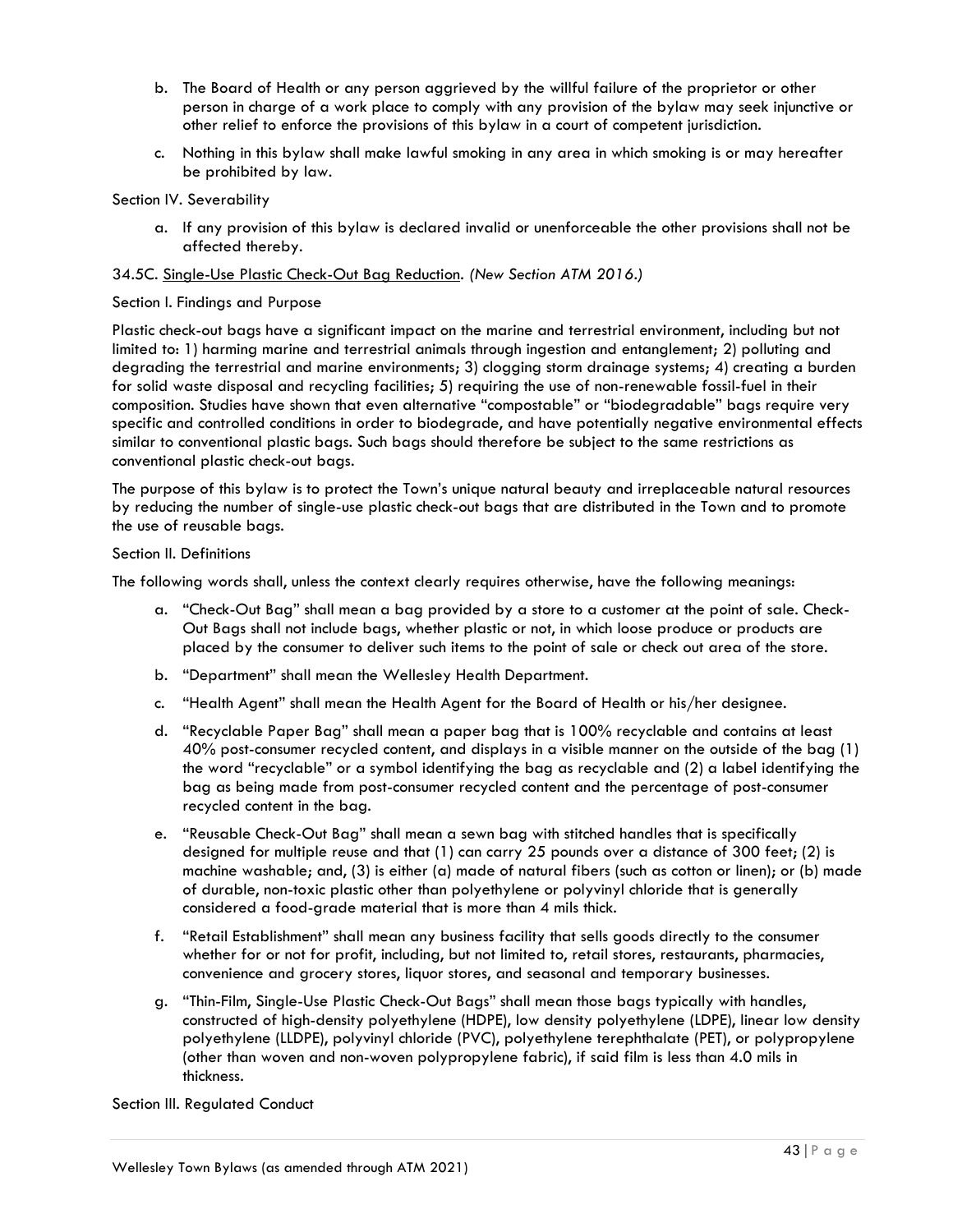- a. No Retail Establishment in the Town shall provide Thin-Film, Single-Use Plastic Check-Out Bags to customers.
- b. If a Retail Establishment provides or sells Check-Out Bags to customers, the bags must be one of the following:
	- i. Recyclable Paper Bag; or
	- ii. Reusable Check-Out Bag.

#### Section IV. Exemption

Thin-film plastic bags typically without handles which are used to contain dry cleaning, newspapers, produce, meat, bulk foods, wet items, and other similar merchandise are not prohibited under this bylaw.

#### Section V. Enforcement

- a. The Board of Health and its Health Agent shall have the authority to administer and enforce this bylaw.
- b. For the first violation, the enforcing authority, upon a determination that a violation has occurred, shall issue a written warning notice to the establishment specifying the violation.
- c. The following penalties shall apply:
	- i. A fine of \$50 shall apply for the first violation following the issuance of a written warning notice.
	- ii. A fine of \$100 shall apply for the second violation and each additional violation of this bylaw after the issuance of a written warning notice.
- d. Fines shall be cumulative and each day on which a violation occurs shall constitute a separate offense.

#### Section VI. Effective Date

a. This bylaw shall take effect six (6) months following approval of the bylaw by the Attorney General or on January 1, 2017, whichever is later for Retail Establishments with a floor area equal to or exceeding 3,500 square feet or with at least two (2) locations under the same name within the Town that total 3,500 square feet or more. This bylaw shall take effect one (1) year after passage for Retail Establishments less than 3,500 square feet. The Director may exempt a Retail Establishment from the requirements of this section for a period of up to six (6) months upon a finding by the Director that (1) the requirements of this section would cause undue hardship; or (2) a Retail Establishment requires additional time in order to draw down an existing inventory of Thin-Film, Single-Use Plastic Check-Out Bags.

#### Section VII. Regulations

a. The Board of Health may adopt and amend rules and regulations to effectuate the purposes of this bylaw.

#### Section VIII. Severability

a. If any provision of this bylaw is declared invalid or unenforceable the other provisions shall not be affected thereby.

34.6. General Provisions. The Board shall also be governed by Articles 2 through 7 of these bylaws and other provisions of these bylaws applicable generally to all Boards, except as it is specifically directed by law or a provision of these bylaws to act otherwise.

## **ARTICLE 35. HOUSING AUTHORITY**

*(Amended ATM 2018.)*

35.1. Membership. The Town shall have a Housing Authority (for purposes of this Article 35, the "Authority") consisting of five residents, four elected by the Town and one appointed by the Massachusetts Department of Housing and Community Development.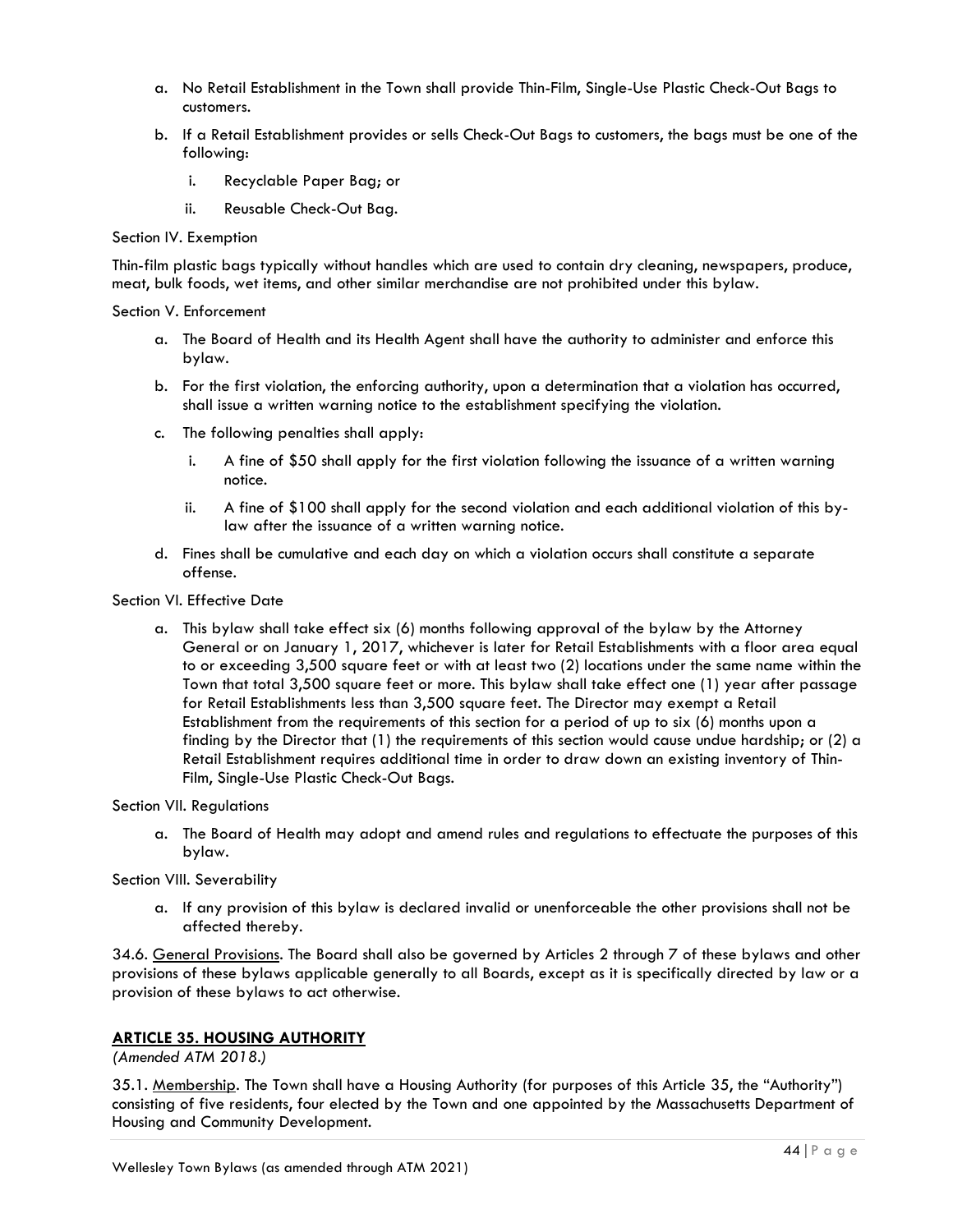35.2. Term. The term of office shall be five years.

35.3. <u>Vacancy</u>. A vacancy in the appointed position shall be filled by the Massachusetts Department of Housing and Community Development for the balance of the unexpired term. A vacancy among the elected members shall be filled as provided in Section 7.3.

35.4. Conflict of Interest. Any member of the Authority who is a tenant in a housing project shall not participate in any decision relating to the project affecting their personal interest, in compliance G.L. c. 121B, § 6.

35.5. General Powers and Duties. The Authority shall have the powers and duties of such housing authorities under G.L. c. 121B. These include planning, constructing, operating, and maintaining housing for families, veterans, and elderly of low income.

35.6. Officers and Employees. The Authority shall elect from its members a chair and vice chair, and may employ counsel, an executive director who shall be ex officio secretary of the Authority, a treasurer who may be a member of the Authority, and such other officers, agents, and employees as it deems necessary. The Authority shall determine the qualifications, duties, and compensation for its members, officers, agents, and employees.

35.7. Relationship with Town. So far as practicable, the Authority shall make use of the services of the agencies, officers, and employees of the Town, and the Town shall, if requested, make available such services. Further permitted municipal acts and activities to aid the authority are set forth in said G.L. c. 121B, § 23.

35.8. Records and Reports. The Authority shall keep an accurate account of all its activities, receipts and expenditures and shall report to the Massachusetts Department of Housing and Community Development, the State Auditor and the Select Board annually.

35.9. General Provisions. The Authority shall also be governed by Articles 2 through 7 of these bylaws and other provisions of these bylaws applicable generally to all Boards, except as it is specifically directed by law or a provision of these bylaws to act otherwise.

# **ARTICLE 36. BOARD OF TRUSTEES OF THE WELLESLEY FREE LIBRARY**

36.1. Membership. The Town shall have an elected Board of Trustees of the Wellesley Free Library (for purposes of this Article 36, the "Board") consisting of six residents. *(Amended ATM 2000.)*

36.2. Term. The term of office shall be three years.

36.3. General Duties. The Board shall have the powers and duties of Boards of Library Trustees under G.L. c. 78, § 12. These include having the custody and management of the library and of all the property owned by the Town relating thereto.

36.4. Staff. The Board shall appoint such staff as it deems necessary.

36.5 Annual Reports. The Board shall submit an annual report to the Town in accordance with Article 4 and G.L. c. 78, § 12. The report shall include its receipts, expenditures, and the property in its custody.

36.6 General Provisions. The Board shall also be governed by Articles 2 through 7 of these bylaws and other provisions of these bylaws applicable generally to all Boards, except as it is specifically directed by law or a provision of these bylaws to act otherwise.

# **ARTICLE 37. RECREATION COMMISSION**

37.1. Membership. The Town shall have an elected Recreation Commission (for purposes of this Article 37, the "Commission"), consisting of five residents.

37.2. <u>Term</u>. The term of office shall be three years.

37.3 General Duties. The Commission shall have the powers and duties of recreation commissions under G.L. c. 45, § 14.. These include:

a. Conducting and promoting recreation, play, sport, physical education and other programs to meet the leisure time needs of the community;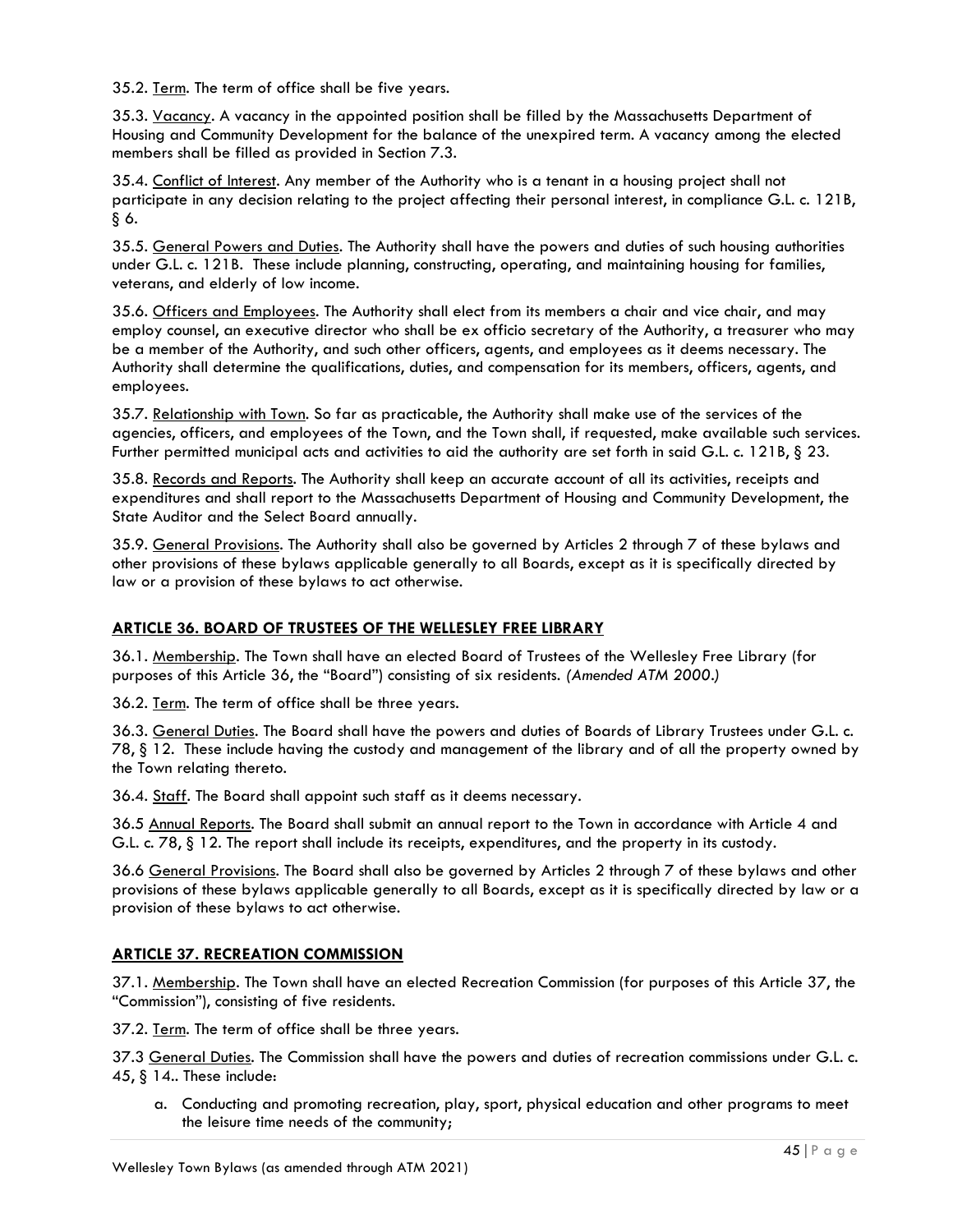- b. Maintaining communication with other interested Boards, such as the Youth Commission, Council on Aging, Natural Resources Commission and the School Committee, and insofar as possible, facilitating programs and events requested by and on behalf of these interested Boards; and
- c. Making long-range recommendations to the Town with respect to playgrounds and recreation facilities of the Town.

37.4. Superintendent of Recreation. The Commission shall appoint a Superintendent of Recreation and such staff as it deems necessary.

37.5. General Provisions. The Commission shall also be governed by Articles 2 through 7 of these bylaws and other provisions of these bylaws applicable generally to all Boards, except as it is specifically directed by law or a provision of these bylaws to act otherwise.

# **ARTICLE 38. SCHOOL COMMITTEE**

38.1. Membership. The Town shall have an elected School Committee (for purposes of this Article 38, the "Committee"), consisting of five registered voters of the Town.

38.2. Term. The term of office shall be three years.

38.3. General Duties. The Committee shall have the powers and duties of school committees under the General Laws, particularly G.L. c. 71 other than the general charge and superintendence of the schoolhouses, which shall be the responsibility of the Facilities Management Department. *(ATM 2012. Amended ATM 2018.)*

38.4. Appointment of Superintendent. The Committee shall appoint and fix the compensation for the Superintendent of Schools.

38.5. Superintendent. Under the direction of the Committee, the Superintendent of Schools shall:

- a. Be the executive officer of the Committee;
- b. Have the care and supervision of the public schools;
- c. Assist the Committee in keeping its records and accounts and in making such reports as are required by law; and
- d. Make recommendations to the Committee regarding teachers, textbooks, and courses of study.

38.6. Legal Counsel. The Committee may hire legal counsel in accordance with G.L. c. 71, §§ 37E and 37F.

38.7. General Provisions. The Committee shall also be governed by Articles 2 through 7 of these bylaws and other provisions of these bylaws applicable generally to all Boards, except as it is specifically directed by law or a provision of these bylaws to act otherwise.

# **ARTICLE 39. DEPARTMENT OF VETERANS' SERVICES**

39.1. Department of Veterans' Services. The Town shall have a Department of Veterans' Services.

39.2. General Duties. The Department shall have the powers and duties of departments of veterans' services under G.L. c. 115. These include advising and assisting veterans and their dependents in procuring veterans' benefits.

39.3. Director. The officer in charge of the Department shall be known as the Director of Veterans' Services. The Director shall be a veteran and shall be appointed by the Executive Director. *(Amended ATM 2018.)*

39.4. Advisory Board. The Department may have an unpaid advisory board consisting of five residents to be appointed by the Select Board in accordance with the rules and regulations promulgated by the Massachusetts Department of Veterans' Services. The term of office on the Board shall be three years commencing on July 1.

39.5. Veterans' Grave Officer. Annually, in April, the Select Board shall appoint a resident, as a veterans' grave officer. The veterans' graves officer shall be a veteran as defined by G.L. c. 4, § 43. The officer shall cause every veteran's grave within the Town to be suitably kept and cared for. *(Amended ATM 2018.)*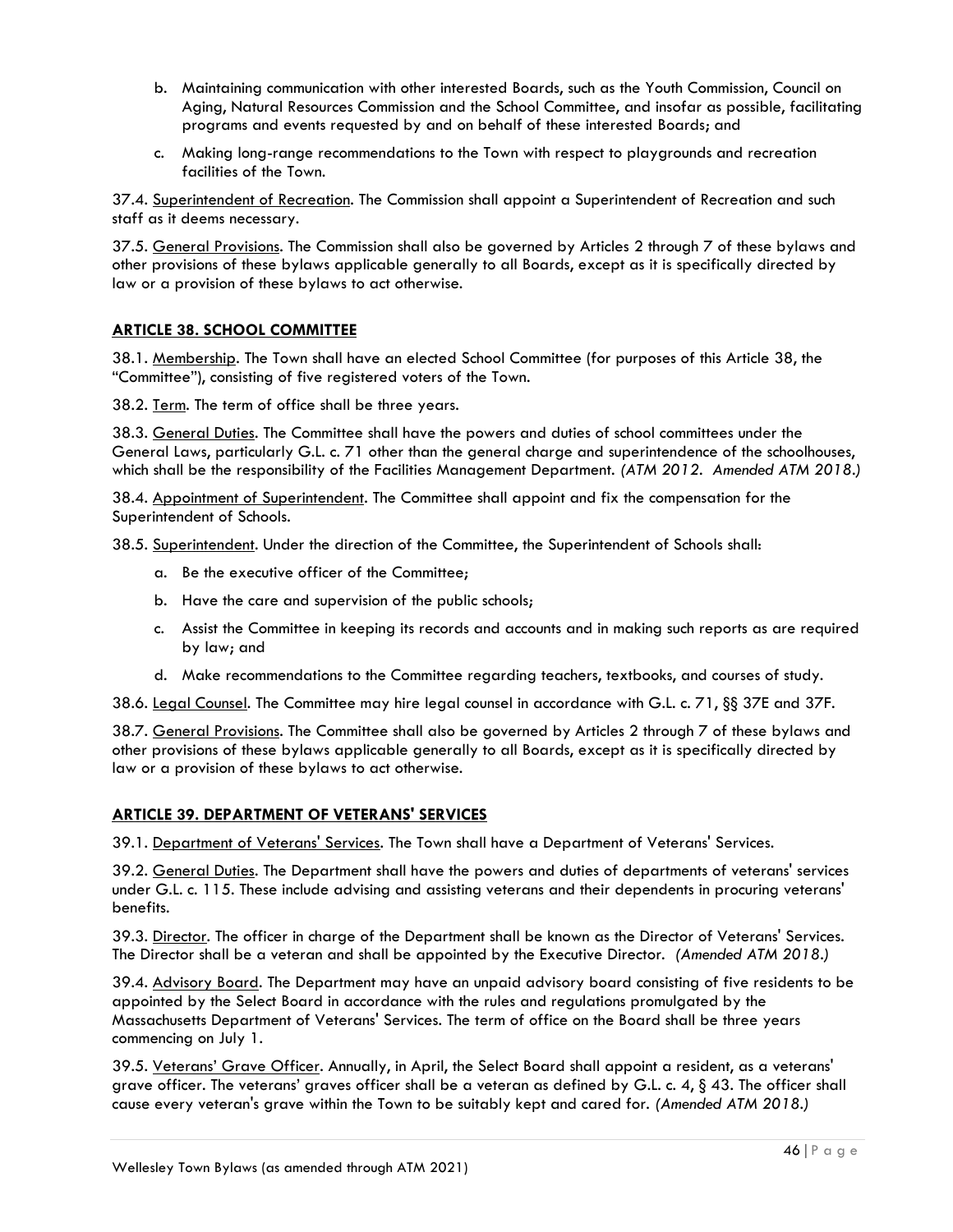39.6. Budget. The Department shall prepare an annual budget. The budget is subject to approval by the Select Board. The Select Board is responsible for presenting the budget to the Advisory Committee and for presenting the motion for the budget appropriation to Town Meeting.

39.7 General Provisions. The Department shall also be governed by the applicable provisions of Articles 2 through 7 of these bylaws and other provisions of these bylaws applicable generally to all Boards, except as it is specifically directed by law or a provision of these bylaws to act otherwise.

## **ARTICLE 40. YOUTH COMMISSION**

40.1. Membership. The Town shall have a Youth Commission (for purposes of this Article 40, the "Commission"), consisting of five residents appointed by the Select Board. *(Amended ATM 2018.)*

40.2. <u>Term</u>. The term of office shall be three years commencing on July 1.

40.3. General Duties.

- a. Coordinating and implementing programs which may be designed or established with the approval of the Select Board to meet the opportunities, challenges, and problems of the youth of the Town;
- b. Maintaining communication with those Boards and local organizations, such as the School Committee, Recreation Commission, and Board of Health, which may have an interest in youth.

40.4. Director of Youth Services. The Executive Director of General Government Services shall appoint a Director of Youth Services subject to the approval of the Commission.

40.5. Budget. The Commission shall prepare an annual budget. The budget is subject to approval by the Select Board. The Select Board is responsible for presenting the budget to the Advisory Committee and for presenting the motion for the budget appropriation to Town Meeting.

40.6. General Provisions. The Commission shall also be governed by Articles 2 through 7 of these bylaws and other provisions of these bylaws applicable generally to all Boards, except as it is specifically directed by law or a provision of these bylaws to act otherwise.

## **ARTICLE 41. ZONING BOARD OF APPEALS**

41.1. Membership. In accordance with Section 24 of the Zoning Bylaw, the Town shall have a Zoning Board of Appeals (for purposes of this Article 41, the "Board"), consisting of three members appointed by the Select Board for three year terms.

41.2. General Duties. The Board shall have the powers and duties of Zoning Boards of Appeals under the General Laws, particularly G.L. c. 40A. These include deciding zoning appeals and acting on applications for special permits and variances.

41.3. Rules. The Board shall adopt rules as required by G.L. c. 40A, § 12.

41.4. General Provisions. The Board shall also be governed by Articles 2 through 7 of these bylaws and other provisions of these bylaws applicable generally to all Boards, except as it is specifically directed by law or a provision of these bylaws to act otherwise.

## **ARTICLE 42. BOARD OF ASSESSORS**

42.1. Membership. The Town shall have an elected Board of Assessors (for purposes of this Article 42, the "Board"), consisting of three registered voters of the Town.

42.2. Term. The term of office shall be three years.

42.3. General Duties. The Board shall:

- a. Have all of the powers and duties of Boards of Assessors under the General Laws;
- b. Annually make a fair cash valuation of all taxable property, both real and personal, within the Town;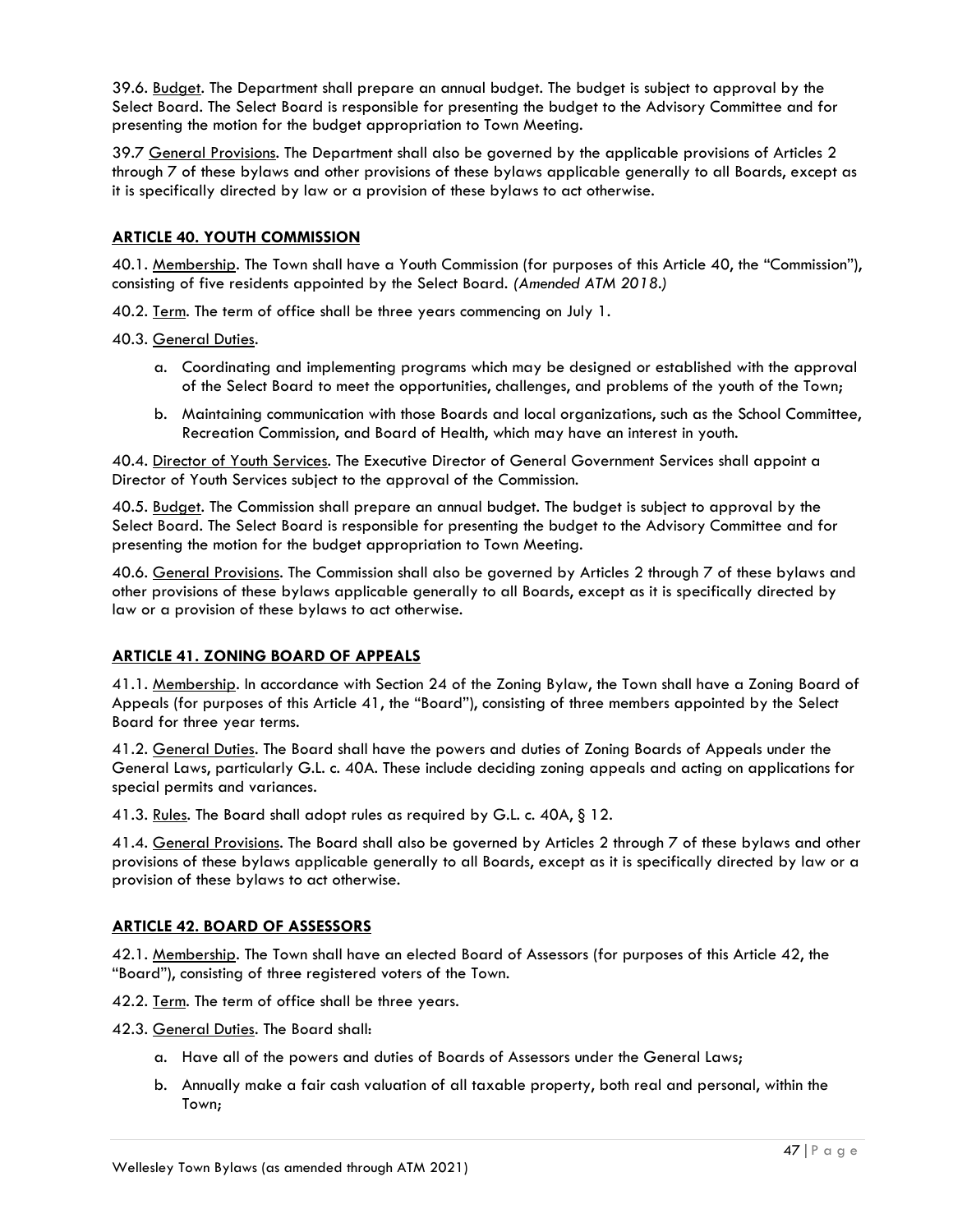- c. Establish the annual tax rate;
- d. Assess and apportion Town taxes and state and county taxes duly certified to them;
- e. Enter into contracts for the expert appraisal of taxable property;
- f. Prepare and maintain for public use a list of valuations indexed alphabetically by owner's name and a list of valuations indexed by street and house number and shall make available, when requested, copies of such lists for a reasonable reproduction fee;
- g. Record and keep current all new valuations and revaluations;
- h. Act upon all applications for abatements and exemptions; and
- i. Administer the Motor Vehicle Excise Tax on the Town level by supervising the preparation, processing and issuance of motor vehicle excise tax bills.
- j. Make available upon the request of and at no cost to a local newspaper, the list of valuations indexed by street and house number and the list of abatements; and
- k. Make available upon the request of and at no cost to a property owner, reproductions or copies of all records (not exempt from public disclosure by law) that were used in setting the valuation of the owner's taxable property subject to an application for abatement.

42.4. Chief Assessor. *(Amended ATM 2018.)* The Board shall appoint a Chief Assessor, who shall:

- a. Be professionally qualified and experienced in the assessment and apportionment of taxes and the valuation of property for the purpose of taxation;
- b. Have a term of one year, commencing on the date of appointment, serving at the discretion of the Board; provided, that if the Board fails to appoint a successor during the month preceding the expiration of said term, the incumbent shall continue to serve during the following period of one year unless sooner removed. The Chief Assessor may be reappointed annually without limit;
- c. Assess and apportion taxes in the Town, subject to the approval of the Board;
- d. Value property in the Town, both real and personal, for the purpose of taxation, subject to the approval of the Board;
- e. Perform such other duties as the Board may require including acting as a hearing officer in the application for abatements and exemptions, and otherwise assisting the Board in the performance of its duties.

42.5. General Provisions. The Board shall also be governed by Articles 2 through 7 of these bylaws and other provisions of these bylaws applicable generally to all Boards, except as it is specifically directed by law or a provision of these bylaws to act otherwise.

## **ARTICLE 43. NATURAL RESOURCES COMMISSION**

43.1. Natural Resources. For the purposes of this article "natural resources" includes without limitation lakes, ponds, streams, parks, athletic and playing fields, conservation lands, reservations, forests, watersheds, wetlands, wildlife, plantings, and shade and ornamental trees and shrubs, and other outstanding natural features.

43.2. Membership. The Town shall have an elected Natural Resources Commission (for purposes of this Article 43, the "Commission"), consisting of five residents.

- 43.3. Term. The term of office shall be three years.
- 43.4. General Duties. The Commission shall:
	- a. Have overall authority and responsibility with respect to:
		- i. The use, acquisition, management, preservation, and protection of conservation land,
		- ii. The use, management, preservation, and protection of park land and such other land as may be transferred to, or acquired by, the Commission,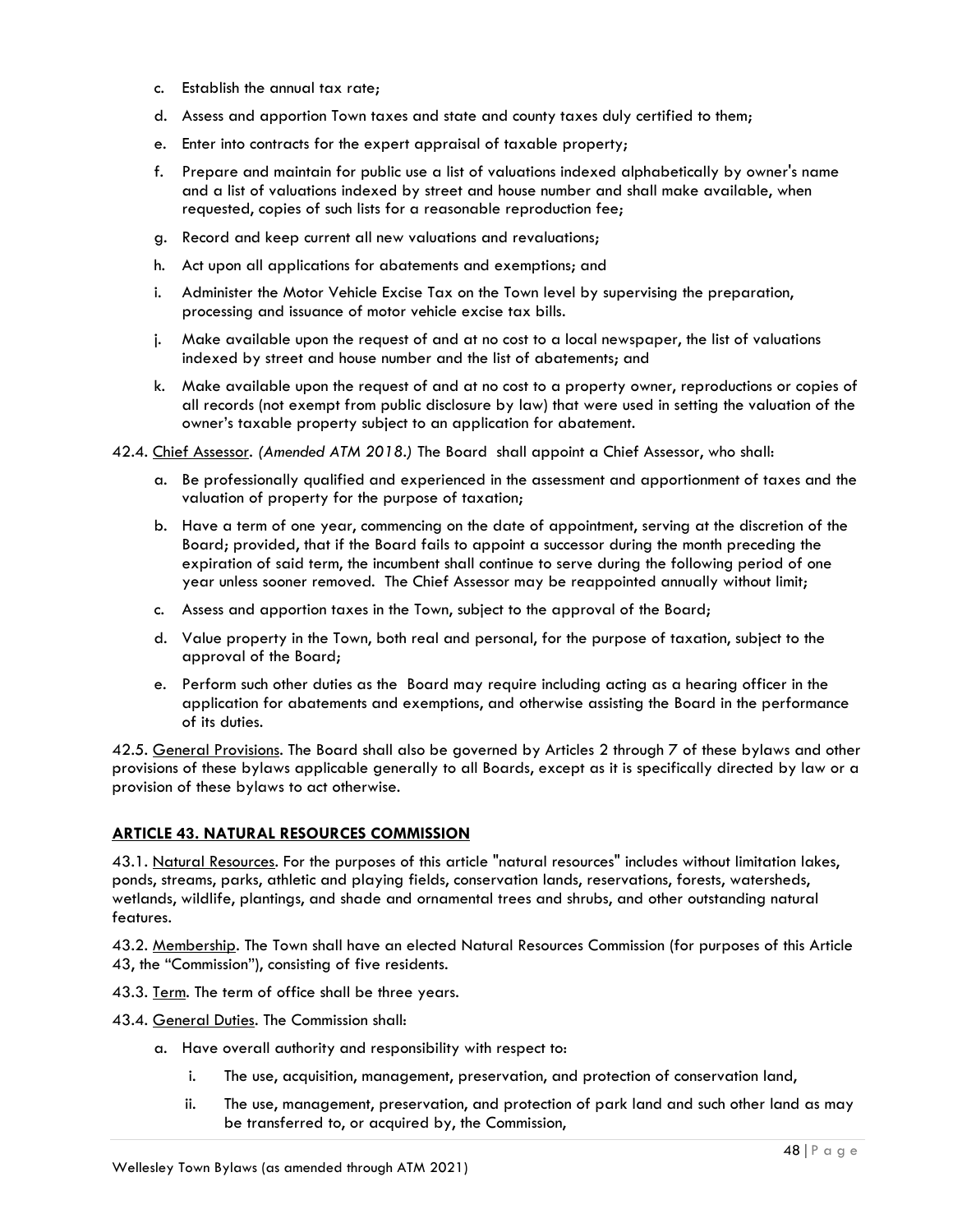- iii. Forest and tree nursery management,
- iv. Insect pest and moth control, and
- v. Administration of the Conservation Fund under G.L. c. 40, §§ 5(51) and 8C.
- b. Study and make recommendations regarding the use, maintenance, management, preservation, and protection of the natural resources of the Town which are under the jurisdiction of other Boards.
- c. Establish general policies to be implemented by the Department of Public Works, as provided in Section 29.3.d. for the carrying out of maintenance, tasks and work affecting natural resources, as authorized by Section 43.4.a.
- d. Propose for acquisition by the Town those natural resources that the Commission deems useful or important to the Town.
- e. Carry out such other responsibilities as the Town may assign to it or as may be permitted or required by law.

43.5. Statutory Powers and Duties. The Commission shall have all the powers and duties of conservation commissions, forest committees, park commissioners, tree wardens, moth superintendents, and superintendents of insect pest control under the General Laws, particularly under G.L. c. 40, § 8C , and G.L. c. 45, 87 and 132.

43.6. Director of Natural Resources. The Commission shall appoint a Director of Natural Resources who shall hold office at the will of the Commission and can be removed only with the consent of at least three members of the Commission. The Commission may delegate to the Director such duties as they deem appropriate. The delegation of major responsibilities shall be in writing. The Commission shall appoint such staff as it deems necessary.

43.7. Wetlands Protection Committee. The Commission shall appoint a Wetlands Protection Committee consisting of five residents, and may appoint up to two residents as associate members to consider and vote upon applications under the Massachusetts Wetlands Protection Act in the case of absence, inability to act, or conflict of interest on the part of any member or in the event of a vacancy on the Board. The term of office shall be three years commencing on July l. The Commission shall delegate to the Wetlands Protection Committee the power and authority to administer and enforce the provisions of the Wetlands Protection Act, G.L. c. 131, § 40.

43.8. Landscape Advisory Committee. The Commission shall appoint a Landscape Advisory Committee consisting of three residents. The term of office shall be three years commencing on July 1. The Landscape Advisory Committee shall assist, advise and submit plans and recommendations to the Commission for preserving, improving and enhancing Town-owned natural resources and the beauty of the Town.

43.9. Long-Range Planning Committee. The Commission shall appoint a Long-Range Planning Committee consisting of five residents. The term of office shall be three years commencing on July 1. The Long-Range Planning Committee shall assist, advise and submit plans and recommendations to the Commission pertaining to the long-range use, acquisition, maintenance, protection and development of open space in, and natural resources of, the Town.

43.10. Plans. The Commission shall take into consideration all Town and regional plans affecting the natural resources of the Town.

43.11 General Provisions. The Commission shall also be governed by Articles 2 through 7 of these bylaws and other provisions of these bylaws applicable generally to all Boards, except as it is specifically directed by law or a provision of these bylaws to act otherwise.

# **ARTICLE 44. WETLANDS PROTECTION**

*(New Section ATM 2002.)*

44.1. Purpose. The purpose of this bylaw is to protect the wetlands, related water resources, and adjoining land areas in the Town by prior review and control of activities deemed by the Wetlands Protection Committee likely to have a significant or cumulative effect upon wetland interests and values, including but not limited to the following: public or private water supply, groundwater, flood control, erosion and sedimentation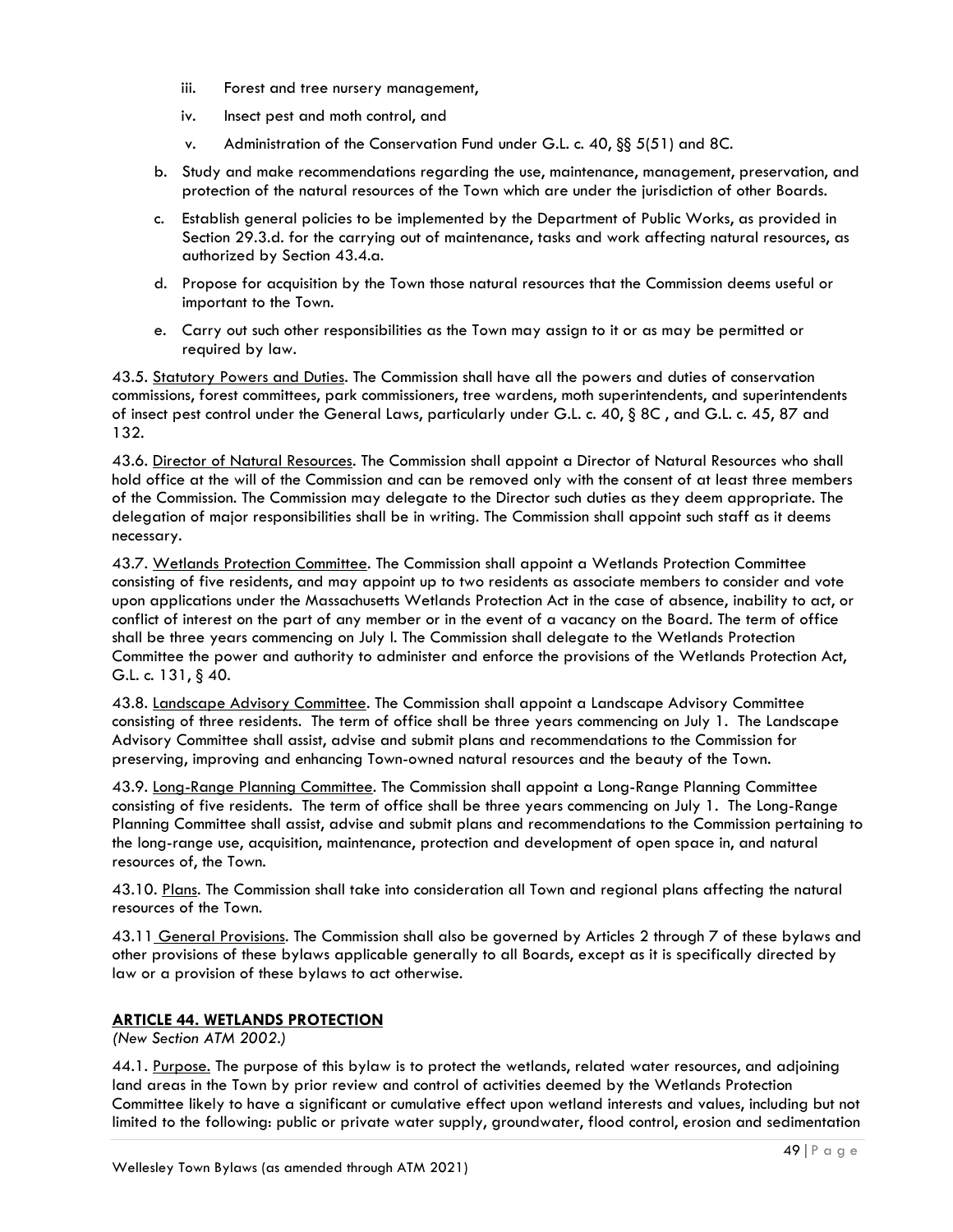control, storm damage prevention, water pollution prevention, fisheries, wildlife habitat, and recreation (collectively, the "wetlands values protected by this bylaw").

44.2. Jurisdiction. Except as permitted by the Wetlands Protection Committee or as provided in this bylaw, no person shall remove, fill, dredge, build upon, or alter any of the following resource areas; marshes; wet meadows; bogs; swamps; banks; reservoirs; lakes; ponds; rivers; streams; creeks; lands under reservoirs, lakes, ponds, rivers, creeks or streams; any wetlands bordering on any of the aforesaid resource areas; isolated wetlands so long as they cover at least 2,500 square feet of surface area; land within 100 feet of the aforesaid resource areas; vernal pool habitats; lands within 200 feet of perennial streams or rivers; bordering land subject to flooding; or isolated land subject to flooding.

44.3. Definitions. Except as otherwise provided in this bylaw or in regulations of the Committee, the definitions of terms in this bylaw shall be as set forth in the Wetlands Protection Act, G.L. c. 131, § 40, as amended, or regulations promulgated thereunder.

The following definitions shall apply in the interpretation and implementation of this bylaw.

- a. "Stream" means an open body of running water, including brooks and creeks, which moves in a definite channel, natural or man-made, in the ground due to a hydraulic gradient, year-round or intermittent. Such bodies of running water which are intermittent (do not flow throughout the year) are streams, except for those that serve only to carry the immediate surface runoff from stormwater or snowmelt. A portion of a stream may flow through a culvert or beneath a bridge.
- b. "Vernal pool habitat" means confined basin depressions which, at least in most years, hold water for a minimum of two continuous months during the spring or summer, and which are free of adult fish populations. This includes the area within 100 feet of the mean annual boundaries of such depressions. Such areas need not lie within other resource areas subject to this bylaw to be protectable hereby. These areas are essential breeding habitat and provide other extremely important wildlife habitat functions during non-breeding seasons as well as for a variety of amphibian species.

44.4. Exemptions. The permit and application required by this article shall not be required for maintaining, or repairing, but not changing or enlarging, an existing and lawfully located structure or facility used in the service of the public to provide electric, gas, water, sewer, telephone, telegraph or other telecommunication services, provided that written notice has been given to the Committee at least 14 days prior to commencement of work, and provided that the work conforms to performance standards and design specifications in regulations adopted by the Committee.

The provisions of this bylaw shall not apply to any work performed for normal maintenance or improvement of land in agricultural use or in aqua cultural use.

The application and permit required by this bylaw shall not be required for emergency projects necessary for the protection of the health and safety of the public, provided that the work is to be performed by or has been ordered to be performed by an agency of the Commonwealth or a political subdivision thereof; provided that advance notice, oral or written, has been given to the Committee prior to commencement of work or within 24 hours after commencement; provided that the Committee or its agent, in writing, certifies the work as an emergency project; provided that the work is performed only for the time and place certified by the Committee for the limited purposes necessary to abate the emergency; and provided that within 21 days of commencement of an emergency project a permit application shall be filed with the Committee for review as provided by this bylaw. Upon failure to meet these and other requirements of the Committee, the Committee may, after notice and a public hearing, revoke or modify an emergency project approval and order restoration and mitigation measures.

Other than stated in this section, the exceptions provided in the Wetlands Protection Act shall not apply under this article.

44.5. Application for Permits and Requests for Determination. Written application shall be filed with the Committee to perform activities regulated by this bylaw affecting resource areas protected by this bylaw. This application shall include such information and plans as are deemed necessary by the Committee to describe proposed activities and their effects on the environment. No activities shall commence without receiving and complying with a permit pursuant to this bylaw.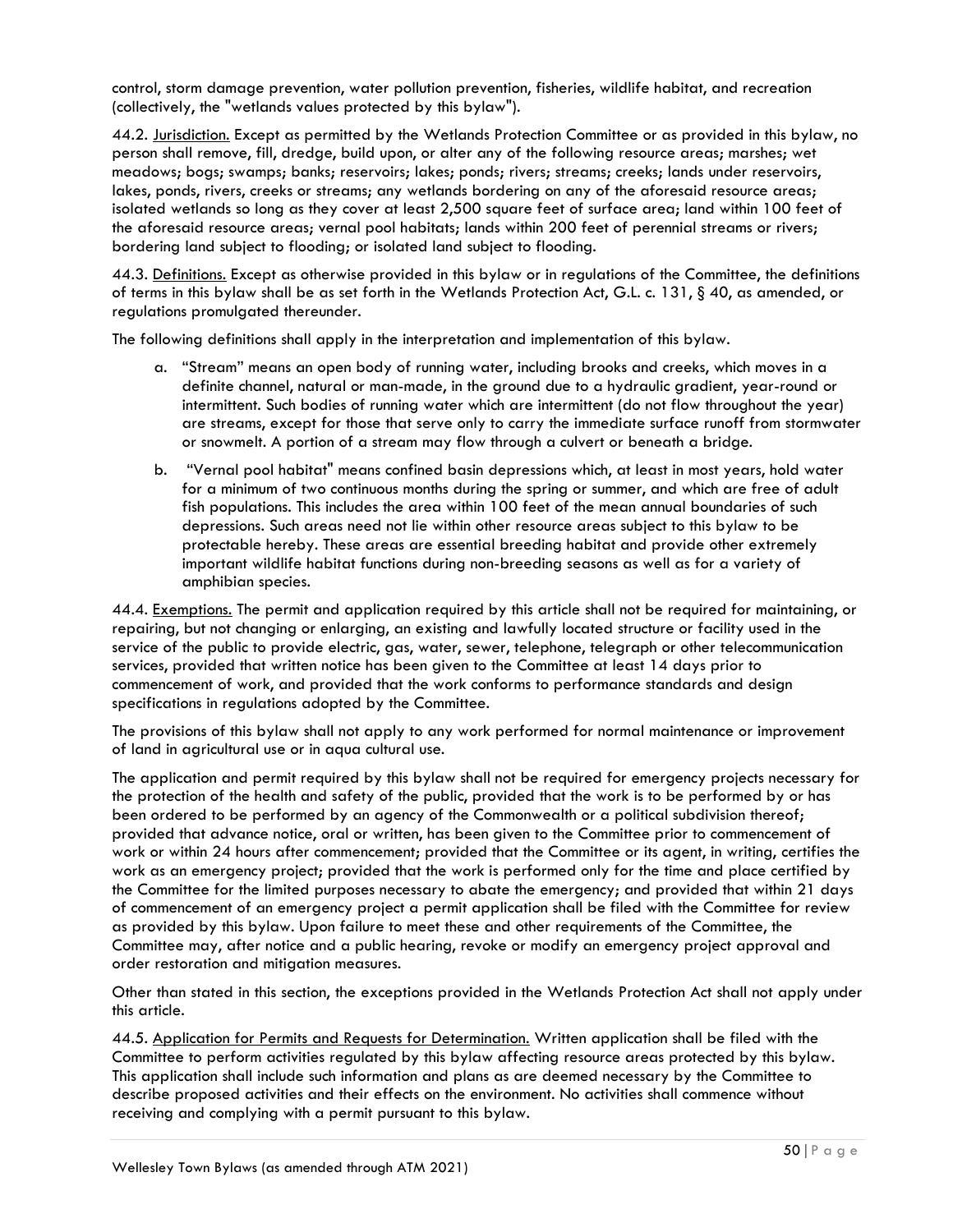The Committee shall accept as the application and plans under this bylaw the Notice of Intent and plans filed under the Wetlands Protection Act, G.L. c. 131, § 40, as amended, together with such other information and plans as is required by this bylaw and regulations issued hereunder.

Any person desiring to know whether or not proposed activity or an area is subject to this bylaw may in writing request a determination from the Committee. The Committee shall accept a Request for Determination of Applicability under the Wetlands Protection Act as a request under this bylaw. Such a request for determination shall contain information and plans specified by the regulations of the Committee.

Any person desiring to certify, for purposes of this bylaw, the limits of resource areas on a site may file a request for wetland delineation. This application shall include such information and plans as are deemed necessary by the Committee to describe and define the wetland resource areas. The Committee shall accept a Notice of Resource Area Delineation under the Wetlands Protection Act as a similar request under this bylaw.

At the time of an application request, the applicant shall pay a filing fee specified in regulations of the Committee. This fee is in addition to that required by the Wetlands Protection Act. The Committee, upon written request, may waive the filing fee for an application or request filed by a government agency.

The Committee may, at the expense of the applicant, retain an independent consultant for the purpose of providing the Committee with the data, analysis, or other information deemed by the Committee to be reasonably necessary or appropriate to assist the Committee in reviewing the application or rendering its decision, in conformity with the provisions of G.L. c. 44.

44.6. Notice of Hearings. When appropriate, the Committee may combine its hearing under this bylaw with the hearing conducted under the Wetlands Protection Act, G.L. c. 131, § 40, as amended.

Any person filing an application with the Committee for a permit or for resource area delineation certification at the same time shall give written notice thereof, by certified mail (return receipt requested) or hand delivery, to all abutters at their mailing addresses shown on the most recent applicable tax list of the assessors, including owners of land directly opposite on any public or private street or way, and abutters to the abutters within 300 feet of the site of the project or wetland, including any in another municipality or across a body of water. The notice to abutters shall enclose a copy of the application or request, with plans, or shall state where copies may be examined and obtained by abutters. When a person requesting a determination is other than the owner, the notice of the hearing shall be sent by the Committee to the owner as well as to the person making the request.

The Committee shall conduct a public hearing on any application or request for determination, with written notice given at the expense of the applicant, at least five working days prior to the hearing, in a newspaper of general circulation in the Town.

The Committee shall commence the public hearing within 21 days from the receipt of a completed application or request for determination unless an extension is authorized in writing by the applicant. The hearing under the bylaw may be continued in the same manner and conditions as under the Wetlands Protection Act and regulations. *(Amended ATM 2018.)*

The Committee shall issue its permit, its denial of a permit, or its determination in writing within 21 days of the close of the public hearing thereon unless an extension is authorized in writing by the applicant.

44.7. Permits, Determinations, and Conditions. If the Committee after a public hearing determines that the activities which are the subject of the application are likely to have a significant or cumulative effect upon the wetland values protected by this bylaw, the Committee shall issue or deny a permit for the activities requested. If it issues a permit, the Committee shall impose conditions which the Committee deems necessary or desirable to protect those values, and all activities shall be done in accordance with those conditions.

The Committee is empowered to deny a permit for failure to meet the requirements of this bylaw; for failure to submit necessary information and plans requested by the Committee; for failure to meet the performance standards and other requirements in this bylaw and the regulations issued hereunder, for failure to avoid or prevent unacceptable significant or cumulative effects upon the wetland values protected by this bylaw, and where no conditions are adequate to protect those values.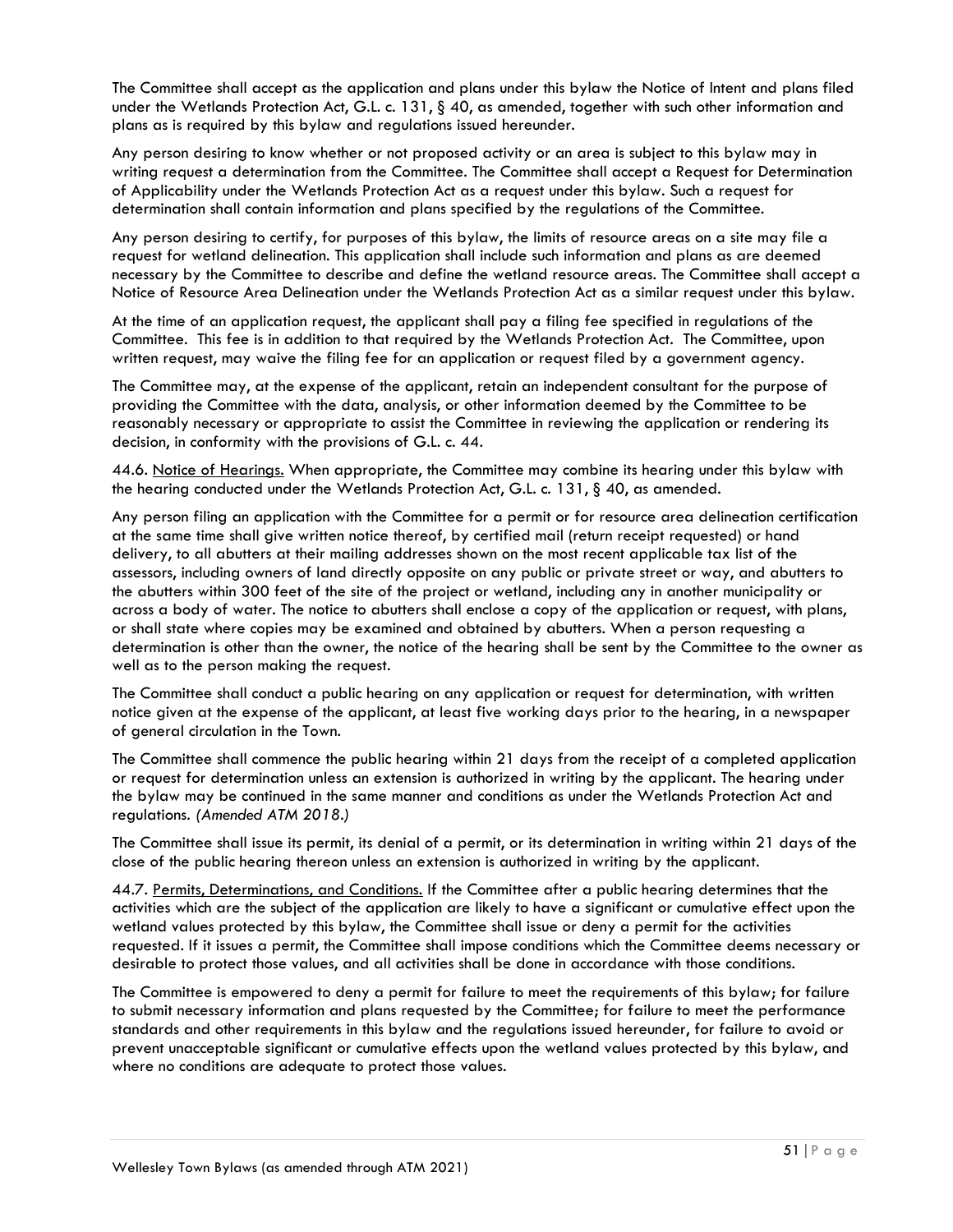A permit shall expire three years from the date of issuance. The Committee may extend a permit for one or more periods of up to three years each, upon written request made at least 30 days prior to the expiration of the permit.

For good cause the Committee may revoke or modify a permit issued under this bylaw.

The Committee in an appropriate case may combine the permit or other action on an application issued under this bylaw with the Order of Conditions issued under the Wetlands Protection Act.

No work proposed in any application shall be undertaken until the permit issued by the Committee with respect to such work has been recorded in the Norfolk Registry of Deeds or, if the land affected thereby be registered land, in the registry section of the land court for the Norfolk district, and until the holder of the permit certifies in writing to the Committee that the permit has been so recorded.

44.8. Regulations. After public notice and public hearing, the Committee shall promulgate rules and regulations to affect the purposes of this bylaw. Failure by the Committee to promulgate such rules and regulations or a legal declaration of their invalidity by a court of law shall not act to suspend or invalidate the effect of this bylaw.

At a minimum, these regulations when promulgated shall define key terms in this bylaw not inconsistent with this bylaw.

44.9. Security. As a part of a permit issued under this bylaw, in addition to any security required by any other municipal or state board, agency or official, the Committee may require that the performance and observance of the conditions imposed hereunder be secured wholly or in part by one or more of the methods described below:

By a proper bond or deposit of money or negotiable securities or other undertaking of financial responsibility sufficient in the opinion of the Committee, to be released in whole or in part upon issuance of a Certificate of Compliance for work performed pursuant to the permit;

By a covenant enforceable in a court of law, executed and duly recorded by the owner of record, running with the land to the benefit of the municipality whereby the permit conditions shall be performed and observed before any lot may be conveyed other than by mortgage deed. This method shall be used only with the consent of the applicant.

44.10. Enforcement. No person shall remove, fill, dredge, build upon, degrade, or otherwise alter resource areas protected by this bylaw, or cause, suffer, or allow such activity, or leave in place unauthorized fill, or otherwise fail to restore illegally altered land to its original condition, or fail to comply with a permit or an enforcement order issued pursuant to this bylaw.

The Committee shall have authority to enforce this bylaw, its regulations, and permits issued thereunder by violation notices, enforcement orders, and civil and criminal court actions.

Upon request of the Committee, Town Counsel shall take legal action for enforcement under civil law. Upon request of the Committee, the Chief of Police and/or Town Counsel shall take legal action for enforcement under criminal law.

Municipal boards and officers, including any police officer or other officer having police powers, shall have authority to assist the Committee in enforcement.

Whoever violates any provision of this bylaw, regulations hereunder, or permits issued hereunder, shall be punished by a fine of not more than \$300. Each day or portion thereof during which a violation continues shall constitute a separate offense, and each provision of the bylaw, regulations, or permit violated shall constitute a separate offense.

As an alternative to criminal prosecution in a specific case, the Committee may issue citations under the noncriminal disposition procedure set forth in G.L. c. 40§ 21D, as amended, which has been adopted by the Town in Article 52.

44.11. Burden of Proof. The applicant for a permit shall have the burden of proving by a preponderance of the credible evidence that the work proposed in the application will not have unacceptable significant or cumulative effect upon the wetland values protected by this bylaw. Failure to provide adequate evidence to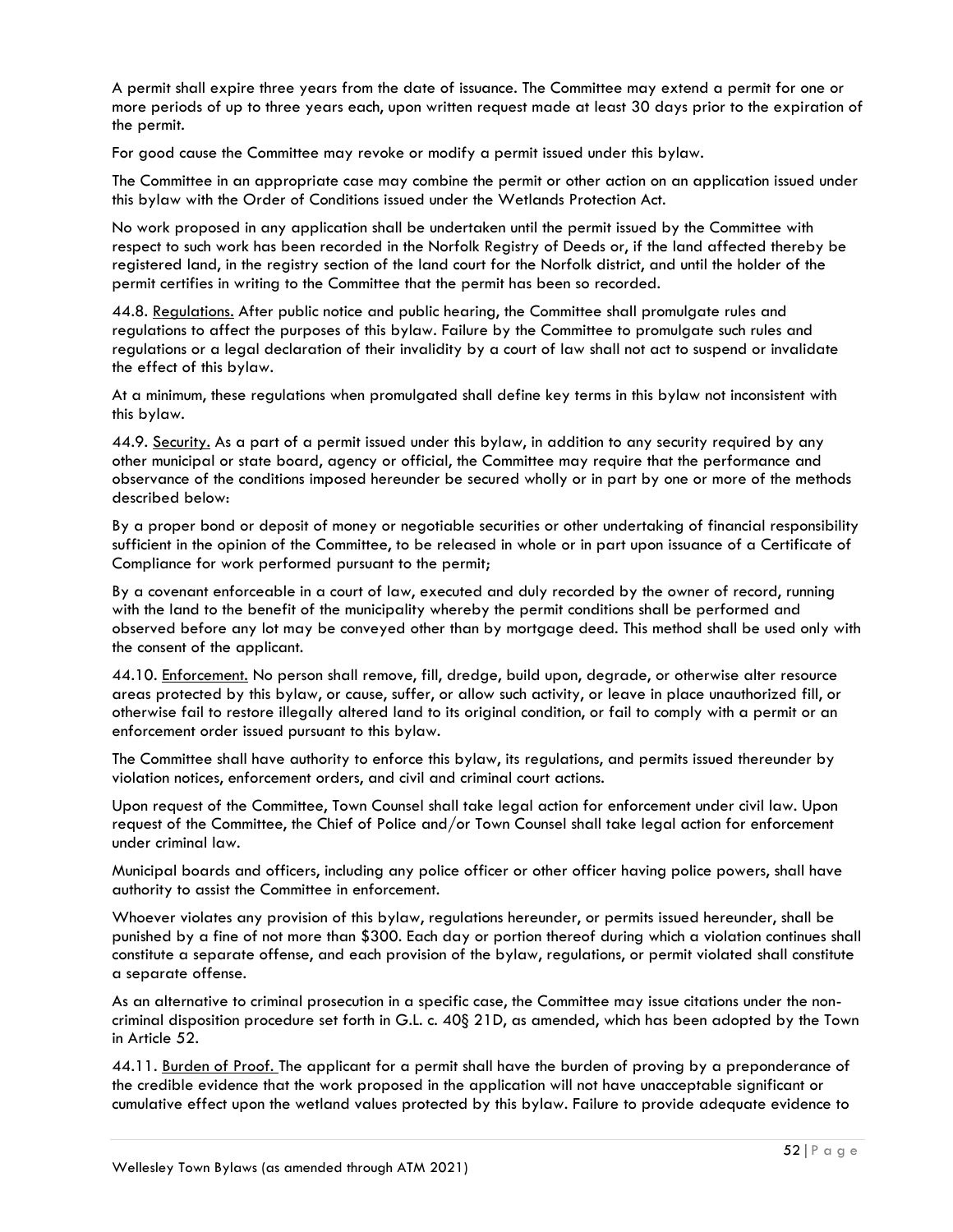the Committee supporting this burden shall be sufficient cause for the Committee to deny a permit or grant a permit with conditions.

44.12. Appeals. A decision of the Committee shall be reviewable in the Superior Court in an action filed within 60 days thereof, in accordance with G.L. c. 249, § 4, as amended.

44.13. Relation to the Wetlands Protection Act. This bylaw is adopted under the Home Rule Amendment of the Massachusetts Constitution and the Home Rule statutes, independent of the Wetlands Protection Act, G.L. c. 131, § 40, as amended, and regulations thereunder.

44.14. Severability. The invalidity of any section or provision of this bylaw shall not invalidate any other section or provision thereof, nor shall it invalidate any permit or determination previously issued.

# **ARTICLE 45. PLANNING BOARD**

45.1. Membership. The Town shall have an elected Planning Board (for purposes of this Article 45, the "Board"), consisting of five residents and an associate member who shall be a resident appointed by the Select Board and Planning Board in joint session.

45.2 Term. The term of office of elected Planning Board members shall be five years; the term of office of the associate member shall be two years.

45.3 General Duties. *(Amended ATM 2004.)* The Board shall have the powers and duties of planning boards under the General Laws. These include:

- a. Controlling subdivision development in accordance with the Subdivision Control Law and the Rules and Regulations Governing the Subdivision of Land in Wellesley;
- b. Making careful studies of the resources, possibilities, and needs of the Town and preparing therefrom a comprehensive plan for the Town in accordance with G.L. c. 41, § 81D;
- c. Studying and recommending changes in the Zoning Bylaw and Zoning Map;
- d. Appointing members of the Design Review Board;
- e. Determining the adequacy of unaccepted ways in accordance with Section 19 YARD REGULATIONS of the Zoning Bylaw;
- f. Considering applications under the Scenic Road Act;
- g. Considering applications for Projects of Significant Impact in accordance with Section16A PROJECT APPROVAL of the Zoning Bylaw.

45.4. Planning Director. The Board shall appoint a Planning Director who shall hold office at the will of the Board and such staff as it deems necessary.

45.5. Annual Report. The Board shall submit an annual report in accordance with Article 4 and G.L. c. 41. It shall also file a copy with the Massachusetts Department of Housing and Community Development and other agencies as required by law. *(Amended ATM 2018.)*

45.6. General Provisions. The Board shall also be governed by Articles 2 through 7 of these bylaws and other provisions of these bylaws applicable generally to all Boards, except as it is specifically directed by law or a provision of these bylaws to act otherwise.

# **ARTICLE 46. DESIGN REVIEW BOARD**

46.1. Membership. In accordance with Section 22 DESIGN REVIEW of the Zoning Bylaw, the Town shall have a Design Review Board (for purposes of this Article 46, the "Board"), appointed by the Planning Board to consist of five members and up to three alternate members.

46.2. General Duties. The Board shall have the powers and duties granted in Section 22 of the Zoning Bylaw, including the reviewing of requests for special permits on the basis of the design criteria specified therein.

46.3. Design Review. The Board shall review the design, placement, and artistic appropriateness of any structure or portion thereof, work of art, ornament, or decoration to be placed on any public way, on Town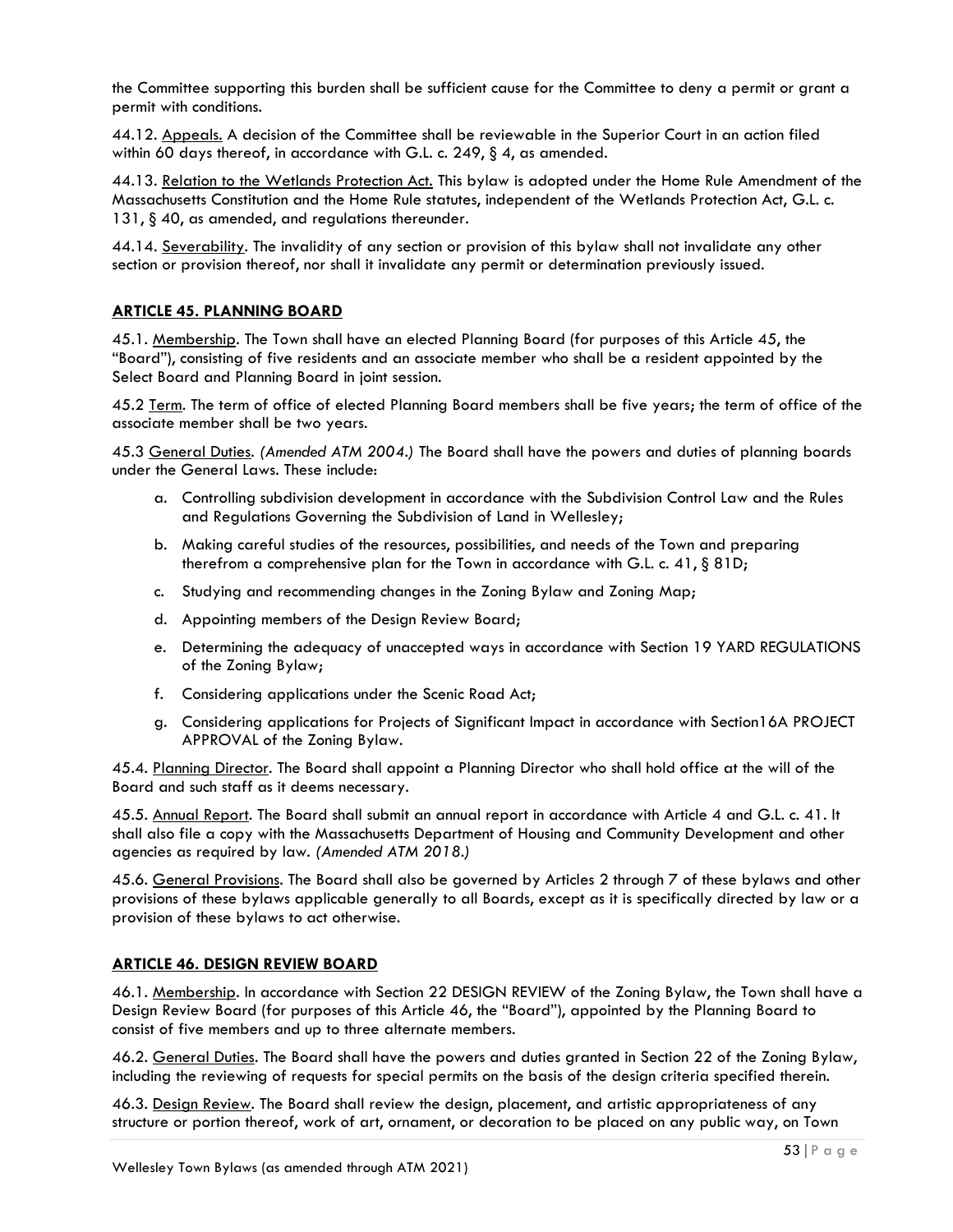lands other than cemeteries, or on or in Town buildings. The Board may use the design criteria established in Part C. Design Criteria of Section 22 DESIGN REVIEW of the Zoning Bylaw.

No such structure or portion thereof, work of art, ornament or decoration shall be constructed, installed, altered, or removed, and no payment shall be paid on account of any such work until:

- a. The Board has received plans for the work to be done, and
- b. The Board, Officer, or Official undertaking the work has received a written report on the work from the Board, or thirty days have passed after the plans for the work were submitted to the Board.

46.4 General Provisions. The Board shall also be governed by Articles 2 through 7 of these bylaws and other provisions of these bylaws applicable generally to all Boards, except as it is specifically directed by law or a provision of these or the Zoning Bylaw to act otherwise.

## **ARTICLE 46A. NEIGHBORHOOD CONSERVATION DISTRICTS**

*(New Section ATM 2007.)*

## 46A.1 Purpose

- a. This bylaw enables the establishment of Neighborhood Conservation Districts in the Town of Wellesley for the following purposes:
	- i. to recognize that the Town contains unique and distinctive neighborhoods and areas which contribute significantly to the overall character and identity of the Town and which are worthy of preservation and protection. Some of these may be eligible for designation as Historic Districts, while others may lack sufficient historical, architectural or cultural significance at present to qualify. The Town aims to preserve, protect and enhance these neighborhoods through the establishment of Neighborhood Conservation Districts.
	- ii. To promote conservation and preservation of existing buildings; to encourage new construction that will complement and be compatible with existing Buildings, Structures, Settings and neighborhood character; and to foster appropriate reuse and upgrading of Buildings and Structures in designated neighborhoods.
	- iii. To provide residents and property owners with the opportunity to participate in planning the future of their neighborhoods.
	- iv. To promote wider public knowledge about and appreciation for Wellesley's distinctive neighborhoods and their Buildings, Structures and Settings.
	- v. And by furthering these purposes, to enhance public welfare by offering current and potential Wellesley residents a variety of neighborhoods from which to choose, thereby making the Town a more attractive and desirable place in which to live.
- b. Under this bylaw, the Buildings in and characteristics of a neighborhood are not intended to be frozen in time by an NCD designation. Neighborhoods will be able to grow and change to meet the needs of current and future owners, while conserving the neighborhood's distinctive qualities.
- c. An NCD designation acknowledges a neighborhood and its distinctive architectural, aesthetic, historical, cultural, political, economic or social role in developing the Town of Wellesley's character.

#### 46A.2. Definitions. *(Amended ATM 2018.)*

Alteration. A change to a Building, Structure or Setting, or part thereof, including construction, demolition, moving, reconstruction, rehabilitation, removal, replication, restoration, or similar activities, and/or significant changes to the site itself.

Area. The total geographic area covered by all of the properties to be included in an NCD.

Building. A structure built, erected and framed with any combination of materials having a roof and permanent foundation and forming a shelter, open or enclosed, for persons, animals, or property. Gazebos and/or pavilions are included in this definition.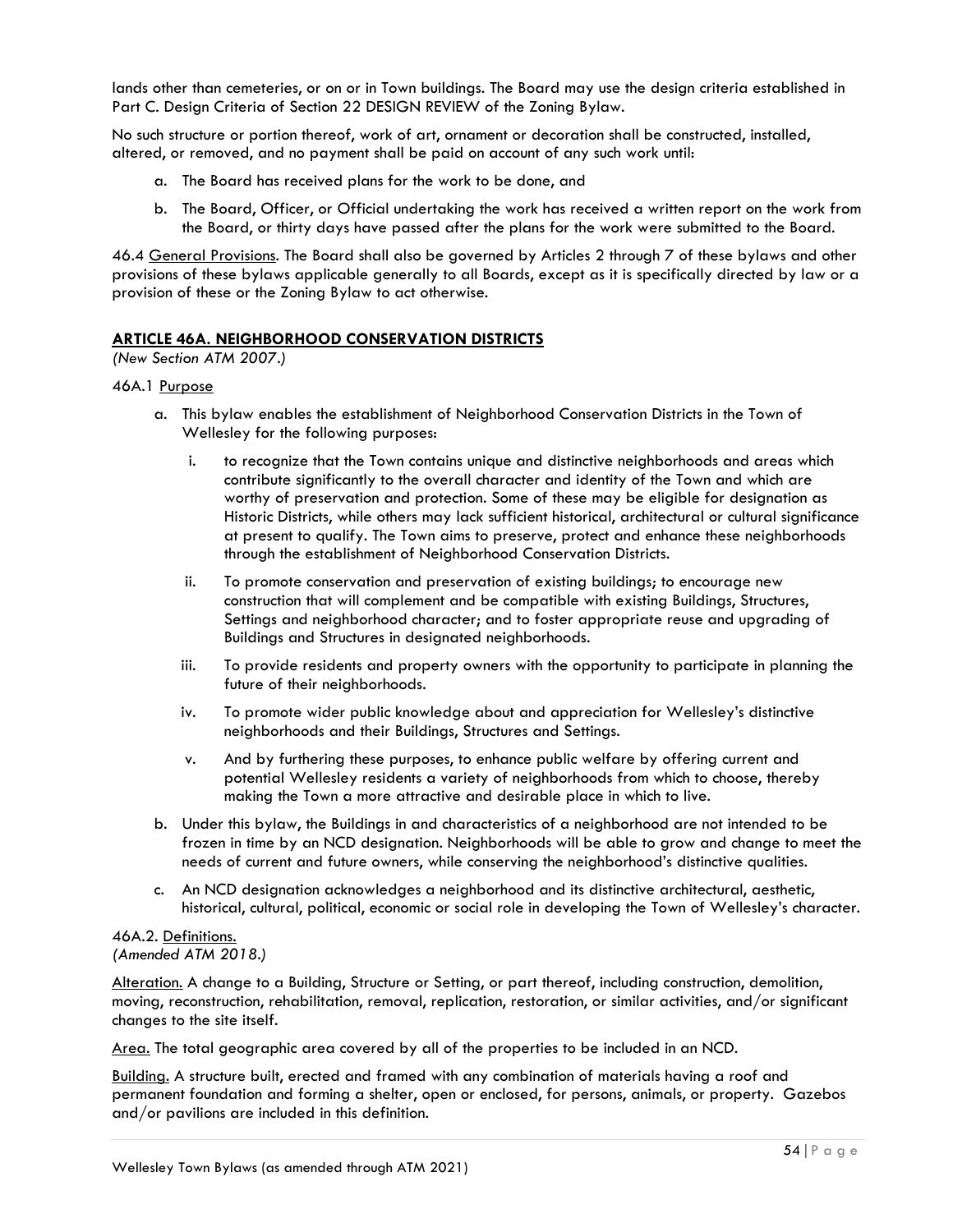Certificate of Compatibility. A form created and issued by the NCD Commission under this bylaw, which states that a proposed plan for Construction and/or Alterations to a Building, Structure or Setting within an NCD meets the Design Guidelines adopted for that NCD, and which is signed by that NCD Commission's Chair or other officially delegated person responsible for its issuance. A building or demolition permit may be applied for by presenting this Certificate, if the scope or nature of such projects is covered under the Design Guidelines.

Certificate of Non-Applicability. A form created and issued by the NCD Commission under this bylaw, which states that proposed changes to a Building, Structure, or Setting within an NCD are not subject to review under Article 46A, and which is signed by that NCD Commission's Chair or other officially designated person.

Certificate of Hardship. A form created and issued by the NCD Commission under this bylaw, which states that substantial hardship, financial or otherwise, would occur if the application for work which is not otherwise compatible failed to be approved, and that such work would not be a significant detriment to the NCD. It must be signed by that NCD Commission's Chair or other officially designated person. A building permit or demolition permit may be applied for by presenting this Certificate, if the scope or nature of such projects is covered under the Design Guidelines.

Construction. The erection of a new Building or Structure.

Demolition. The act of pulling down, destroying, removing or razing a Building and/or Structure or the act of commencing such work toward total or substantial destruction.

Design Guidelines. The official set of guidelines, duly adopted under this bylaw, to guide the review of proposed Construction and/or Alterations within a particular designated NCD. The Guidelines may be mandatory, advisory or a hybrid of both as chosen for and by a specific NCD.

Exterior Architectural Features. Such portions of the exterior of a Building or Structure, including but not limited to the architectural style, general arrangement and Setting thereof; the type and texture of exterior building materials; and the type and style of windows, doors, lights, signs and other appurtenant fixtures.

Guidelines. A written set of Design Guidelines and other regulations which describe the authority vested in the Area's Neighborhood Conservation District Commission

NCD. A Neighborhood Conservation District in accordance with this bylaw.

Neighborhood Conservation District Commission. A body established under this bylaw with the authority to review and approve or disapprove proposed Construction and/or Alterations to a Building, Structure or Setting in the NCD for compliance or compatibility with the Design Guidelines established for that District. A separate Neighborhood District Commission will be established for each designated NCD.

Petition. A document signed by at least 80% of the Property Owners, one signature per property, of a neighborhood stating the intent of the Property Owners to form a Neighborhood Conservation District, and including the supporting materials required to initiate the process by which an NCD is created.

Property Owner. The owner or one of multiple owners or one representative of other forms of legal ownership of a property as listed on the Town of Wellesley's property tax rolls. Before entering the NCD process, multiple owners must select one representative and provide the Historical Commission with written, signed confirmation of that selection.

Report. The document prepared by a Study Committee recommending favorable or unfavorable action on a Petition to create an NCD.

Setting. The characteristics of the site of a Building, Structure or undeveloped property, including, but not limited to, placement and orientation of the Building or Structure, and vegetation and landscaping.

Structure. A functional construction or object other than a Building, including but not limited to walls, fences, walks, driveways, bridges, paving, street furniture, lights and curbing.

Study Committee. The group of five (5) people appointed to review, recommend or reject a Petition to create an NCD.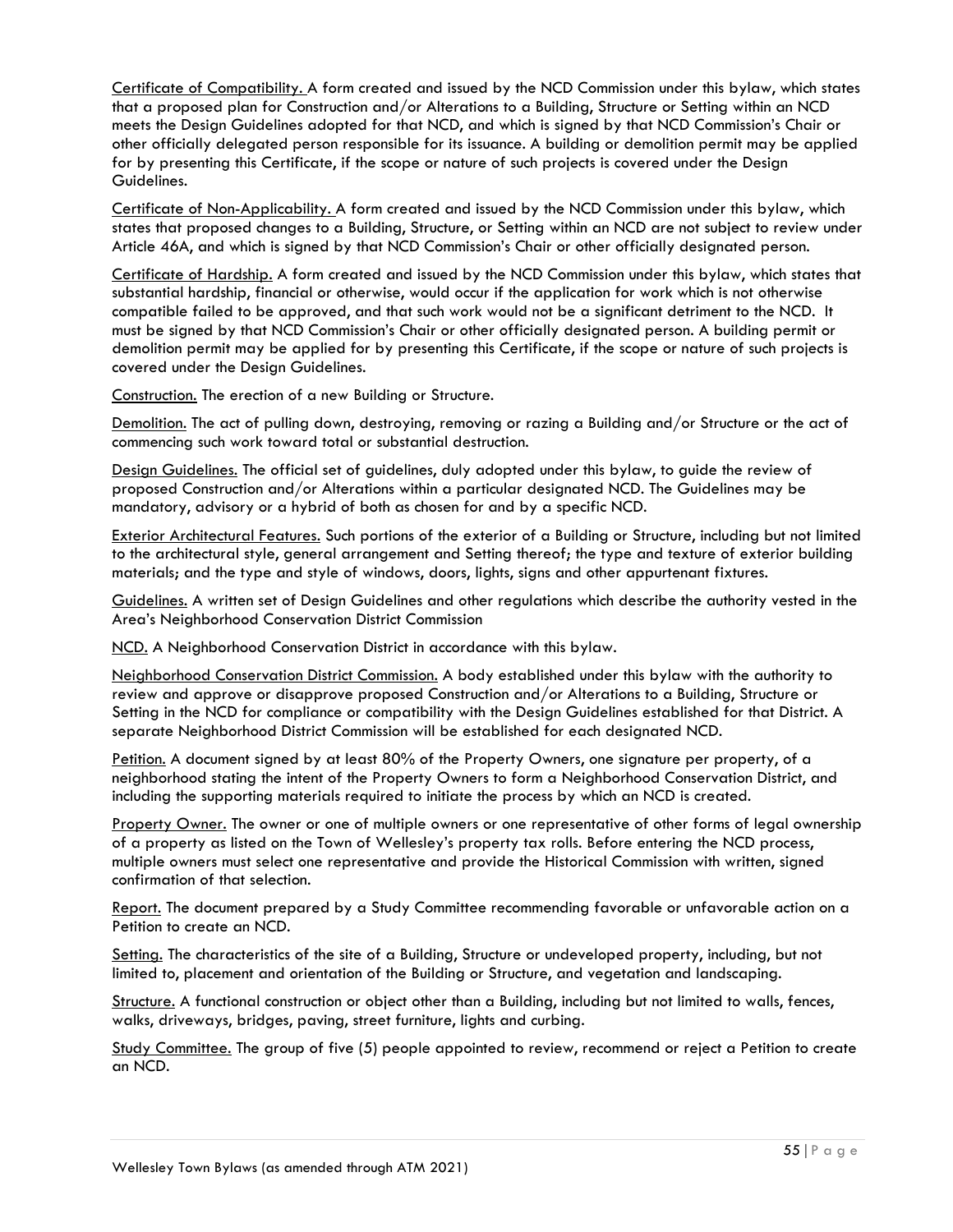Temporary Structures. Constructions or other objects of any combination of materials, including, but not limited to, tents and signs, which have no permanent foundation, and are intended to remain on a property for a brief period of time.

46A.3. Designation of Neighborhood Conservation Districts (NCD).

- a. To be considered for designation as an NCD, a neighborhood must satisfy the following criteria:
	- i. The Area as a whole constitutes a recognizable neighborhood which has a distinctive character; and,
	- ii. The Area contains Buildings and/or Structures and/or Settings that are significant to the architectural, aesthetic, cultural, political, economic or social history of Wellesley; or
	- iii. The Area has generally cohesive features, such as the scale, size, type of construction, materials or style of its Buildings and Structures, and/or its land use patterns and landscaping.
- b. The designation of an NCD may be initiated by neighborhood Property Owners, the Historical Commission, the Planning Board, or the Select Board. A Petition requesting designation as an NCD shall be submitted to the Historical Commission, containing signatures of at least 80% of the Property Owners electing to be included in the proposed NCD Area, one signature per property, which petition shall also include:
	- i. A general statement of the historical, architectural or other qualities of the Area which make it appropriate for NCD designation;
	- ii. A preliminary map of the Area; and
	- iii. A general outline of the scope of the Guidelines and review authority that would be proposed for the NCD.
- c. Following receipt of a Petition for NCD designation, the Historical Commission shall appoint a Study Committee to investigate and prepare a Report on the appropriateness of such a designation for the Area. The Study Committee shall consist of five (5) members, of which one (1) shall be a designee of the Planning Board; one (1) shall be a designee of the Historical Commission, and three (3) shall be residents of the Area proposed for NCD designation who shall be appointed by the Historical Commission. When reasonably possible, the Study Committee should include an architect, landscape architect, or historic preservationist. Notice of a Study Committee's appointment shall be conveyed to all Property Owners in the Area and all property owners abutting the Area within 300 feet, at the address for such owners as listed in the real estate tax list of the Board of Assessors, and such information shall also be made available, to the extent reasonable, to prospective buyers through distribution to realtors with offices in Wellesley.
- d. The Study Committee, working with residents of the Area, shall evaluate the appropriateness of an NCD designation for the Area. If an NCD designation is not deemed appropriate, the Study Committee, within one (1) year of its appointment, shall prepare and file with the Historical Commission a written Report explaining why it reached a negative conclusion. If the Study Committee determines that an NCD designation is appropriate, it shall, within one (1) year of its appointment, prepare and file with the Historical Commission a written Report, to include
	- i. An overview of the significant historical, architectural or other relevant qualities of the Area;
	- ii. A map of the geographic boundaries of the Area; and
	- iii. Guidelines for the Area, including Design Guidelines and a general statement describing the nature of the authority to be vested in the Area's Neighborhood Conservation Commission.
- e. A public hearing shall be convened by the Planning Board and conducted jointly by the Historical Commission and the Planning Board to discuss the Study Committee's findings within 60 days after the filing of its completed Report. Public notice shall be given by publication in a newspaper of general circulation in the Town once in each of two (2) successive weeks, the first publication to be not less than fourteen (14) days before the day of the hearing; and by posting such notice in a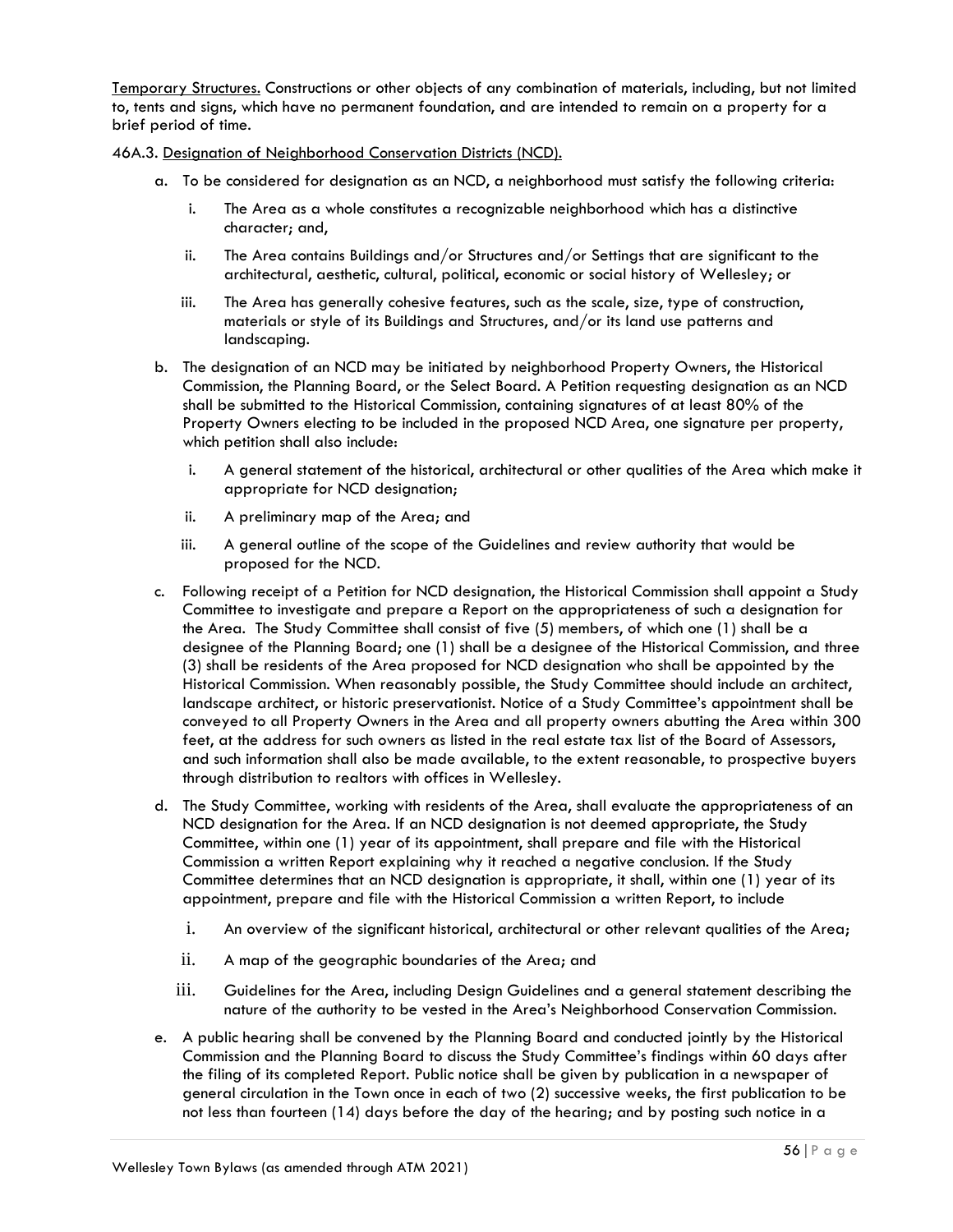conspicuous place in the Town Hall for a period of not less than fourteen (14) days before the day of such hearing, and by conveying said notice, together with copies of the Report, to all Property Owners in the Area and by conveying said notice, with notification that the Report is available in the Planning Office, to property owners abutting the Area within 300 feet, at the address for such owners as listed in the real estate tax list of the Board of Assessors.

- f. Following the close of the public hearing, the Historical Commission and the Planning Board may, by majority vote at a joint meeting, recommend the Area for designation as an NCD. If the Historical Commission and Planning Board, acting jointly, do not vote to recommend the Area for NCD designation, or if, at or prior to the public hearing, more than 20% of the Property Owners in the proposed NCD object in writing to the proposed designation, then the proposed designation shall be deemed rejected. Property owners numbering below this 20% who do not wish to be part of the proposed NCD shall, at their request at, or prior to this hearing, be excluded from the NCD. If the NCD is favorably recommended by the Historical Commission and the Planning Board, acting jointly, the designation of the NCD shall be brought to Town Meeting for approval by majority vote.
- g. Each NCD, as adopted by Town Meeting, shall be listed by its name hereunder in Article 46A with its date of acceptance. Each NCD, as adopted by Town Meeting, shall have is own Guidelines, which are appropriate for the conservation of the particular qualities of that NCD, and shall:
	- i. Be based, to the extent appropriate, on the Guidelines proposed in the Petition; and
	- ii. Establish the nature and scope of review authority granted the corresponding NCD Commission under this bylaw for activities within the NCD, including, but not limited to, selecting categories and types of changes exempt from and/or subject to review.
- h. The establishment of an NCD shall not be construed to prevent the Construction or Alteration of a Building or Structure located in the NCD under a building permit, zoning permit or other municipal approval duly issued prior to the date of that NCD's establishment by the Town Meeting.
	- i. Amendments to the geographic boundaries, including additions to or withdrawals from the NCD; changes in the Guidelines, including governance and procedural changes; or dissolution of the NCD, may be proposed by 10% of the Property Owners in the NCD, an NCD Commission, the Historical Commission, the Planning Board or the Select Board. Proposals to amend or dissolve an NCD will follow the procedures described in Sections 46A.3.c through f, beginning with the appointment of a Study Committee, except, if it deems the changes minor, the Historical Commission may, by majority vote, waive appointment of a Study Committee. A decision to accept or reject the proposed changes will be made jointly by the Historic Commission and Planning Board following a public hearing. Proposed NCD amendments, and/or a proposal for dissolution of an NCD, must be brought to Town Meeting for approval by majority vote.

## 46A.4. Neighborhood Conservation District Commissions.

- a. Following Town Meeting acceptance of an NCD designation, a Neighborhood Conservation District Commission shall be appointed under Article 46A and shall consist of five (5) members and at least two (2) alternates. One (1) member and one (1) alternate shall be designees of the Historical Commission and one (1) member shall be a designee of the Planning Board. Three (3) members and one alternate shall be residents of the NCD, to be appointed by the Historical Commission. When reasonably possible, the NCD Commission shall include an architect, architectural preservationist, or landscape architect.
- b. Members and alternates of the NCD Commission designated by the Historical Commission and/or the Planning Board shall initially be appointed for staggered terms, and to two (2) year terms thereafter. Members who are residents of the NCD shall initially be appointed to staggered terms, and to three-year terms thereafter. Each NCD Commission member or alternate may continue to serve in office after the expiration of their term until a successor is duly appointed.

## 46A.5. Review of Construction and/or Alterations.

a. The Design Guidelines for each NCD shall establish the extent of review required for Construction and/or Alterations proposed within that NCD.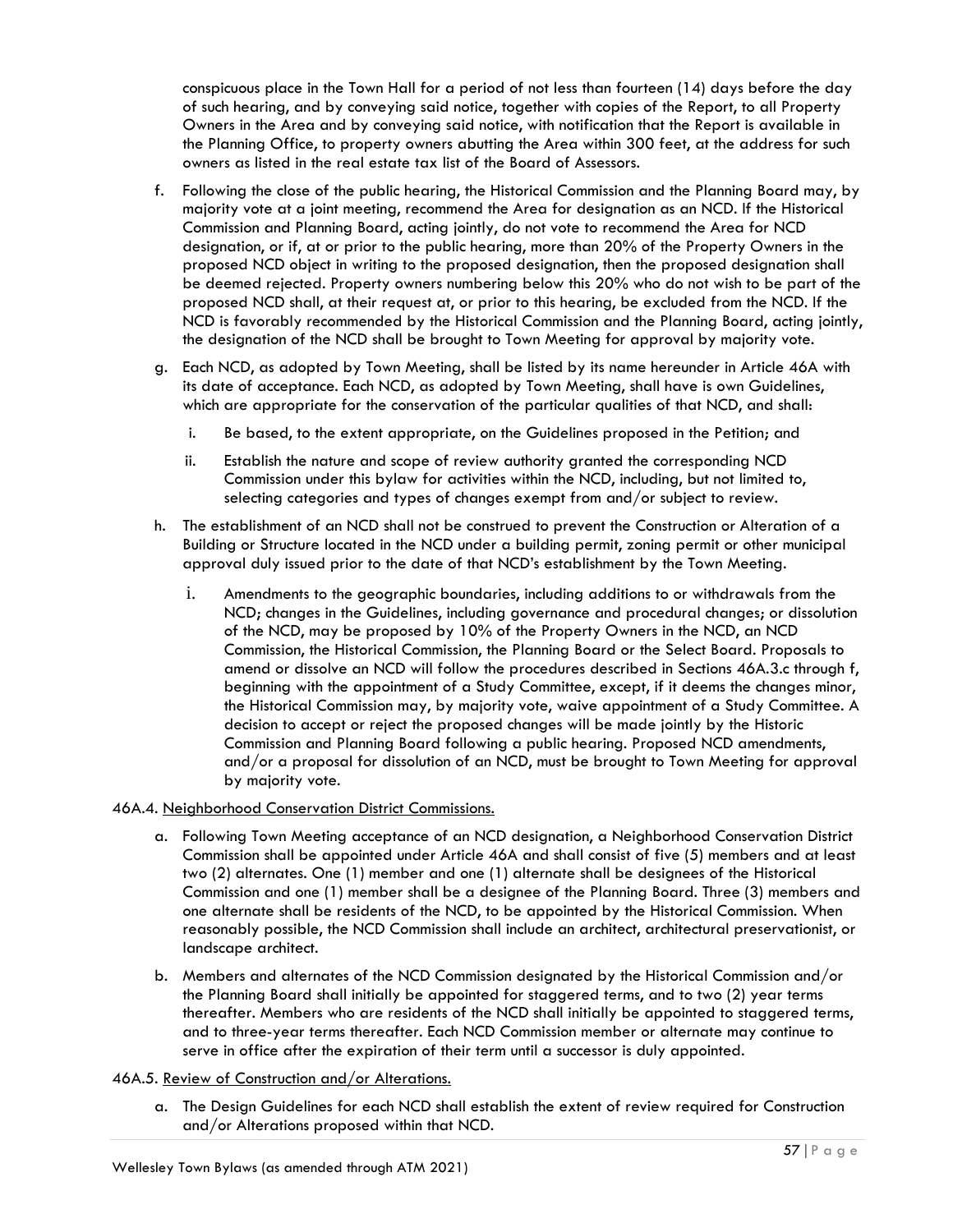- b. Except as otherwise provided in this bylaw or in the Guidelines of an NCD, no Building and/or Structure, or their Settings, within a Neighborhood Conservation District shall be Constructed, Demolished or Altered in any way unless the NCD Commission shall first have issued a Certificate of Compatibility, a Certificate of Non-Applicability or a Certificate of Hardship.
- c. Exemptions from Review
	- i. None of the following categories or types of Construction and/or Alterations shall require review by the NCD Commission
		- 1. Temporary structures;
		- 2. Interior alterations;
		- 3. Storm windows, storm doors, and screens;
		- 4. Colors;
		- 5. Accessory structures of less than 120 square feet of floor area and less than 15 feet in height;
		- 6. Exterior Alterations and Exterior Architectural Features not visible from a public way or other areas open to public access, including but not limited to, a public street, public way, public park or public body of water;
		- 7. The ordinary maintenance, repair or replacement in kind of Exterior Architectural Features and/or changes made to meet requirements deemed necessary by the Inspector of Buildings to be necessary for public safety because of an unsafe or dangerous condition.
	- ii. In addition, the Design Guidelines for an NCD may provide for other categories or types of Construction and/or Alterations within that NCD which shall not require review by its NCD Commission.
	- iii. Although not a condition for obtaining a building permit, any Property Owner may request, and the NCD Commission shall issue, a Certificate of Non-Applicability for any Construction and/or Alterations that are exempt from the review of the NCD Commission pursuant to the foregoing.
- d. Review
	- i. All Construction and/or Alterations that are not exempt from review shall be subject to review by the NCD Commission.
	- ii. Any person wishing to perform Construction and/or Alterations that require review shall first file an application with the NCD Commission for a Certificate of Compatibility in such form as the NCD Commission may reasonably determine. In addition, plans, elevations, specifications, photographs, description of materials and other information as may be reasonably deemed necessary by the NCD Commission to enable it to make a determination on the application may be requested of the applicant. The date of the filing of an application shall be the date of the receipt of the application by the NCD Commission
	- iii. Following submission of an application for a Certificate of Compatibility deemed complete by the NCD Commission, the Commission shall determine within fourteen (14) days whether the application involves features that are subject to approval by the Commission. If it determines that the application is subject to review, the NCD Commission shall then hold a public hearing within 45 days of the filing date. Public notice of the time, place and purposes of the hearing shall be given at least fourteen (14) days before the hearing date by publication in a newspaper of general circulation in the Town once in each of two (2) successive weeks, the first publication to be not less than fourteen (14) days before the day of the hearing, and by conveying said notice to all Property Owners in the NCD and owners of properties abutting the property subject to the hearing, at the address for such owners as listed in the real estate tax list of the Board of Assessors.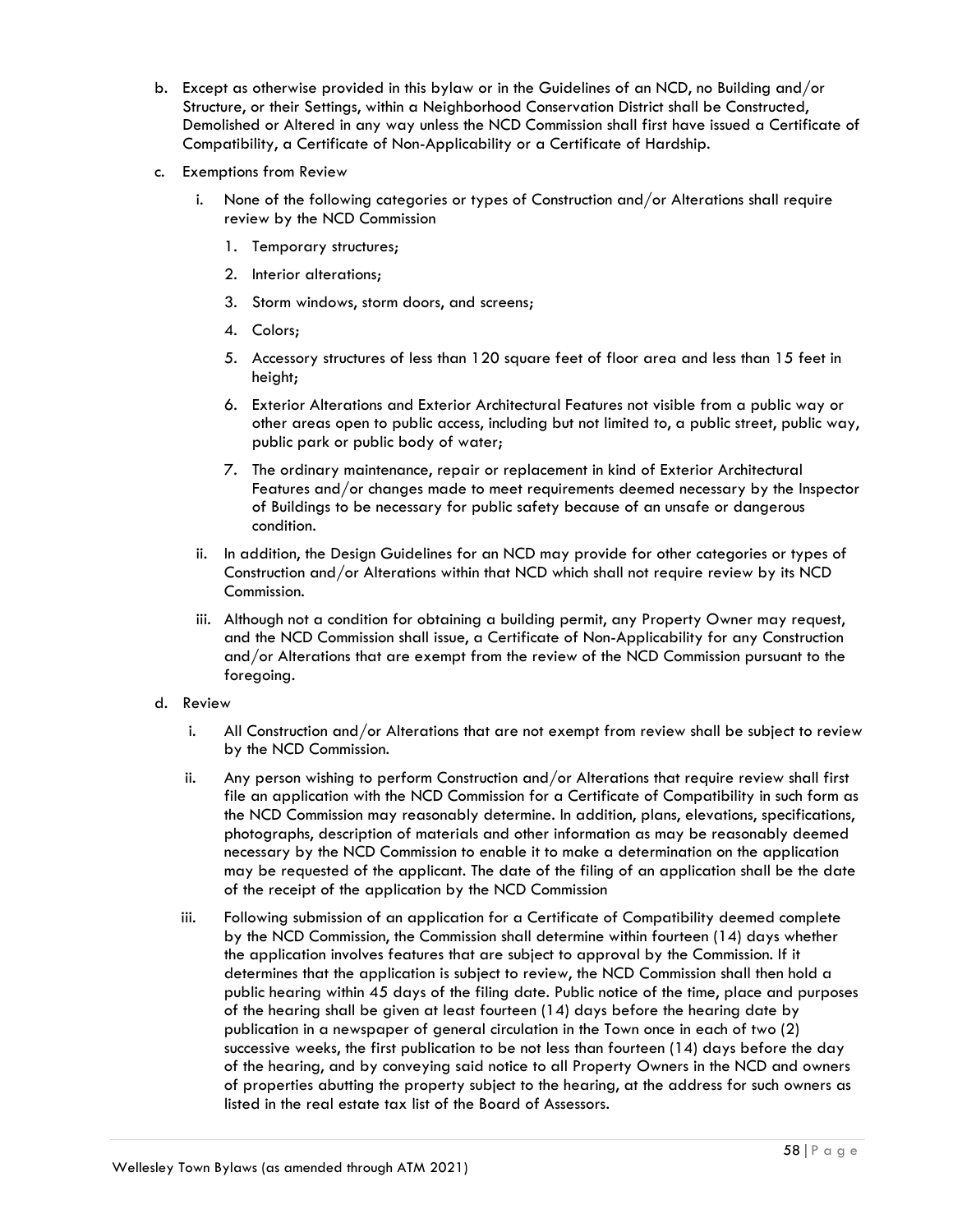- iv. Following the close of the public hearing, the NCD Commission shall determine whether the proposed Construction and/or Alterations are compatible with the Design Guidelines. If the NCD Commission decides that the proposed Construction and/or Alterations are compatible, it shall issue a Certificate of Compatibility. If the NCD Commission decides that the Construction and/or Alterations are not compatible, the NCD Commission shall provide the applicant with a written statement of the reasons for its disapproval. A Certificate of Hardship may be issued if the NCD Commission determines that failure to issue a Certificate of Compatibility would result in substantial hardship, financial or otherwise, and that the proposed alteration, construction or demolition would not be a significant detriment to the NCD.
- v. If the NCD Commission fails to make a determination within 60 days after the close of the public hearing, or such further time as the applicant may allow in writing, the Certificate of Compatibility shall be deemed granted, and the NCD Commission shall issue a Certificate of Compatibility.
- vi. The NCD Commission shall file with the Inspector of Buildings, Zoning Board of Appeals, Planning Board, and Historical Commission a copy of all Certificates of Compatibility, Certificates of Non-Applicability, Certificates of Hardship and determinations of disapproval.
- vii. The Design Guidelines for the NCD may provide that certain categories or types of Construction and/or Alterations shall be subject to advisory, non-binding review by the NCD Commission, or an owner may request such non-binding review of otherwise exempt Construction and/or Alterations, in which event the review procedures shall be followed, but without the NCD Commission voting or rendering a binding decision.
- viii. The NCD Commission shall meet with the Property Owners in the NCD for the purpose of determining whether or not the District's Guidelines are still appropriate. The first of these meeting shall occur two (2) years from the date of the District's designation as an NCD, and shall occur at no less than five (5) year intervals thereafter, unless this interval is changed, by a majority vote of the Property Owners after the first two (2) years. Recommendations for amendments to the Guidelines must be approved by a majority of the District's Property Owners and the amendment procedures described in Section 46A.3.i must be followed.

## 46A.6. Decision Criteria.

- a. In passing upon matters before it, the NCD Commission may consider, among other things:
	- i. The historical and architectural value and significance of the particular Buildings, Structures and/or Settings being affected, as well as the effects of same on the NCD;
	- ii. The suitability of the Construction's, Alterations' and/or Setting's general design, arrangement and composition of its elements; the scale and massing of the proposed changes relative to nearby Buildings and Structures; and the textures and materials of the features involved in the proposed Construction and/or Alterations, as well as the effects of same on the NCD;
	- iii. Setting and landscape characteristics, including their relationship to the street, topography and existing vegetation, including mature trees, of the particular site involved in the Construction and/or Alterations, as well as the effects of same on the NCD;
	- iv. For demolitions, the Building, Structure and/or Setting proposed to replace that/those existing; and
	- v. Alterations necessary for handicap accessibility; and
	- vi. All such other standards, factors and matters contained in the Design Guidelines for the NCD.
- b. In making its determination, the NCD Commission shall, among other things,
	- i. Allow for appropriate architectural diversity and individualized Construction and/or Alterations while respecting the characteristics of the neighborhood; and
	- ii. Encourage the compatible updating, expansion and renovation of Buildings and Structures in the neighborhood consistent with the foregoing.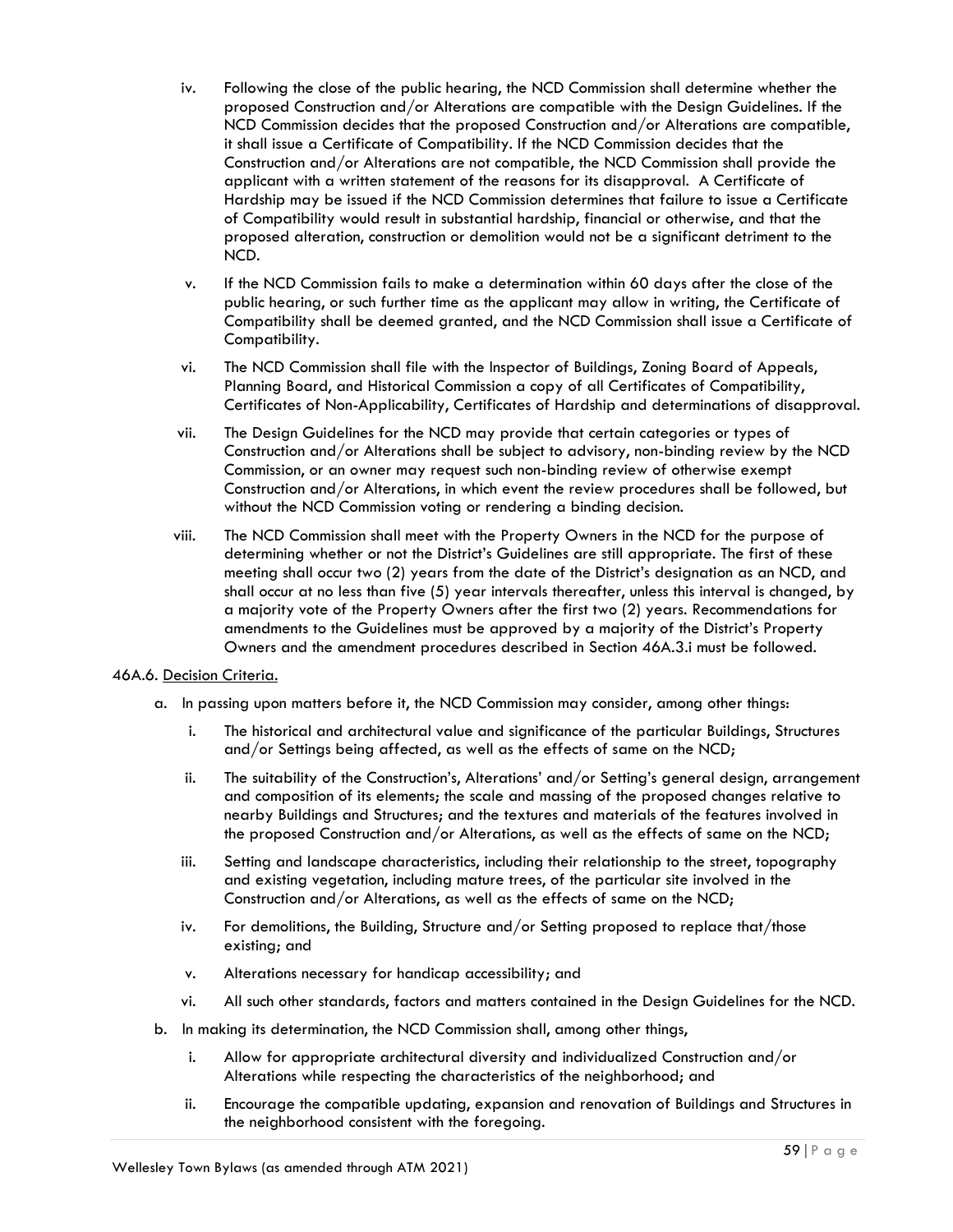## 46A.7. Judicial Review, Enforcement and Lapse.

- a. The Inspector of Buildings shall be charged with the enforcement of this bylaw. Anyone found in violation may be fined not more than \$300 dollars for each day such violation continues, each day constituting a separate offense.
- b. Any party dissatisfied with a determination may, within 45 days after the filing of the notice of such determination with the Inspector of Buildings, Zoning Board of Appeals, Historical Commission, and Planning Board, file a written request with the NCD Commission for a review by a joint meeting with at least three members each of the Historical Commission and Planning Board. The findings of this joint committee, which may sustain or overrule the prior decision of the NCD Commission, shall be filed with the Inspector of Buildings, Zoning Board of Appeals, Historical Commission, and Planning Board within 45 days after the close of the public hearing, and shall be binding on the applicant and the joint committee, unless a further appeal is sought in the Superior Court of Norfolk County.
- c. Certificates of Compatibility and Certificates of Hardship shall expire eighteen (18) months, plus such time as may be required to pursue or await the determination of a judicial review as provided above, from their date of issuance, if construction has not begun by such date. Notwithstanding the above, the NCD Commission may grant one or more extensions, of up to six (6) months each, if there are unavoidable delays.

# 46A.8. Existing Bylaws not Repealed.

a. Nothing contained in this bylaw shall be construed as repealing or modifying any existing bylaw or regulation of the Town, but it shall be in addition thereto. If this bylaw imposes greater restrictions upon the Construction and/or Alteration, of Buildings, Structures or Settings than other bylaws or provisions of law, such greater restrictions shall prevail.

# **ARTICLE 46B. DENTON ROAD NEIGHBORHOOD CONSERVATION DISTRICT**

*(Section added ATM 2008.)*

## 46B.1 Purpose of the Denton Road Neighborhood Conservation District.

- a. This bylaw enables the establishment of the Denton Road Neighborhood Conservation District (NCD) in the Town for the following purposes:
	- i. To recognize that the Denton Road Neighborhood, which dates back to the 1800s and which contains a variety of homes clustered along a tree-shaded, U-shaped street, is a distinctive neighborhood that contributes significantly to the diversity and character of Wellesley.
	- ii. To promote conservation and preservation of its existing Buildings and Structures; to encourage compatible new construction that will complement existing Buildings, Structures, Settings and overall neighborhood character; and to foster appropriate reuse of and upgrades to Buildings and Structures.
	- iii. To provide residents and property owners with the opportunity to participate in planning the future of their neighborhood.
- b. This bylaw will enable changing the Buildings, Structures, and Settings of Denton Road to meet the needs of current and future owners, without sacrificing the neighborhood's attractive qualities.
- c. The NCD designation acknowledges Denton Road's distinctive architectural, aesthetic, historical, cultural, and social role in the development of the Town of Wellesley's character.

## 46B.2 Boundaries of the Denton Road NCD. *(Amended ATM 2009 Art. 40.)*

The Denton Road NCD shall comprise 23 properties bounded by 10 Denton Road on the East and 72 Denton Road on the West.

The owners of the following 19 properties fronting Denton Road have elected to participate in the NCD: 9, 10, 14, 15, 16, 19, 24, 28, 29, 31, 32, 44, 55, 56, 60, 61, 71, 72, and 75.

The owners of the following four properties fronting Denton Road have elected not to participate in the NCD at this time: 11, 39, 40, and 65 Denton Road.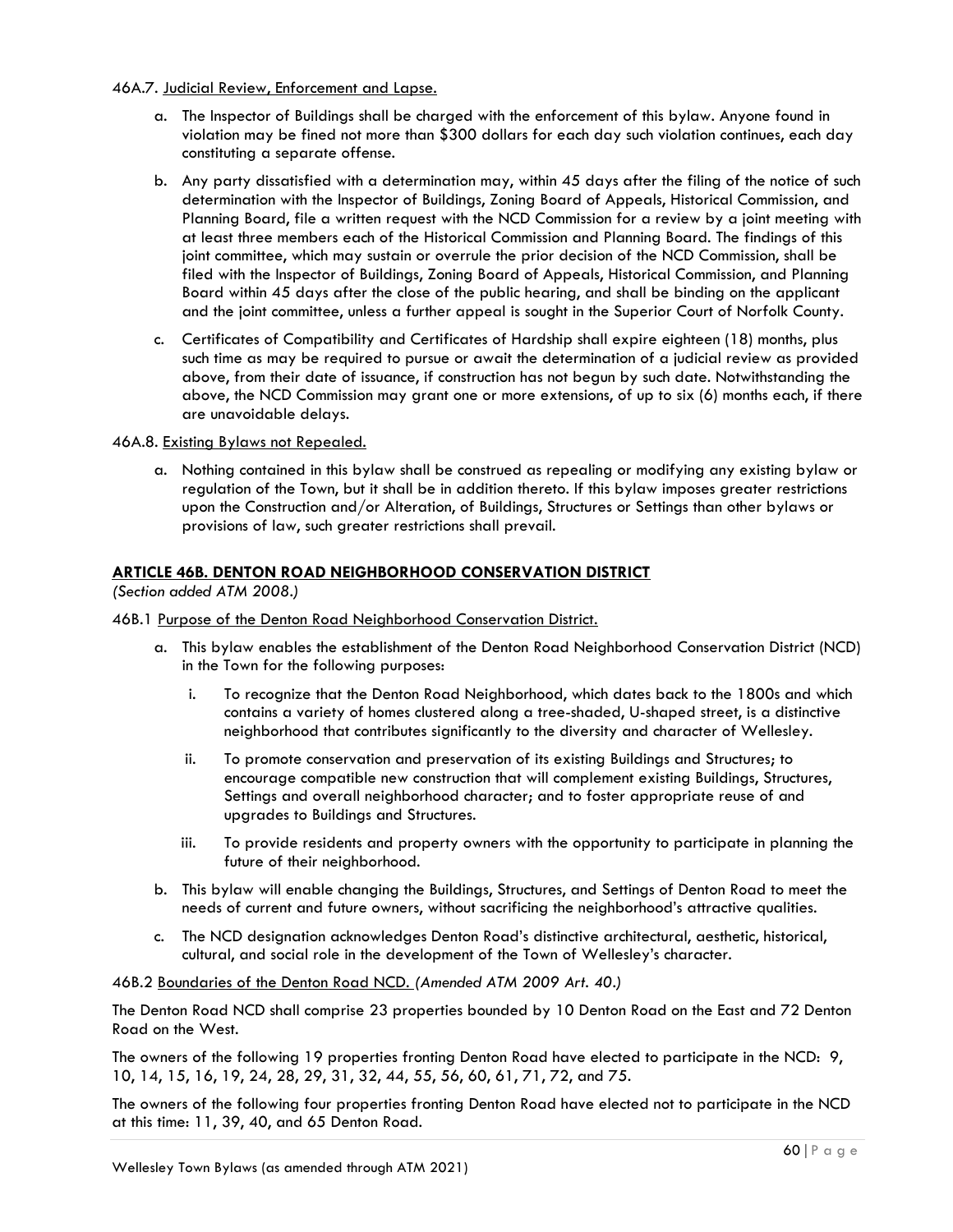## 46B.3 Review Authority of the Denton Road NCD Commission.

- a. Membership of the Commission shall be in accordance with Section 46A.4, Neighborhood Conservation District Commissions.
- b. The authority of the Denton Road NCD Commission shall extend to the review of all Construction, Demolition, or Alteration of exterior features on a property within the District visible from a public way, unless otherwise specified in this bylaw, and review will follow the procedures described in Section 46A.5, Review of Construction and/or Alterations.
- c. As described in Section 46A.5.d.vii, the NCD Commission shall meet periodically with the Property Owners in the NCD for the purpose of determining whether or not the District's Guidelines are still appropriate, and shall send a report to the Historical Commission containing their findings. The first of these meetings shall occur two years from the date of the District's designation as an NCD, and shall occur at no less than five year intervals thereafter, unless this interval is changed by a majority vote of the Property Owners after the first two years.
- d. Recommendations for amendments to the District, including Guidelines, governance, procedural changes and geographical boundaries, must be approved by a majority of the District's Property Owners and the amendment procedures described in Section 46A.3.i must be followed. Proposed changes approved by the Historical Commission and Planning Board must be approved by a majority vote of Town Meeting.

46B.4 Determinations by the Denton Road NCD Commission. Except as otherwise provided in Article 46A or this bylaw and its Guidelines, no Building, Structure, or Setting within the District shall be Constructed, Demolished, or Altered in any way unless the NCD Commission has first issued a Certificate of Compatibility, a Certificate of Hardship, or a Certificate of Non-Applicability.

- a. Exempt from Review
	- i. Temporary Structures;
	- ii. Interior Alterations;
	- iii. Storm windows, storm doors and screens;
	- iv. Colors;
	- v. Accessory Structures of less than 120 square feet of floor area and less than 15 feet in height;
	- vi. Skylights and solar panels;
	- vii. Exterior features of a Building or Structure and its Setting not visible from a public way or other area open to public access;
	- viii. The ordinary maintenance, repair or replacement in kind of Exterior Architectural Features and/or changes made to meet the requirements deemed necessary by the Inspector of Buildings for public safety because of an unsafe or dangerous condition;
	- ix. Fences four feet high or less and their equal height entry gates measuring from the lowest grade on either side of the structure;
	- x. Handicapped-accessible ramps;
	- xi. Replacement of window(s) similar in size and style;
	- xii. Similar or in kind replacement of plant material; and
	- xiii. Siding materials and trim.
- b. Subject to Review. All Construction, Alteration, or Demolition not exempted from review in Section 46B.5.a are subject to review by the NCD Commission, and the Commission's determinations are binding. These determinations may contain conditions necessary to fulfill the terms of Section 46B.7 of this bylaw. Included are the following:
	- i. Construction of a new Building or Structure;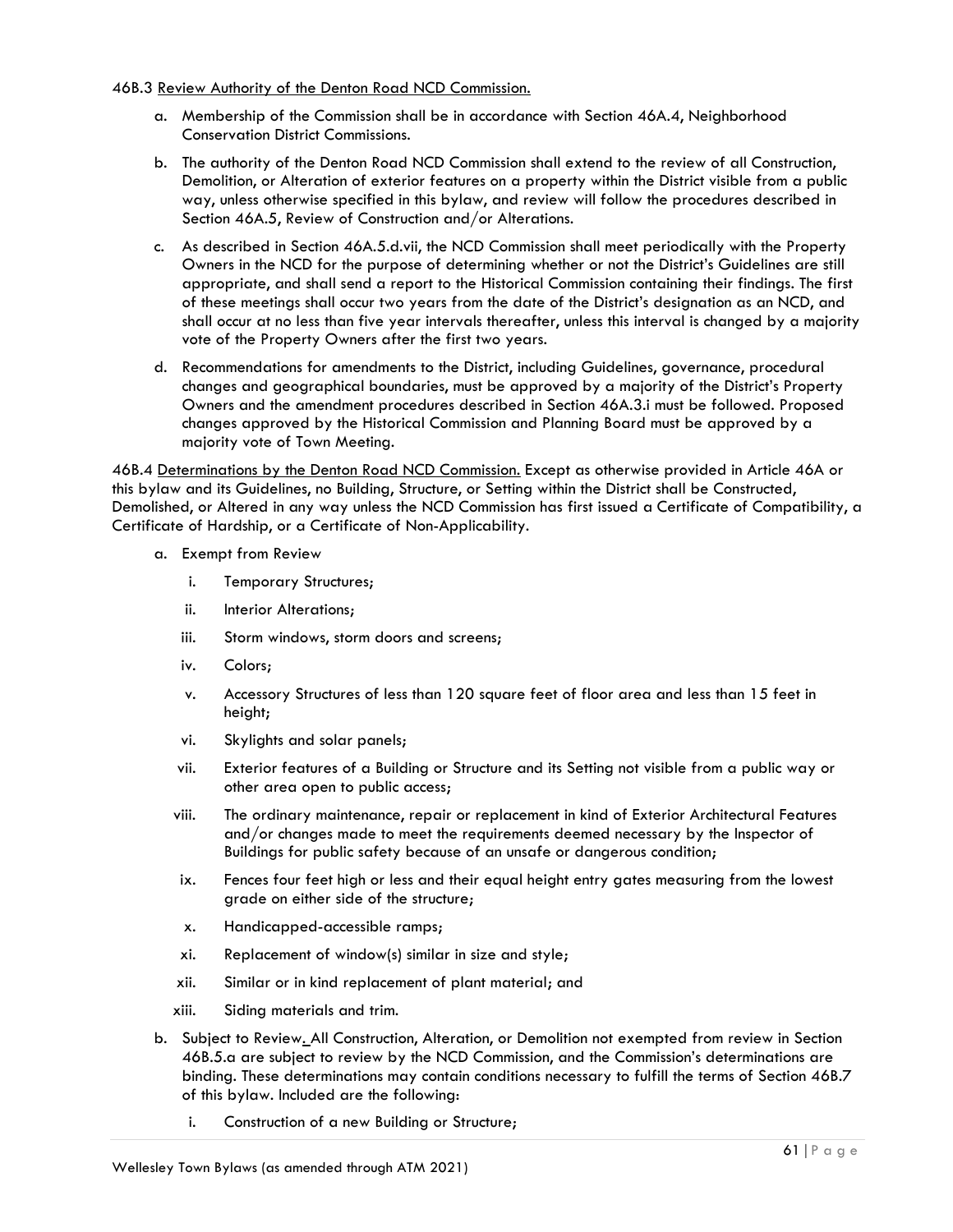- ii. Demolition of an existing Building or Structure;
- iii. Alteration or Construction of an Addition to an existing Building or Structure which requires a building permit;
- iv. Alteration of the existing landscape by removal of significant shrubbery over 5 feet in height or trees over 8" in diameter;
- v. Construction of a retaining or landscape wall or fence of four feet or more;
- vi. Cut and fill of 3 feet or more;
- vii. Addition of paving or creation of a new driveway;
- viii. Exterior lighting that shines on adjacent properties.

## 46B.5 The Review Process.

- a. Per description in Section 46A.5.d any person wishing to perform Construction, Alterations, or Demolition that require review shall first file an application with the NCD Commission for a Certificate of Compatibility, Certificate of Hardship, or Certificate of Non-Applicability in such form as the NCD Commission may reasonably determine. Materials required for a building permit and other information as may be reasonably deemed necessary by the NCD Commission to enable it to make a determination on the application may be requested of the applicant. The Commission, at its discretion, may waive certain required submission documents or steps in the review process. The date of the filing of an application shall be the date of the receipt of the application by the NCD Commission
- b. The Commission shall hold a Public Hearing within 45 days of the filing of a complete application for a Certificate of Compatibility, a Certificate of Hardship, or a Certificate of Non-Applicability, following the steps outlined in Section 46A.5.d.
- c. If the NCD Commission fails to make a determination within 60 days after the close of the public hearing, or after any further time the applicant, in writing, may allow the NCD Commission, a Certificate of Compatibility shall be deemed granted, and the NCD Commission shall issue a Certificate of Compatibility.
- d. The NCD Commission shall file with the Inspector of Buildings, Zoning Board of Appeals, Planning Board, and Historical Commission a copy of all Certificates of Compatibility, Certificates of Non-Applicability, Certificates of Hardship, and determinations of disapproval.

## 46B.6 Criteria for NCD Commission Determinations.

- a. Specific Criteria for the Denton Road NCD. The following objectives are to be sought in considering applications for Certificates of Compatibility or Certificates of Hardship:
	- i. Conserving the diversity of styles and historic architectural character of the neighborhood, including the existing size and massing of abutting Buildings and Structures, as well as others elsewhere in the District;
	- ii. Conserving the diversity of styles and historic architectural character of the neighborhood, including the existing size and massing of abutting Buildings and Structures, as well as elsewhere in the District;
	- iii. Conserving the District's pattern of wood frame architecture;
	- iv. Allowing for architectural diversity and individualized alterations while reserving the traditional scale of the Buildings and Structures;
	- v. Encouraging the retention of mature landscape materials and the planting of trees and greenery to enhance the landscape amenities of the neighborhood;
	- vi. Preserv**i**ng the existing grade, location and setback of Buildings and Structures to maintain the sightlines of the street; and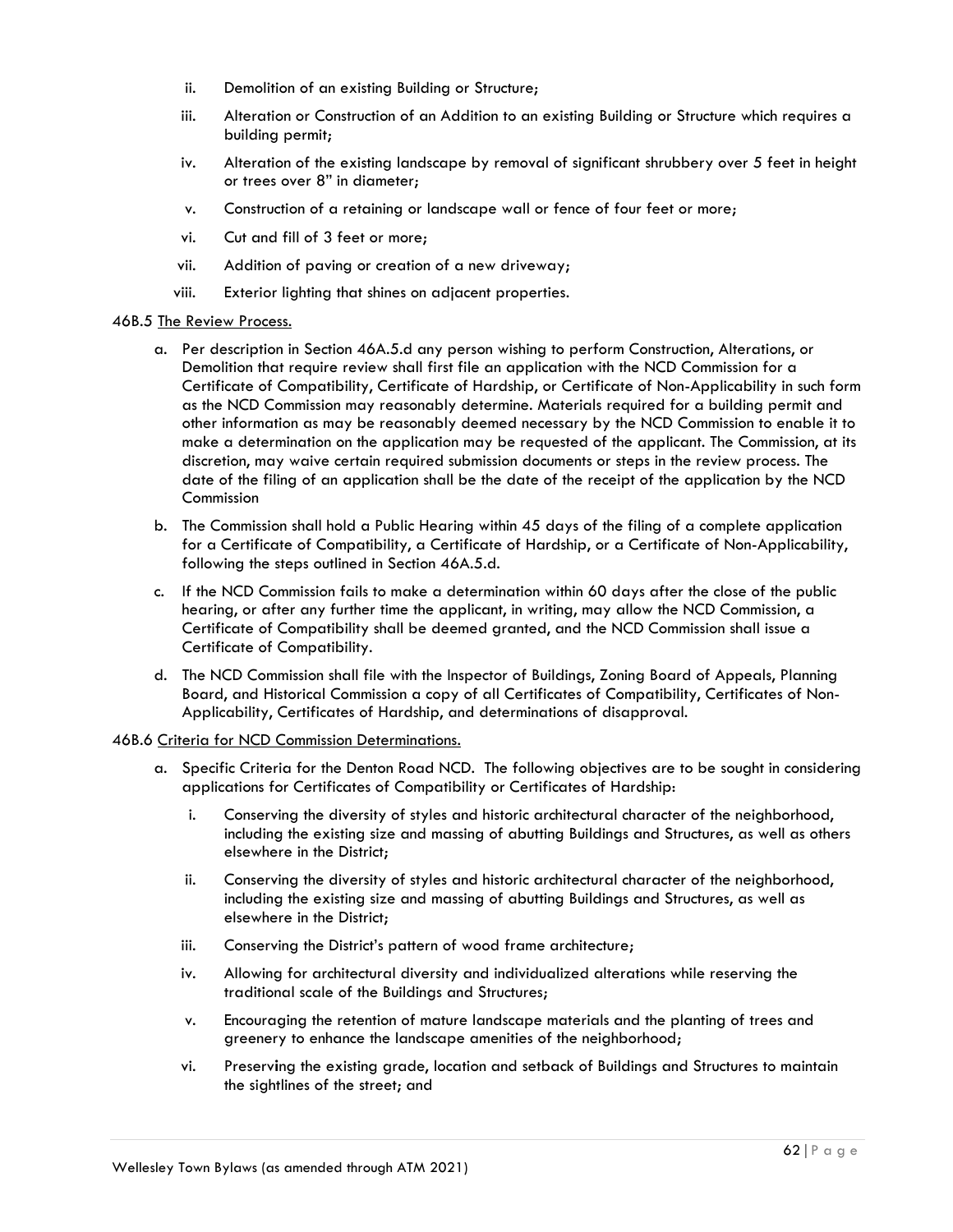- vii. Encouraging the separation of properties by means of landscape planting rather than fencing.
- b. General Conservation Standards. All applications shall be considered with regard to the potential adverse effects of the Construction, Alteration or Demolition of an existing Building, Structure, or Setting on the abutters, the immediate streetscape, and the District as a whole. Consideration will also be given to:
	- i. The architectural or historical significance of the Building, Structure, or Setting, if any;
	- ii. The physical characteristics of the site, including, but not limited to, existing topography and vegetation; and
	- iii. The use, if possible, of energy-conserving materials and techniques.
- c. Design Guidelines. In addition to (a) and (b) above, the Commission shall base its decisions on the following specific factors when considering Applications for Compatibility or Hardship:
	- i. Construction of a new Building or Structure. Review of the design of a new Building or Structure or addition to an existing Building or Structure shall be made with regard to the general compatibility of the building with its surroundings, and the following elements of the proposal shall be among those considered:
		- 1. Site layout;
		- 2. Volume and dimensions of the Building or Structure;
		- 3. Provision for open space and landscaping;
		- 4. The scale and massing of the Building or Structure in relation to its surroundings;
		- 5. Provisions for driveways and parking; and
		- 6. The effect on the water table or subsoil conditions of adjacent properties.
	- ii. Alterations to an existing Building, Structure or Setting. Review of proposed Alterations or additions to an existing Building, Structure or Setting and of all features not exempted from review in Section 46B.5.a shall be made with regard to the following factors:
		- 1. The architectural or historical significance of the Building or Structure to be altered. The extent to which the integrity of the original design or style has been retained or previously diminished.
		- 2. The potential adverse effect of the Alteration of, or proposed addition to the existing Building or Structure on the neighboring properties, the immediate streetscape and on the District as a whole.
- d. Demolition Guidelines. In evaluating an application to demolish a Building or Structure, the Commission shall review and consider the following factors:
	- i. The architectural or historical significance of the Building or Structure of which any portion is to be demolished, giving consideration to its possible eligibility for listing on the National Register of Historic Places;
	- ii. The physical condition of the Building or Structure and its subsoil conditions, if applicable;
	- iii. A claim of substantial hardship, financial or otherwise; and
	- iv. The design of any replacement Building(s) or Structure(s).

46B.7 Judicial Review, Enforcement and Lapse.

- a. The Inspector of Buildings shall be charged with the enforcement of this bylaw. Anyone found in violation may be fined not more than \$300 dollars for each day such violation continues, each day constituting a separate offense.
- b. Any party dissatisfied with a determination may, within 45 days after the filing of the notice of such determination with the Inspector of Buildings, Zoning Board of Appeals, Historical Commission and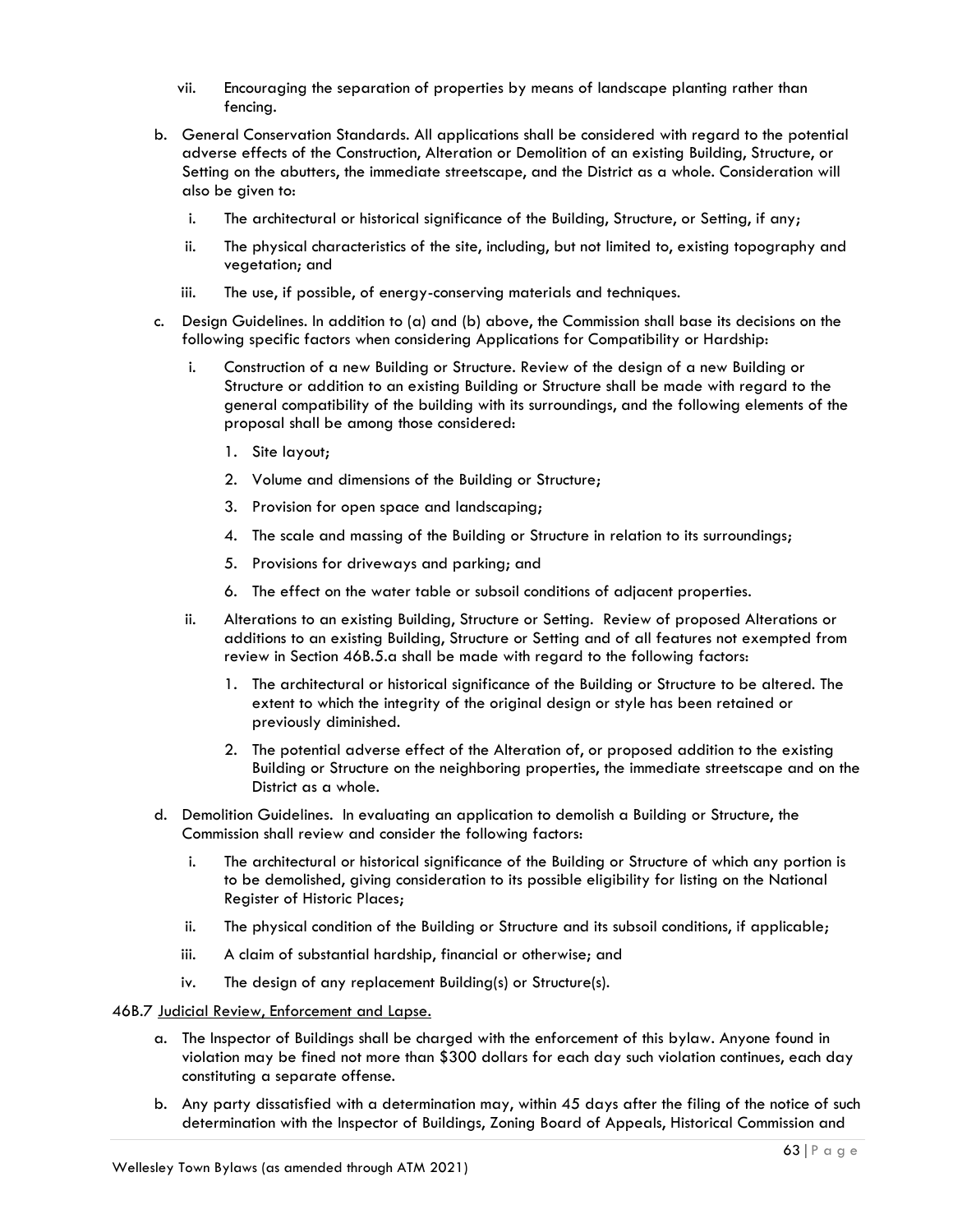Planning Board, file a written request with the NCD Commission for a review by a joint meeting with at least three members each of the Historical Commission and Planning Board. The findings of this joint committee, which may sustain or overrule the prior decision of the NCD Commission, shall be filed with the Inspector of Buildings, Zoning Board of Appeals, Historical Commission and Planning Board within 45 days after the close of the public hearing, and shall be binding on the applicant and the joint committee, unless a further appeal is sought in the Superior Court of Norfolk County.

c. Certificates of Compatibility and Certificates of Hardship shall expire eighteen (18) months, plus such time as may be required to pursue or await the determination of a judicial review as provided above, from their date of issuance, if construction has not begun by such date. Notwithstanding the above, the NCD Commission may grant one or more extensions, of up to six (6) months each, if there are unavoidable delays.

46B.8 Existing Bylaws not Repealed. Nothing contained in this bylaw shall be construed as repealing or modifying any existing bylaw or regulation of the Town, but it shall be in addition thereto. If this bylaw imposes greater restrictions upon the Construction and/or Alteration, of Buildings, Structures or Settings than other bylaws or provisions of law, such greater restrictions shall prevail.

# **ARTICLE 46C. HISTORIC PRESERVATION DEMOLITION REVIEW**

*(New ATM 2017.)*

46C.1 Purpose. This Article is adopted by the Town to assure the preservation and enhancement of the Town of Wellesley's historical and cultural heritage by preserving, rehabilitating or restoring whenever possible, buildings that have distinctive architectural features or historical associations that contribute to the historic fabric of the Town.

46C.2 Definitions. For the purposes of this Article, the following words and phrases have the definitions set forth next to them:

"Application": An application to the Commission for a Demolition review determination of a Building in accordance with the provisions of this Article that shall include the following information supplied by the Owner: (i) the name of each Owner (including of the underlying property, if different from the Owner of the Building), (ii) the address of the Building, (iii) an indication whether the Owner is seeking a full or partial Demolition, (iv) the earliest date that the Owner believes the Building, or any part thereof, was constructed, and (v), if the Owner is seeking a partial Demolition, non-certified plans and drawings showing such proposed partial Demolition.

"Article": This Article 46C of the Town Bylaws.

"Building": Any combination of materials forming a shelter for persons, animals or property located in the Town of Wellesley that is larger than 100 square feet.

"Change of Control": As defined in Section 46C.4(f)(ii)..

"Commission": The Wellesley Historical Commission.

"Commission Staff": The person(s) regularly providing staff services for the Commission who the Commission has designated to perform tasks for the purposes of this Article and who shall be located in Town Hall. All communication with the Commission shall, unless otherwise specified in writing by the Commission, be done through the Commission Staff.

# "Delay Period": As defined in Section 46C.4(c)(ii).

"Demolition" or "Demolish(ed)": With respect to a Building regardless of whether another Building is constructed within the original footprint of such Building, the (i) pulling down, razing or destruction of the entire Building or (ii) the removal or envelopment of 50% or more of the existing exterior structure of the Building as determined in <u>Section 46C.4(b</u>), provided that, any non-structural changes to the siding or roofing of a Building shall not constitute a Demolition for purposes of this Article.

"Demolition Permit": Any permit issued by the Inspector of Buildings that is required by the State Building Code and which authorizes the Demolition of a Building (excluding interior Demolition) regardless of whether such permit is called a demolition permit, alteration permit, building permit, etc.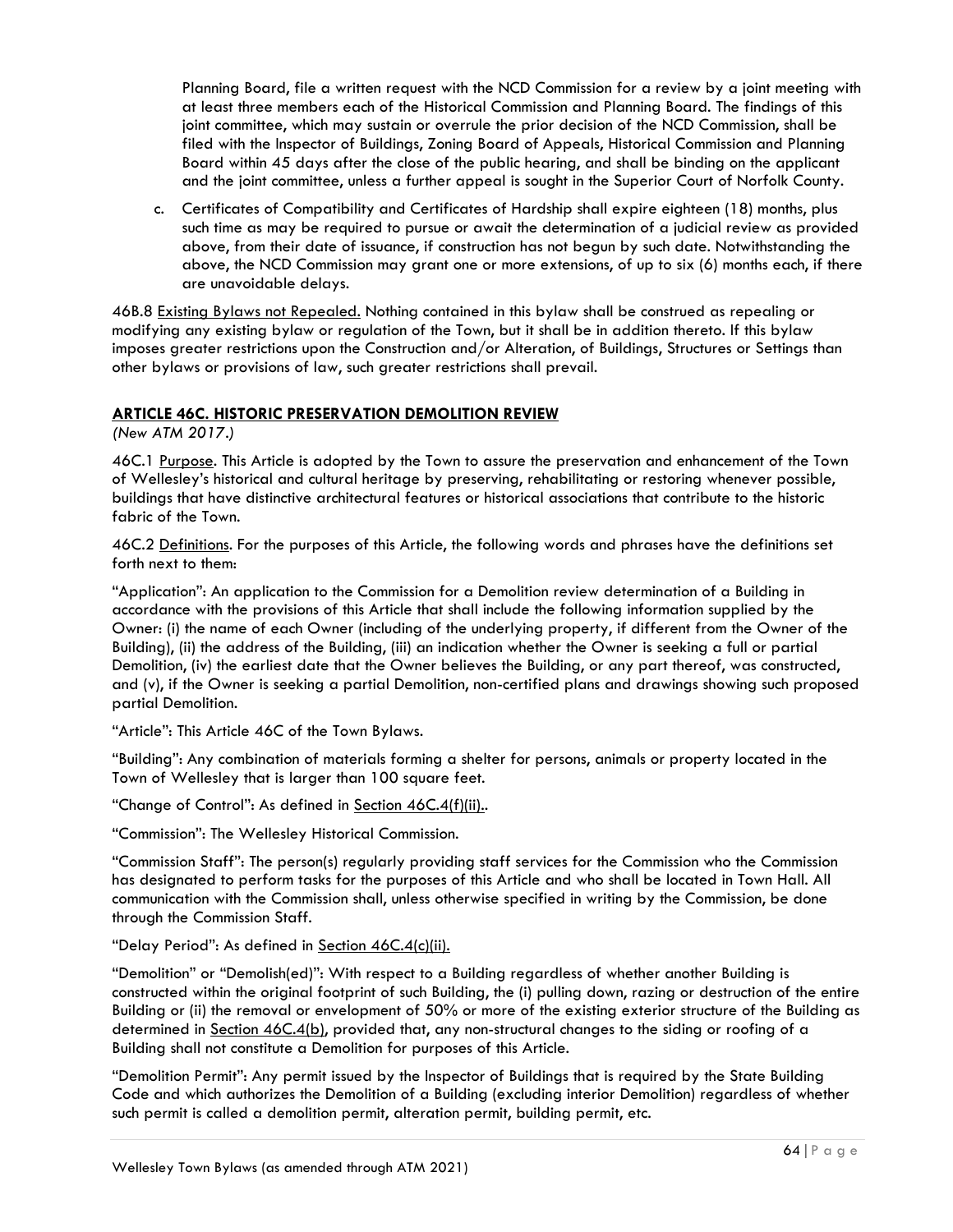"Effective Date": August 15, 2017 at 12:01 a.m., Eastern Standard Time.

"Eligibility Notice": As defined in Section 46C.4(b).

"Eligible Building": Any Building that requires a Demolition Permit in order to be Demolished that was built, in whole or in part, on or prior to December 31, 1949 and that is or was at any point during the three (3) years preceding an Application, a dwelling as defined and regulated under the State Building Code. Notwithstanding the foregoing, Buildings owned by the Town of Wellesley and dormitories and residence halls owned by educational institutions used to house students or staff are not considered Eligible Buildings for purposes of this Article.

The determination of what constitutes a Building's date of construction shall be made by the Commission Staff using any combination of records generally available to the public, including but not limited to, Board of Assessor's records (e.g., property record cards), Building Department records (e.g., building permits), applicable Registry of Deeds (e.g., deeds), and the Wellesley Townsman archives.

"Inspector of Buildings": The Town of Wellesley's Inspector of Buildings.

"Owner": With respect to a Building that is the subject of this Article, the owner(s) of record, determined to be the last grantee(s) of record on file with the applicable Registry of Deeds.

"Preferably Preserved": A Building should be preferably preserved if it is an Eligible Building, the Demolition of which that is proposed in the Application would be detrimental to the historical or architectural heritage of the Town because such Building is (i) importantly associated with one or more historic persons or events, or with the architectural, cultural, political, economic or social history of the Town, the Commonwealth of Massachusetts or the United States of America, (ii) historically or architecturally important by reason of period, style, method of building construction or association with a particular architect or builder, either by itself or in the context of a group of Buildings, or (iii) located within one hundred fifty (150) feet of the boundary line of any federal or local historic district and contextually similar to the Buildings located in the adjacent federal or local historic district.

"Preservation Determination": As defined in Section 46C.4(c)(ii).

"Public Hearing": As defined in Section 46C.4(e)

"Submission Date": As defined in Section 46C.4(a).

"Waiver Hearing": As defined in Section 46C.4(d)(i).

## 46C.3 Applicability and interpretation.

- a. Applicability. Commencing on the Effective Date, no Demolition Permit for an Eligible Building shall be issued by the Inspector of Buildings without first complying with the provisions of this Article. After complying with the provisions of this Article, any request to the Inspector of Buildings for a Demolition Permit shall, along with all other documents required by the Inspector of Buildings, be accompanied by the Eligibility Notice and/or the Preservation Determination. Unless otherwise noted, all days are calendar days. An Owner may be represented for all purposes under this Article by the Owner's duly authorized agent or representative.
- b. Damage and Reconstruction. Subject to Section 46C.7, this Article does not apply to the reconstruction of a Building that was damaged or destroyed by fire, storm, or other disaster, provided that (a) such damage or destruction is not caused by the owner or their agents or representatives' negligence or willful misconduct, including but not limited to, with respect to securing the Building, and (b) such reconstruction is commenced within two (2) years from the date of the damage or destruction and is conducted at a commercially reasonable pace. This exception shall be limited to reconstruction of only that portion of the Building damaged by such catastrophic event. Time incurred in resolving an appeal or other court action or insurance claim shall not be counted as part of the two-year limit. *(Amended ATM 2018.)*
- c. Validity of Commission's Determination. A Preservation Determination shall remain valid, if Preferably Preserved, for two years after the expiration of the Delay Period, or if not Preferably Preserved, for two years after the Preservation Determination. While valid, the Inspector of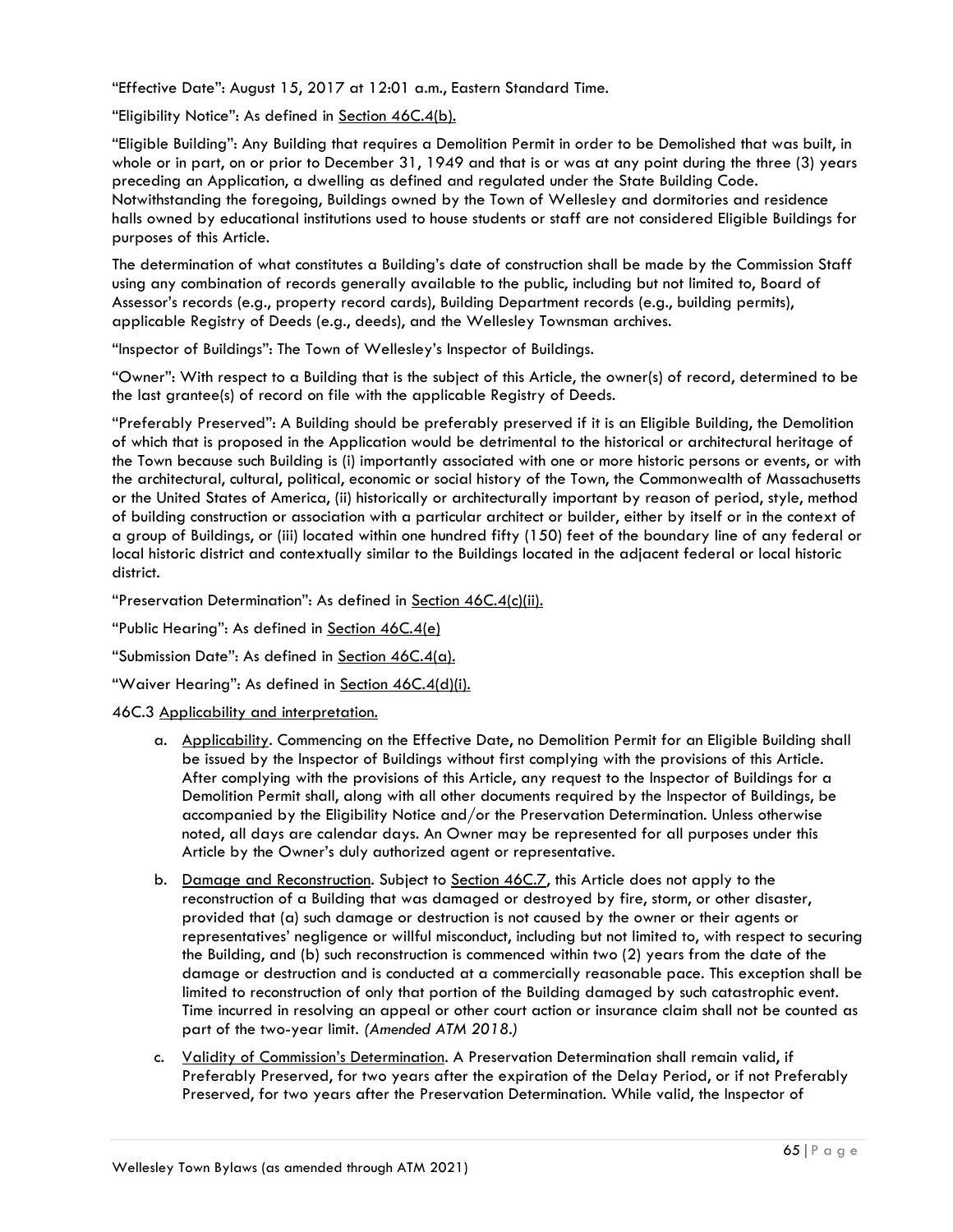Buildings may act upon a request for a Demolition Permit without regard to the provisions of this Article.

## 46C.4 Procedure.

- a. Application. An Owner seeking to Demolish a Building shall first file an Application with the Commission Staff. The Commission Staff will date stamp the Application (the "Submission Date") and provide the Owner with a stamped acknowledgement copy of the first page of the Application.
- b. Determination if an Eligible Building.
	- i. Determination. Within five (5) business days after the Submission Date, the Commission Staff shall make a determination as to whether the Building is or is not an Eligible Building and shall send written notice of such determination to the Owner (the "Eligibility Notice"). The Eligibility Notice shall include instructions to the Owner on its permissible next steps.
	- ii. Appeal. The determination made in the Eligibility Notice may be appealed by the Owner to the Commission by filing a written notice of appeal with the Commission within twenty (20) days after the date of the Eligibility Notice. The Owner shall include all relevant reasons and documentation supporting its appeal. The Commission shall schedule a Public Hearing for a date not later than forty-five (45) days after the Commission's receipt of the notice of appeal. Within ten (10) days following the conclusion of such hearing, the Commission shall provide written notice of its determination to the Owner.
- c. Determination if Preferably Preserved.
	- i. Documentation Requirements. Upon the Owner's receipt of the Eligibility Notice that indicates that the Building is an Eligible Building and the exhaustion of the appeal process provided for in Section 46C.4(b)(ii) above, the Owner shall provide the Commission with the following additional information:
		- 1. in the case of a partial Demolition, plans showing the use or development of the site after such Demolition, if known, and a statement identifying all zoning variances and/or special permits which may be required in order to implement the proposed use or development, if known; and
		- 2. in the case of any Demolition, photographs of all existing façade elevations of the Building.
	- ii. Hearing and Determination. Within forty-five (45) days following the Commission's receipt of the documentation required pursuant to Section 46C.4(c)(i) above, the Commission shall hold a Public Hearing and make a determination as to whether or not the Building should be Preferably Preserved (the "Preservation Determination"). If the Commission determines that the Building should be Preferably Preserved, then no Demolition Permit with respect to such Building shall be issued until twelve (12) months after the date of the Preservation Determination (the "Delay Period"), provided that, the length of the Delay Period may be reduced pursuant to Section 46C.4(d) below. If the Owner does not provide to the Commission all documentation required by Section 46C.4(c)(i) above within ninety (90) days of (i) the Owner's receipt of the Eligibility Notice or (ii) if the Owner has elected to appeal pursuant to Section 46C.4(b)(ii) above, the conclusion of any appeal period, then the Application shall be automatically withdrawn.
	- iii. Continuances. The Commission and the Owner may mutually agree to continue any hearing at which the Commission is to make the Preservation Determination. Any such continuances shall automatically extend the time for the Commission to make the Preservation Determination and all associated dates that fall thereafter.
	- iv. Notice of Preservation Determination. Within ten (10) days of making the Preservation Determination, the Commission shall send written notice of such determination to the Owner.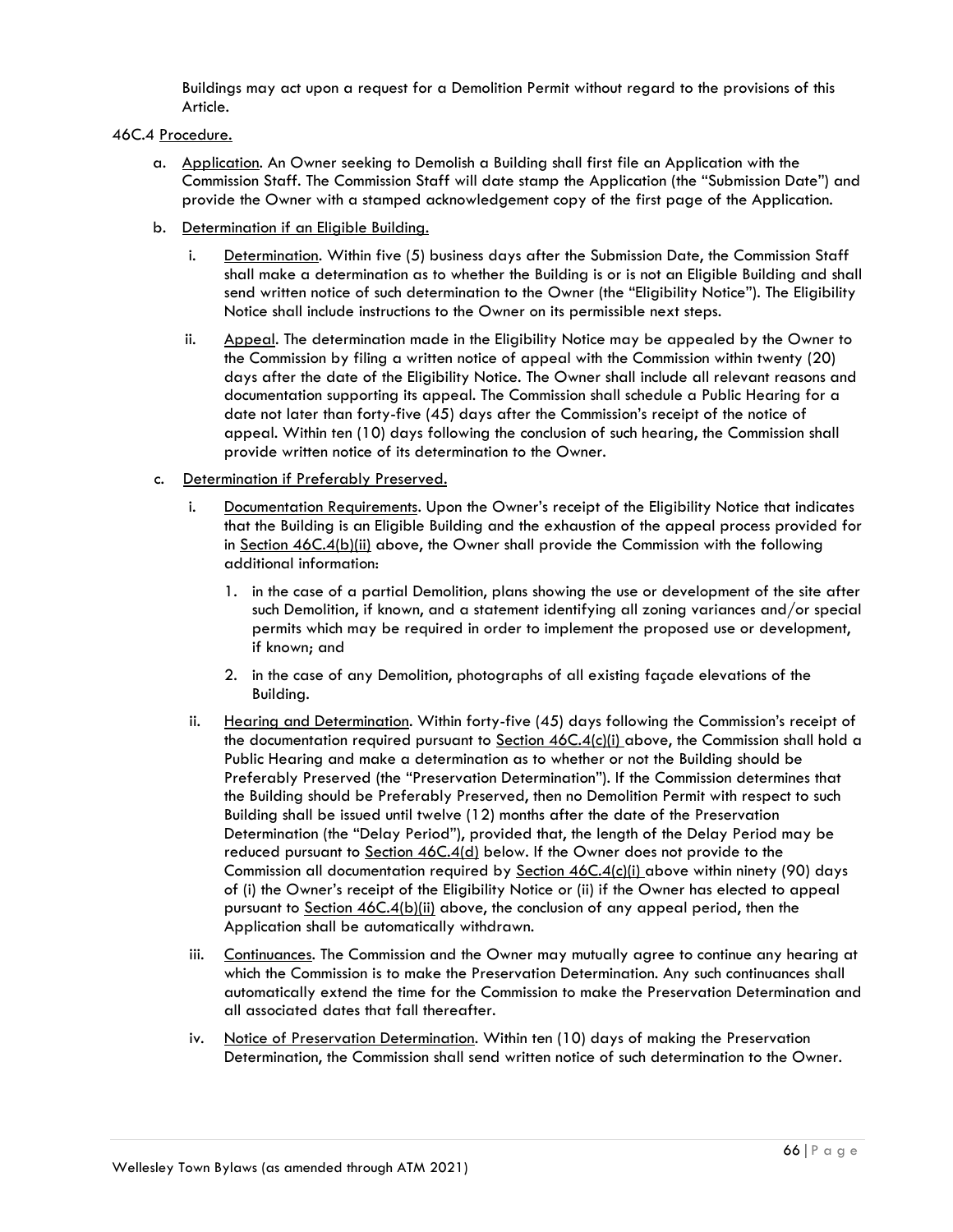- v. Appeal. The determination made in the Preservation Notice may be appealed by the Owner to any court of competent jurisdiction in the Commonwealth of Massachusetts.
- d. Reduction in Length of Delay Period (Waiver Process).
	- i. Earlier Issuance. After a Delay Period has been imposed, an Owner may apply to the Commission for a reduction of the Delay Period. Within forty-five (45) days following the Commission's receipt of such request, the Commission shall schedule a Public Hearing and make a determination as to whether or not to reduce or modify the Delay Period (the "Waiver Hearing"). At the Waiver Hearing, the Commission may consider whether the Owner has:
		- 1. made a bona fide, reasonable and unsuccessful effort to locate a purchaser for the Building who is willing to preserve, rehabilitate or restore the Building; or
		- 2. agreed to accept a Demolition Permit on specified conditions approved by the Commission. If the specified conditions involve approved plans and elevations, then no Demolition Permit shall be issued by the Inspector of Buildings unless the Owner provides to the Inspector of Buildings a complete set of plans and elevation drawings which have been signed and stamped by the Commission, provided, however, that if such plans and elevations are subsequently modified, no copy signed and stamped by the Commission shall be required if such modifications do not substantially alter the plans and elevations previously approved by the Commission.
	- ii. Notice. The Waiver Hearing shall remain open until closed by the Commission, provided that, if the Waiver Hearing is still open on the date that the Delay Period expires, the Waiver Hearing shall be automatically closed on that date without any further action of the Commission or Owner. Within fifteen (15) days after the Commission has closed the Waiver Hearing, the Commission shall provide to the Owner written notice of its determination or a summary of the Owner and the Commission's agreed-upon plans with respect to the Delay Period and the Building.
- e. Hearing Notice Requirements. Public notice of all Commission hearings conducted in accordance with this Article (each, a "Public Hearing") shall provide the date, place and time of the Public Hearing and the address of the Building. With respect to each such notice, the Commission shall, at least fourteen (14) days prior to the date of the Public Hearing, (i) advertise once in a newspaper of general local circulation, (ii) post it with the Town Clerk and (iii) send it by regular United States Postal Service mail to the Owner and to the owners of all abutting properties of the Building. The Commission may also send such notice to other property owners deemed by the Commission to be materially affected by the Application.
- f. Transferability.
	- i. Requirement to Submit New Application. Once a Building is deemed Preferably Preserved, if, prior to the expiration of the Delay Period, ownership (whether of record, legal, beneficial or otherwise) in the Building or underlying property is transferred, directly or indirectly, in whole or in part, by the Owner to any other person, irrespective of whether the Owner retains any ownership interest therein or rights thereto, the transferee must submit a new Application pursuant to the procedures of this Article. During the period that such new Application is under review by the Commission, the existing Delay Period shall remain in effect. If the Commission determines that the Building is Preferably Preserved, a new Delay Period shall be implemented for the full twelve (12) months, commencing on the date that the Commission makes such new Preservation Determination; the previously-existing Delay Period shall thereafter immediately terminate.
	- ii. Owner. For purposes of Section  $46C.4(f)(i)$  above, a transfer shall (1) not include transfers done for purposes of estate planning by the Owner, and (2) in addition to the types of transfers noted in Section 46C.4(f)(i) above, be deemed to occur upon a Change of Control of the Owner. "Change of Control" means, regardless of the form thereof, consummation of (1) the dissolution or liquidation of the Owner, (2) the sale of all or substantially all of the assets of the Owner on a consolidated basis, (3) a merger, reorganization or consolidation in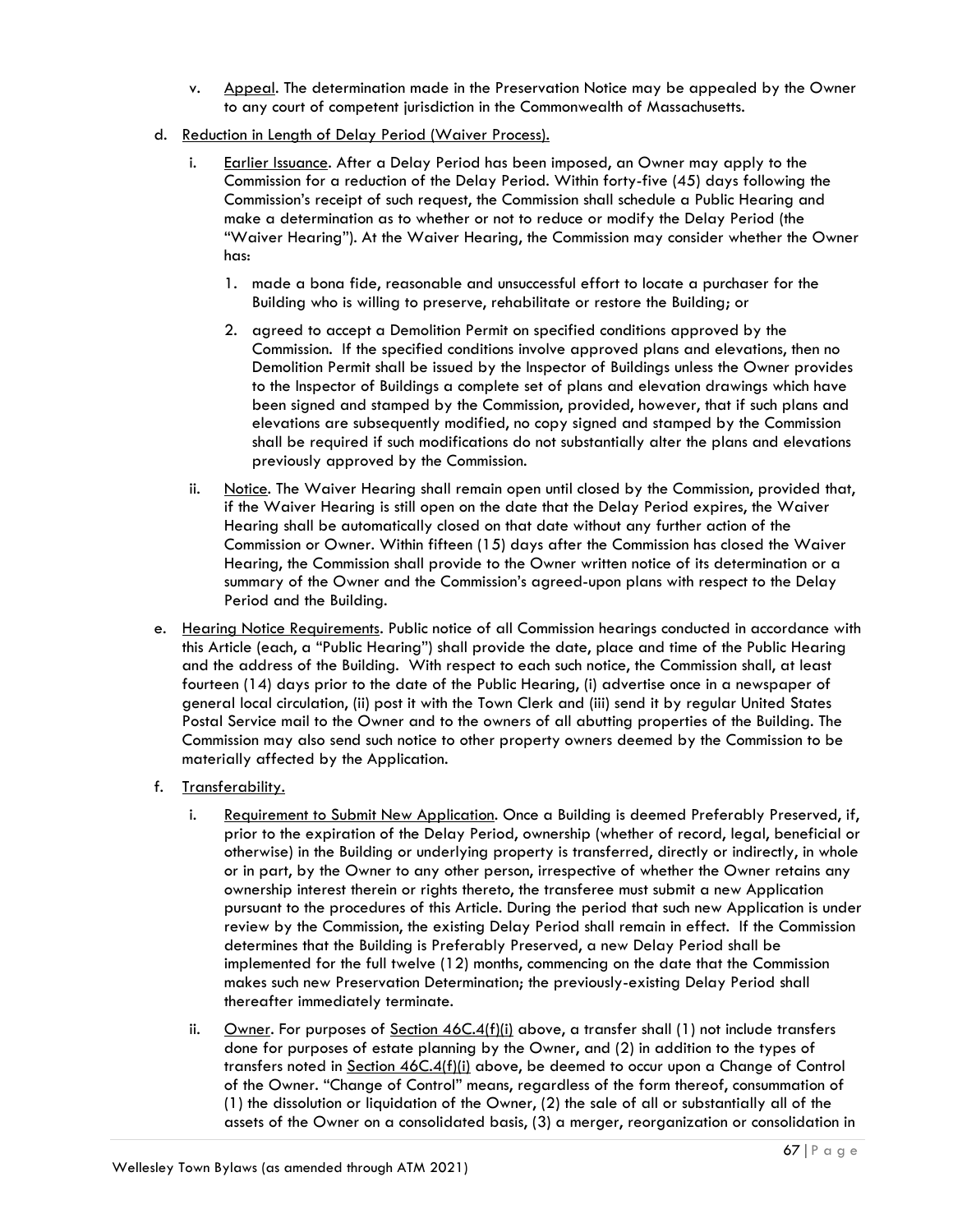which the outstanding equity interests of the Owner are converted into or exchanged for securities of the successor entity and the holders of the Owner's outstanding voting power immediately prior to such transaction do not own a majority of the outstanding voting power of the successor entity immediately upon completion of such transaction, (4) the sale or other transfer of all or a majority of the outstanding equity or beneficial interests (or such other amount necessary to control the Owner) of the Owner or (5) any other transaction in which the holders of the Owner's outstanding voting power immediately prior to such transaction do not hold at least a majority of the outstanding voting power (or such other amount necessary to control the Owner) of the Owner or the successor entity immediately upon completion of the transaction.

## 46C.5. Emergency Demolition.

If the Inspector of Buildings determines that a Building poses an imminent threat to public health and safety and that immediate Demolition of the Building is warranted, the Inspector of Buildings may issue a Demolition Permit without requiring compliance with the provisions of this Article. Whenever the Inspector of Buildings issues a Demolition Permit under the provisions of this Section 46C.5, it shall prepare and file with the Commission a written report describing the Demolition of the Building and the basis of its decision to issue such Demolition Permit.

## 46C.6 Non-Compliance.

Anyone who effects, or begins to effect, a Demolition of an Eligible Building without first complying fully with the provisions of this Article shall be subject to a fine of not more than three hundred dollars (\$300.00) for each day in violation of this Article.

In addition, unless a Demolition Permit issued in accordance with this Article is obtained and unless the Demolition Permit is fully complied with, including full compliance with plans and elevation drawings signed and stamped by the Commission, the Inspector of Buildings may elect, and the Commission may request the Inspector of Buildings to, (1) issue a stop work order halting all work on the Building unless and until the Commission notifies the Inspector of Buildings in writing that the Owner has appeared before the Commission to address such non-compliance, and the Commission has accepted the Owner's plans to remediate such noncompliance; (2) refuse to issue any certificates of occupancy, temporary or final, until any non-compliance has been remediated; and/or (3) refuse to issue any permit required by the State Building Code pertaining to any property on which an Eligible Building has been Demolished, or such Demolition was commenced, for a period of two (2) years from the date of such Demolition, provided that this provision shall not prevent the Inspector of Buildings from issuing any permit required to insure the safety of persons and property. The Inspector of Buildings shall give prompt written notice to the Commission of any action taken or refused to be taken pursuant to this Section 46C.6.

Notwithstanding the first two paragraphs of this Section 46C.6, upon a determination by the Commission that reuse of the property in accordance with building plans prepared by the Owner and submitted to the Commission (and all other relevant Town boards and departments) will substantially benefit the Town, the neighborhood in which the Building is situated, and will provide compensation for the loss of the historic elements of the Building either through reconstruction of the lost historic elements or significant enhancement of the remaining historic elements of the Building or the surrounding neighborhood, the Commission may waive the fine, in whole or in part, and/or the Inspector of Buildings' ban on issuance of any permits as provided for in this Section 46C.6, in order to allow for the construction or reconstruction of a Building or architectural elements as approved by the Commission. An Owner receiving such a waiver of the fine and/or ban shall execute a binding agreement with the Commission enforceable against all of the Owner's heirs, assigns and successors in interest to insure that any reuse of site undertaken during the two-year ban shall be implemented in accordance with the plans, terms and conditions approved by the Commission. Any reuse of the site undertaken during the two-year ban which fails to comply with the terms of the Commission's approval granted under this Section 46C.6 shall also permit reinstitution of the fine for non-compliance with this Article.

## 46C.7 Securing Buildings.

a. Rebuttable Presumption. If a Building has been determined by the Commission Staff or Commission, respectively, to be (1) an Eligible Building and is subsequently destroyed (in whole or in part) by fire or other cause before a Preservation Determination is made, or (2) Preferably Preserved and is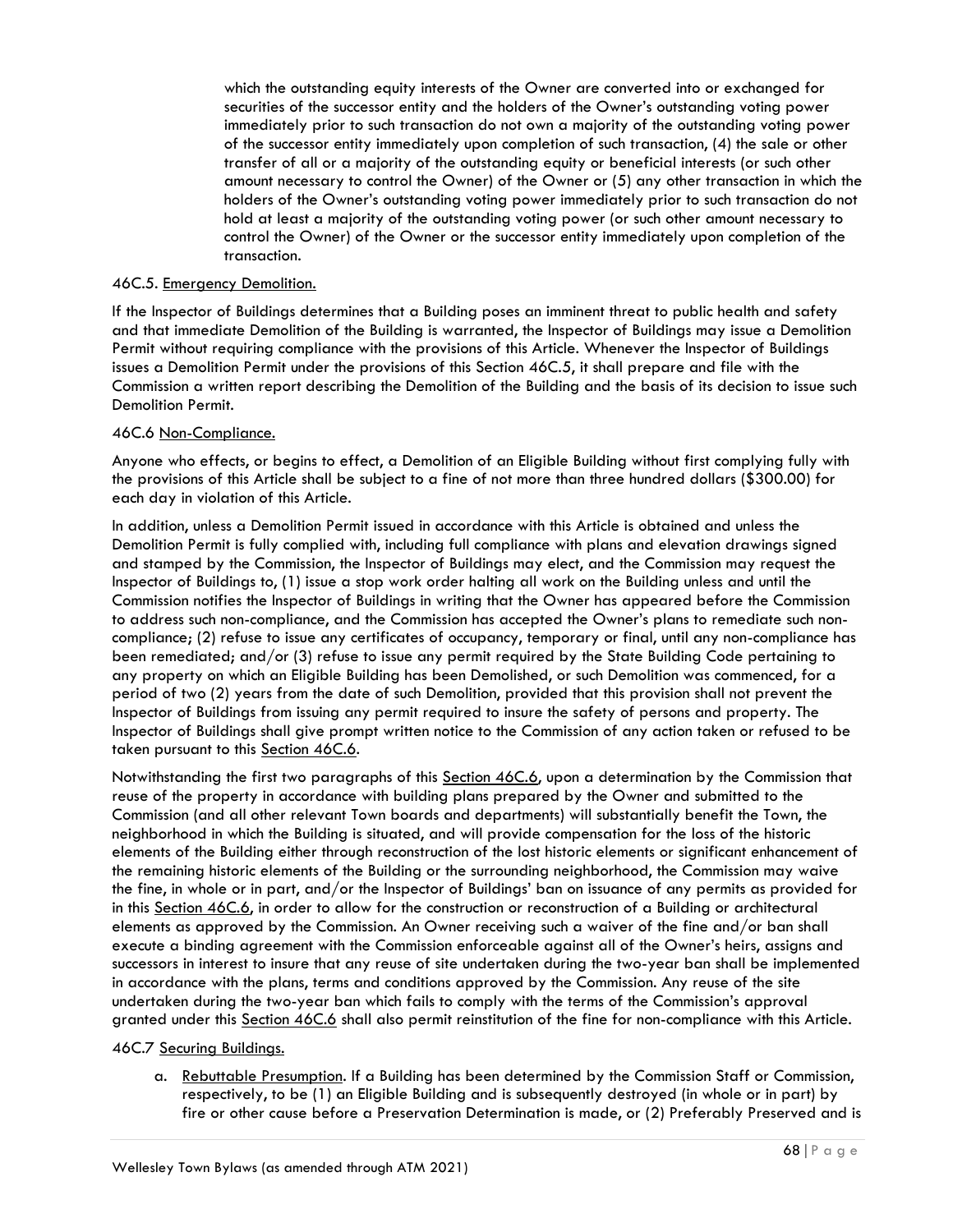subsequently destroyed (in whole or in part) by fire or other cause before the expiration of the Delay Period, then in each such case a rebuttable presumption shall arise that the Owner voluntarily Demolished the Building without complying with the provisions of this Article.

- b. Non-Issuance of Permits. If the rebuttable presumption has arisen, the Inspector of Buildings shall not issue any permit required under the State Building Code pertaining to the Building, with respect to Section 46C7(a)(1) above, for a period of two (2) years from the date of such destruction, and with respect to Section  $46C.7(a)(2)$  above, until the end of the Delay Period.
- c. Exceptions. Notwithstanding anything to the contrary in this Section 46C.7, the Inspector of Buildings may issue any permit required under the State Building Code pertaining to the Building (a) as may be necessary to secure public safety or health or (b) if the Owner has provided satisfactory evidence to the Inspector of Buildings that (i) such Owner took reasonable steps to secure the Building against fire or other loss, (ii) the cause of the destruction was not due to the Owner's negligence or willful misconduct, or (iii) the Wellesley Fire Department or Massachusetts State Fire Marshall makes a determination that the cause of the destruction cannot be determined.

## 46C.8 Buildings Located in Other Districts.

The provisions of this Article shall not apply to any Building located in a (i) local historic district established pursuant to G.L. c. 40C and subject to regulation by the local historic district commission under the provision of Section 14D HISTORIC DISTRICTS of the Zoning Bylaw or (ii) Neighborhood Conservation District established pursuant to Article 46A of the Town Bylaws.

46C.9 Severability. In case any section, paragraph, or part of this Article is declared invalid or unconstitutional by any court of competent jurisdiction, every other section, paragraph, or part of this Article shall continue in full force and effect.

46C.10 Enforcement. The Commission is authorized to institute any and all actions and proceedings, in law or in equity, in any court of competent jurisdiction, as it deems necessary and appropriate to obtain compliance with the requirements of this Article.

46C.11 Fees. Any Owner whose Application is subject to this Article shall pay such fees as shall be determined by the Commission.

46C.12 Rules and Regulations. The Commission may promulgate or amend Rules and Regulations ("**Rules**") which pertain to this Article, and shall file a copy of the Rules in the office of the Town Clerk. The adoption or amendment of Rules shall be after a Public Hearing to receive comments on the proposed or amended Rules. *(ATM 2017.)*

# **ARTICLE 47. ANIMAL CONTROL REGULATIONS**

*(Replaced ATM 2018.) (See Article 52 for violation fines.)*

47.1. Purpose. Pursuant to the authority set forth in G.L. c. 140, §§ 136A-174E, inclusive, and any other relevant statutes and regulations issued pursuant thereto, this section is adopted by the Town for the control and regulation of dogs within the Town.

47.2. Definitions. The definitions of words and terms set forth G.L. c. 140, § 136A are incorporated into Article 47 and shall be applicable herein.

47.3. Administration.

- a. The Select Board shall annually appoint an Animal Control Officer who shall be responsible for the enforcement of this bylaw and the General Laws relating to the regulation of animals.
- b. For purposes of this bylaw and G.L. c. 140, § 157, the Executive Director shall be the Hearing Authority.

## 47.4 Registration and License Requirements for Dogs.

a. In accordance with G.L. c. 140, § 137, the owner or keeper of a dog six months of age or older, while residing in the Town of Wellesley, shall obtain a license (either individual or kennel) for the dog from the Town Clerk, which shall be affixed to the dog's collar. To obtain or renew a license, each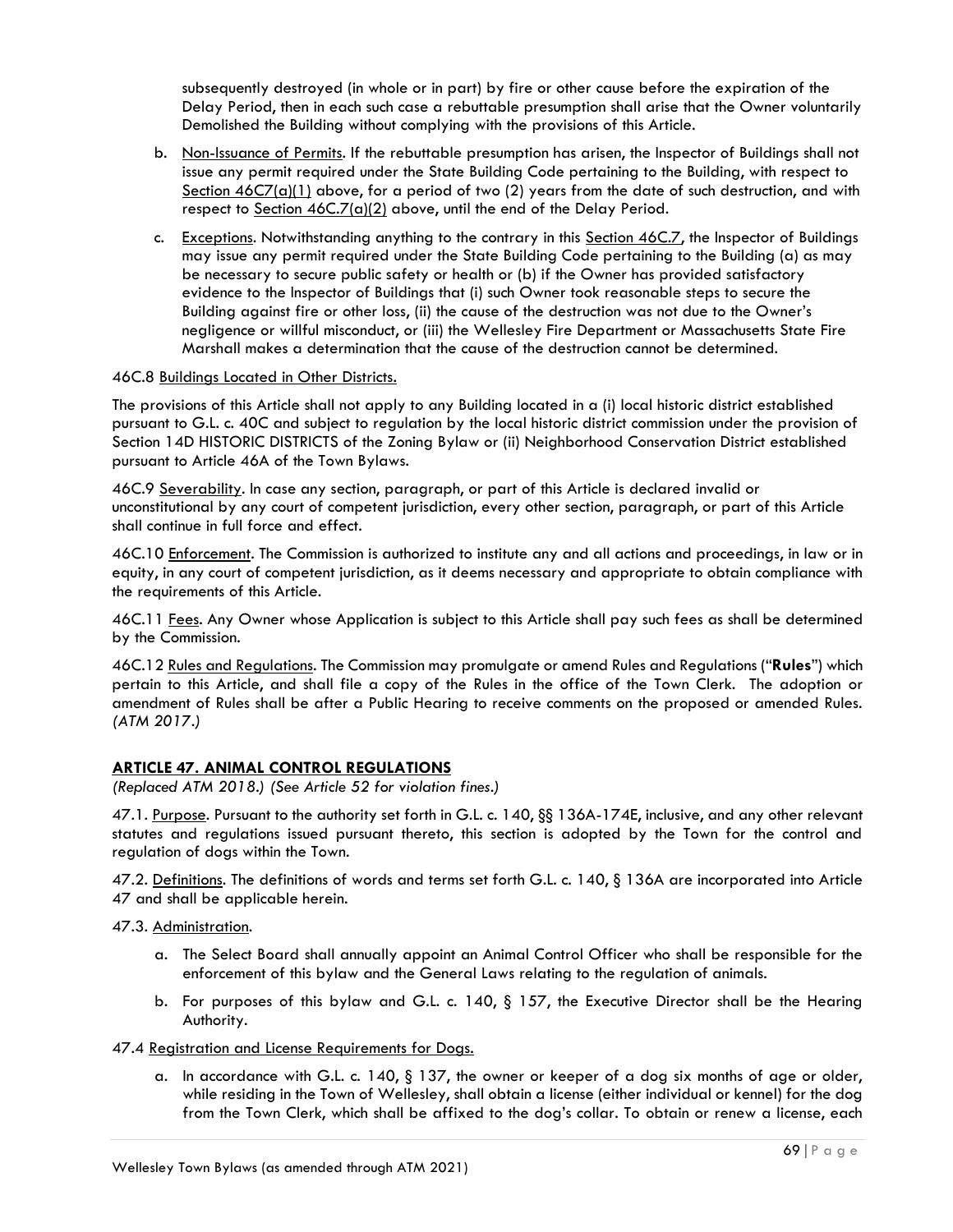dog owner or keeper shall annually present proof of a current rabies vaccination or a certification of exemption from the vaccination requirement, pursuant to G.L. c. 140, §§ 137(b) and 145B.

b. All dogs within the Town shall be licensed and registered and the fees for such license and registration shall be established by the Town Meeting from time to time in accordance with G.L. c. 140, § 139. Fees for the issuance of licenses for dogs shall be:

|                                                                                                                | Fee     |
|----------------------------------------------------------------------------------------------------------------|---------|
| 1) Males and Females:                                                                                          | \$20    |
| 2) Neutered Males and Spayed Females:                                                                          | \$12    |
| 3) Service Animals as defined by the Americans with<br>Disabilities Act or regulations promulgated thereunder: | No fee. |
| 4) Kennels with 4-6 Dogs:                                                                                      | \$75    |
| 5) Kennels with 7-10 Dogs:                                                                                     | \$100   |
| 6) Kennels with 11 or more Dogs:                                                                               | \$150   |

- c. Dog owners and keepers shall renew each dog license annually. The annual licensing period runs from April 1 through March 31.
- d. Kennels. All kennels within the Town shall be licensed, operated, maintained and regulated in accordance with G.L. c. 140, §§ 137A-137D and any other applicable statute or regulation.

47.5. Policies and Procedures. The Select Board shall from time to time adopt and publish such policies and procedures as they deem necessary to enforce the intent and purpose of this bylaw.

47.6. Conduct of Dogs.

- a. Nuisance and Dangerous Behavior. No dog owner or keeper shall permit the dog to become or remain a nuisance dog or a dangerous dog, as those terms are defined and used in G.L. c. 140, §§ 136A and 157.
- b. Leash Law. When not on the private property of its owner or keeper, or on private property with express permission of that property's owner, a dog shall be on a leash of not more than seven (7) feet.
- c. Dogs on Town Property. Any dog on the street or sidewalk in the Town shall be on a leash of not more than seven (7) feet. Any dog, while on any other property owned or controlled by the Town, shall remain under the control of its owner or keeper in the manner prescribed by the regulations promulgated by the board, commission or officer having authority or control of said property.
- d. Service Animals. The provisions of Articles 47.6.b and 47.6.c shall not apply to any properly trained assistance or service animal while performing its duties.
- 47.7. Animal Control Officer.
	- a. Complaint Investigation. The Animal Control Officer shall investigate all written complaints arising within the Town pertaining to violations of Article 47 and of G.L. c. 140, §§ 136A-174E and any relevant state or local regulations.
	- b. **Issuance of Temporary Restraint Orders**. The Animal Control Officer may issue a Temporary Restraint Order to the owner or keeper of any dog that is alleged to be a nuisance dog or a dangerous dog and is awaiting a decision under Article 47.8. A Temporary Restraint Order shall be in force for no more than thirty (30) days unless the Animal Control Officer renews it in writing for a subsequent thirty (30) day periods. The Animal Control Officer may rescind or stop renewing the order when, in the Animal Control Officer's judgment, restraint is no longer required. The Animal Control Officer's order shall expire upon receipt of a decision from the Select Board on the nuisance dog or dangerous dog hearing.
	- c. Issuance of Temporary Confinement Order. The Animal Control Officer may make arrangements for the temporary housing of any dog that requires such temporary housing, and may issue an Order of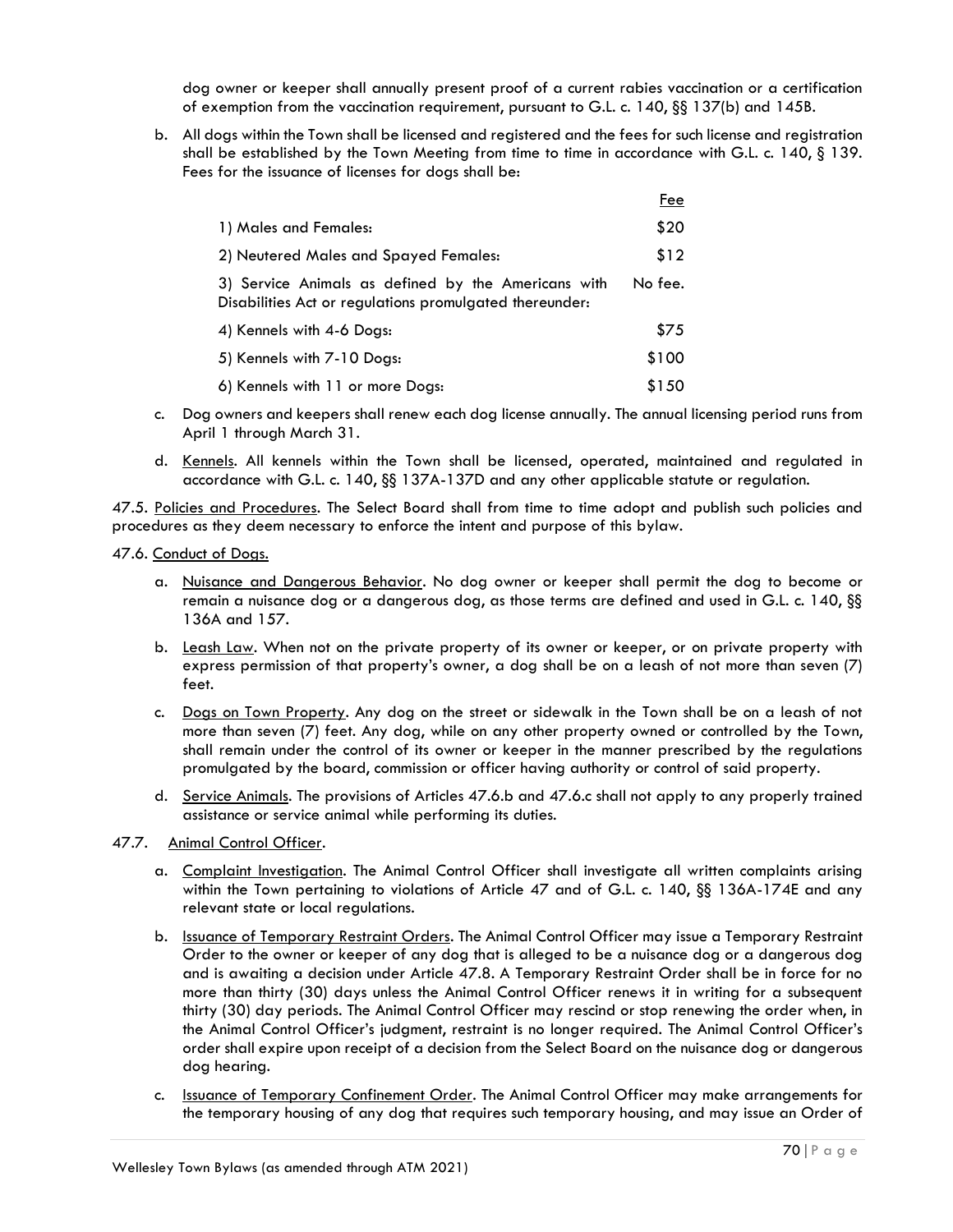Temporary Confinement authorizing such temporary housing. The housing may be at local veterinary clinics, or at dog kennels within the Town or neighboring towns, and shall be at the dog owner's or keeper's expense.

d. Record Keeping. The Animal Control Officer shall keep accurate, detailed records of the confinement and disposition of all dogs held in custody, all bite cases reported, and the results of investigations. The Animal Control Officer shall maintain a telephone log of all calls received regarding dogs and submit a monthly report summarizing the log to the Select Board.

47.8. Nuisance or Dangerous Dog Hearings. Any person may file a complaint in writing to the Select Board that a dog owned or kept in the Town is a nuisance dog or a dangerous dog. All such complaints shall be investigated and addressed in accordance with G.L. c. 140 § 157.

## 47.9. Violations and Penalties.

- a. The failure of the owner or keeper of any dog or pet to comply with this bylaw or with any order of the Animal Control Officer or the Select Board shall be a violation of this bylaw.
- b. The failure of the owner or keeper of any dog to comply with the registration and license requirements provided in this Article 47 and in G.L. c. 140, §§ 136A-174E shall be in violation of this bylaw.
- c. In addition to any other remedy provided by law, this Article may be enforced by the Animal Control Officer, or any police officer of the Town, or the Select Board, through any means available in law or equity, including but not limited to criminal indictment in accordance with G.L. c. 40, § 21, noncriminal disposition in accordance with G.L. c. 40, § 21D and Article 52.1, "Non-Criminal Disposition, as may be amended from time to time. When enforced in accordance with G.L. c. 40, § 21, the maximum penalty shall be \$300 and each day a violation exists shall constitute a separate violation.
- d. If the Animal Control Officer confines a dog and the dog owner or keeper does not pay all fees directly to the kennel or veterinary clinic, then the dog's owner or keeper shall be required to reimburse the Town for any expenses incurred in boarding that dog. If the dog has not been licensed, the owner or keeper shall obtain a license and pay any applicable fine before the dog can be released.
- e. An owner or keeper of a dog who fails to comply with an order of the Select Board or district court issued pursuant to G.L. c. 140, § 157A shall be punished as provided in that statute.

# **ARTICLE 48. CEMETERY FUND REGULATIONS**

48.1. Deposits. The Town will accept and hold in trust any money or securities which may be deposited with the Town Treasurer for the preservation, care, improvement, or embellishment of any public or private burial place situated in the Town or any lots or graves situated in such burial places.

48.2. Cemetery Fund. Money and securities received under Section 48.1. shall not be mingled with other money or securities of the Town, but shall be kept and invested separately as a Cemetery Fund.

48.3. Investment and Expenditure. The Town Treasurer shall invest and expend such funds in accordance with the stipulations, if any, accompanying them. Otherwise the Town Treasurer shall invest them in accordance with guidelines and criteria as provided in Select Board Section 19.5.3.

48.4. Statutory Authority. The provisions of this Article shall be interpreted and implemented consistently with the provisions of the General Laws, particularly G.L. c. 114.

# **ARTICLE 49. POLICE REGULATIONS**

*(Amended ATM 2018.)*

49.1. Trespassing. No person shall enter upon the premises of another in the Town for the purpose of committing any wanton or malicious act or with intent to invade the privacy of another by peeping into the windows of a house or spying upon any person or persons resident therein. Nothing contained in this section shall be construed to abridge or in any way limit the right of a police officer to enter upon private property in the performance of their official duties.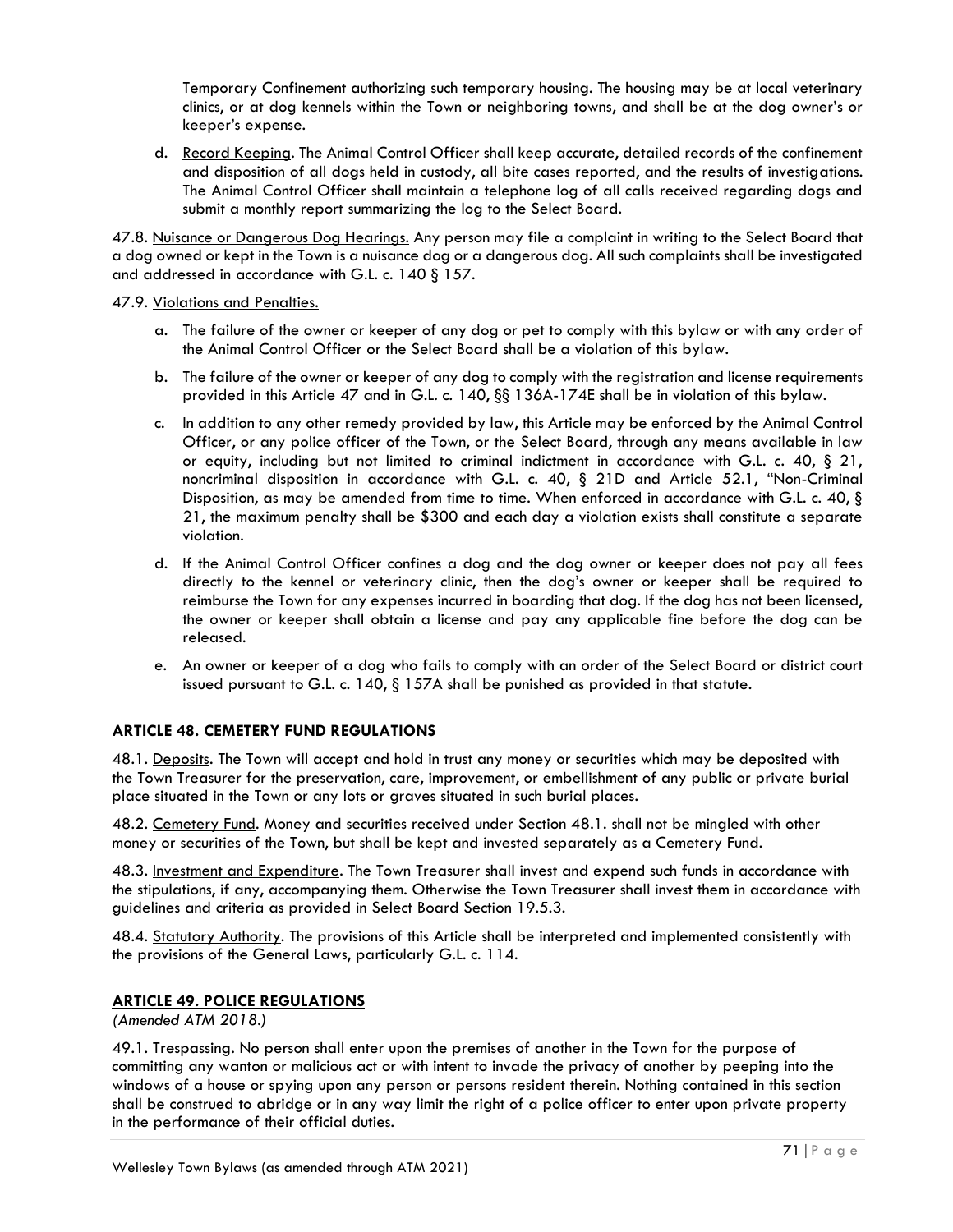49.2. Use of Public Ways and Places. No person shall throw, place or cause to be placed in any public way or public place in the Town, any tree, bush or other planting, or any obstruction, or any garbage, fuel, building material, paper, cards, handbills, leaves, or rubbish of any kind, nor stones or rocks or other objects to act as curbing, except in such place and in such manner as shall be directed by the Select Board and except as hereinafter provided in Section 49.2A.

49.2A. Printed Matter Vending Machines in Public Ways and Places. No person shall place, install, use or maintain a vending machine for the purpose of distributing printed matter in a public way or place except according to regulations for the same as shall be promulgated by the Select Board. Said regulations may include but shall not necessarily be limited to dimensional and design criteria; siting requirements; insurance and indemnification; and administrative fees and review process. Whoever violates any provisions of this bylaw or the regulations promulgated by the Select Board under the authority hereof shall be liable for a fine of \$10.00 for each offense, each day any violation continues to constitute a separate offense.

#### 49.2B Retail Hours of Operation.

- a. Subject to such other restrictions as may be applicable, no retail business establishment shall be open for business for the sale of goods or services to the public at retail, nor shall any retail business establishment sell any goods or services to the public at retail, between the hours of 11:00 o'clock p.m. and 6:00 o'clock a.m. unless both,
	- i. the floor area of such retail business establishment devoted to the display and sale to the public of retail goods or services contains 6,000 usable square feet or less; and
	- ii. the Select Board, upon such terms and conditions as they may deem appropriate, has granted to the owner and/or operator of such retail business establishment a license under this bylaw to remain open for such night-time hours in order to serve the public necessity or convenience.
- b. The Select Board shall not grant to the owner and/or operator of a retail business establishment a license under this bylaw to be open to the public for business between the hours of 11:00 o'clock p.m. and 6:00 o'clock a.m., unless the Select Board shall have made the following specific findings with respect to such establishment:
	- i. That such night-time hours of operation by such establishment will not cause unreasonable disruption, or disturbance to, or otherwise adversely affect, the customary character of any adjacent or nearby residential neighborhoods;
	- ii. That such night-time hours of operation are reasonably necessary to serve a public need or person to provide a convenience to the public that outweighs any increase in any of the following impacts on the adjacent or nearby residential neighborhood (or the character thereof) that are likely to result from such retail business establishment being open for such night-time hours: noise, lighting, vibration, traffic congestion, or volume of pedestrian or vehicular retail customer traffic; risk to pedestrian or vehicular safety, accident potential or other public safety impacts, or any other adverse safety impact.
- c. The Select Board may adopt rules and regulations to govern the administration of the licensing process, and in so doing may impose such terms and conditions upon granting such license as it may consider to be appropriate.
- d. This bylaw shall not be interpreted to prohibit emergency motor vehicle services from operating during such night-time hours or require any emergency vehicle services to obtain a license under this bylaw in order to be permitted to operate during such night-time hours.
- e. This bylaw shall not apply to, nor shall be interpreted to require a license under this bylaw for the operation during such night-time hours by, any of the following retail business establishments:
	- i. any restaurant or food service establishment engaged in the sale of food or alcoholic beverages to be consumed on the premises at which they are sold or to be consumed off the premises at which they are sold when such sale is by a licensed common victualler primarily engaged in the sale of food to be consumed on such premises.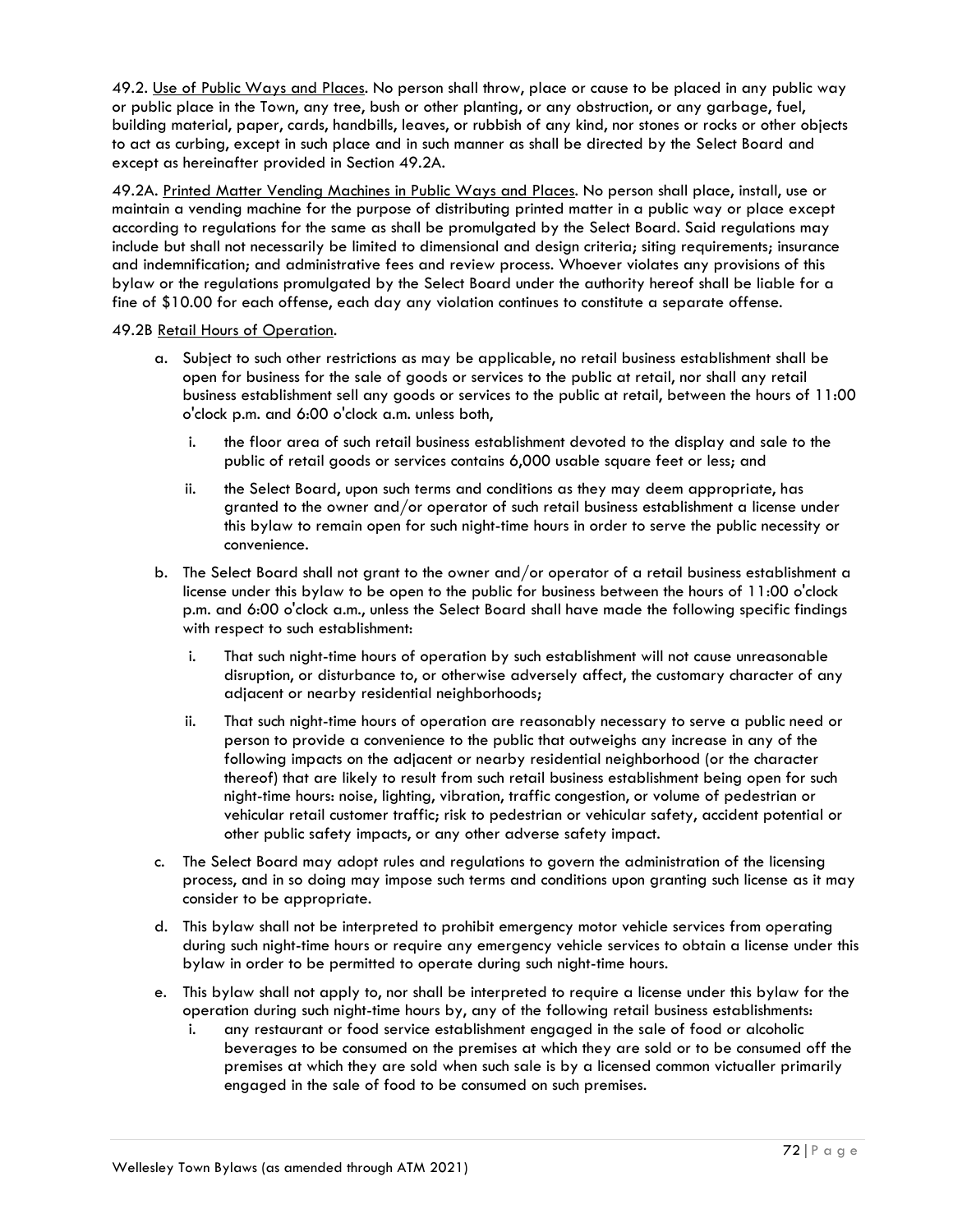- ii. any retail business establishment that as of March 27, 1995 was regularly open to the public for retail sales between the hours of 11:00 o'clock p.m. and 6:00 o'clock a.m., provided however, that if from and after such date any such establishment (A) increases its hours of operation during such night-time hours beyond those hours of operation being conducted as of March 27, 1995, or (B) changes the manner of conduct of its retail business in any way that differs materially from the manner of conduct of such business as of March 27, 1995, and (C) the Select Board determines that as of a result of any such increase or change, the nature or character of the business conducted by such retail business establishment has become substantially more detrimental to the adjacent or nearby residential neighborhood than was the business being conducted by such retail business establishment as of March 27, 1995, then the Select Board shall be authorized to determine that the provisions of this bylaw shall apply to such retail business establishment, in which case such establishment shall be entitled to be open for business during such night-time hours only if it complies with the provisions of Section 49.2B(a) above. For purposes of determining whether any such increase or change has been "substantially more detrimental" the Select Board shall analyze such increase or change in light of the impacts described in Section 49.2B(b)(2) above.
- f. Whoever violates any provision of this bylaw shall forfeit and pay a fine of three hundred dollars (\$300) for each offense, and each calendar day on which any violation occurs shall constitute a separate offense.
- g. The Select Board may, in addition to imposing the fines provided herein, secure injunctive relief to prohibit any such operation not grandfathered or properly licensed as provided in Sections (b) or (e) hereof.

# 49.2C Preparation and/or Retail Sale of Food or Beverage. *(New section ATM 2006.)*

- a. The Select Board may grant licenses to persons whose principal business is to prepare and sell food or beverage at retail who are not otherwise licensed as a common victualler. No person who is eligible for such license shall conduct said business without being so licensed. This bylaw shall not require the Select Board to grant said license if, in their opinion, the public good does not require it. For these purposes, in determining whether the public good is served, the Select Board shall ascertain whether the traveling public will be inconvenienced in its use of the public ways and sidewalks, whether the business has sufficient parking, and whether the public safety is protected. The fee for such license shall be determined from time to time by the Select Board after a public hearing. *(Amended ATM 2013.)*
- b. The Select Board may adopt rules and regulations to govern the administration of the licensing process, and in doing so may impose such terms and conditions upon granting such license as it may consider to be appropriate.

Provided, any person conducting said principal business as of the day this bylaw takes effect may continue to do so for up to 90 days, by the end of which time said business shall be discontinued unless a license has by then been issued. In entertaining an application the Select Board shall apply the standards set forth in Section 49.2C insofar as is practicable considering that the applicant has been operating prior to the Town enacting said bylaw.

49.3. Excavation in Streets and Sidewalks. No person except the Director of Public Works in the performance of their duties shall break or dig up or cause to be broken or dug up the pavement or ground in any public street or any sidewalk or ground or curbing in any public street without the permission in writing of the Board of Public Works, nor having obtained such permission, shall fail to comply with the conditions thereof. The Board of Public Works may give such permission on the first business day following the commencement of any excavation required by an emergency and made by a department of the Town or a corporation engaged in the manufacture, transmission or distribution of gas, electricity, or intelligence transmitted by electricity. In this case, the rights granted by and conditions contained in such permission shall apply to all acts of such department or corporation in making the excavation. In addition to any penalty to which an excavator may be subjected under these bylaws for such failure, they shall also reimburse the Town for all expenses and damages which the Town may be compelled to pay by reason of such unauthorized use or any failure to comply with said conditions.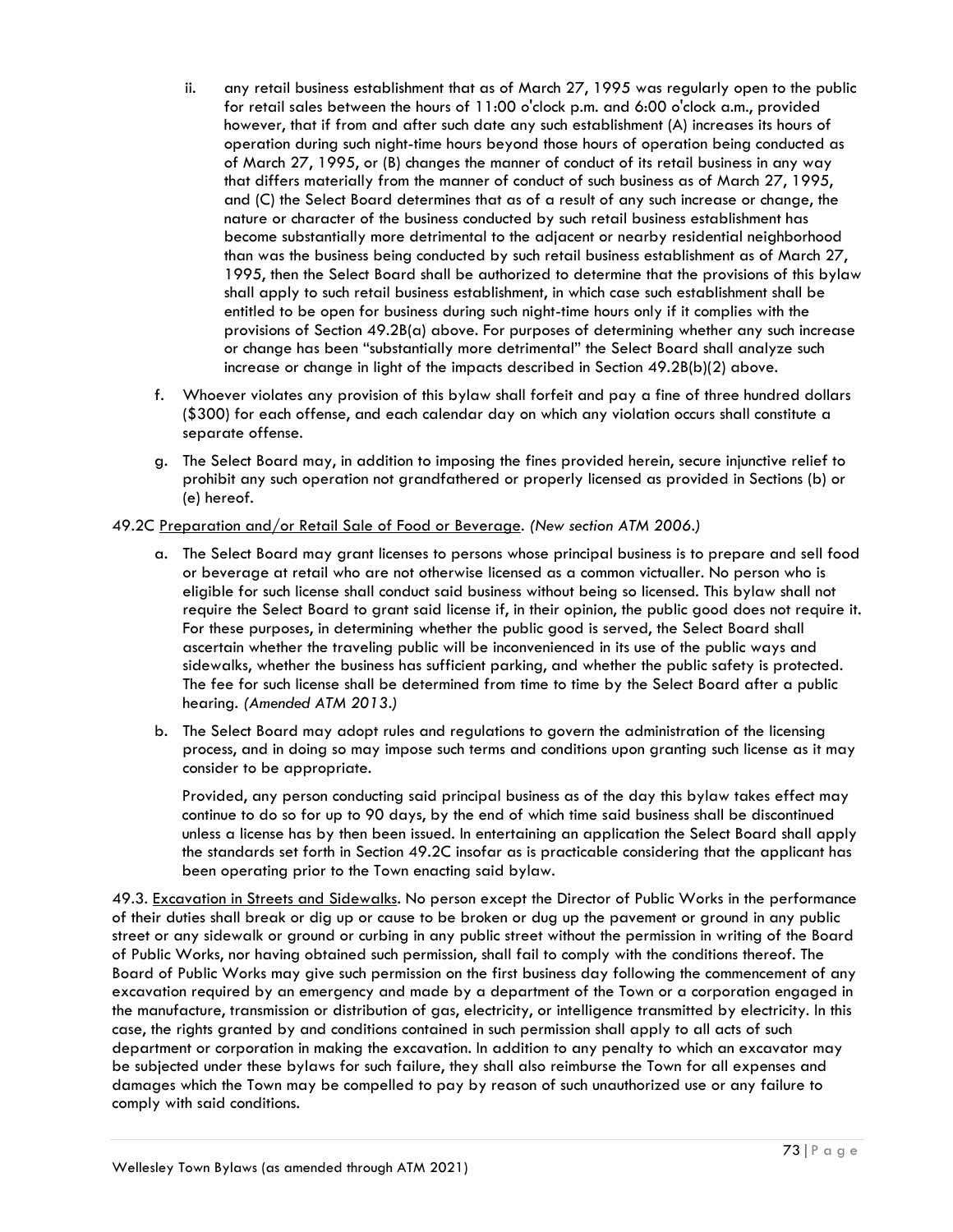49.4. Fire on Streets. No person shall make any fire in any street in the Town except under the authority of the Director of Public Works and the Chief Engineer of the Fire Department.

49.5. Ice and Snow on Streets. No person shall plow or shovel, lay, throw or place, or cause to be laid, thrown or placed (either by one's own action or by the actions of a plowing contractor or other agent) any ice or snow on any street or sidewalk in the Town which has been cleared or plowed for travel*. (Amended ATM 2006.)*

49.6. Removal of Vehicles. The Director of Public Works, or other officer having charge of ways, for the purpose of removing or plowing snow, or removing ice, from any way, may remove or cause to be removed to some convenient place, including a public garage, any vehicle interfering with such work. The owner of such vehicle shall be liable for the reasonable cost of such removal and storage charges.

49.7. Playing in or Across Public Ways. No person shall throw stones, snowballs, sticks, or other missiles, or kick or throw a football, or play at any game in which a ball is used, or fly any kite or balloon, or shoot with or use a bow and arrow, gun, air-gun, or sling, in or across any public way in the Town.

49.8A. Mutilation of Plants. No person shall, without lawful authority, remove, cut, deface, mutilate or apply paint to any tree, bush, flower or plant growing on land held under the jurisdiction of any Town Board.

49.8B.Replacement of Public Shade Trees. Any person, firm, corporation or agency that in the course of construction or subdivision development wishes to remove any living Public Shade Tree with caliper 2 1/2" or greater in diameter at 5' above grade level shall, in accordance with G.L. c. 87, § 3, obtain a permit from the Natural Resources Commission as Tree Warden; and, if removal is permitted, shall at no cost to the Town, within the spring or fall months following completion of construction, replace in locations specified by the Tree Warden a number of smaller trees determined to be equivalent on the following basis:

The total caliper of all replacement trees shall equal or exceed the total caliper of all trees to be removed. Replacement trees shall be balled and burlapped and of caliper not less than 2  $1/2$ " in diameter at 5' above grade level. Species, caliper and location of replacement trees shall be determined by the Tree Warden at the time of issuance of the permit.

The Tree Warden may require a bond, escrow account, irrevocable letter of credit, or other surety to ensure Public Shade Tree replacement. Such surety may be held for one year from the date of planting to ensure survival of the replacement trees. At the option of the applicant, the Town may, upon payment of an agreed upon sum, replace said trees according to the standards herein set forth.

49.9A. Use of Firearms and Air-Guns. No person shall fire or discharge any firearm or air-gun in or across any street in the Town, or on any property of the Town, or on any private property in the Town without the written permission of the owner or tenant of such private property, but in no event shall such firearm or airgun be fired or discharged within 500 feet of a public street or a dwelling or other occupied building other than a dwelling or building owned or occupied by the person entitled to give such permission. This section shall not apply to the use of such weapons in the performance of a legal duty or military exercise or in the lawful defense of the person, family or property of any citizen. *(Amended ATM 2018.)*

49.9B. Use of Traps. No person shall use, set, place or maintain any type of leghold, steel-jaw, Conibear, or padded jaw trap within the limits of any highway, street, park, or other public property of the Town, or on any private property except with the written consent of the owner or legal occupant or person having the right of control thereof.

49.9C. Any person violating this Section shall be subject to a fine of not less than three hundred dollars (\$300) for each offense, and each trap in violation of Section 49.9B shall constitute a separate offense.

49.10. Nude Bathing. No person in the nude shall bathe or swim in any of the lakes, ponds or rivers within the Town.

49.11. Obstructions on Streets and Sidewalks. No person shall use any portion of any street which the Town is obligated to keep in repair for the purpose of placing building materials or rubbish or moving a building on either the sidewalk or roadway without a permit from the Board of Public Works and approval of the Chief of Police*. (Amended ATM 2002.)* No person to whom such a permit is issued shall fail to comply with the conditions thereof. Application for such permit shall be made to the Board of Public Works. The Board of Public Works may by vote grant such permit to be in force for a period they may designate, not exceeding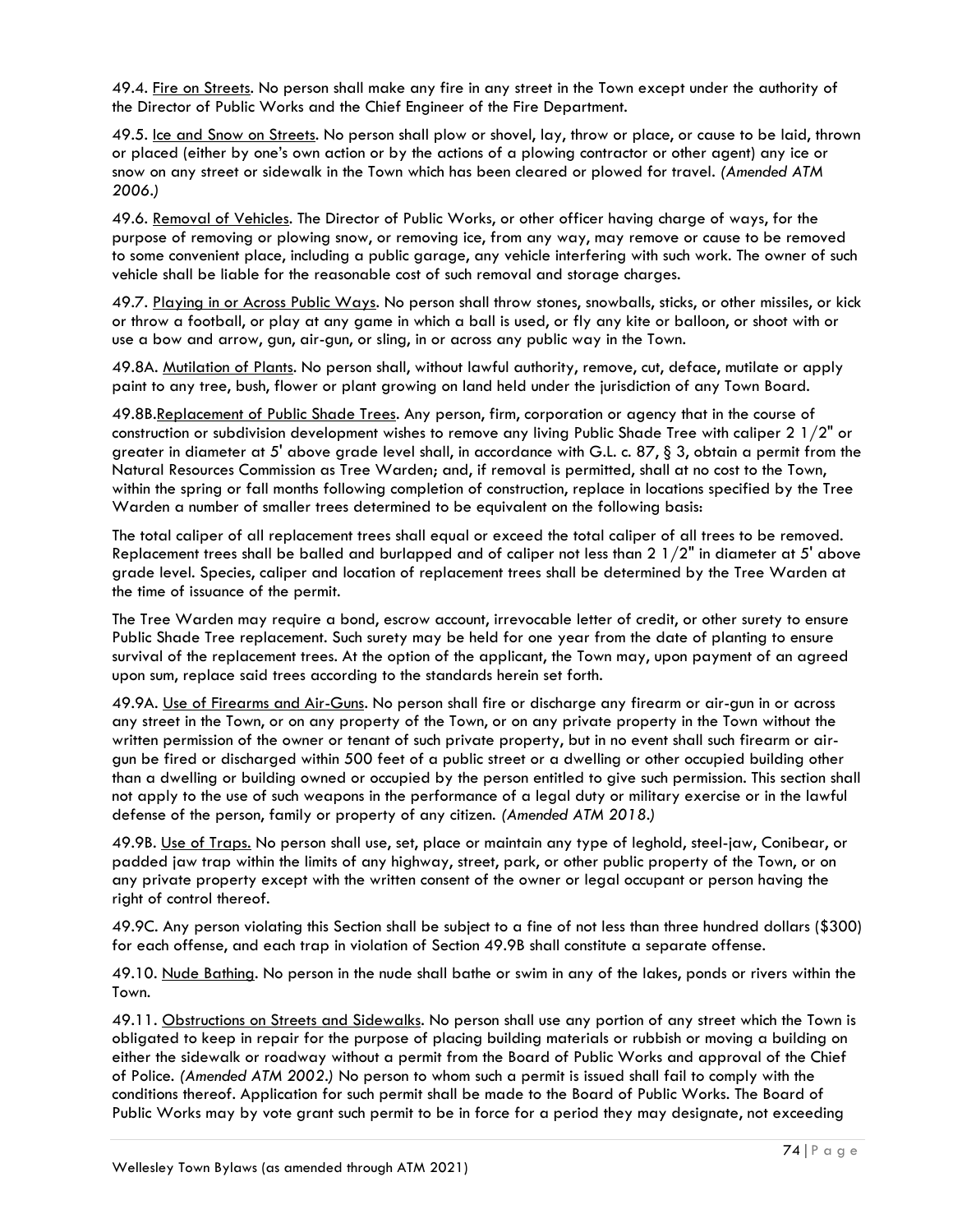ninety days, upon condition that during the whole of every night, from sunset until sunrise, warning lights shall be so placed as to warn travelers of the presence of the obstruction and upon such further conditions as the Board of Public Works may by vote determine. The Board of Public Works may require that a bond be furnished to secure the performance of the provisions of this section. A copy of said vote certified by the Secretary or Clerk of the Board of Public Works shall forthwith be transmitted to the Chief of Police.

## 49.11A. Regulation of Utility Poles/Replacement of Existing Poles. *(New Section ATM 2000.)*

- a. A distribution company or a telephone company engaging in the removal of an existing pole and the installation of a new pole in place thereof shall, in accordance with G.L. c. 164, § 34B, complete the transfer of wires, all repairs, and the removal of existing pole from the site within 90 days from the date of installation of the new pole; provided, however, that for any approved commercial or industrial construction project, the completion of which is expected to take longer than one year, said company shall be required to remove such pole within six months from the date of installation of the new pole. The utility responsible for setting the new pole shall notify in writing all other users and also the Select Board and the Manager of the Municipal Light Plant of the starting date of such removal and installation work at least 48 hours prior to the commencement of such work. Said utility shall also require all other users to remove their wiring and other attachments from the poles within 30 days of such notice, and all other users shall comply.
- b. Any distribution company, telephone company or user violating this section shall be subject to a fine of not less than Three Hundred Dollars (\$300.00) for each offense, each day constituting a separate offense.
- c. The Select Board, or its designee, shall be the enforcement officer of this section. Upon the making of any complaint that a violation of this Section has occurred, the Select Board shall within 14 days, or such longer or shorter time as the board shall determine, convene a hearing to determine whether a complaint shall be sought in District Court (or whether the provision for non-criminal disposition in Article 52 shall be implemented). At said hearing, the Select Board shall also determine the date when the violation first occurred, for purposes of establishing the date of offense, each subsequent day constituting a separate offense, so that the fine as set forth in subsection (b) above may be correctly computed.

49.12a. Use of Town Water System. No person shall open a hydrant or turn off or turn on the water in any water main, service pipe, hydrant, water post, drinking fountain, or other fixture or appurtenance not on their own premises connected with the water system of the Town, nor make any opening into or connection therewith, without authority from the Director of Public Works, except in case of fire.

# 49.12b. Restrictions on the Use of the Town's Water Supply. *(New Section ATM 2003.)*

49.12b.1 Authority. This Bylaw is adopted by the Town under its police powers pursuant to the Home Rule Amendment of the Massachusetts Constitution, Article LXXXIX, to protect public health and welfare and its powers under G.L. c. 40, § 21 et seq. and implements the Town's authority to regulate water use pursuant to G.L. c. 41, § 69B. This bylaw also implements the Town's authority under G.L. c. 40, § 41A, conditioned upon a declaration of water supply emergency issued by the Massachusetts Department of Environmental Protection (DEP).

49.12b.2 Purpose. The purpose of this bylaw is to protect, preserve and maintain the public health, safety and welfare whenever there is in force a State of Water Supply Conservation or State of Water Supply Emergency by providing for enforcement of any duly imposed restrictions, requirements, provisions or conditions imposed by the Town or by the DEP.

#### 49.12b.3 Definitions.

- a. Agriculture shall mean farming in all its branches and agriculture, as defined at G.L. c. 128, § 1A.
- b. Outdoor Watering shall mean any residential, municipal, industrial, or commercial watering of nonagricultural lawns, trees or shrubbery.
- c. Person shall mean any individual, corporation trust, partnership, agency, authority association, or other entity and any officer, employee, group or agent of such persons.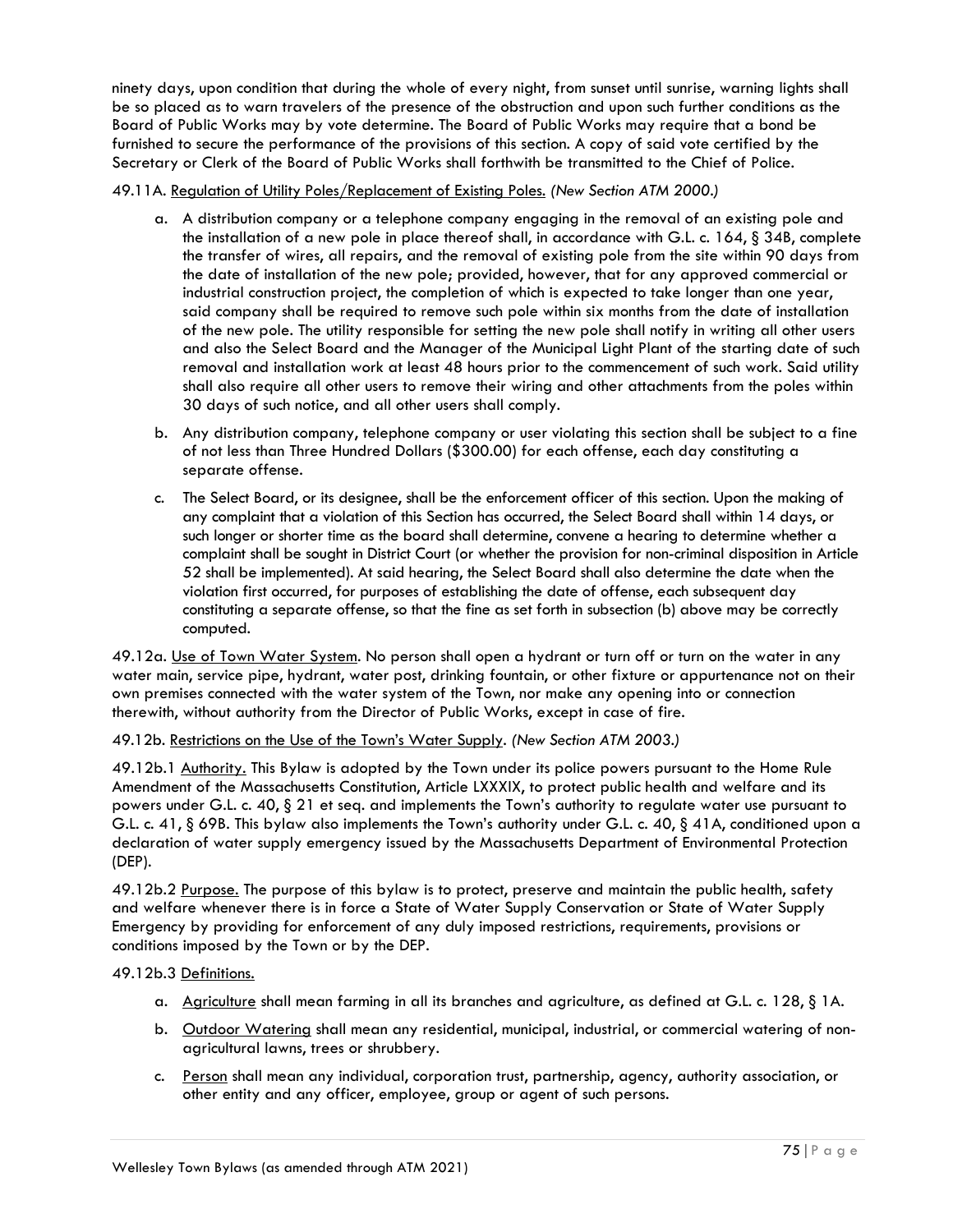- d. State of Water Supply Emergency shall mean a State of Water Supply Emergency declared by the DEP under G.L. c. 21G, §§ 15-17.
- e. State of Water Supply Conservation shall mean a State of Water Supply Conservation declared by the Town pursuant to Section 4 of this bylaw.
- f. Water Users or Water Consumers shall mean all public and private users of the Town's public water system, irrespective of any person's responsibility for billing purposes for water used at any particular facility.

49.12b.4 Declaration of a State of Water Supply Conservation. The Town, through the Board of Public Works, may declare a State of Water Supply Conservation upon a determination by a majority vote of the Board of Public Works that a shortage of water exists and conservation measures are appropriate to ensure an adequate supply of water to all water consumers. Public notice of a State of Water Conservation shall be given under Section 6 of this bylaw before it may be enforced.

49.12b.5 Restricted Water Uses. A declaration of a State of Water Supply Conservation shall include one or more of the following restrictions, conditions, or requirements limiting the use of water as necessary to protect the water supply. The applicable restrictions, conditions or requirements shall be included in the public notice required under Section 6.

- a. Outdoor Watering Hours: Outdoor water use is permitted only during daily periods of low demand, at night or early morning, to be specified in the declaration of a State of Water Supply Conservation and public notice thereof.
- b. Alternate Day Outdoor Water Use: Outdoor water use by water users with odd numbered addresses is restricted to Tuesdays, Thursdays and Saturdays. Outdoor water use by water users with even numbered addresses is restricted to Wednesdays, Fridays and Sundays.
- c. Outdoor Water Method Restriction: Outdoor Watering is restricted to bucket, can or hand held hose watering. The use and operation of automatic or unattended irrigation systems (in-ground or hose-connected) is prohibited.
- d. Car Washing: Washing of a car or vehicle is prohibited.
- e. Filling Swimming Pools: Filling of swimming pools is prohibited.
- f. Outdoor Water Use Ban: Outdoor water use is prohibited.

49.12b.6 Public Notification of a State of Water Supply Conservation and State of Water Supply Emergency; Notification of DEP. Notification of any provision, restriction, requirement or condition imposed by the Town as part of a State of Water Supply Conservation shall be published in a newspaper of general circulation within the Town, or by such other means reasonably calculated to reach and inform all users of water of the State of Water Supply Conservation. Notification of a State Water Supply Emergency declared by the DEP shall be provided by furnishing a copy of the Notice to radio and television stations serving the area served by the public water system as soon as possible, but no later than 48 hours after the public water system receives notice of the DEP's declaration. Any restriction imposed under Section 5 or in the DEP declaration of emergency or Order shall not be effective until such notification is provided. Notification of the State of Water Supply Conservation shall also be simultaneously provided to the DEP at the same time that notification is given.

49.12b.7 Termination of State of Water Supply Conservation; Notice. A State of Water Supply Conservation may be terminated by a majority vote of the Board of Public Works, upon a determination that the water supply shortage no longer exists. Public notification of the termination of a State of Water Supply Conservation shall be given in the same manner required by Section 6.

49.12b.8 State of Water Supply Emergency; Compliance with DEP Orders. Upon notification to the public that the DEP has issued a State of Water Supply Emergency, no person shall violate any provision, restriction, requirement, condition of any order approved or issued by the DEP intended to bring about an end to the State of Emergency. The notice prescribed by this section shall be in writing and shall be published once in a newspaper of general circulation within the Town. The notice shall summarize the provisions of the Declaration of Water Supply Emergency and the requirements and conditions thereof. Notice as prescribed by this section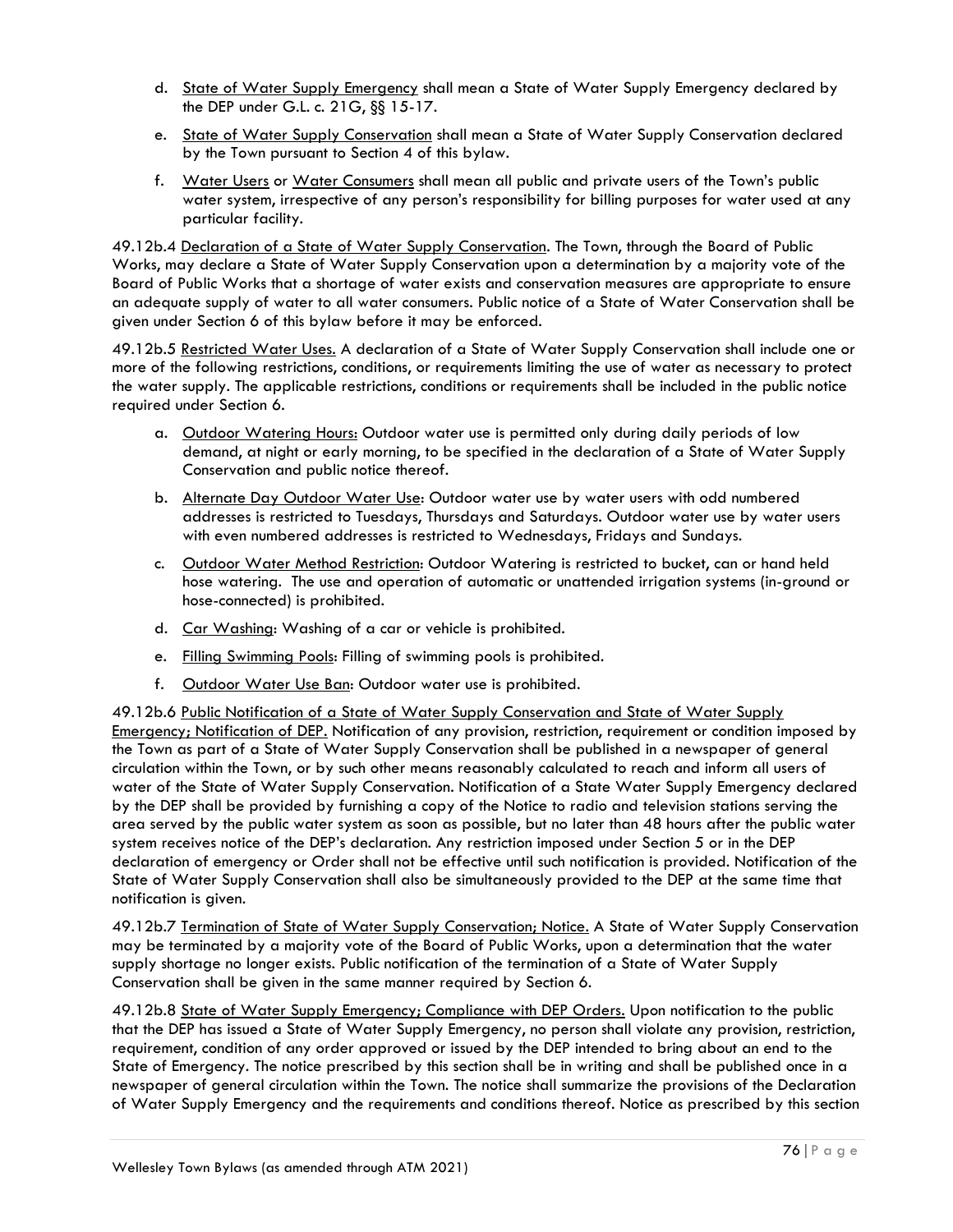shall be sufficient for enforcement of the requirements of such a Declaration on and after the date following newspaper publication.

49.12b.9 Violation and Penalties. Any person violating this bylaw shall be liable to the Town in the amount of \$50.00 for the first violation, and \$100 for each subsequent violation which shall inure to the Town for such uses as the Board of Public Works may direct. Fines shall be recovered by indictment, or on complaint before the District Court, or by non-criminal disposition in accordance with G.L. c. 30, § 21D. For purpose of noncriminal disposition, the enforcing person(s) shall be any police of the Town of Wellesley. Each day of violation shall constitute a separate offense.

49.12b.10 Severability. The invalidity of any portion or provision of this bylaw shall not invalidate any other portion or provision thereof.

49.12b.11 Exemptions. The Board of Public Works may grant exemptions for the following uses:

- a. Water to sustain animal life;
- b. Swimming pools used as a primary means of exercise, therapy or rehabilitation located at a medical or rehabilitation facility; and
- c. Commercial car or vehicle washing facilities; provided the user demonstrates:
	- i. that the water will be used efficiently, and
	- ii. that any additional eligibility criteria established by the Board of Public Works are being met.

Requests for exemptions shall be made in writing to the Board of Public Works.

49.13. Internal Combustion Engines on Morse's Pond. The operation or use of any internal combustion engine in or upon that portion of Morse's Pond situated in the Town is prohibited. The provisions of this Section shall not apply to the Commonwealth of Massachusetts or to any political subdivision thereof.

49.14. Interference with Fire and Police Department Apparatus. No unauthorized person shall handle or in any way interfere with apparatus, machinery or fixtures belonging to the Fire or Police Department, or with any signal-box, wire, pole, or other thing connected with the fire alarm or police signal system.

49.15. Interference with Passage of Fire Apparatus. No person shall leave any vehicle unattended within the limits of any private way furnishing means of access for fire apparatus to any building so as to interfere with or restrict the passage of such apparatus.

49.16. Buildings Occupied by Fire or Police Department. No person shall enter into or remain in any building occupied by the Fire or Police Department without the permission of the officer having charge of such building, unless for some lawful purpose.

49.17. Interference with Hose Pipe. No person shall drive any vehicle upon or over any hose pipe lawfully placed in a street, or in use at a fire, except with the consent of the person in charge thereof.

49.18. Interference with Town Property. No person shall enter into, climb on or remain in any building or structure belonging to the Town without authorization from the department, board or official having custody of the building or structure. No unauthorized person shall handle, injure, remove, tamper with, or interfere with any seal, switch, wire, light, pole, fixture, apparatus, machinery or equipment belonging to the Town.

49.19. Possession and Use of Alcoholic Beverages. Drinking or possession of any alcoholic beverage, as defined in G.L. c. 138, while in or upon any Wellesley Public Schools building or grounds, or Town owned grounds, is prohibited. Drinking or possession of any alcoholic beverage while in a Town building is prohibited, except insofar as may be allowed by temporary license issued by the Select Board to a nonprofit organization; provided, however, that any license so issued shall be conditioned on the licensee's compliance with the requirements of G.L. c. 138 s and Chapter 635 of the Acts of 1982 and the Select Board's Rules and Regulations Governing Alcoholic Beverages. *(Amended ATM 2018.)*

No person shall consume any alcoholic beverage, as defined above, on any public way or way to which the public has a right of access as invitees or licensees, including any person in a motor vehicle while it is in, on, or upon any public way or any way to which the public has a right of access as aforesaid, within the limits of the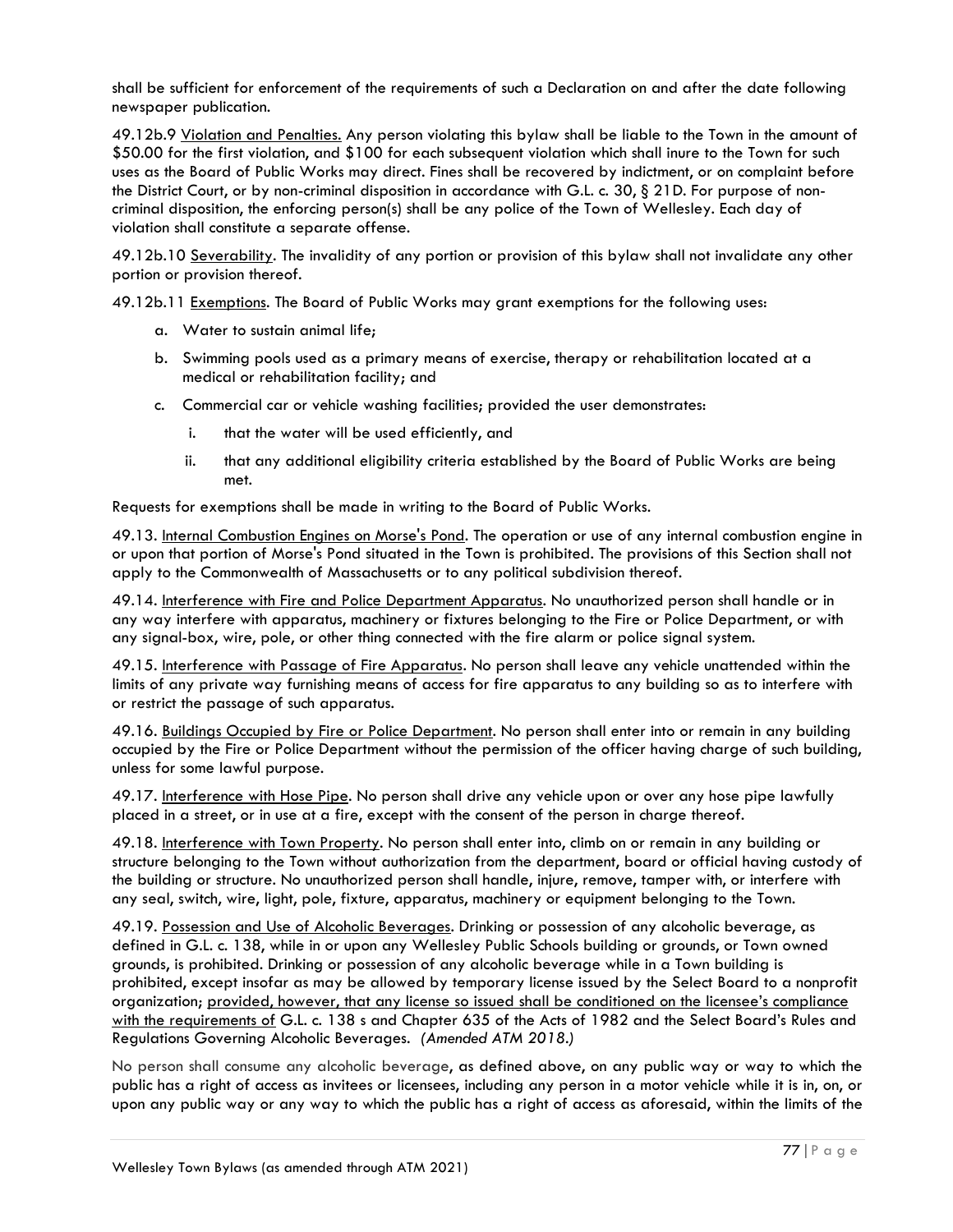Town; and no person shall consume any alcoholic beverages, in, on, or upon any private land or place without the consent of the owner or person in control of such private land or place.

Any person who violates this section may be arrested by a police officer without a warrant.

All alcoholic beverages being used in violation of this sentence may be seized and held until final adjudication of the charge against any such person or persons has been made by the Court.

Whoever violates the provisions of this section shall be punished by a fine not exceeding fifty dollars (\$50) for such offense.

49.19A. Consumption of Marijuana Prohibited. No person shall smoke, ingest, or otherwise use or consume marijuana or tetrahydrocannabinol (as defined in G.L. c. 94C, § 1, as amended) while in or upon any street, sidewalk, public way, including any person, in a motor vehicle while it is in, on or upon any public way or any way to which the public has right of access within the limits of the Town, footway, passageway, stairs, bridge, park, playground, beach, recreation area, boat landing, public building, schoolhouse, school grounds, cemetery, parking lot, or any area owned by or under the control of the Town, or in or upon any bus or other passenger conveyance operated by a common carrier within the Town, or in any place to which the public has a right of access.

Violation of this Section is punishable by a fine of \$300. If said fine is unpaid through the non-criminal disposition process as outlined under Article 52, such payment shall be enforceable through indictment or on complaint before a district court. Any penalty imposed under this bylaw shall be in addition to any civil penalty imposed under G.L. c. 94C, § 32L. *(New section ATM 2013.)*

49.20. Licensing of Vehicles for Hire. Except as otherwise provided by law, the Select Board, upon such terms and conditions as they may deem expedient, may grant licenses to owners of vehicles to use such vehicles for the conveyance of persons or property for hire, and may designate stands and locations upon the streets of the Town where such vehicles may stand or wait for employment. Every such license shall be granted to expire on the last day of March next ensuing after the date of its issue and it may be revoked at any time for cause satisfactory to said Board. Each license may cover one or more vehicles belonging to the same owner, shall bear upon its face the date of its issue, the date of its expiration, the name and address of the owner of the vehicle or vehicles to whom the license is issued, and a description of each vehicle so licensed sufficient for its identification. The fee for each license shall be twenty-five dollars for each vehicle covered thereby and no license shall be transferred except with the approval of the Select Board duly endorsed thereon. No person shall hold themselves out as the owner, driver or operator of any vehicle used for the purposes mentioned in this section, unless such vehicle is duly licensed as provided in this section.

49.21. Licensing of Junk Dealers. No person shall collect, deal in, or keep a shop for the purchase, sale or barter of junk, old metals or second hand articles within the limits of the Town, unless licensed by the Select Board under such rules and regulations as they shall prescribe.

49.22. Possession and Use of Inflammable Substances. Except as otherwise provided in G.L. c. 148, no person shall keep, store, use, manufacture, sell or otherwise handle petroleum products, fuel oil, gasoline or inflammable fluids or compounds or any substance having such properties that it might spontaneously or acting under the influence of any contiguous substance, or of any chemical or physical agency, ignite or inflame or generate inflammable or explosive vapors or gases to a dangerous extent without registering so to do and obtaining a license therefor. The fee for such license shall be fifty dollars (\$50.00) and the annual Public Safety Certificates shall be twenty-five dollars (\$25.00). This section shall not apply to permits issued by the Chief Engineer of the Fire Department pursuant to the authority granted under G.L. c. 148, § 10A.

49.23. Clearance Areas at Intersections. At each intersection of public or private streets or ways in the Town there shall be a clearance area consisting of the triangular area formed by the side lines of the intersecting streets or ways and a line joining each side line at a point twenty (20) feet distance from the point of intersection or, in case of rounded corners, from the point at which the side lines would intersect if projected. In case of uncertainty as to a point of intersection of such projected side line the Town Engineer shall certify to the Select Board the clearance area drawn as nearly as may be in accordance with the foregoing provisions and having due regard for the safety of the public. No fence or other structure, shrubbery, foliage, hedge, tree or the like, which unreasonably interferes with sightlines across such clearance areas and thereby is hazardous to the safety of the public shall be erected, planted, maintained or allowed to exist within a clearance area. This section shall not apply to buildings which are not in violation of the Zoning Bylaws.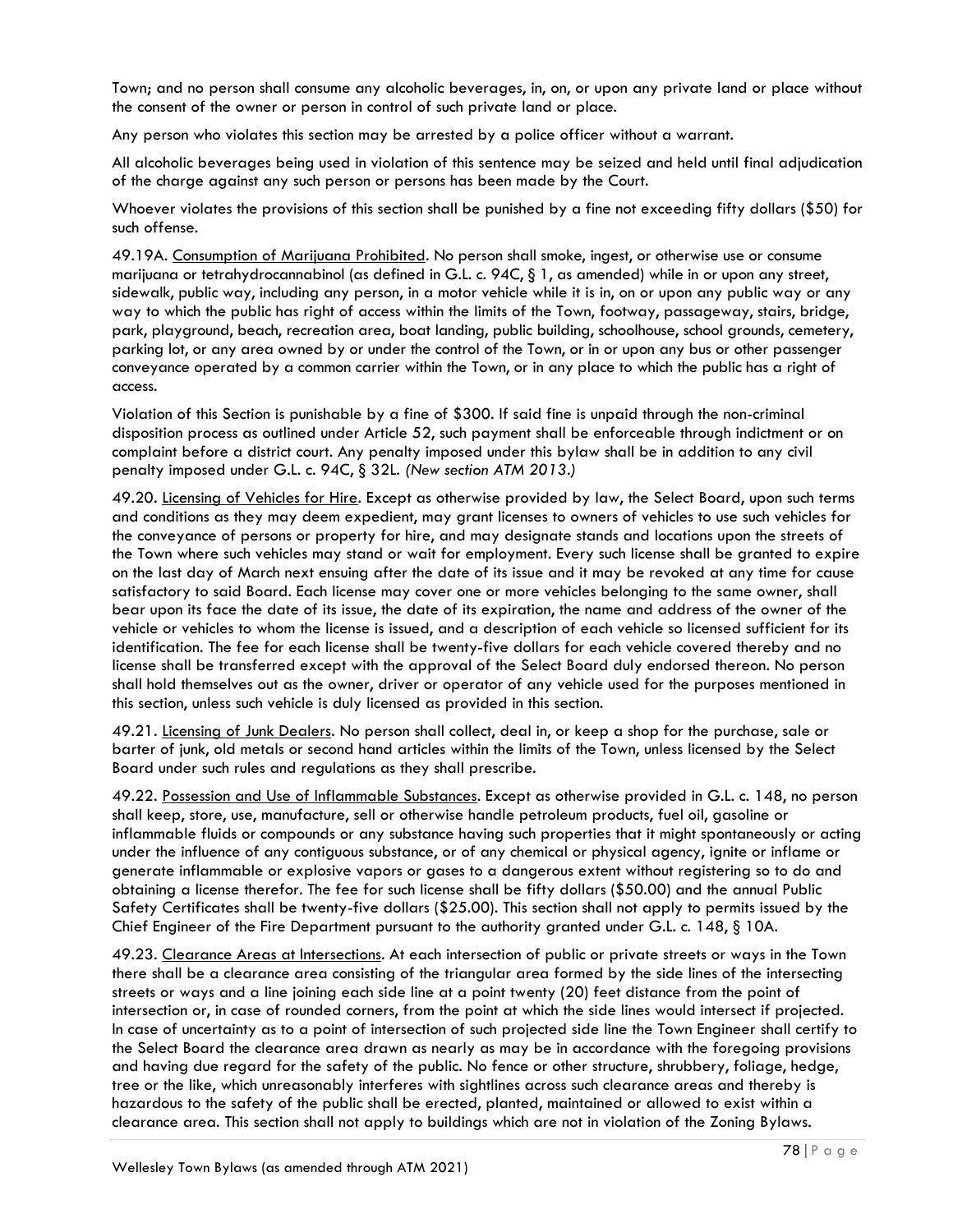49.24. Fire Lanes. The Board of Fire Engineers is authorized to designate Fire Lanes on any property within the Town to allow for unimpeded access of firefighting apparatus. Fire Lanes shall be designated and posted as such. No person shall obstruct or park a vehicle in any Fire Lane.

49.25. Mechanical Protection Devices. Except as approved in writing by the Fire Department and/or Police Department pursuant to regulations adopted by them, no person shall install a mechanical protection device that is automatically keyed to and/or activates the telephone (numbers) lines controlled by and/or listed to the Fire Department and/or Police Department; all devices installed before the effective date of this section shall be removed within sixty days of said effective date, unless so approved. For the purposes of this section a mechanical protection device shall be defined as an electrically operated instrument composed of sensing apparatus and related hardware which automatically sends over regular telephone lines, by direct connection or otherwise, a pre-recorded voice alarm upon receipt of a stimulus from the sensing apparatus that has detected a physical force or condition inherently characteristic of a fire or unauthorized intrusion.

Notwithstanding compliance with the foregoing paragraph, no persons shall maintain any protection device designed to emit an audible alarm upon detection of a physical force or condition inherently characteristic of an unauthorized intrusion on property which continuously or intermittently sounds for a period of time in excess of twenty (20) minutes. All such devices installed before the effective date of this Section shall be brought into compliance hereof or shall be removed within sixty (60) days of said effective date. Any person violating this Section shall be subject to a fine of not less than twenty (\$20) dollars for each offense.

The Board of Fire Engineers shall enact regulation requiring that any person having installed an electric or mechanical fire protection device in a lodging house, shall, in addition to such other requirements as shall be required in the license for such, take such steps as said regulations shall specify to preserve the integrity and safety of the device against vandalism or other improper use. Said regulations shall include, among other things, that there be posted in a conspicuous place on each floor copies of the General Laws making it a crime to interfere with firefighting operations and the causing of a false fire alarm. Said regulations may also govern lodgers and visitors, and may include penalties for the violation of the same, which may be enforceable under the procedure for non-criminal disposition set forth in Article 52.

The Select Board shall enact regulations requiring that any person having installed an electric or mechanical police alarm device shall, in addition to such other requirements as shall be required by law, or deemed to be in the Town's best interest, take such steps as said regulations shall specify to preserve the integrity and safety of the device against improper or negligent use. Said regulations shall include penalties for the violation of the same, which may be enforceable under the procedure for non-criminal disposition set forth in Article 52.

#### 49.26. Handicapped Parking.

- a. Any person having lawful control of a public or private way or of improved or enclosed property used as off-street parking areas for businesses, shopping malls, theaters, auditoriums, sporting or recreational facilities, cultural centers, residential dwellings, or for any other place where the public has a right of access as invitees or licensees shall, if said area contains more than 15 parking spaces, reserve, identify and locate parking spaces in said off-street parking areas for any vehicle owned and operated by a disabled veteran or handicapped person pursuant to G.L. c. 40, § 21(23).
- b. The leaving of any unauthorized vehicle within parking spaces designated for use by disabled veterans or handicapped persons as authorized and required by this bylaw, or in any manner as to obstruct a curb ramp designed for use by handicapped persons as a means of egress to a street or public way, is hereby prohibited. Whoever violates any provisions of Section 49.29(b) shall forfeit and pay for each offense the fine established for the same in Section 10-1 of Article X of the Town Traffic Regulations, as the same may from time to time be amended; and for each subsequent offense, the vehicle may be removed according to the provisions of G.L. c. 266, § 120D*.(Amended STM 2001.)*

49.27. Disabled, Dismantled, Inoperative and/or Unregistered Motor Vehicles. No person in charge or control of any property in any part of the Town, whether as owner, tenant, occupant, lessee or otherwise, shall allow any partially dismantled, inoperative, wrecked, junked or unregistered motor vehicle to remain on such property longer than thirty (30) days, unless said vehicle:

a. Is enclosed within a building or, if not enclosed,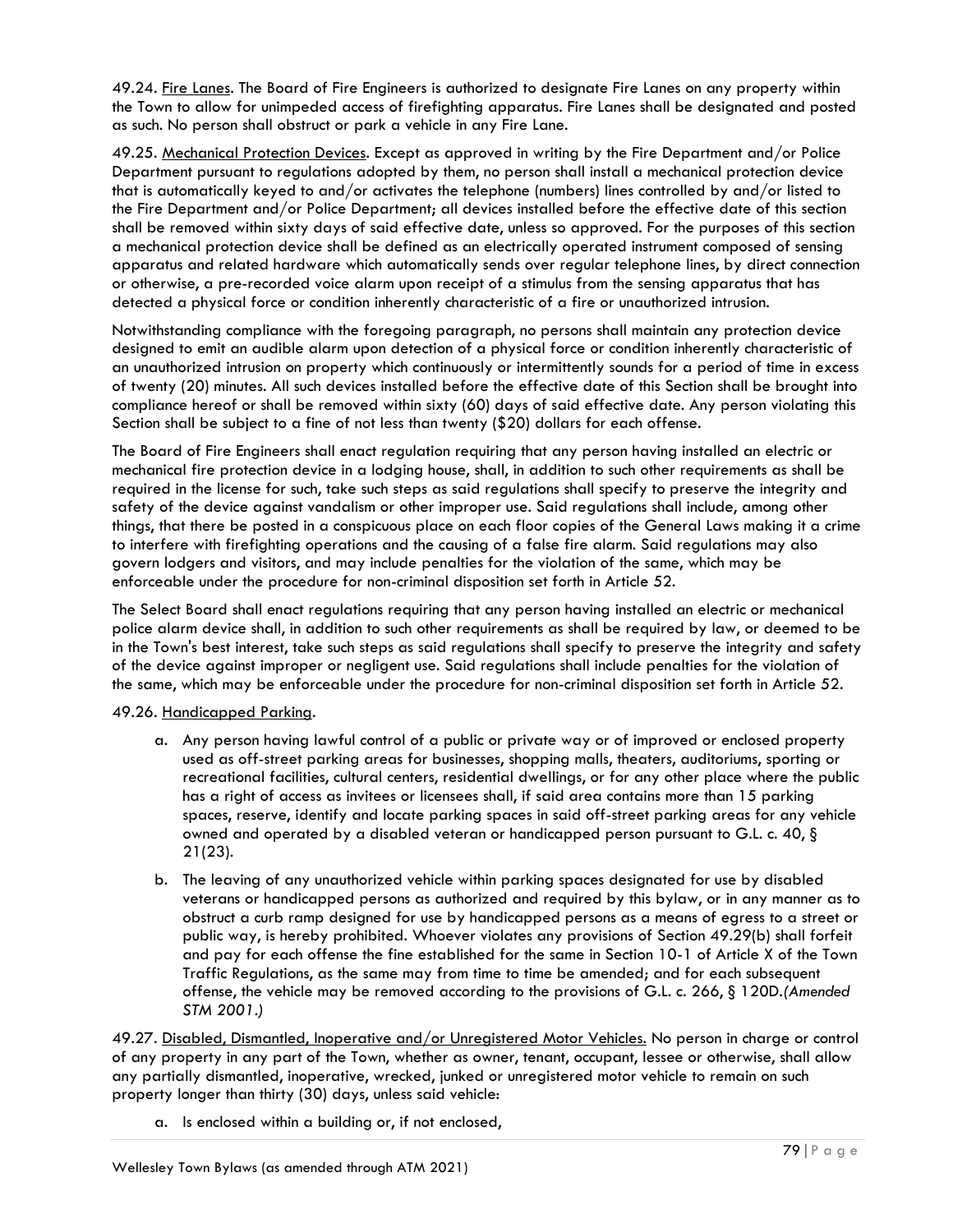- b. Is parked or stored other than in the front yard of the property, and is screened from view from all public or private ways and no unsightly condition is visible from adjacent property is created or,
- c. Is stored or parked on land or premises located in any business district, by a licensee authorized by the Select Board to sell or lease motor vehicles pursuant to G.L. c. 140, § 59.

The right to park or store such a vehicle under subsection (b) shall be restricted to no more than one such vehicle on the property at the same time.

49.28. Recreational Trailers or Vehicles. No person shall keep, store or park a recreational trailer or vehicle unless said trailer or vehicle:

- a. Is enclosed within a building or, if not enclosed,
- b. Is stored or parked on property being used for residential purposes, is located thereon other than in the front yard of the property, as defined in the Zoning Bylaw, is screened from view from all public or private ways, and is used solely for intermittent recreational, non-commercial use by the resident(s) living on the property, or
- c. Is stored or parked on premises by a licensee authorized by the Select Board to sell or lease motor vehicles pursuant to G.L. c. 140, § 59.

The right to park or store such a vehicle or trailer shall be unrestricted for a period of not more than fortyeight (48) hours for loading or unloading purposes. In no case shall any such trailer or vehicle be occupied on any property for an aggregate total of more than thirty (30) days in any one year.

For purposes of this section, a recreational trailer or vehicle is defined as a vehicular, portable unit designed for travel, camping or recreational use, including but not limited to the following:

- a. Travel Trailer A vehicular, portable dwelling unit built on a chassis, being of any length provided its gross weight does not exceed 4500 pounds, or being of any weight provided its overall length does not exceed 28 feet.
- b. Pick-Up Camper A portable dwelling unit, designed to be mounted on a pick-up truck or chassis, whether or not so mounted.
- c. Motorized Camper A portable dwelling designed and constructed as an integral part of a selfpropelled vehicle.
- d. Tent Trailer A folding structure, constructed of canvas, plastic or similar water repellent material, designed to be mounted on wheels to be used as a temporary dwelling.
- e. Boat Trailer A vehicle without motive power, designed to be drawn by a motor vehicle and designed for the hauling or storage of a boat, aircraft, snowmobile or other recreational vehicle.
- f. Boat Any vehicle for recreational use on water having an overall length of 16 or more feet.

49.29. Scenic Roads. Whoever violates the provisions of G.L. c. 40, § 15Cgoverning Scenic Road designations, or the Town of Wellesley Scenic Road Regulations, shall forfeit and pay for each offense a fine not exceeding three hundred (\$300) dollars.

49.30. Temporary and Transient Vendors. The Select Board shall enact regulations governing the licensing and manner of conducting business of persons engaging in a temporary or transient business activity, whether or not for profit, in the Town. Said regulations may include penalties for the violation of the same, which may be enforceable under the procedure for non-criminal disposition set forth in Article 52.

49.31. Restrictions on Hours of Certain Commercial Activity. Except in an emergency, and except as permitted by statute or the Chief of Police as herein provided, no person shall undertake or perform any outdoor commercial activity involving construction, earth moving, yard maintenance, home improvement, or the delivery or pick up of equipment or supplies for use therein, except during the following periods of time:

| Monday through Friday:                | $\overline{7}$ a.m. until $\overline{7}$ p.m. |
|---------------------------------------|-----------------------------------------------|
| Saturday and state observed holidays: | 8 a.m. until 7 p.m.                           |
| Sunday:                               | Prohibited.                                   |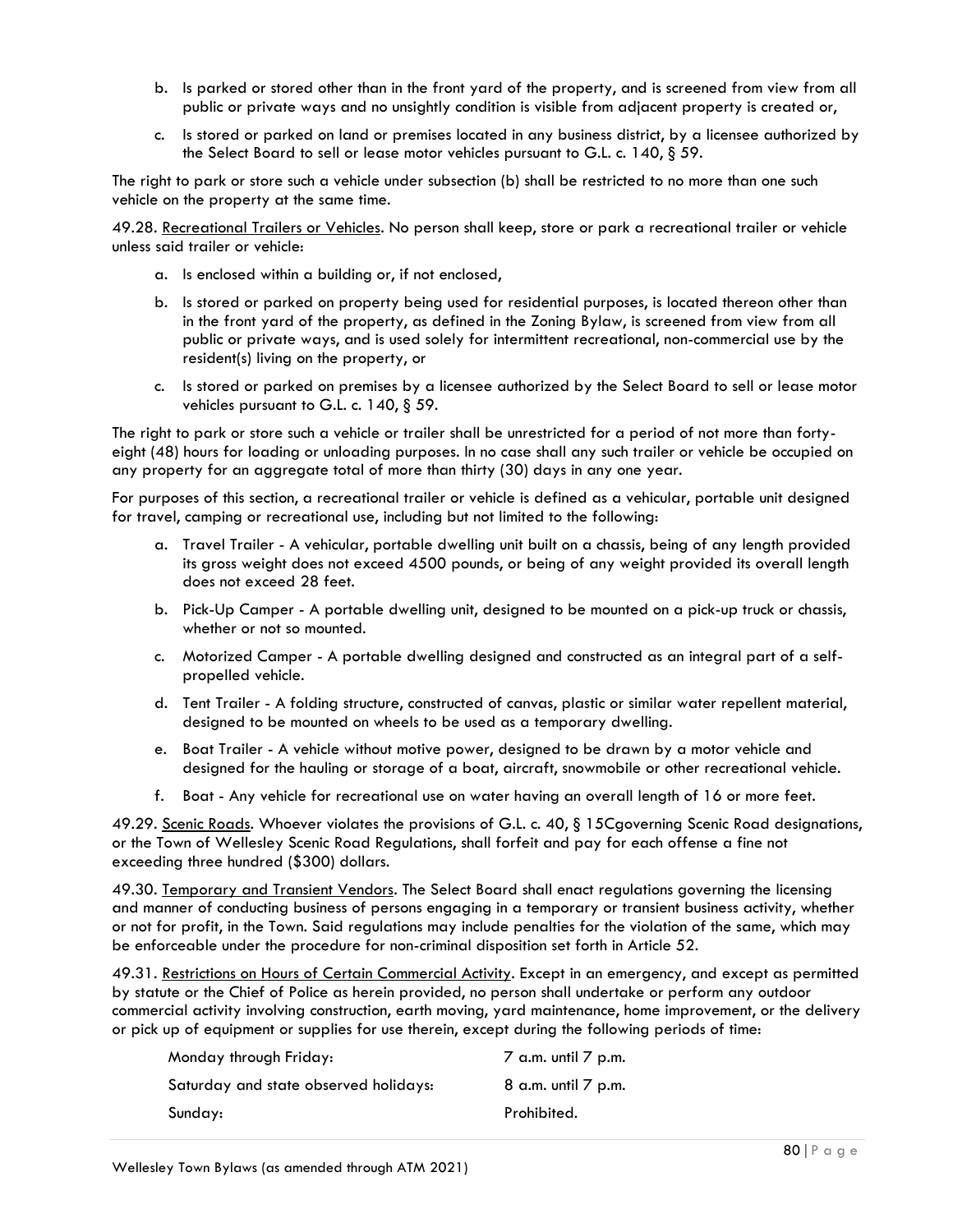The foregoing regulated activity includes, but is not limited to, the use of equipment powered by electric or internal combustion engines.

Upon application, the Chief of Police or their designee may issue permits for the conduct of necessary commercial outdoor activity which could not be performed during the otherwise permitted times without serious suffering, loss, damage, or public inconvenience.

This bylaw shall not apply to snow removal operations. *(New Section ATM 2009.)*

49.32. Penalty for Violation. Whoever violates any provisions of Article 49.31 shall, in cases not otherwise provided for, forfeit and pay for each offense a fine not exceeding fifty (\$50) dollars.

49.33 Fingerprint-Based Criminal Record Background Checks. *(New Section STM 2011.)*

49.33.1 Purpose and Authorization. In order to protect the health, safety, and welfare of the inhabitants of the Town, and as authorized by G.L. c. 6, § 172B 1/2 as enacted by Chapter 256 of the Acts of 2010, this bylaw shall require a) applicants for certain Town licenses permitting the engagement in specific occupational activities within the Town as enumerated in Section 49.36.2 below to submit to fingerprinting by the Police Department, b) the Police Department to conduct criminal record background checks based on such fingerprints, and c) the Town to consider the results of such background checks in determining whether or not to grant a license.

The Town authorizes the Massachusetts State Police, the Massachusetts Department of Criminal Justice Information Systems (DCJIS), and the Federal Bureau of Investigation (FBI) as may be applicable to conduct on the behalf of the Town and its Police Department fingerprint-based state and national criminal record background checks, including of FBI records, consistent with this by-law. The Town authorizes the Police Department to receive and utilize FBI records in connection with such background checks, consistent with this by-law.

49.33.2 Applicant's Submission to Fingerprinting by the Wellesley Police Department. Any applicant for a license to engage in any of the following occupational activities within the Town shall submit a full set of fingerprints taken by the Police Department within ten (l0) days of the date of the application for a license for the purpose of conducting a state and national criminal record background check to determine the suitability of the applicant for the license:

Manager of Alcoholic Beverage License Hawker and Peddler Owner or Operator of Public Conveyance Dealer of Second-Hand Articles Ice Cream Truck Vendor

At the time of fingerprinting, the Police Department shall notify the individual fingerprinted that the fingerprints will be used to check the individual's FBI criminal history records.

49.33.3 Police Department Processing of Fingerprint-Based Criminal Record Background Checks and Communication of Results. The Police Department shall transmit fingerprints it has obtained pursuant to Section 49.36.2 to the Identification Section of the Massachusetts State Police, DCJIS, and/or the FBI as may be necessary for the purpose of conducting fingerprint-based state and national criminal records background checks of license applicants specified in Section 49.36.2.

The Police Department shall provide the applicant with a copy of the results of their fingerprint-based criminal record background check and supply the applicant the opportunity to complete or challenge the accuracy of the information contained in it, including in the FBI identification record. The Police Department shall also supply applicants with information regarding the procedures for obtaining a change, correction, or updating of a criminal record, including a copy of 28 C.F.R. Part 16.34 pertaining to FBI identification records. The Police Department shall not utilize the fingerprint-based criminal record background check pursuant to the paragraph below until it has taken the steps detailed in this paragraph and otherwise complied with the Town's policy applicable to Town licensing-related criminal record background checks.

The Police Department shall communicate the results of fingerprint-based criminal record background checks to the applicable licensing authority within the Town. The Police Department shall indicate whether the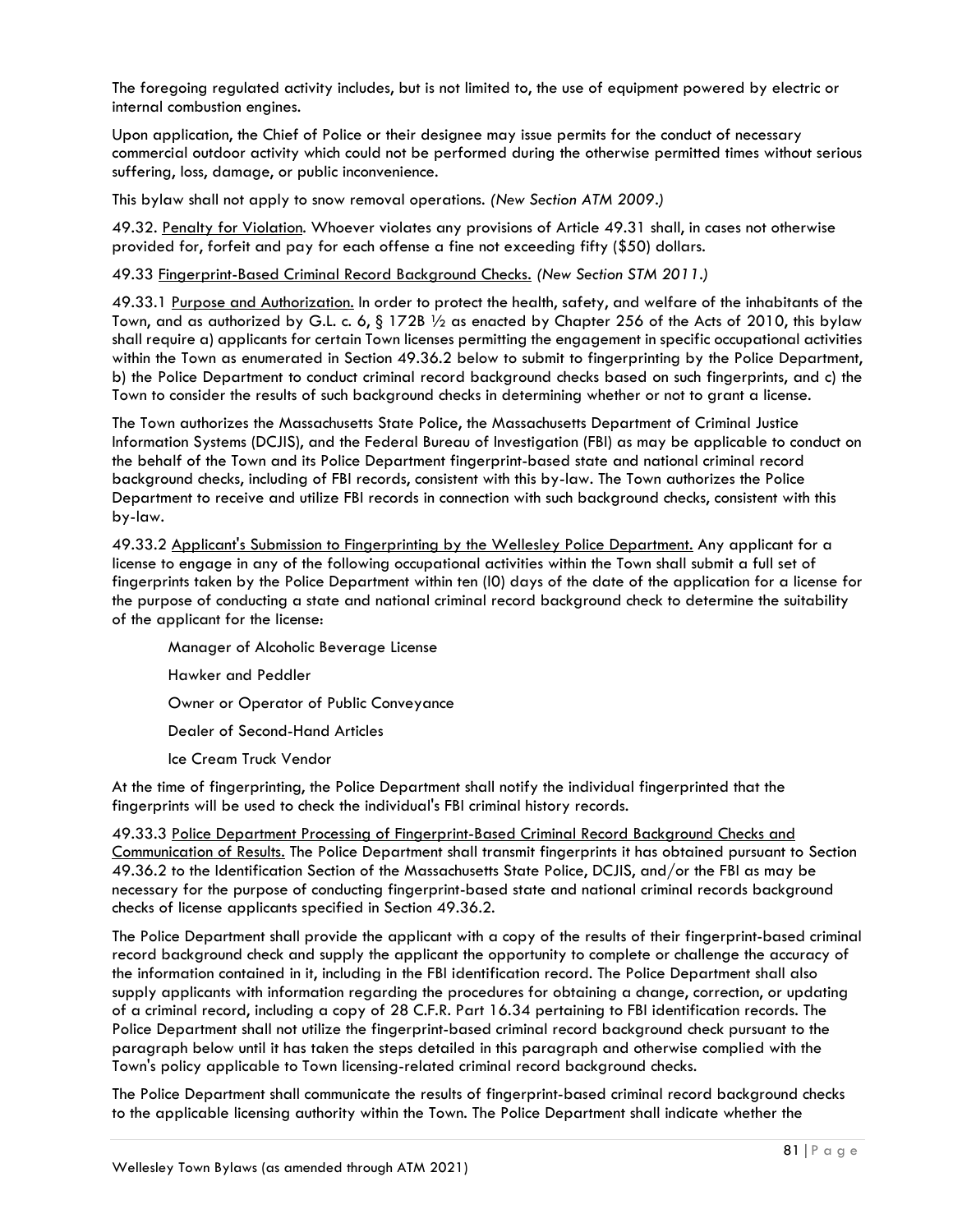applicant has been convicted of, or is awaiting final adjudication for, a crime that bears upon their suitability, or any felony or misdemeanor that involved force or threat of force, controlled substances or a sex-related offense.

49.33.4 Reliance on Results of Fingerprint-Based Criminal Record Background Checks. Licensing authorities of the Town shall utilize the results of fingerprint-based criminal record background checks for the sole purpose of determining the suitability of the subjects of the checks in connection with the license applications specified in Section 49.36.2. A Town licensing authority may deny an application for a license on the basis of the results of a fingerprint-based criminal record background check if it determines that the results of the check render the subject unsuitable for the proposed occupational activity. The licensing authority shall consider all applicable laws, regulations and Town policies bearing on an applicant's suitability in making this determination. The licensing authority shall not deny a license based on information in a criminal record unless the applicant has been afforded a reasonable time to correct or complete the record or has declined to do so.

49.33.5 Compliance with Law, Regulation, and Town Policy. Implementation of this bylaw and the conducting of fingerprint-based criminal record background checks by the Town shall be in accordance with all applicable laws, regulations, and Town policies, including, but not limited to, the Town's policy applicable to licensing-related criminal record background checks which shall include record retention and confidentiality requirements. The Town shall not disseminate the results of fingerprint-based criminal background checks except as may be provided by law, regulation, and Town policy. The Town shall not disseminate criminal record information received from the FBI to unauthorized persons or entities.

49.33.6 Fees. The fee charged by the Police Department for the purpose of conducting fingerprint-based criminal record background checks shall be one hundred dollars (\$100). A portion of the fee, as specified in G.L. c. 6, § 172B 1/2, shall be deposited into the Firearms Fingerprint Identity Verification Trust Fund, and the remainder of the fee may be retained by the Town for costs associated with the administration of the fingerprinting system.

# **ARTICLE 50. MUNICIPAL PARKING LOT REGULATIONS**

50.1Definitions. For the purposes of this article:

- a. "Person" shall mean and include an individual, firm, co-partnership, association or corporation.
- b. Municipal Parking Lot" shall mean and include any land acquired or leased by the Town for use as a parking lot and any other land of the Town set aside for such use, either permanently or temporarily, by vote of Town Meeting.
- c. Parking Meter" shall mean any mechanical device, not inconsistent with the provisions of this Article, placed or erected on any municipal parking lot of the Town for regulation of parking.
- d. "Parking Meter Space" shall mean a space in the portion of any municipal parking lot where parking meters have been installed which is duly designated for the parking of a single vehicle by painted lines or other markings on the surface of the lot adjacent to or adjoining a parking meter.

50.2. Revocable License to Park. The parking of any vehicle in a municipal parking lot shall be under a temporary license or permit from the Town. The license or permit shall be granted only to those persons who comply with, and shall be subject to, the provisions and conditions set out in this article and in the policies and procedures adopted by the Select Board under this Article. The license or permit shall be revocable at the will of the Town.

No person shall enter upon any municipal parking lot except in connection with the parking of a vehicle therein in accordance with such a license or permit.

50.3. Installation of Meters. Pursuant to the provisions of G.L. c. 40, § 22C, parking meters shall be installed in such municipal parking lots or portions thereof as the Select Board shall determine from time to time. Such meters shall be installed under the direction and supervision of the Select Board in accordance with the provisions of this Article.

Each parking meter installed hereunder shall show by proper legend the maximum parking time established by the Select Board for the parking meter space adjacent to it, as hereinafter provided, and shall at all times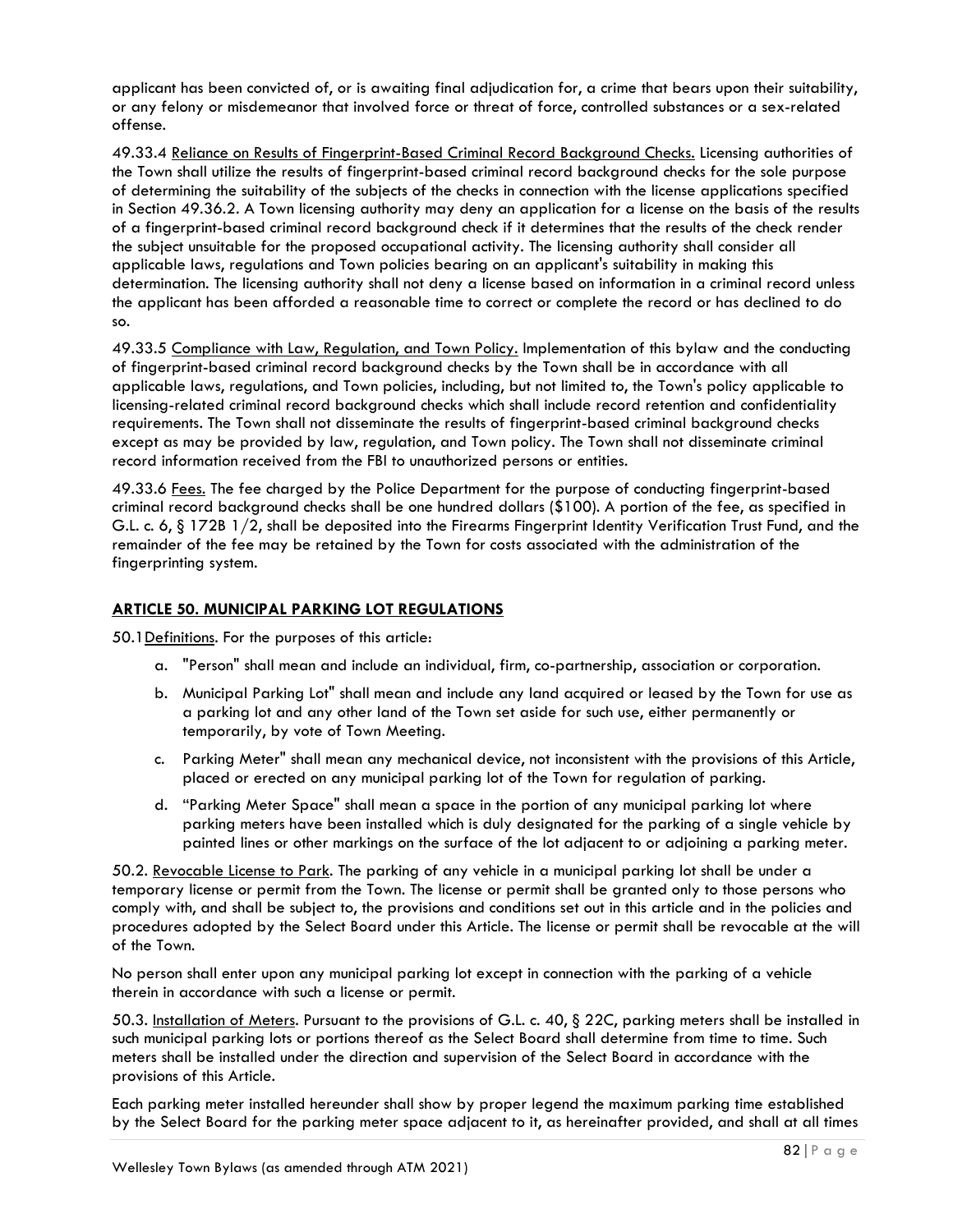show the balance of parking time permitted. At the expiration of the period for which a parking fee was paid, the meter shall indicate illegal or overtime parking. Each such meter shall show by similar legend the parking fees established by the Select Board for said space.

50.4. Assumption of Risk. By parking a vehicle in a municipal parking lot the owner or operator thereof accepts and exercises a license or permit from the Town to do so under the provisions of this Article and thereby agrees to assume all risk of and responsibility for any loss or damage thereto or to any property therein, while said vehicle is in said municipal parking lot, from any cause whatever and to indemnify the Town, its officers, officials and employees, and save it and them harmless from and against all claims and demands whatsoever for or because of such loss or damage.

Any person, including but not limited to any owner, operator, or occupant of a vehicle, going into, upon or across a municipal parking lot, whether on foot or in a vehicle, for or in connection with the parking of a vehicle therein accepts and exercises a license or permit from the Town under the provisions of this Article and thereby agrees to assume all risk of and responsibility for injuries to their person, or for their death, while on or as a result of their having been on said lot, from any cause whatever, and that neither they nor any of their heirs, executors, administrators or assigns will make any claim or demand whatever against the Town or any of its officers, officials or employees for or because of such injuries or death.

50.5. Maintenance of Meters. The Select Board or its designee shall be responsible for the maintenance and repair of all parking meters installed in municipal parking lots. *(Amended ATM 2002*)

50.6. Permitted Parking Periods. The maximum periods of time vehicles will be permitted to park in the several municipal parking lots of the Town and in the various parking meter spaces therein shall be established by policies and procedures adopted by the Select Board.

No person shall park a vehicle in a municipal parking lot or in a parking meter space therein for longer than the maximum parking period established for said lot or space.

No person shall deposit or cause to be deposited in a parking meter any coin for the purposes of permitting a vehicle to remain in a parking meter space beyond the maximum period of time established for that space.

50.7. Parking Fees. The fees for parking vehicles in municipal parking lots and in parking meter spaces for such lots shall be established by policies adopted by the Select Board.

The Select Board may by such policies establish lower or different fees for residents than those which are payable by nonresidents or exempt such residents from the payment of such fees. If the Select Board shall so establish more favorable parking privileges for residents they may by such policies provide for the issuance to such residents of plates, stickers or other insignia to be affixed to their vehicles to show that they are entitled to residents' privileges.

The owner or operator of a vehicle parking the same in a parking meter space shall immediately deposit in the parking meter for that space the required coin or coins of the United States for the maximum parking time established for said space, or for any permitted subdivision thereof, as shown on the meter; and if so required, they shall set the mechanism in motion.

50.8. Safety Precautions. The ignition keys shall be removed and the hand brake or emergency brake shall be set by the owner or operator of every vehicle parked in a municipal parking lot.

50.9. Animals. No animals or pets shall be left in or upon any vehicle parked in a municipal parking lot.

50.10. Prohibited Parking. No person shall park a vehicle in a parking meter space, or in any other portion of a municipal parking lot where parking fees are payable, without paying the fees established by policies adopted by the Select Board under this article, unless they shall have been exempted from payment of said fees by such policies because they are a resident.

No person shall park a vehicle in the portion of any municipal parking lot where parking meters have been installed unless such vehicle is wholly within a parking meter space adjacent to such a meter.

50.11. Interference with Meters. No unauthorized person shall open, break, injure, destroy or tamper with any parking meter.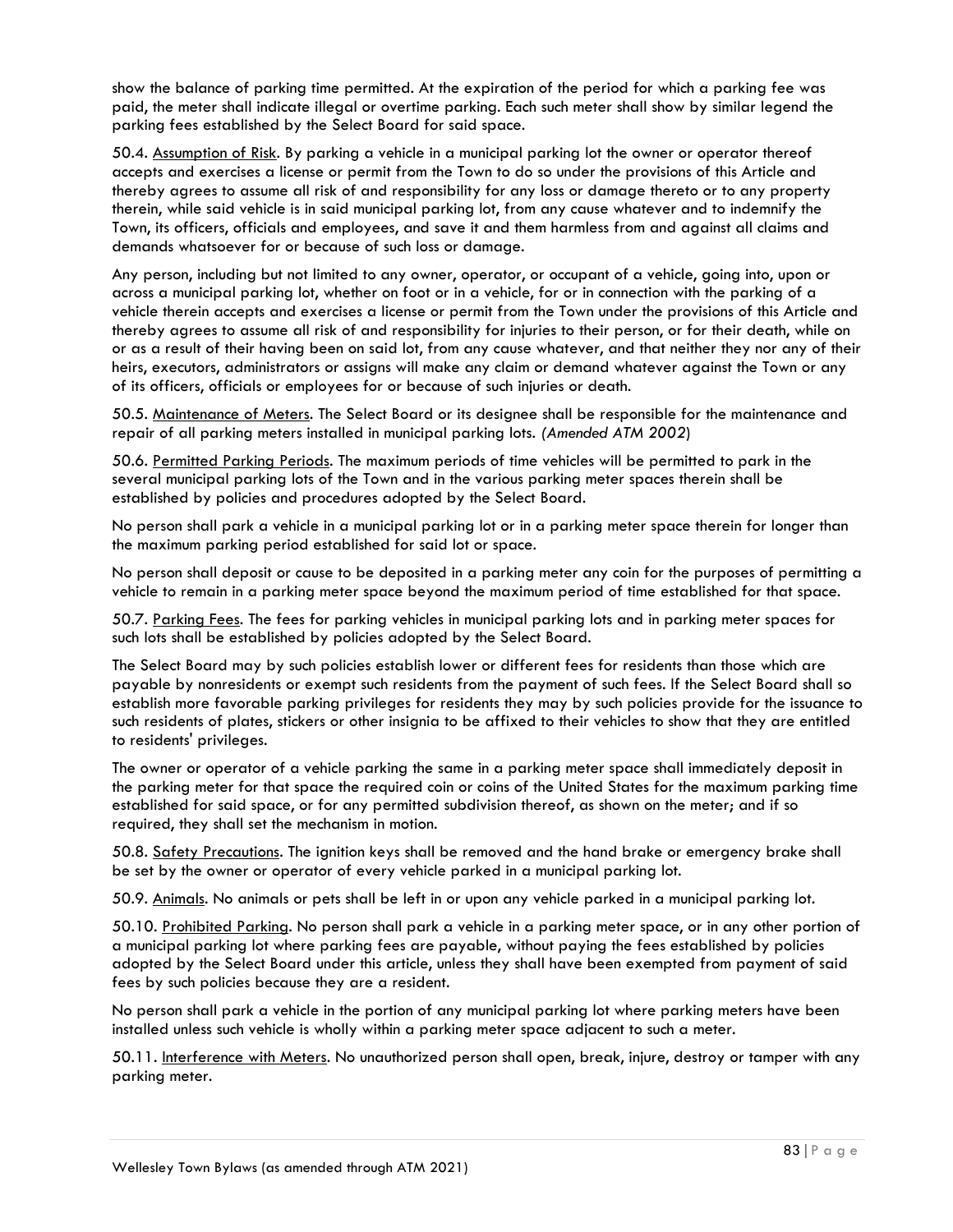No person shall deposit or cause to be deposited in such a meter any slug, device or metal substance, or any other substitute for a coin required for the operation of such a meter, or do any other act or thing which will cause such a meter not to operate properly.

50.12. Collection of Fees. The Select Board or its designee shall be responsible for the collection of all fees payable for parking in the municipal parking lots*. (Amended ATM 2002)* Monies deposited in parking meters shall be collected at such intervals as the Select Board shall direct. All monies collected under this section shall be deposited forthwith with the Town Treasurer in the special account known as the Wellesley Parking Meter Account.

50.13. Enforcement. It shall be the duty of the officers of the Police Department, under the direction and supervision of the Chief of Police, to enforce the provisions of this Article and the policies adopted by the Select Board under it.

50.14. Penalties. Any person violating any of the provisions of this Article, or of the policies adopted by the Select Board under it, shall be subject to a fine of not more than twenty dollars (\$20.00) for each offense.

50.15. Policies and Procedures. The Select Board shall adopt, amend and repeal policies and procedures under the provisions of this Article. Policies and procedures under Section 50.6. are traffic regulations and shall be published in accordance with G.L. c. 40, § 22.

50.16. Partial Invalidity. If any provision of this article is for any reason declared to be unconstitutional or otherwise invalid, such unconstitutionality or invalidity shall not affect the validity of the remaining portions of this article.

# **ARTICLE 51. USE OF PESTICIDES**

51.1. Definition of "Pesticides". All chemicals defined under the Massachusetts Pesticide Control Act, G.L. c. 132B, and the regulations promulgated thereunder.

51.2. Registration of Applicators. All commercial pesticide applicators operating within the Town must register with the Health Department. Prior to the application of any pesticides within the Town the applicator must provide proof of licensure for each employee who will be applying pesticides within the Town.

51.2.1. Each commercial applicator who registers with the Town shall be given one or more sticker(s) or decal(s) that indicate that the applicator is registered with the Town. The sticker or decal shall be plainly visible on the driver's side of the vehicle.

51.2.2. Each applicator who registers shall be given a copy of this bylaw and a map of the Town's Water Supply Protection Districts.

51.2.3. A fee sufficient to cover the costs of registration and decal(s) may be levied by the Health Department.

51.3. State Posting/Flagging Requirements. Commercial applicators shall fully comply with state posting and flagging requirements.

51.4. Penalties for Failure to Comply. Any commercial pesticide applicator who fails to register with the Health Department and who dispenses or uses pesticides in the Town without being registered shall be subject to a fine of fifty dollars (\$50.00) for the failure to register.

51.4.l. A second failure to register shall be punishable by a fine of two hundred dollars (\$200).

51.4.2. A subsequent failure to register shall be punishable by denial of the right to apply pesticides in the Town for one year.

51.4.3. Any commercial applicator who fails to comply with state posting and flagging requirements shall be subject to the penalties set forth in Section 51.4.

#### **ARTICLE 52. BYLAW, RULE OR REGULATION VIOLATIONS; NON-CRIMINAL DISPOSITION**

*(Amended/Replaced ATM 2018.)*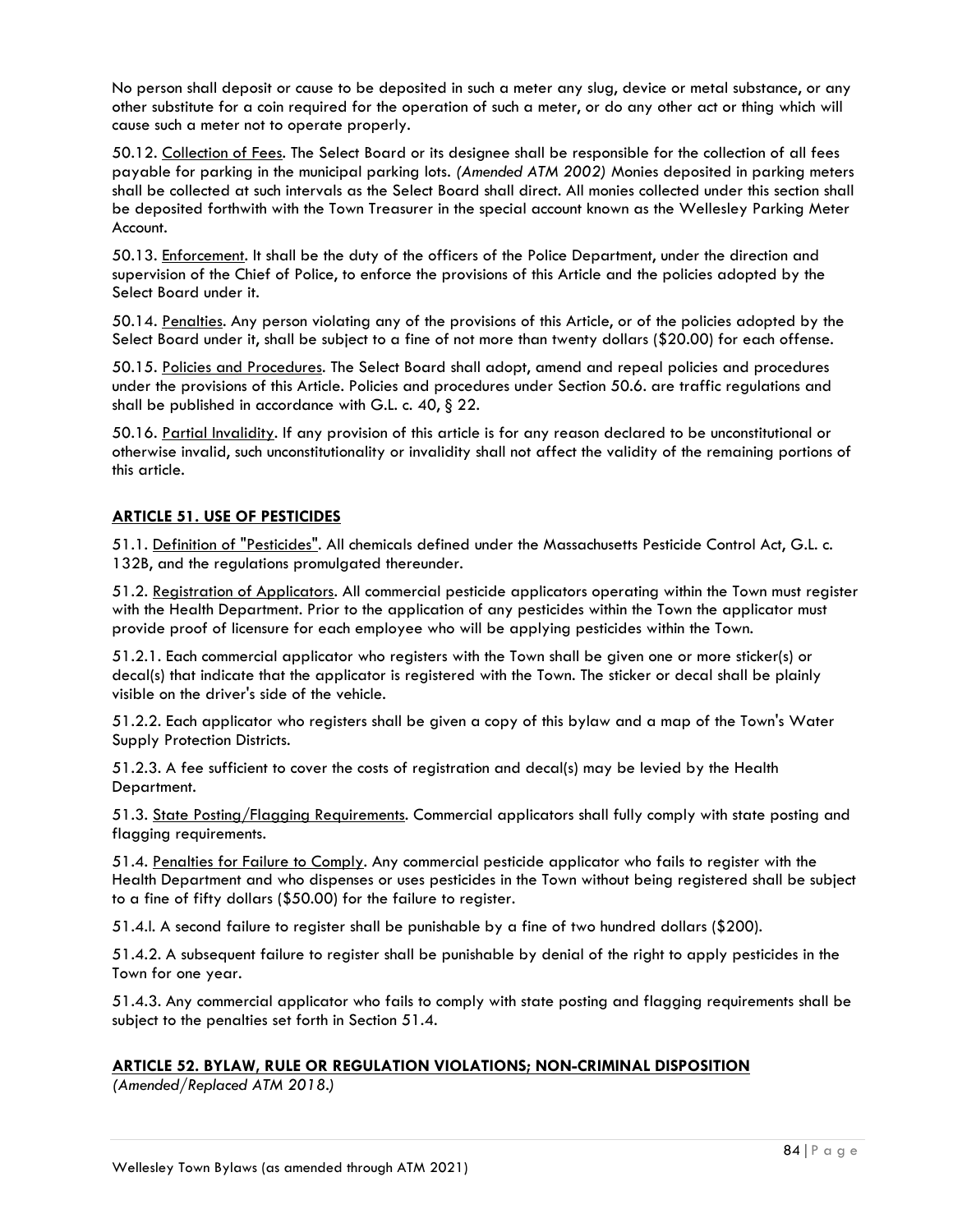A. Criminal Complaint. Whoever violates any provision of these bylaws may be penalized by indictment or on complaint brought in the District Court. Except as may be otherwise provided by law and as the District Court may see fit to impose, the maximum penalty for each violation or offense brought in such manner shall be three hundred dollars (\$300).

B. Noncriminal Disposition. Whoever violates any provision of these bylaws, the violation of which is subject to a specific penalty, may be penalized by a noncriminal disposition as provided in G.L. c. 40,  $\S$  21D. The noncriminal method of disposition may also be used for violations of any rule or regulation of any municipal Officer, Board or department which is subject to a specific penalty.

Without intending to limit the generality of the foregoing, it is the intention of this provision that the following bylaws and sections of bylaws are to be included within the scope of this subsection, that the specific penalties, as listed herein, shall apply in such cases and that in addition to police officers, who shall in all cases be considered enforcing persons for the purpose of this provision, the municipal personnel listed for each section, if any, shall also be enforcing persons for such section. Each day on which any violations exist shall be deemed to be a separate offense.

52.B.1 General Provisions (subject to enforcement under G.L. c. 40, § 21D):

- a. Consumption of Marijuana (Article 49.19A).
	- [1] Enforcement agents: police officers.
	- [2] Fine schedule: first and subsequent offenses, three hundred dollars (\$300).
- b. Regulation of Utility Poles (Article 49.11A).
	- [1] Enforcement agents: Select Board.
	- [2] Fine schedule: first and subsequent offenses, three hundred dollars (\$300).
- c. Water Supply Restrictions (Article 49.12b).
	- [1] Enforcement agents: police officers.
	- [2] Fine schedule: first offense, fifty dollars (\$50); second and subsequent offenses, one hundred dollars (\$100).
- d. Mechanical Protection Devices (Article 49.25).
	- [1] Enforcement agents: Board of Fire Engineers and Select Board.
	- [2] Fine schedule: first and subsequent offenses, twenty dollars (\$20).
- e. Temporary and Transient Vendors (Article 49.30).
	- [1] Enforcement agents: Select Board.
	- [2] Fine schedule: first offense, one hundred fifty dollars (\$150); second and subsequent offenses, three hundred dollars (\$300).
- f. Police Regulations (Article 49) not otherwise specified herein.
	- [1] Enforcement agents: police officers.
	- [2] Fine schedule: first and subsequent offenses, fifty dollars (\$50).
- g. Animal Control (Article 47).
	- [1] Enforcement agents: Animal Control Officer.
	- [2] Fine schedule:
		- i. For violations of the requirements proof of a current rabies vaccination or a certification of exemption from the vaccination requirement: first and subsequent offenses, one hundred dollars (\$100).
		- ii. For violations of the licensing requirements of individual dogs: fifty dollars (\$50) for each unlicensed dog.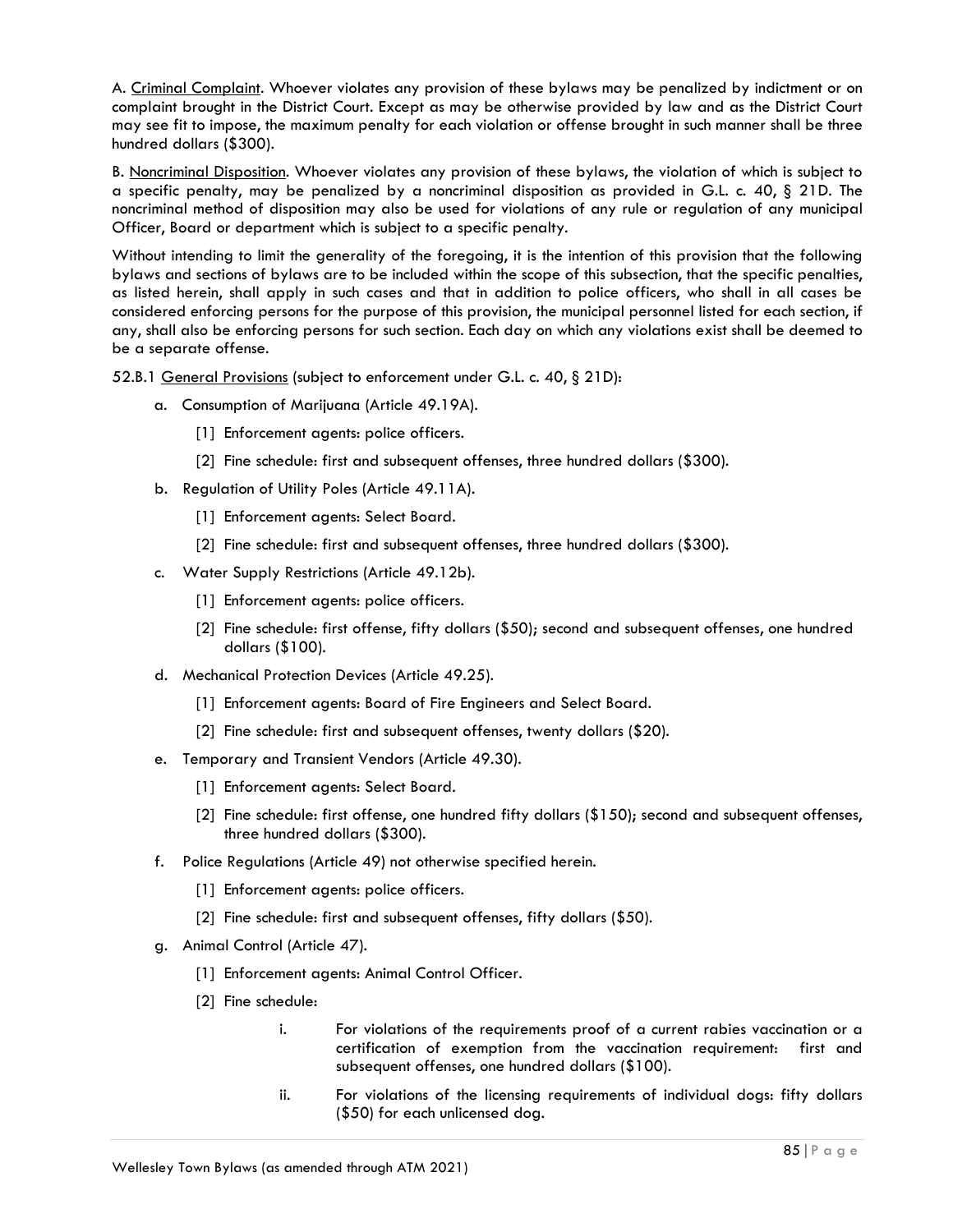- iii. For violations of Articles 47.6.b and 47.6.c: first offense, fifty dollars  $(\$50)$ ; second offense, one hundred dollars (\$100); third and subsequent offenses, three hundred dollars (\$300).
- iv. All other violations of Article 47, not described in i. through iii., above: first offense, one hundred dollars (\$100); second offense, two hundred dollars (\$200); third and subsequent offenses, three hundred dollars (\$300).
- 52.B.2 Rules and Regulations of the Board of Health (subject to enforcement under G.L. c. 40, § 21D):
	- a. Abrasive Blasting Regulations (Chapter XVII).
		- [1] Enforcement agents: Board of Health agents.
		- [2] Fine schedule: first offense, two hundred dollars (\$200); second and subsequent offenses, three hundred dollars (\$300).
	- b. Animal Regulations (Chapter XVI) keeping a feral animal.
		- [1] Enforcement agents: Board of Health agents.
		- [2] Fine schedule: first and subsequent offenses, fifty dollars (\$50).
	- c. Animal Regulations (Chapter XVI) general.
		- [1] Enforcement agents: Board of Health agents.
		- [2] Fine schedule: first and subsequent offenses, twenty-five dollars (\$25).
	- d. Food Service Regulations (Chapter I) general.
		- [1] Enforcement agents: Board of Health agents.
		- [2] Fine schedule: first offense, fifty dollars (\$50); second offense, one hundred dollars (\$100); third offense, two hundred dollars (\$200); fourth and subsequent offenses, three hundred dollars (\$300).
	- e. Food Service Regulations (Chapter I) Remodeling without a permit.
		- [1] Enforcement agents: Board of Health agents.
		- [2] Fine schedule: first and subsequent offenses, two hundred dollars (\$200).
	- f. Food Service Regulations (Chapter I) Addition of food service operation.
		- [1] Enforcement agents: Board of Health agents.
		- [2] Fine schedule: first and subsequent offenses, one hundred fifty dollars (\$150).
	- g. Housing Regulations (Chapter II) General.
		- [1] Enforcement agents: Board of Health agents.
		- [2] Fine schedule: first and subsequent offenses, one hundred fifty dollars (\$150).
	- h. Nuisance Regulations (Chapter III).
		- [1] Enforcement agents: Board of Health agents.
		- [2] Fine schedule: first offense, fifty dollars (\$50); second offense, one hundred dollars (\$100); third offence, two hundred dollars (\$200); fourth and subsequent offenses, three hundred dollars (\$300).
	- i. Pool Regulations (Chapter XII).
		- [1] Enforcement agents: Board of Health agents.
		- [2] Fine schedule: first and subsequent offenses, two hundred dollars (\$200).
	- j. Rubbish Regulations (Chapter VI).
		- [1] Enforcement agents: Board of Health agents.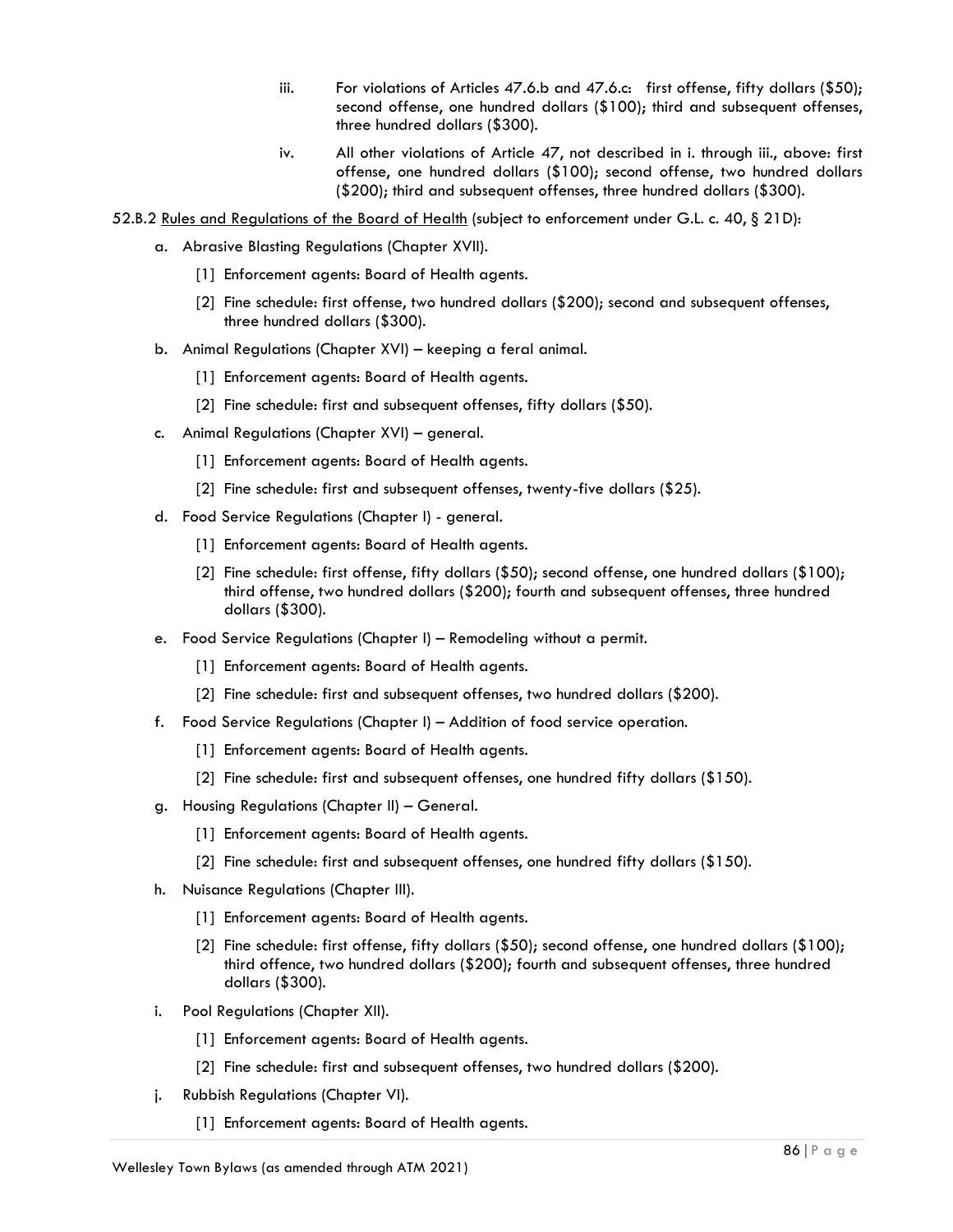- [2] Fine schedule: first and subsequent offenses, two hundred dollars (\$200).
- k. Hazardous Waste Regulations.
	- [1] Enforcement agents: Board of Health agents.
	- [2] Fine schedule: first and subsequent offenses, two hundred dollars (\$200).
- l. Tobacco Regulations (Chapter XVIII).
	- [1] Enforcement agents: Board of Health agents.
	- [2] Fine schedule: first offense, one hundred dollars (\$100); second offence, two hundred dollars (\$200); third and subsequent offenses, three hundred dollars (\$300).
- m. Sewage Regulations (Chapter V) General.
	- [1] Enforcement agents: Board of Health agents.
	- [2] Fine schedule: first offense, one hundred dollars (\$100); second offence, two hundred dollars (\$200); third and subsequent offenses, three hundred dollars (\$300).
- n. Sewage Regulations (Chapter V) Installing well without a permit.
	- [1] Enforcement agents: Board of Health agents.
	- [2] Fine schedule: first and subsequent offenses, two hundred dollars (\$200).
- o. Sewage Regulations (Chapter V) Installing well without an installer's permit.
	- [1] Enforcement agents: Board of Health agents.
	- [2] Fine schedule: first and subsequent offenses, two hundred dollars (\$200).
- p. Sewage Regulations (Chapter V) Use of unauthorized chemicals.
	- [1] Enforcement agents: Board of Health agents.
	- [2] Fine schedule: first and subsequent offenses, two hundred dollars (\$200).
- q. Operation without a required permit or license (General Provisions 3.01).
	- [1] Enforcement agents: Board of Health agents.
	- [2] Fine schedule: first offense, two hundred dollars (\$200); subsequent days on which the violation continues, fifty dollars (\$50).
- r. Well drilling without a permit (Chapter X).
	- [1] Enforcement agents: Board of Health agents.
	- [2] Fine schedule: first offense and subsequent offenses, three hundred dollars (\$300).
- s. Illegal Dumping (Chapter VII).
	- [1] Enforcement agents: Board of Health agents.
	- [2] Fine schedule: first offense and subsequent offenses, three hundred dollars (\$300).
- t. Disposal of Refuse Violations (Chapter VI).
	- [1] Enforcement agents: Board of Health agents.
	- [2] Fine schedule: first offense and subsequent offenses, two hundred dollars (\$200).
- u. Lead Paint Removal Violations (Chapter XV).
	- [1] Enforcement agents: Board of Health agents.
	- [2] Fine schedule: first offense and subsequent offenses, one hundred dollars (\$100).
- v. Body Art (Chapter XIX).
	- [1] Enforcement agents: Board of Health agents.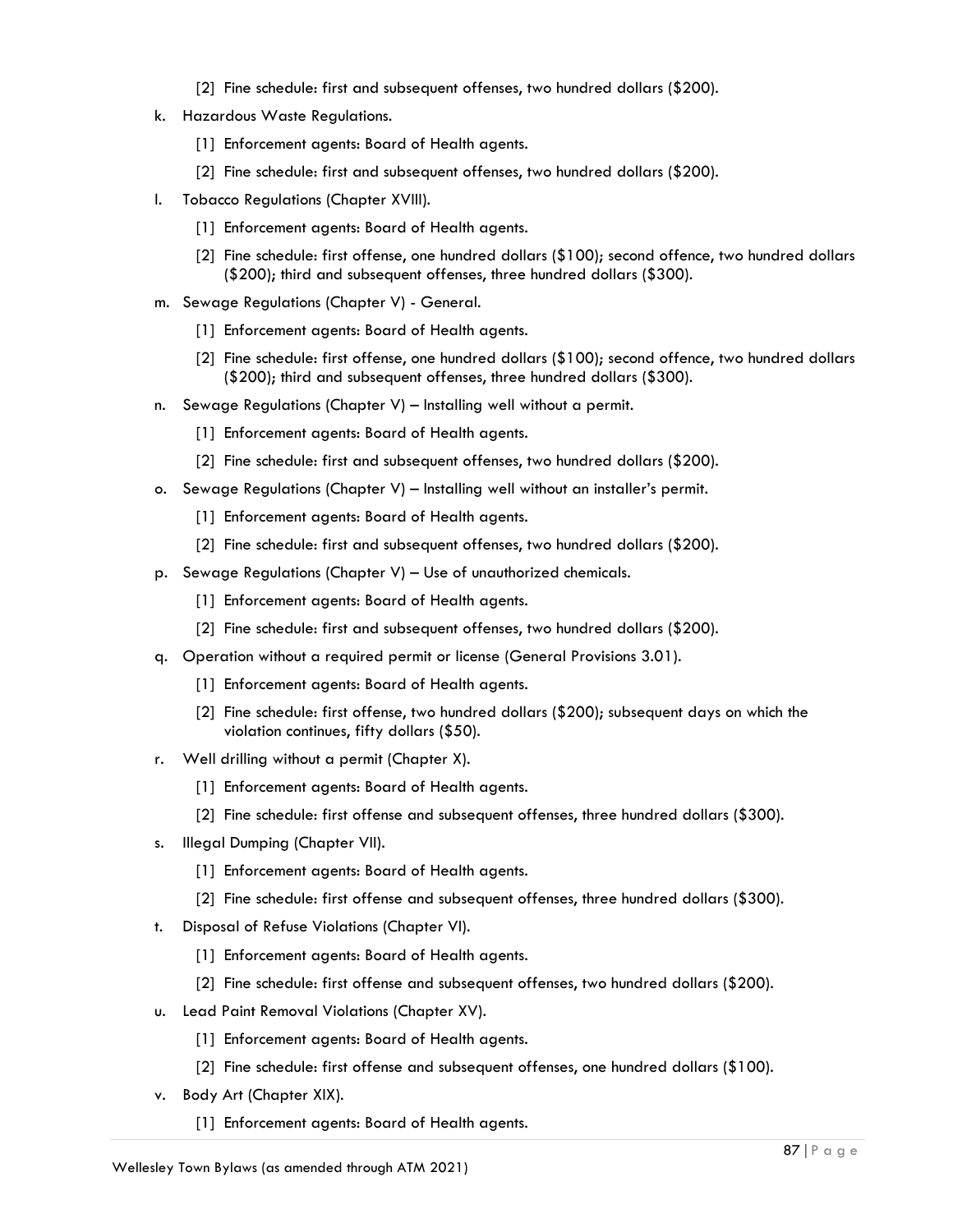- [2] Fine schedule: first offense and subsequent offenses, one hundred dollars (\$100).
- w. Plastic Bag Bylaw (Article 34.5C).
	- [1] Enforcement agents: Board of Health agents.
	- [2] Fine schedule: first offense, fifty dollars (\$50); second and subsequent offenses, one hundred dollars (\$100).
- x. Rules and Regulations of the Board of Health not otherwise specified herein.
	- [1] Enforcement agents: Board of Health agents.
	- [2] Fine schedule: first offense, twenty-five dollars (\$25); second offense, fifty dollars (\$50); third and subsequent offenses, one hundred dollars (\$100).

#### **ARTICLE 53. PUBLIC NUISANCE**

- a. No owner or tenant shall keep in the public view, on any lot, in any residential district, any substantial amount of junk or debris for more than a reasonable amount of time.
- b. Definitions
	- i. "Junk and Debris" includes, but is not limited to, scrap metal, construction materials, unsafe and dilapidated accessory buildings, rags, plastics, batteries, paper, trash, furniture, which is not in active for any purpose authorized in a residential district.
	- ii. "A Substantial Amount" shall mean a quantity of material which occupies more than 375 cubic feet in the aggregate on any lot.
	- iii. "Reasonable Amount of Time" shall mean ninety (90) days.
- c. Enforcement
	- i. The Inspector of Buildings shall be charged with the interpretation and enforcement of this Bylaw.
	- ii. Anyone found in violation may be fined \$25.00 for each day the violation persists beginning thirty (30) days after notice of violation.
- d. Action. Action under this bylaw shall not bar any separate action initiated by any other Town department for health, fire safety or other violations.

#### **ARTICLE 53A. FUR PRODUCTS**

*(New ATM 2021. Effective per bylaw October 28, 2021.)*

53A.1. Purpose and Findings.

- a. The Town finds that animals that are slaughtered for their fur endure tremendous suffering. Animals raised on fur farms typically spend their entire lives in cramped and filthy cages. Fur farmers typically use the cheapest killing methods available, including suffocation, electrocution, gas, and poison.
- b. Considering the wide array of alternatives for fashion and apparel, the Town finds that the demand for fur products does not justify the unnecessary killing and cruel treatment of animals.
- c. The Town believes that eliminating the sale of fur products in the Town of Wellesley will promote community awareness of animal welfare and, in turn, will foster a more humane environment in Wellesley.

53A.2. Definitions. For purposes of this Article, the following words and phrases have the definitions set forth next to them:

**"Fur"**: Any animal skin or part thereof with hair, fleece, or fur fibers attached thereto, either in its raw or processed state.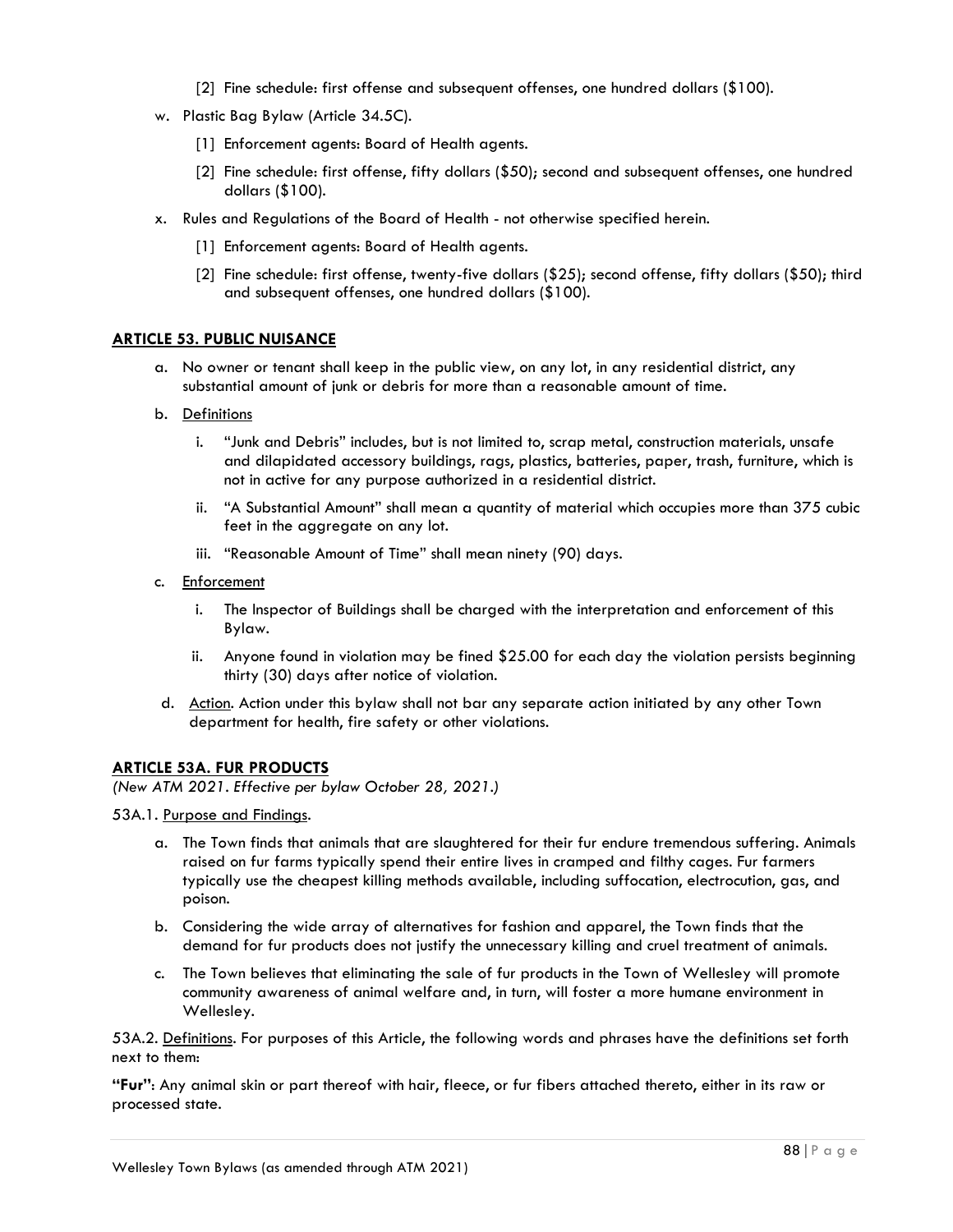**"Fur product"**: Any article of clothing or covering for any part of the body, or any fashion accessory, including, but not limited to, handbags, shoes, slippers, hats, earmuffs, scarves, shawls, gloves, jewelry, keychains, toys or trinkets, and home accessories and décor, that is made in whole or part of fur. "Fur product" does not include any of the following:

- a. A dog or cat fur product, as defined in Section 1308 of Title 19 of the United States Code;
- b. An animal skin or part thereof that is to be converted into leather, or which in processing will have the hair, fleece, or fur fiber completely removed;
- c. Cowhide with the hair attached thereto;
- d. Lambskin or sheepskin with the fleece attached thereto; or
- e. The pelt or skin of any animal that is preserved through taxidermy or for the purpose of taxidermy.

**"Non-profit organization"**: Any corporation that is organized under 26 U.S.C. Section 501(c)(3) that is created for charitable, religious, philanthropic, educational, or similar purposes.

**"Retail transaction"**: Any transfer of title of a fur product for consideration, made in the ordinary course of the seller's business, to the purchaser for use other than resale or further processing or manufacturing.

**"Taxidermy":** The practice of preparing and preserving the skin of an animal that is deceased and stuffing and mounting it in lifelike form.

**"Ultimate consumer"**: A person who buys for their own use, or for the use of another, but not for resale or trade.

**"Used fur product"**: Fur in any form that has been worn or used by an ultimate consumer.

53A.3. Prohibitions. It is unlawful to sell, offer for sale, display for sale, trade, or otherwise distribute for monetary or nonmonetary consideration a fur product in the Town of Wellesley.

53A.4. Exceptions. The prohibitions set forth in section 53A.3 of this Article do not apply to the sale, offer for sale, displaying for sale, trade, or distribution of:

- a. A used fur product by a private party (excluding a retail transaction), non-profit organization or second-hand store, including a pawn shop;
- b. A fur product required for use in the practice of a religion;
- c. A fur product used for traditional tribal, cultural, or spiritual purposes by a member of a federally recognized or state recognized Native American tribe; or
- d. A fur product where the activity is expressly authorized by federal or state law.

53A.5. Penalty. In addition to any other remedy provided by law, this Article may be enforced by police officers and animal control officers through any means available in law or equity, including but not limited to noncriminal disposition in accordance with G.L. c. 40, § 21D. Any person violating this bylaw shall be liable to the Town in the amount of \$300. Each fur product and every day upon which any such violation shall occur shall constitute a separate offense.

53A.6. Effective Date: This bylaw shall take effect on October 28, 2021.

# **ARTICLE 54. AMENDMENT AND REPEAL**

54.1. Amendment. "Amendment" includes modification and repeal of these bylaws and the addition of new provisions.

54.2. Procedure. A motion to amend or repeal these bylaws or any portion of them shall be made to Town Meeting in accordance with the usual procedure for placing an item in the warrant for any Annual or Special Town Meeting.

54.3. Majority Vote. No bylaw shall be adopted, amended, or repealed unless approved by a majority of those voting on the question.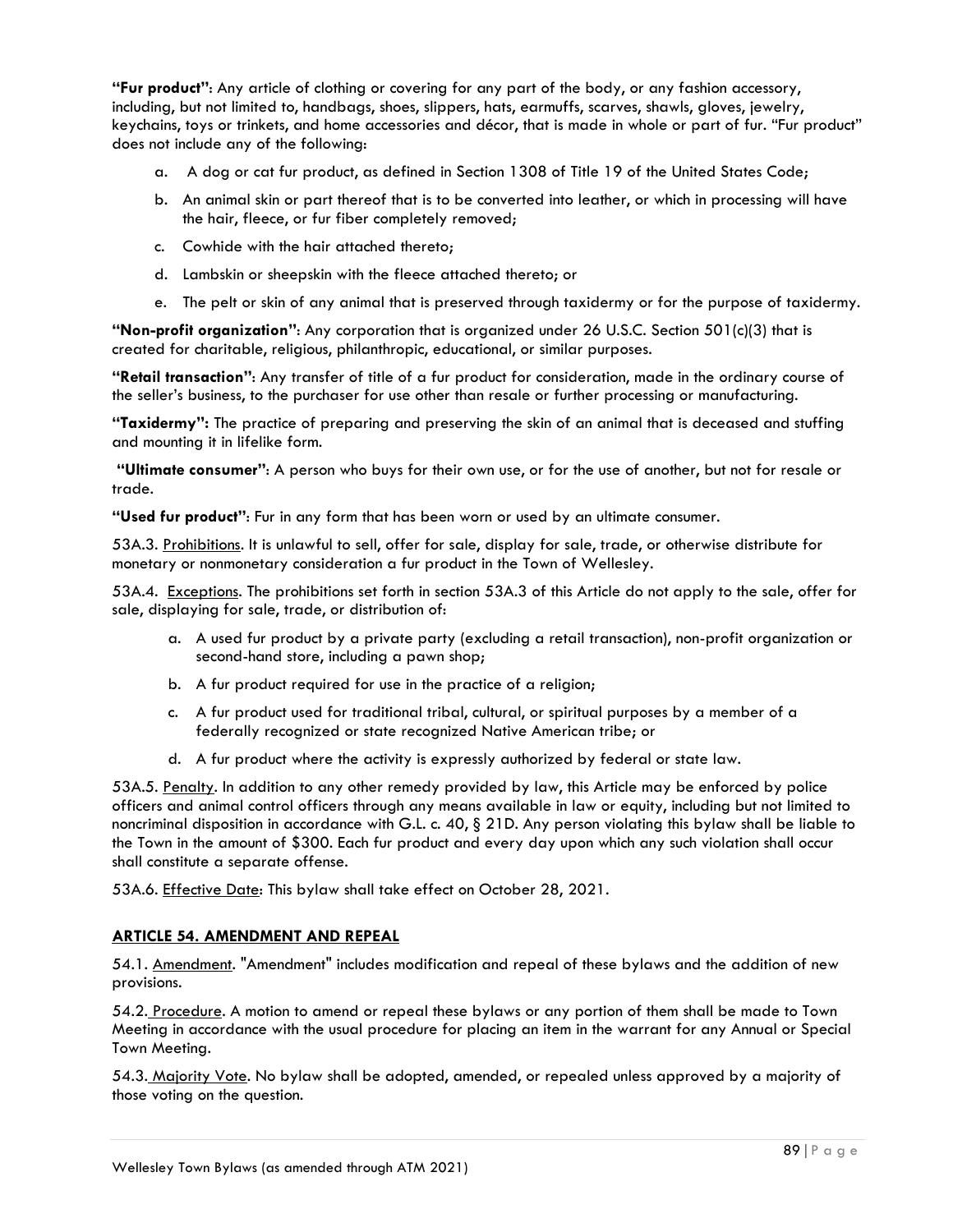# **ARTICLE 55. REVOLVING FUNDS**

*(New ATM 2017. Amended ATM 2019.)*

55.1. Establishment of Revolving Funds. Pursuant to G.L. c. 55,  $\S$  53E1/2, the following individual revolving funds shall be authorized:

- a. Street Opening Maintenance Fund. Funds held in the Street Opening Maintenance Fund shall be expended under the direction of the Department of Public Works for administrative services related to issuing permits for work conducted in the public way and for inspection of that work to ensure compliance with Town standards. Receipts credited to this fund shall include permit fees collected for work conducted in the public way.
- b. DPW Field Use Fund. Funds held in the DPW Field Use Fund shall be expended for maintenance of the Town's playing fields and track and Playing Fields Task Force administrative costs, under the direction of the Department of Public Works. Receipts credited to this fund shall include fees charged to field and/or track users.
- c. Turf Field Fund. Funds held in the Turf Field Fund shall be expended for repairs to and replacement of the artificial turf at Sprague Field and Hunnewell Field, under the direction of the Department of Public Works. Receipts credited to this fund shall include fees charged to field users.
- d. Tree Bank Fund. Funds held in the Tree Bank Fund shall be expended for buying, planting, and maintaining trees under the direction of the Department of Public Works. Receipts credited to this fund shall include contributions in lieu of tree replanting.
- e. Baler, Compacters and other RDF Equipment Repair Fund. Funds held in the Baler, Compacters and other RDF Equipment Repair Fund shall be expended for repairs to the Recycling and Disposal Facility (RDF) baler, compactors, and other RDF equipment under the direction of the Department of Public Works. Receipts credited to this fund shall include revenue from the sale of metal at the RDFs.
- f. Council on Aging Social and Cultural Programs Fund. Funds held in the Council on Aging Social and Cultural Programs shall be expended for senior programs under the direction of the Council on Aging. Receipts credited to this fund shall include participant fees.
- g. Teen Center Program Revenues Fund. Funds held in the Teen Center Program Revenues Fund shall be expended for Teen Center program and its accompanying activities under the direction of the Recreation Department. Receipts credited to this fund shall include donations and user fees.
- h. Library Room Rental Fund. Funds held in the Library Room Rental Fund shall be expended for personnel, services, cleaning, repairs, improvements, reimbursements and equipment under the direction of the Library Department. Receipts credited to this fund shall include room rental fees and reimbursements.
- i. Lost/Damaged Library Materials Replacement Fund. Funds held in the Lost/Damaged Library Materials Replacement Fund shall be expended for library materials under the direction of the Library Department. Receipts credited to this fund shall include lost and damaged fees.
- j. Brookside Community Gardens Fund. Funds held in the Brookside Community Gardens Fund shall be expended for maintenance, utility payments, and improvements under the direction of the Department of Natural Resources. Receipts credited to this fund shall include user permit fees.
- k. Weston Road Gardens Fund. Funds held in the Weston Road Gardens Fund shall be expended for maintenance, utility payments, and improvements under the direction of the Department of Natural Resources. Receipts credited to this fund shall include user permit fees.
- l. Library Copier Fees Fund. Funds held in the Library Copier Fees Fund shall be expended for equipment, maintenance, and supplies under the direction of the Library Department. Receipts credited to this fund shall include copy, print, equipment and other related fees.
- m. Cultural Council Revenues Fund. Funds held in the Cultural Council Revenues Fund shall be expended for Cultural Council programs under the direction of the Cultural Council. Receipts credited to this fund shall include user fees from Cultural Council programs.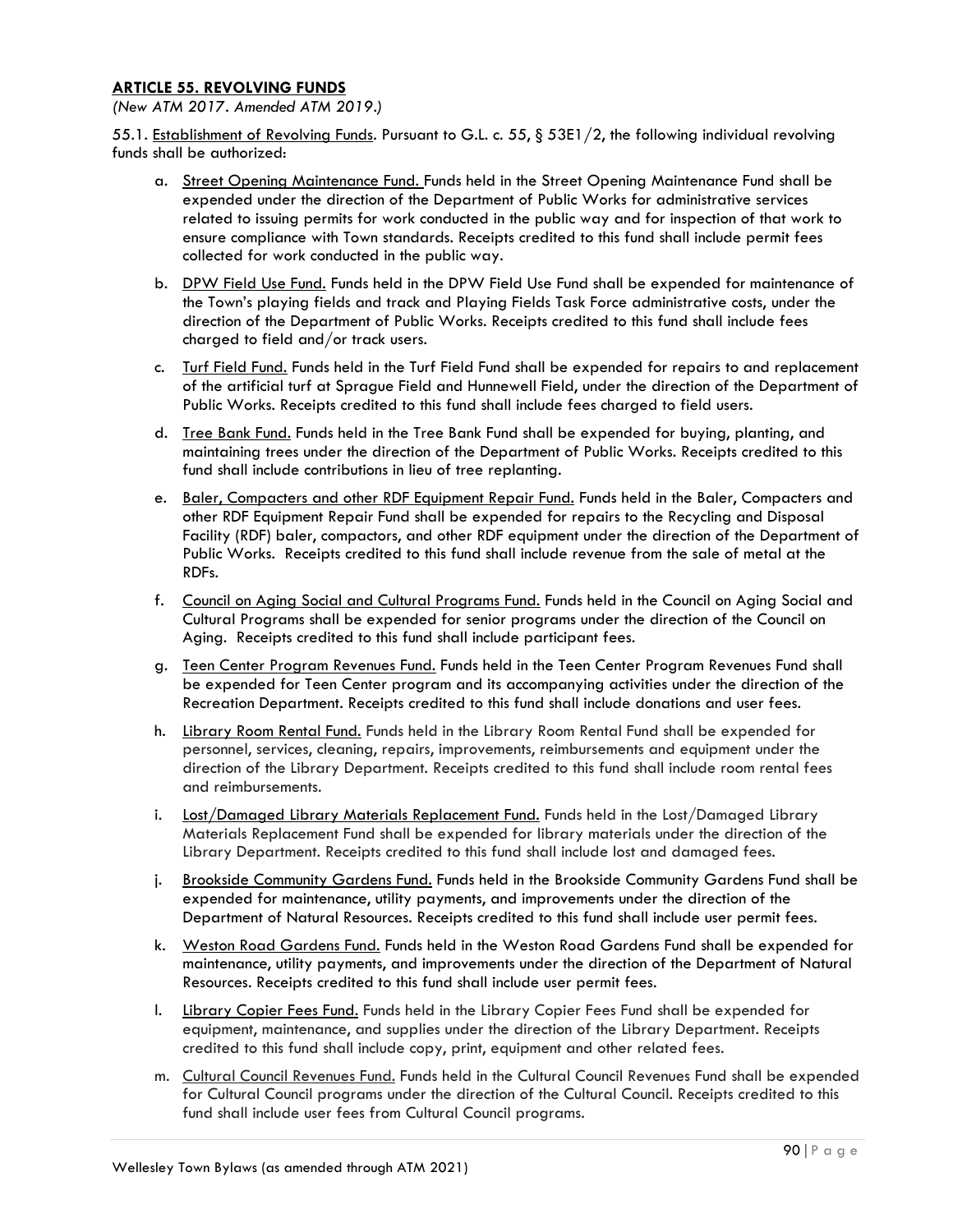The limit on the total amount that may be spent from each revolving fund for Fiscal Year 2022 as follows:

- a. Street Opening Maintenance Fund: \$225,000.00
- b. DPW Field Use Fund: \$200,000.00
- c. Turf Field Fund: \$150,000.00
- d. Tree Bank Fund: \$75,000.00
- e. Baler, Compacters and other RDF Equipment Repair Fund: \$50,000.00
- f. Council on Aging Social and Cultural Programs Fund: \$140,000.00
- g. Teen Center Program Revenues Fund: \$50,000.00
- h. Library Room Rental Fund: \$35,000.00
- i. Lost/Damaged Library Materials Replacement Fund: \$20,000.00
- j. Brookside Community Gardens Fund: \$3,000.00
- k. Weston Road Gardens Fund: \$7,000.00
- l. Library Copier Fees Fund: \$20,000.00
- m. Cultural Council Revenues Fund: \$6,500.00

*(Amended ATM 2021.)*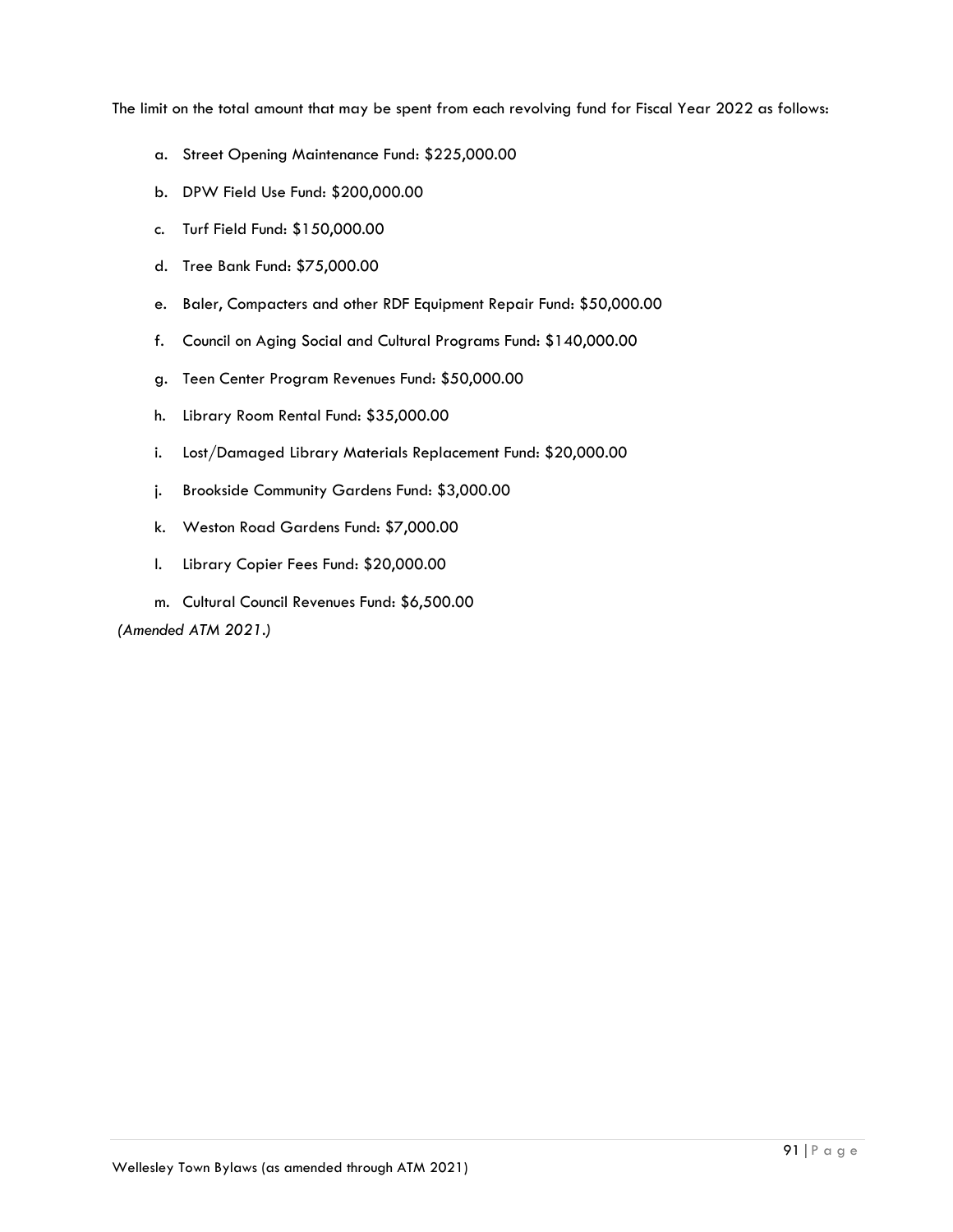# **APPENDIX CHAP. 202 OF THE ACTS OF 1932, AS AMENDED**

# **AN ACT ESTABLISHING IN THE TOWN OF WELLESLEY**

# **REPRESENTATIVE TOWN GOVERNMENT BY LIMITED TOWN MEETINGS.**

Be it enacted, etc., as follows:

| <b>Representative</b><br><b>Town Government</b> | <b>SECTION 1.</b><br>There is hereby established in the Town of Wellesley the form<br>of representative town government by limited town meetings, hereinafter set forth.                                                                                                                                                                                                                                                                                                                                                                                                                                                                                                                                                                                                                                                 |
|-------------------------------------------------|--------------------------------------------------------------------------------------------------------------------------------------------------------------------------------------------------------------------------------------------------------------------------------------------------------------------------------------------------------------------------------------------------------------------------------------------------------------------------------------------------------------------------------------------------------------------------------------------------------------------------------------------------------------------------------------------------------------------------------------------------------------------------------------------------------------------------|
| <b>Town Meeting</b><br><b>Members</b>           | SECTION 2.<br>The registered voters of each precinct in said town shall, at<br>the next ensuing annual town election held after the acceptance of this act, and the<br>registered voters of any precinct affected by any revision of precincts shall at the first<br>annual town election following such revision, and conformably to the laws relative to<br>elections not inconsistent with this act, elect by ballot from residents of the precinct town<br>meeting members, to the largest number which is divisible by three and which will make<br>the representation of such precinct in the approximate proportion which the number of<br>registered voters therein bears to the total number of registered voters in the town, and<br>which will cause the total elected membership to be as nearly two hundred |
| 240 Members                                     | and forty as may be but not more than two hundred and forty. The first third in the<br>order of votes received of members so elected shall serve three years, the second third<br>in such order shall serve two years and the remaining third in such order shall serve one<br>year from the day of such election; and thereafter except as herein provided, at each<br>annual town election the registered voters of each precinct shall, in like manner, elect as<br>town meeting members for the term of three years, such number of elected town<br>meeting                                                                                                                                                                                                                                                          |
| <b>Terms</b>                                    | members as are necessary to provide for such precinct the total number of elected town<br>meeting members to which it is then entitled, and shall, at such election, fill for the<br>unexpired term or terms any vacancies then existing in the number of town meeting<br>members in such precinct.                                                                                                                                                                                                                                                                                                                                                                                                                                                                                                                      |
| <b>Tie Vote</b>                                 | In the case of a tie vote which affects the election of town meeting members in<br>any precinct and not in the case where a vacancy is involved as set forth in Section 8A,<br>the Town Clerk shall call a special meeting of the town meeting members of the precinct<br>in which such tie vote occurred. The members from the affected precinct shall determine<br>which of the candidates receiving such tie vote shall serve as town meeting member from<br>such precinct, or they shall determine which member receiving such tie vote shall serve<br>for the longer and which for the shorter term, as the case may be. The procedures to be<br>followed at said special meeting shall be the same as those pre scribed for the special<br>meeting provided for in Section 8.                                      |
| <b>Notice to</b><br><b>Members Elected</b>      | The Town Clerk shall, after every election of town meeting members, forthwith<br>notify each member, by mail, of his election.                                                                                                                                                                                                                                                                                                                                                                                                                                                                                                                                                                                                                                                                                           |
| Proportionate<br>Representation                 | The number of elected town meeting members to which each precinct is entitled<br>for the ensuing year shall be determined by the Town Clerk by January 1s of each year<br>and shall be proportionate to the number of residents in each precinct as of December<br>15th of the prior year.                                                                                                                                                                                                                                                                                                                                                                                                                                                                                                                               |
| <b>Establishment</b><br>of Terms                | At such time the Town Clerk shall also establish how many of the vacancies in<br>any precinct shall be for three-year terms, two-year terms and one-year terms, so that,<br>insofar as possible, one-third of the town meeting members from each precinct shall be<br>elected in each year. In any such election there shall not be separate contests for<br>three-year terms, two-year terms, and one-year terms, but members elected at such                                                                                                                                                                                                                                                                                                                                                                           |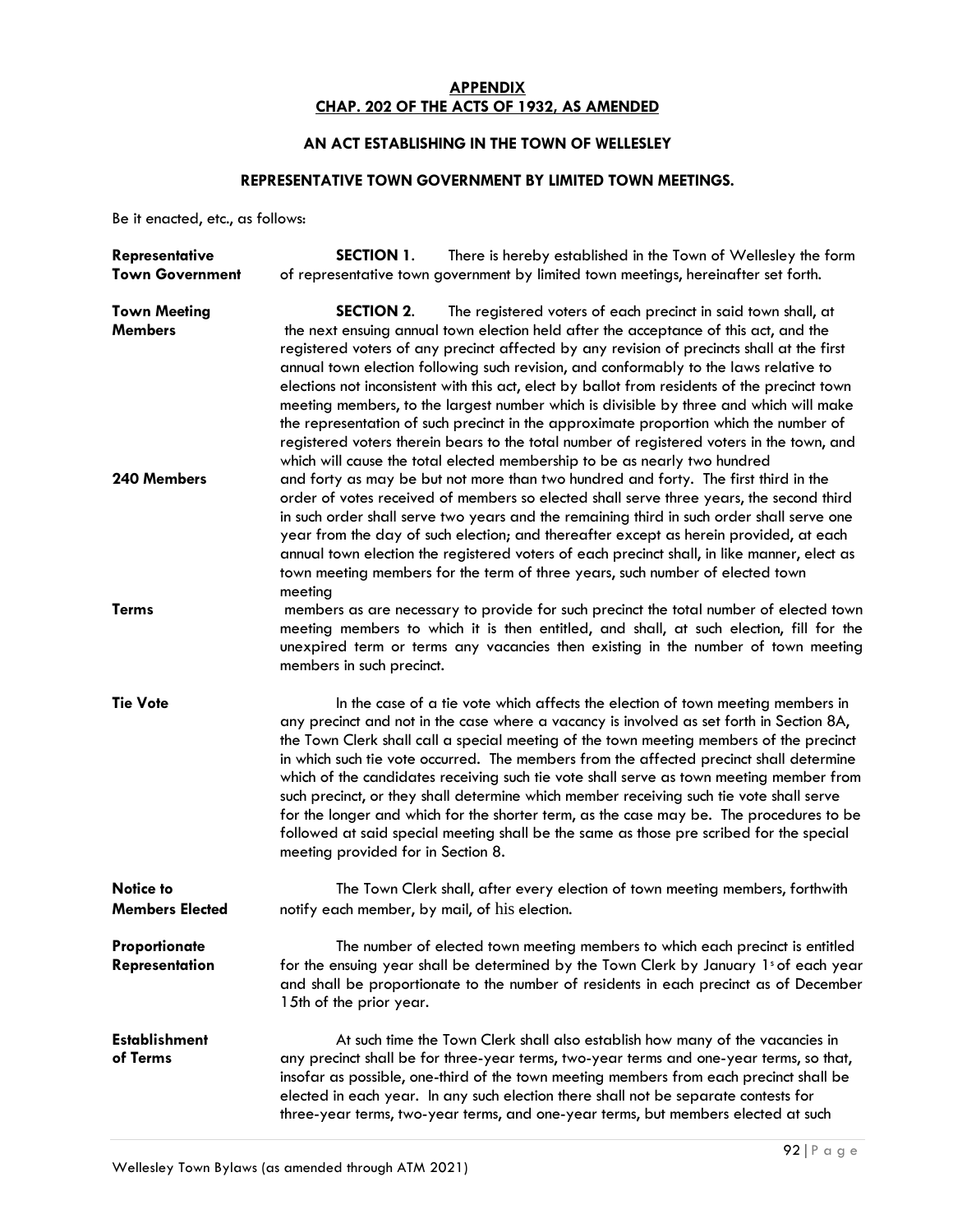|                                                                                               | election shall be assigned terms of office on the basis of the number of votes they<br>received, those receiving the highest number of votes being assigned three-year terms,<br>and then in descending order two-year terms and one-year terms.                                                                                                                                                                                                                                                                                                                                                                                                                                                                                                |
|-----------------------------------------------------------------------------------------------|-------------------------------------------------------------------------------------------------------------------------------------------------------------------------------------------------------------------------------------------------------------------------------------------------------------------------------------------------------------------------------------------------------------------------------------------------------------------------------------------------------------------------------------------------------------------------------------------------------------------------------------------------------------------------------------------------------------------------------------------------|
| Order of<br><b>Candidates on</b><br>the Ballot                                                | SECTION 2A. Notwithstanding any provisions of general or special law to the<br>contrary the order in which names of candidates for each Town office, including the<br>office of Town meeting member, appear on the ballot in any Town election in the Town<br>of Wellesley shall be determined by a drawing by lot conducted by the Town Clerk.<br>Each candidate shall have an opportunity to be present in person or to be represented<br>by a designee at the drawing.                                                                                                                                                                                                                                                                       |
| <b>Revision of</b><br><b>Precincts</b><br><b>Effective Date</b>                               | SECTION 3. After the acceptance of this act, the boundaries of the precincts<br>shall be reviewed, and, if need be, wholly or partly revised, by the Selectmen in<br>December once in five years, or in December of any year when so directed by a vote of<br>a representative town meeting held not later than November twentieth of that year, but<br>no precinct shall contain less than four hundred registered voters.                                                                                                                                                                                                                                                                                                                     |
|                                                                                               | The Selectmen shall, within ten days after any revision of the precincts, file a<br>report of their doings with the Town Clerk, the registrars of voters and the assessors, with<br>a map or maps or description of the precincts and the names and residences of the<br>registered voters therein. The Selectmen shall also cause to be posted in the town hall a<br>map or maps or description of the precincts as revised from time to time, with the names<br>and residences of the registered voters therein; and they shall also cause to be posted<br>in at least one public place in each precinct a map or description of that precinct, with<br>the names and residences of the registered voters therein. Any revision of the voting |
| <b>Town Clerk to</b>                                                                          | precincts shall take effect upon the date of the filing of the report thereof by the                                                                                                                                                                                                                                                                                                                                                                                                                                                                                                                                                                                                                                                            |
| <b>Give Written</b>                                                                           | Selectmen with the Town Clerk. Whenever the precincts are revised, the Town Clerk                                                                                                                                                                                                                                                                                                                                                                                                                                                                                                                                                                                                                                                               |
| <b>Notice to</b>                                                                              | shall forthwith give written notice thereof to the state secretary, stating the number and                                                                                                                                                                                                                                                                                                                                                                                                                                                                                                                                                                                                                                                      |
| <b>State Secretary</b>                                                                        | designation of the precincts. Meetings of the registered voters of the several precincts<br>for elections, for primaries, and for voting upon any question to be submitted to all the                                                                                                                                                                                                                                                                                                                                                                                                                                                                                                                                                           |
| Meetings of                                                                                   | registered voters of the town, shall be held on the same day at the same hour and at such                                                                                                                                                                                                                                                                                                                                                                                                                                                                                                                                                                                                                                                       |
| Voters, When and                                                                              | place or places within the town as the Selectmen shall in the warrant for such meeting                                                                                                                                                                                                                                                                                                                                                                                                                                                                                                                                                                                                                                                          |
| Where to be Held                                                                              | direct. The provisions of chapters fifty to fifty-six, inclusive, of the General Laws, relating                                                                                                                                                                                                                                                                                                                                                                                                                                                                                                                                                                                                                                                 |
|                                                                                               | to precinct voting at elections, so far as the same are not inconsistent with this                                                                                                                                                                                                                                                                                                                                                                                                                                                                                                                                                                                                                                                              |
| <b>Certain Provisions</b><br><b>Of General Laws to</b><br>Apply                               | chapter, shall apply to all elections and primaries in the town.                                                                                                                                                                                                                                                                                                                                                                                                                                                                                                                                                                                                                                                                                |
| <b>When Terms Of</b><br><b>Office of Town</b><br><b>Meeting Members</b><br><b>Shall Cease</b> | The terms of office of all elected town meeting members from every precinct<br>revised as aforesaid shall cease upon the election, as herein provided, of their<br>successors.                                                                                                                                                                                                                                                                                                                                                                                                                                                                                                                                                                  |
| <b>Town Meetings</b>                                                                          | SECTION 4. Any representative town meeting held under the provisions of                                                                                                                                                                                                                                                                                                                                                                                                                                                                                                                                                                                                                                                                         |
| Limited                                                                                       | this act, except as otherwise provided herein, shall be limited to the town meeting                                                                                                                                                                                                                                                                                                                                                                                                                                                                                                                                                                                                                                                             |
| <b>Ex Officiis Members</b>                                                                    | members elected under section two, together with such town meeting members ex officiis<br>as may be provided for by the bylaws of the town, and authority to adopt such bylaws<br>is hereby conferred.                                                                                                                                                                                                                                                                                                                                                                                                                                                                                                                                          |
| <b>Notice of Meetings</b>                                                                     | The Town Clerk shall notify the town meeting members of the time and place at<br>which representative town meetings are to held, the notices to be sent by mail at least<br>five days before the meeting. The representative town meeting shall be the judges of<br>the election and qualifications of the elected members thereof. A majority of the town                                                                                                                                                                                                                                                                                                                                                                                      |
| Quorum                                                                                        | meeting members shall constitute a quorum for doing business; but a less number may<br>organize temporarily and may adjourn from time to time, but no town meeting shall<br>adjourn over the date of an election of town meeting members. All town meetings                                                                                                                                                                                                                                                                                                                                                                                                                                                                                     |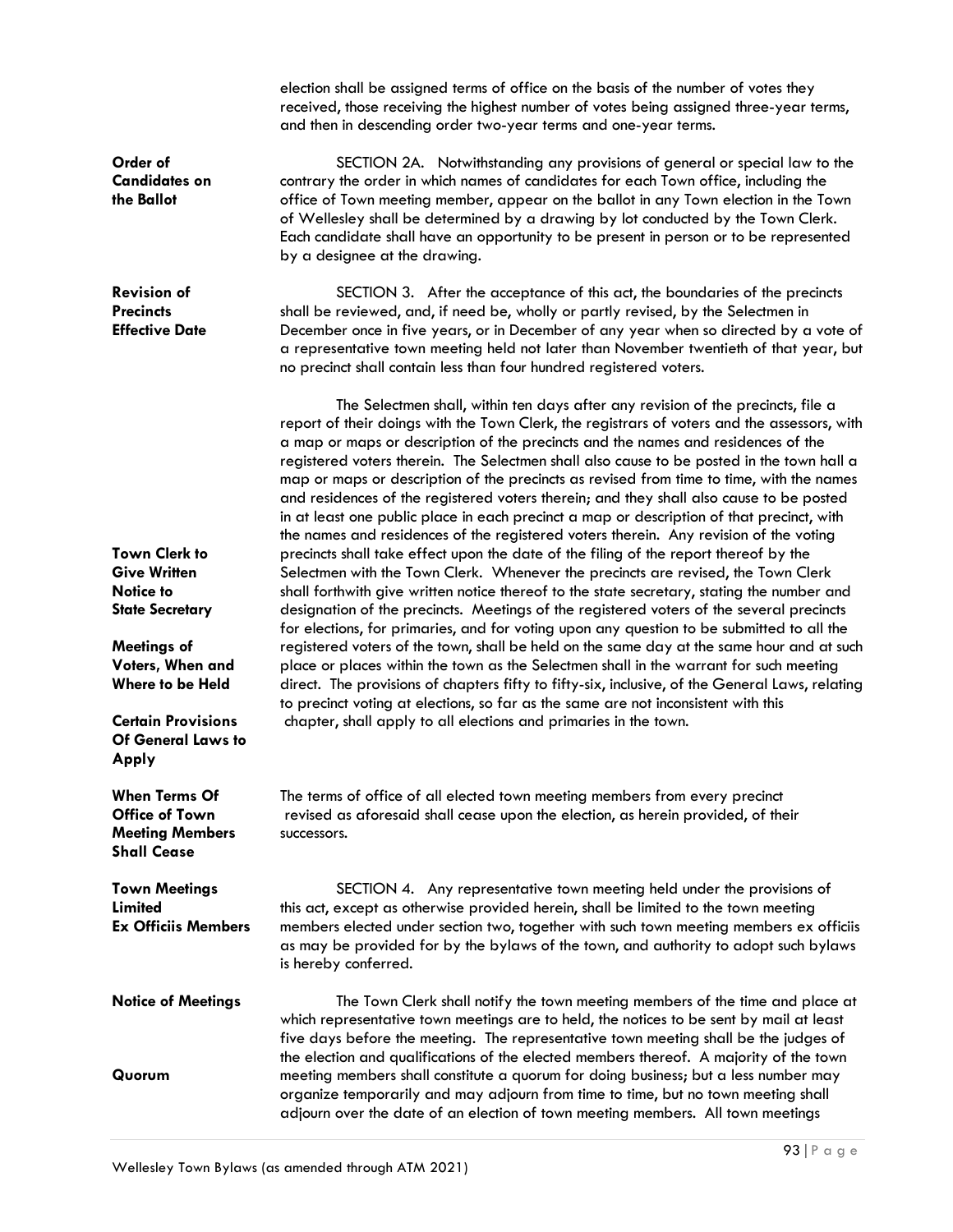| <b>Meetings Public</b><br><b>No Compensation</b><br><b>Resignations</b><br><b>Ex officiis Member</b><br><b>Removal From</b> | shall be public. The town meeting members as such shall receive no compensation.<br>Subject to such conditions as may be determined from time to time by the members of<br>the representative town meeting, any registered voter of the town who is not a town<br>meeting member may speak at any representative town meeting, but shall not vote.<br>A town meeting member may resign by filing a written resignation with the Town Clerk,<br>and such resignation shall take effect on the date of such filing. Any elected town<br>meeting member who becomes by appointment or election one of the officers<br>designated as town meeting member ex officiis shall thereupon cease to be an elected<br>town meeting member. A town meeting member who removes from the town shall<br>cease to be a town meeting member, and a town meeting member who removes from                                                 |
|-----------------------------------------------------------------------------------------------------------------------------|------------------------------------------------------------------------------------------------------------------------------------------------------------------------------------------------------------------------------------------------------------------------------------------------------------------------------------------------------------------------------------------------------------------------------------------------------------------------------------------------------------------------------------------------------------------------------------------------------------------------------------------------------------------------------------------------------------------------------------------------------------------------------------------------------------------------------------------------------------------------------------------------------------------------|
| <b>Town or Precinct</b><br><b>Effect</b>                                                                                    | the precinct from which he was elected to another precinct may serve only until the next<br>annual town meeting.                                                                                                                                                                                                                                                                                                                                                                                                                                                                                                                                                                                                                                                                                                                                                                                                       |
| <b>Nomination Of</b><br><b>Candidates for</b><br><b>Town Meeting</b><br>Members,<br><b>How Made</b><br><b>Proviso</b>       | SECTION 5. Nomination of candidates for town meeting members to be<br>elected under this act shall be made by nomination papers, which shall bear no political<br>designation, shall be signed by not less than ten voters of the precinct in which the<br>candidate resides, and shall be filed with the board of registrars at least thirty-five<br>days<br>before the election and with the Town Clerk at least twenty-eight days before the<br>election; provided, that any town meeting member may become a candidate for<br>re-election by giving written notice thereof to the Town Clerk at least forty-two days<br>before the election. No nomination papers shall be valid in respect to any candidate                                                                                                                                                                                                       |
| <b>Warrant Articles</b><br><b>How Acted Upon</b>                                                                            | whose written acceptance is not thereon or attached thereto when filed.<br>SECTION 6. The articles in the warrant for every town meeting, so far as<br>they relate to the election of the moderator, town officers, and town meeting members,<br>and, as herein provided, to referenda, and all matters to be acted upon and<br>determined by ballot, shall be so acted upon and determined by the registered voters<br>of the town in their respective precincts. All other articles in the warrant for any town<br>meeting shall be acted upon and determined exclusively by town meeting members at a<br>meeting to be held at such time and place as shall be set forth by the Selectmen in the<br>warrant for the meeting, subject to the referendum provided by Section Nine.                                                                                                                                    |
| Moderator,<br>Election, Etc.                                                                                                | SECTION 7. A moderator shall be elected by ballot at each annual town<br>election, and shall serve as moderator of all town meetings, except as otherwise<br>provided by law, until a successor is elected and qualified. Nominations for an election<br>of moderator shall be as in the case of other elective town officers, and any vacancy in<br>the office shall be filled by town meeting members at a meeting held for that purpose.                                                                                                                                                                                                                                                                                                                                                                                                                                                                            |
| Moderator<br><b>Pro Tempore</b>                                                                                             | If a moderator is absent, a moderator pro tempore shall be elected by the town<br>meeting<br>members.                                                                                                                                                                                                                                                                                                                                                                                                                                                                                                                                                                                                                                                                                                                                                                                                                  |
| <b>Vacancies in</b><br><b>Full Number of Town</b><br><b>Meeting Members</b><br><b>Failure to Elect</b><br>Filling, etc.     | SECTION 8. In the event of any vacancy in the full number of town meeting<br>members of any precinct arising from the failure of registered voters thereof to elect,<br>it shall be filled, until the next annual election, by the remaining town meeting members<br>of the precinct from the registered voters thereof. In the event the Town Clerk shall<br>promptly call a special meeting of the town meeting members of the precinct in which<br>the vacancy or vacancies exists for the purpose of filling the vacancy or vacancies. He<br>shall cause to be mailed to every such member, not less than fourteen days before the<br>time set for the meeting, a notice specifying the object, time and place of the meeting.<br>At the said meeting a majority of the members from such precinct shall constitute a<br>quorum. The choice to fill the vacancy or vacancies shall be by ballot, and a majority of |
| <b>Choice by Ballot</b><br><b>Certificate of</b><br>Choice, Etc.                                                            | the votes cast shall be required for a choice. The Town Clerk shall preside at said<br>meeting, count the ballots, make a certificate of the choice for his records and notify the<br>person so chosen; and, upon receipt by the Town Clerk of a written acceptance by the<br>person so chosen, that person shall be deemed elected and qualified as town meeting                                                                                                                                                                                                                                                                                                                                                                                                                                                                                                                                                      |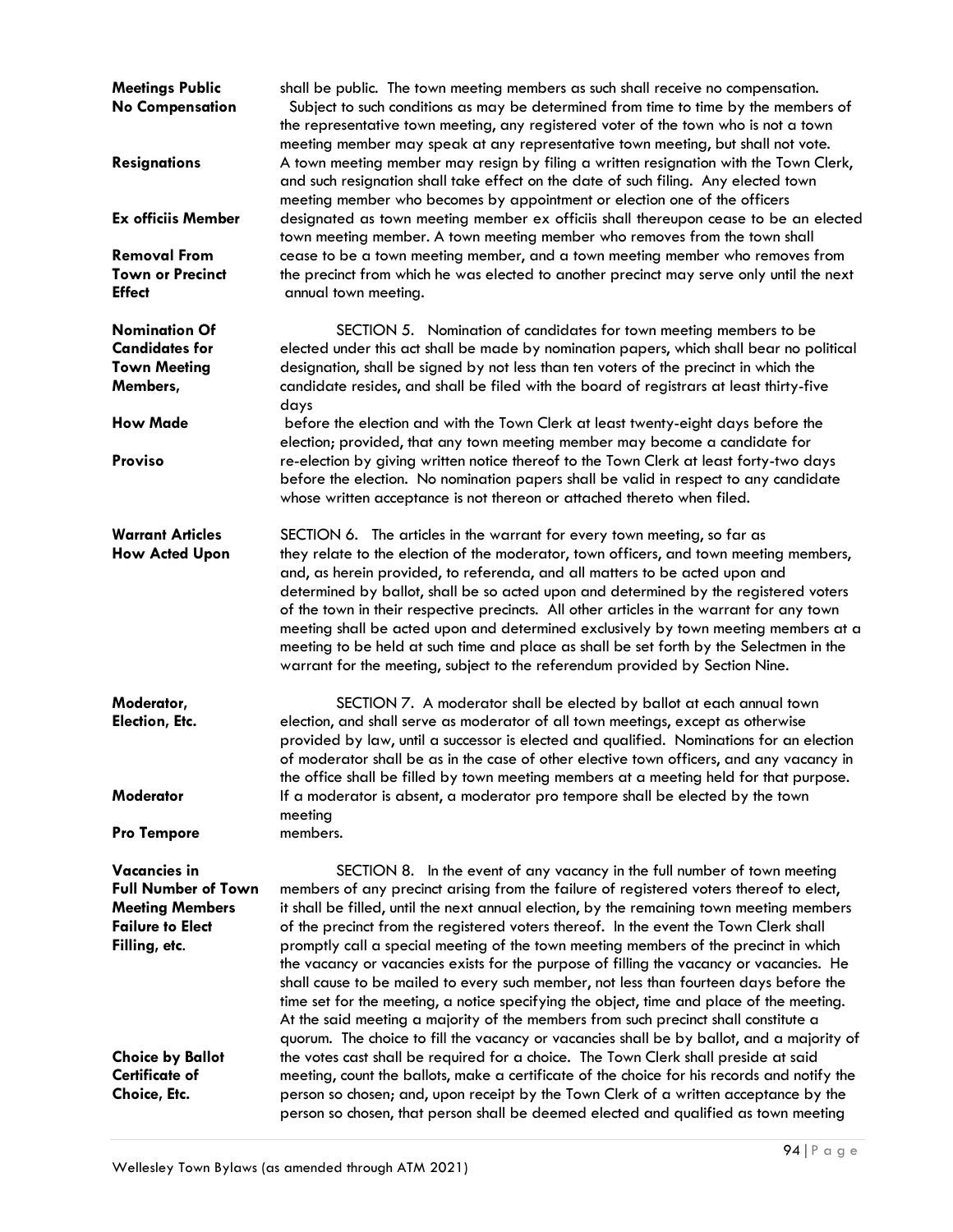| <b>Acceptance</b>                                                           | member, subject to the right of all town meeting members to judge of the election and<br>qualifications of the members as set forth in Section Four.                                                                                                                                                                                                                                                                                                                                                                                                                                                                                                                                                                                                                                                                                                                                                                                                                                                                                                                                                                                                                                                                                                                                                                                                                                                                                                                                                                                                                                                                                                                                                                                                                                       |
|-----------------------------------------------------------------------------|--------------------------------------------------------------------------------------------------------------------------------------------------------------------------------------------------------------------------------------------------------------------------------------------------------------------------------------------------------------------------------------------------------------------------------------------------------------------------------------------------------------------------------------------------------------------------------------------------------------------------------------------------------------------------------------------------------------------------------------------------------------------------------------------------------------------------------------------------------------------------------------------------------------------------------------------------------------------------------------------------------------------------------------------------------------------------------------------------------------------------------------------------------------------------------------------------------------------------------------------------------------------------------------------------------------------------------------------------------------------------------------------------------------------------------------------------------------------------------------------------------------------------------------------------------------------------------------------------------------------------------------------------------------------------------------------------------------------------------------------------------------------------------------------|
| <b>Vacancies Other</b><br><b>Than Failure to</b><br>Elect, Filling of, Etc. | SECTION 8A. In the event of any vacancy in the full number of town<br>meeting members of any precinct from any cause other than the failure of the registered<br>voters thereof to elect, said vacancy shall be filled, until the next annual election, by the<br>Town Clerk, if there are available one or more candidates for the office of town<br>meeting member of said precinct at the preceding Annual Town Election who failed of<br>election but received not less than twenty (20) votes. In such event the Town Clerk shall<br>choose the person who received the highest number of votes as such a defeated<br>candidate in said precinct, notifying said person of his or her election as a town meeting<br>member and securing his or her written acceptance thereof. If for any reason the person<br>so chosen                                                                                                                                                                                                                                                                                                                                                                                                                                                                                                                                                                                                                                                                                                                                                                                                                                                                                                                                                              |
| <b>Failure of Acceptance</b>                                                | cannot accept the office, the Town Clerk, shall in like manner choose and notify the<br>defeated candidate in said precinct receiving the next highest number of votes, but no<br>less than twenty (20), and so on until all vacancies are filled. The Town Clerk shall call a<br>special meeting of the town meeting members of the precinct in which the vacancy                                                                                                                                                                                                                                                                                                                                                                                                                                                                                                                                                                                                                                                                                                                                                                                                                                                                                                                                                                                                                                                                                                                                                                                                                                                                                                                                                                                                                         |
| <b>Special Meeting</b><br><b>Special Election</b>                           | or vacancies exist for the purpose of filling the vacancy or vacancies, until the next<br>annual town meeting election, if at the preceding election: (a) no defeated candidate<br>received at least twenty (20) votes; (b) the highest vote received by any defeated<br>candidate was at least twenty (20) votes and such vote was a tie vote; or (c) there is no<br>such defeated candidate who can or will accept the office. The special election shall be<br>among those having the tie votes or, if no tie is involved, from among the registered                                                                                                                                                                                                                                                                                                                                                                                                                                                                                                                                                                                                                                                                                                                                                                                                                                                                                                                                                                                                                                                                                                                                                                                                                                    |
|                                                                             | voters of the precinct. The Town Clerk shall cause to be mailed to every such member,<br>not less than fourteen days before the time set for the meeting, a notice specifying the<br>object, time and place of the meeting. The procedures to be followed at said special<br>meeting shall be the same as those prescribed for the special meeting provided for in<br>Section Eight.                                                                                                                                                                                                                                                                                                                                                                                                                                                                                                                                                                                                                                                                                                                                                                                                                                                                                                                                                                                                                                                                                                                                                                                                                                                                                                                                                                                                       |
| Votes, When<br>Operative, Etc.                                              | SECTION 9. A vote passed at any representative town meeting authorizing the<br>expenditure of one hundred thousand dollars or more for the acquisition of land, or for<br>the construction, alteration or enlargement of any building, or for other than the usual<br>departmental appropriations, or authorizing the incurring of debt, except temporary<br>loans in anticipation of revenue or reimbursement from the commonwealth or the county<br>of Norfolk, or establishing a new board or office or abolishing an old board or office or<br>merging two or more boards or offices, or fixing the term of office of town officers,<br>where such term is optional, or increasing or reducing the number of members of a<br>board, or adopting a new bylaw, or amending or repealing an existing bylaw, shall not<br>be operative until after the expiration of seven days, exclusive of Sundays and<br>holidays, from the dissolution of the meeting. If, within said seven days, a petition,<br>signed by not less than five percent of the registered voters of the town, containing their<br>names and addresses as they appear on the list of registered voters, is filed as<br>hereinafter provided asking that the question or questions involved in such a vote be<br>submitted to the registered voters of the town at large, its operation shall be further<br>suspended and the Selectmen, after receiving the certificate of the registrars of voters<br>as hereinafter provided shall call a special meeting not less than twenty-eight days nor<br>more than forty five days after the certification by the registrars of voters hereinafter<br>provided for the sole purpose of presenting to the registered voters at large the<br>question or questions so involved. |
| Referendum<br>Filing, Etc.                                                  | The petition shall be termed a referendum petition. It shall be filed in the office<br>of the Town Clerk before five o'clock in the afternoon of the seventh day, exclusive of<br>Sundays and holidays, after the dissolution of the meeting. If the seventh day falls on a<br>Saturday, Sunday, or a holiday, the petition shall be filed before ten o'clock in the                                                                                                                                                                                                                                                                                                                                                                                                                                                                                                                                                                                                                                                                                                                                                                                                                                                                                                                                                                                                                                                                                                                                                                                                                                                                                                                                                                                                                       |

morning on the next business day. Signatures thereto need not be all on one paper but all such papers relating to one vote shall be fastened securely together and filed as one

Wellesley Town Bylaws (as amended through ATM 2021)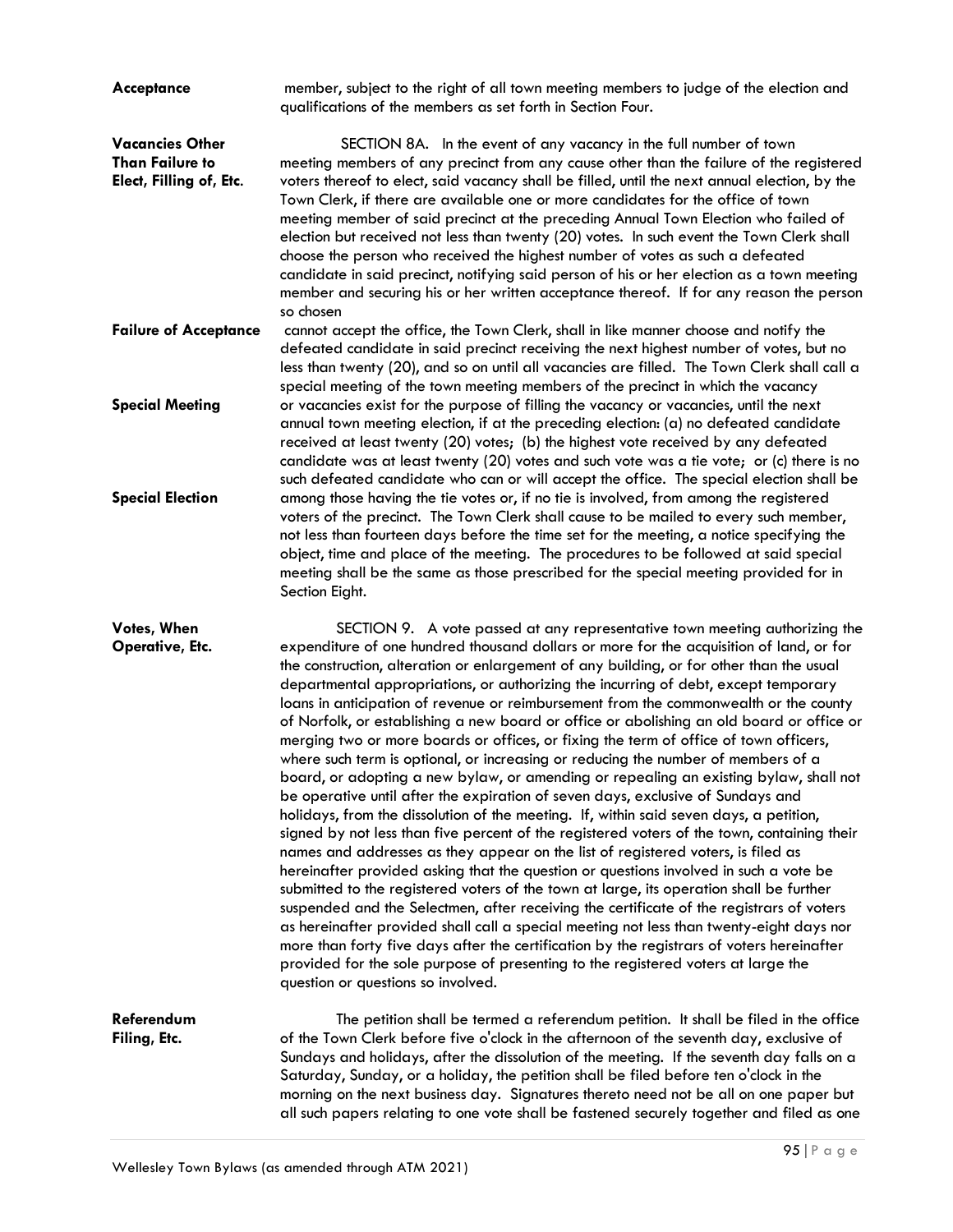instrument with the endorsement thereon of the person or persons filing the same and the time of filing shall be immediately noted thereon by the Town Clerk. Immediately after the expiration of the time within which referendum petitions may be filed, the Town Clerk shall notify the registrars of voters, who shall examine any such petition seasonably filed, and within five days determine by what number of registered voters it is signed in conformity with the provisions of this section and what percentage that number is of the total number of registered voters of the town and certify their findings to the Selectmen, and at the same time send a copy of the same to the person or to one of the persons who filed the petition.

**Questions** Each question so submitted shall be in the form of the following question, **How Stated** which shall be placed upon the official ballot: - - "Shall the town vote to approve the **Upon Ballot, Etc.** action of the representative town meeting whereby it was voted (brief description of the substance of the vote)?"

**Opening And** The polls at such special meeting shall be opened not later than seven o'clock in **Closing of Polls** the morning and shall be closed not earlier than eight o'clock in the evening. All votes upon any questions so submitted shall be taken in the several precinct meetings by ballot, and the check list shall be used in the same manner as in the election of town **Negative Vote** officers. For the action of the representative town meeting to be null and void the following two conditions must be satisfied: 1) at least twenty percent of all registered **Affirmative Vote** voters in the town must vote in the negative on the referendum; and 2) a majority of those who vote on the referendum must vote in the negative. Otherwise, the action of **Vote, When the representative town meeting shall take effect immediately upon the declaration by Operative, if No** the Selectmen of the vote upon the referendum.

**Powers of Town** SECTION 10. The town of Wellesley, after the acceptance of this chapter, And Its Meeting shall have the capacity to act through and to be bound by its town meeting members, **Members, Etc.** who shall, when convened from time to time as herein provided, constitute representative town meetings; and the representative town meetings shall exercise exclusively, so far as will conform to the provisions of this act, all powers vested in the municipal corporation. Action in conformity with all provisions of law now or hereafter applicable to the transaction of town affairs in town meeting, shall, when taken by any representative town meeting in accordance with the provisions of this act, have the same force and effect as if such action had been taken in a town meeting open to all the voters of the town as organized and conducted before the establishment in said town of representative town meeting government.

**Certain Rights** Section 11. This act shall not abridge the right of the inhabitants of the town to **Not Abridged, Etc**. hold general meetings, as secured to them by the constitution of this commonwealth; nor shall this act confer upon any representative town meeting in said Town the power finally to commit the town to any measure affecting its municipal existence or substantially changing its form of government without action thereon by the voters of the town at large, using the ballot and the check list therefor.

**Submission to** Section 12. This act shall be submitted to the registered voters of the Town of **Voters of Town** Wellesley for acceptance at its annual town election in the year nineteen hundred and **Of Wellesley, etc.** thirty-three. The vote shall be taken by ballot in accordance with the provisions of the general laws, so far as the same shall be applicable, in answer to the question, which shall be placed upon the official ballot to be used in the several precincts in said town at said election: "Shall an act passed by the general court in the year nineteen hundred and thirty-two, entitled 'An Act Establishing in the Town of Wellesley Representative Town Government by Limited Town Meetings', be accepted by this town?" If accepted by a majority of the voters voting thereon, this act shall thereupon take effect for all

**Petition Filed**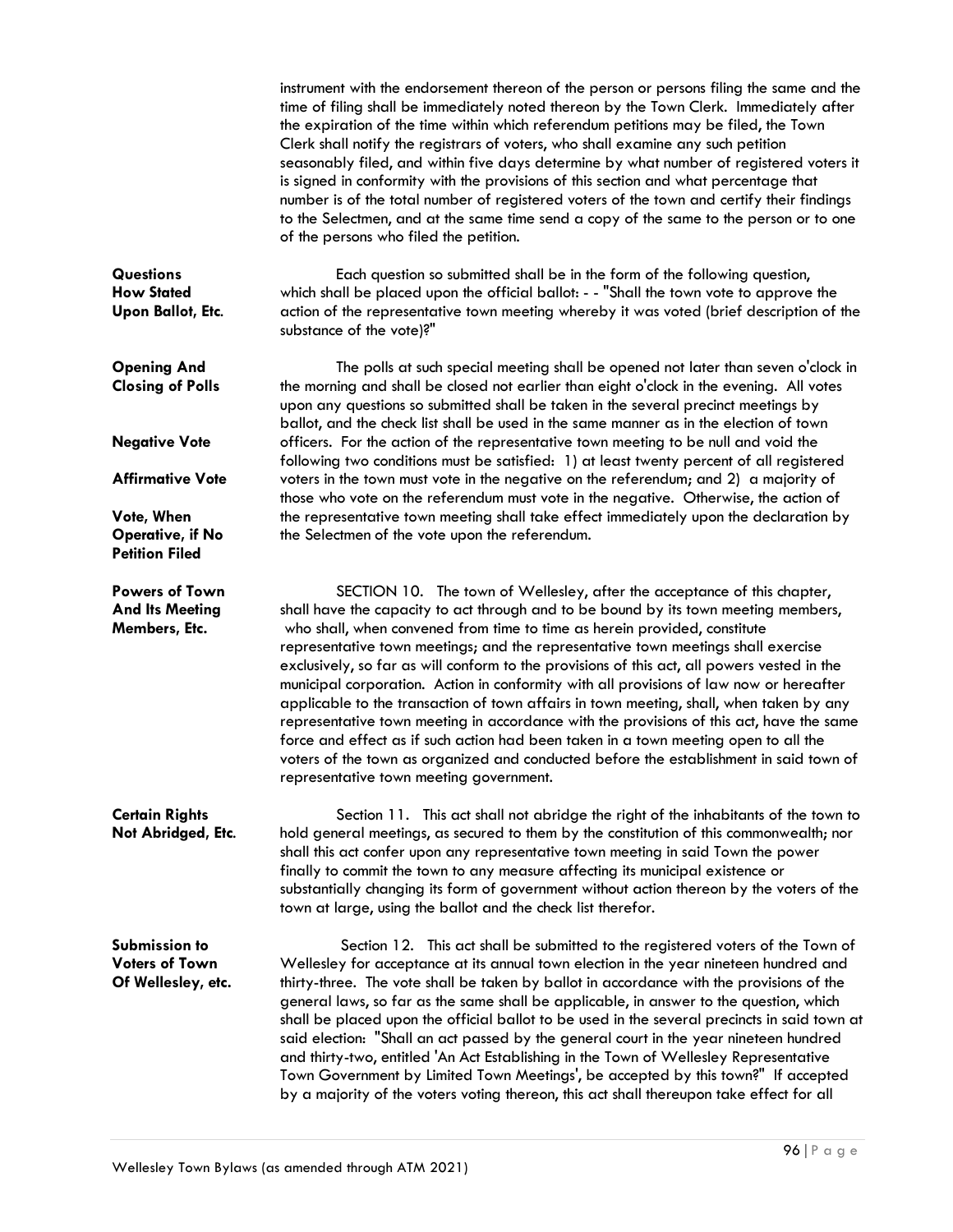purposes incidental to the annual town election in said town in the year nineteen hundred and thirty-four, and shall take full effect beginning with said election.

**Resubmission After** Section 13. If this act is rejected by the registered voters of said town when Rejection, Etc. **Submitted to said voters under Section Twelve, it may be submitted for acceptance in like** manner to such voters at any annual town election in said town not later than the annual town election in the year nineteen hundred and thirty-six, and, if accepted by a majority of the voters voting thereon at such an election, shall thereupon take effect for all purposes incidental to the next annual town election in said town, and shall take effect beginning with said election.

Approved May 4, 1932

Accepted Town Meeting, March 2, 1936

Amended, 1936, 1938, 1958,1975,1978,1988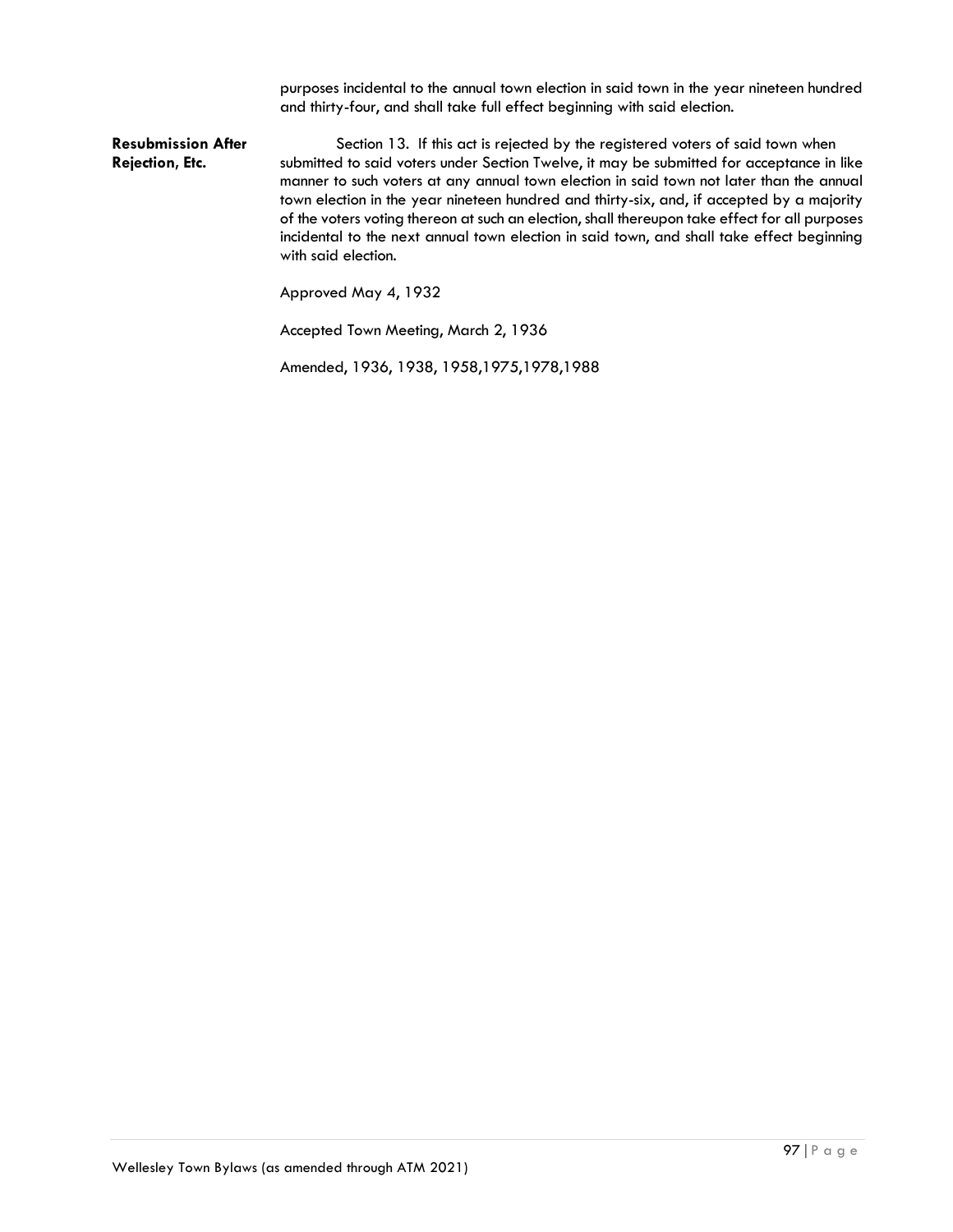# **SCHEDULE A— JOB CLASSIFICATIONS BY GROUPS**

## **TO BE UPDATED ANNUALLY AT ATM UPDATED 2021 ATM**

# **Part I – Positions not covered by collective bargaining agreements**

| GROUP 69<br><b>Executive Director of General Government Services</b>                                                                                                                                                                                                                            | <b>SEL</b>                                                                                                                                 |
|-------------------------------------------------------------------------------------------------------------------------------------------------------------------------------------------------------------------------------------------------------------------------------------------------|--------------------------------------------------------------------------------------------------------------------------------------------|
| GROUP 66<br><b>DPW Director</b><br><b>Director of Facilities</b><br><b>Finance Director</b>                                                                                                                                                                                                     | <b>DPW</b><br><b>FMD</b><br><b>DFS</b>                                                                                                     |
| GROUP 63<br>Chief of Police<br><b>Human Resources Director</b><br>Treasurer/Collector                                                                                                                                                                                                           | POL<br><b>HR</b><br><b>TRS</b>                                                                                                             |
| GROUP 62<br><b>Assistant Executive Director</b><br><b>Design and Construction Manager</b><br><b>Fire Chief</b><br><b>Library Director</b><br>Programs Manager/Assistant Director<br>Superintendent, Park & Highway<br><b>Town Engineer</b>                                                      | <b>SEL</b><br><b>FMD</b><br><b>FIR</b><br>LIB<br><b>DPW</b><br><b>DPW</b><br><b>DPW</b>                                                    |
| GROUP 61<br><b>Assistant Director of General Government Services</b><br><b>IT</b> Director<br>Superintendent, RDF<br>Superintendent, Water and Sewer Division                                                                                                                                   | <b>SEL</b><br>IT<br><b>DPW</b><br><b>DPW</b>                                                                                               |
| GROUP 60<br><b>Assistant Town Engineer</b><br><b>Chief Assessor</b><br>Deputy Chief of Fire Protection<br>Director of Public Health<br>Director of Recreation<br>Director of Senior Services<br>Inspector of Buildings<br><b>Planning Director</b><br>Project Manager<br>Senior Deputy Director | <b>DPW</b><br><b>ASR</b><br><b>FIR</b><br><b>HLTH</b><br><b>REC</b><br><b>COA</b><br><b>BLDG</b><br><b>PLN</b><br><b>FMD</b><br><b>SEL</b> |
| GROUP 59<br><b>Assistant Director for Library Services</b><br>Assistant Superintendent, Water and Sewer Division<br><b>Director of Natural Resources</b><br><b>Operations Manager</b>                                                                                                           | ЦB<br><b>DPW</b><br><b>NRC</b><br><b>FMD</b>                                                                                               |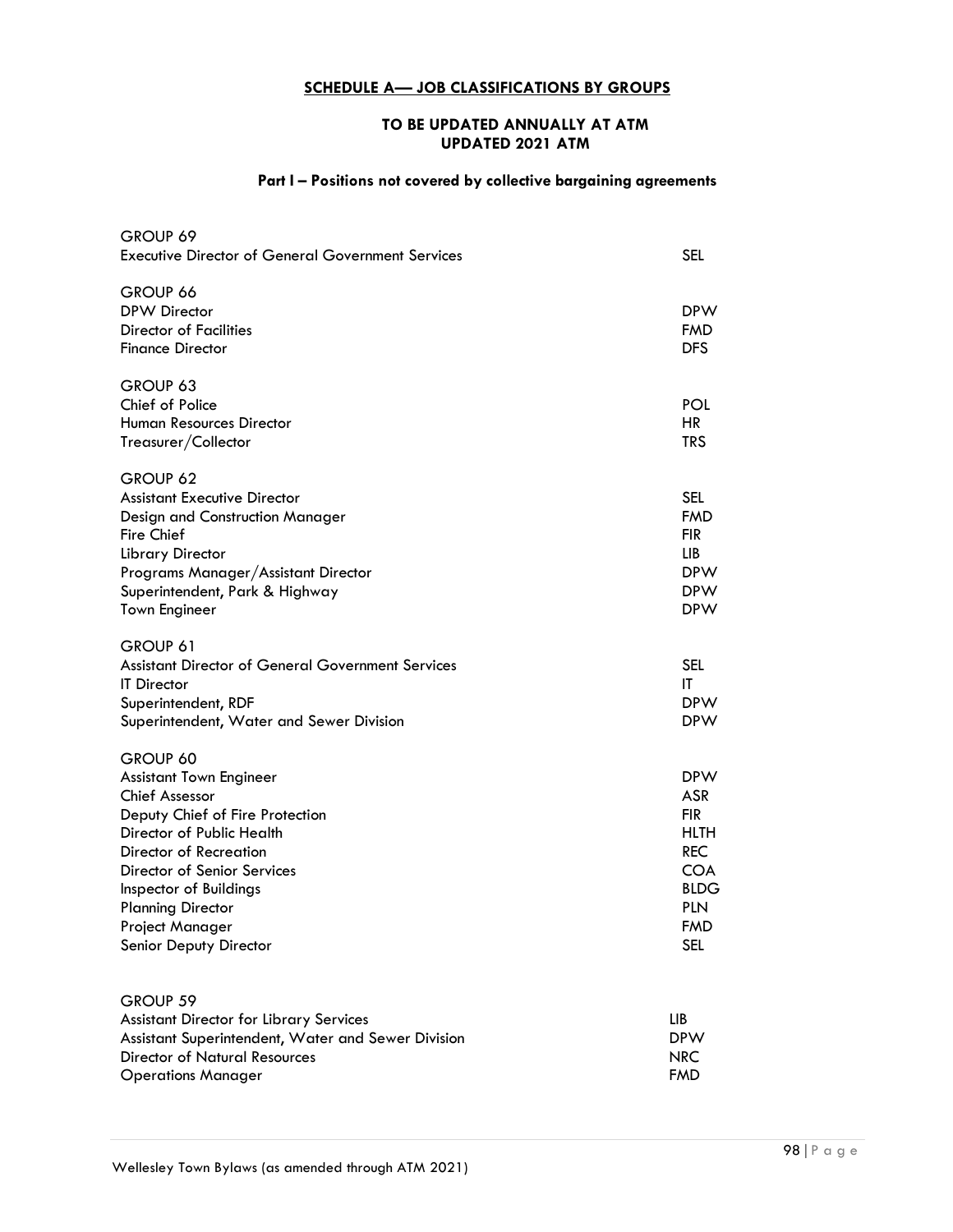| GROUP 58                                               |             |
|--------------------------------------------------------|-------------|
| Applications and Project Manager                       | IT          |
| <b>Assistant Finance Director</b>                      | <b>DFS</b>  |
| Assistant Superintendent, Highway Division             | <b>DPW</b>  |
| Assistant Superintendent, Park and Tree Division       | <b>DPW</b>  |
| <b>Custodial Services Manager</b>                      | <b>FMD</b>  |
| Deputy Director                                        | <b>SEL</b>  |
| Information Technology Director                        | ЦB          |
| Maintenance Manager                                    | <b>FMD</b>  |
| Senior Civil Engineer                                  | <b>DPW</b>  |
| Senior Management Analyst                              | <b>DPW</b>  |
| GROUP 57                                               |             |
| Assistant Director/Health                              | <b>HLTH</b> |
| Assistant Director/Human Resources                     | <b>HR</b>   |
| Deputy Assistant Director, General Government Services | <b>SEL</b>  |
| Deputy Director                                        | <b>REC</b>  |
| <b>Enterprise Applications Manager</b>                 | IT          |
| <b>Finance and Office Manager</b>                      | <b>FMD</b>  |
| <b>GIS Manager</b>                                     | ΙT          |
| Network Manager/Webmaster                              | IT          |
| Senior Community Social Worker                         | <b>HLTH</b> |
| Senior Planner                                         | <b>PLAN</b> |
| Water and Sewer Systems Engineer                       | <b>DPW</b>  |
| Youth Director                                         | YC          |
| GROUP 56                                               |             |
| <b>Applications and Database Manager</b>               | <b>DPW</b>  |
| Assistant Treasurer/Collector                          | <b>TRS</b>  |
| <b>Assistant Town Accountant</b>                       | <b>DFS</b>  |
| Civil Engineer                                         | <b>DPW</b>  |
| <b>Finance and Budget Analyst</b>                      | <b>DFS</b>  |
| Landscape Planner                                      | <b>DPW</b>  |
| Management Analyst                                     | <b>DPW</b>  |
| Payroll Manager                                        | <b>FIN</b>  |
| <b>Project and Communications Manager</b>              | <b>SEL</b>  |
| Senior Environmental Health Specialist                 | <b>HLTH</b> |
| GROUP 55                                               |             |
| <b>Assistant Director of Senior Services</b>           | COA         |
| <b>Associate Director</b>                              | <b>REC</b>  |
| <b>Benefits Coordinator</b>                            | HR          |
| Database Administrator                                 | IT          |
| <b>Director of Special Projects</b>                    | <b>NRC</b>  |
| <b>Environmental Health Specialist</b>                 | HLTH        |
| <b>GIS Administrator</b>                               | IT          |
| Local Building Inspector                               | <b>BLDG</b> |
| Projects Administrator                                 | <b>PBC</b>  |
| Senior Engineer                                        | <b>DPW</b>  |
| Sustainable Energy Director                            | <b>SEC</b>  |
| <b>Systems Administrator</b>                           | IT          |
| GROUP 54                                               |             |
| <b>Assistant NRC Director</b>                          | <b>NRC</b>  |
| Desktop Administrator                                  | IT          |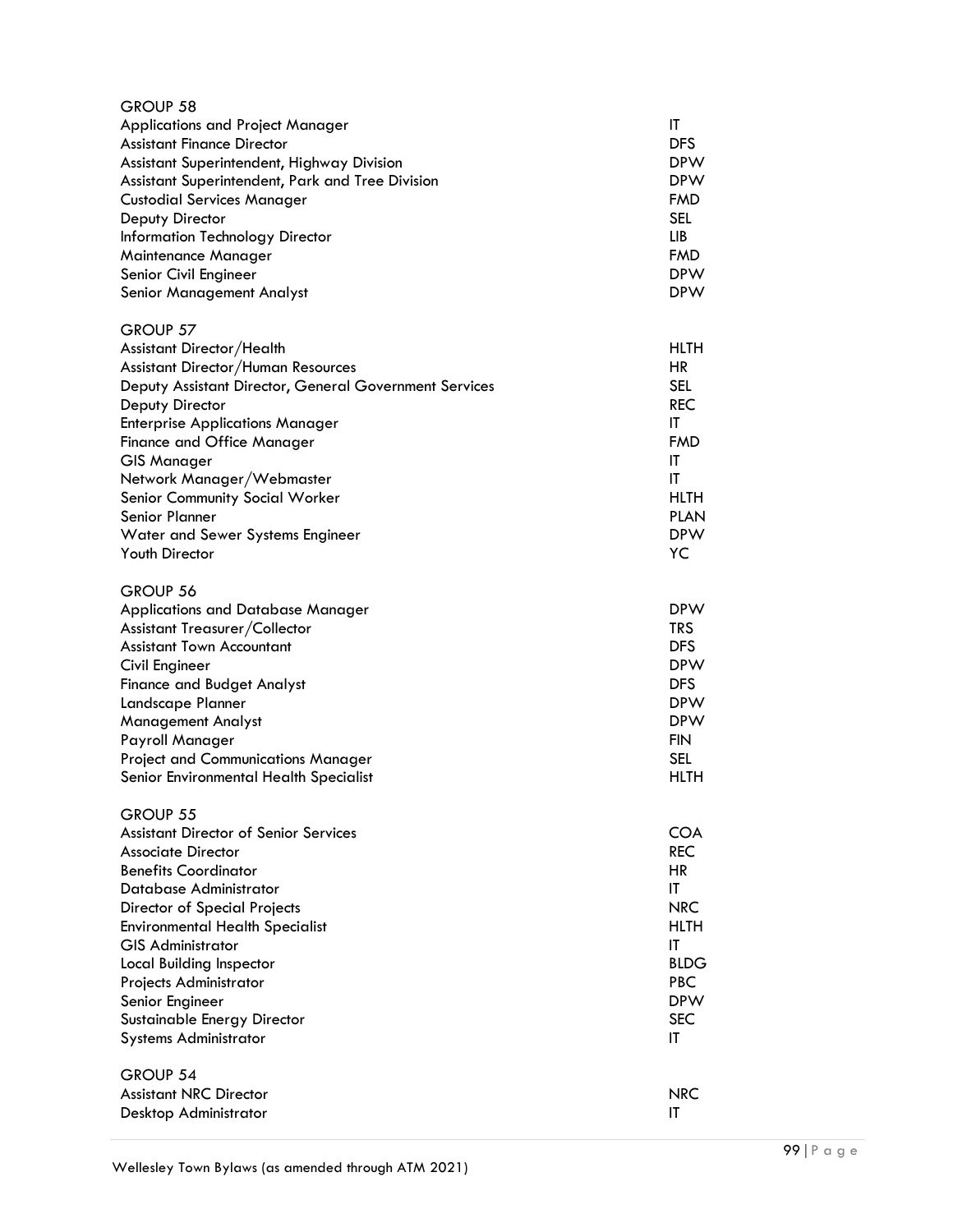| Director of Veterans' Services<br>Inspector of Wires<br>Plumbing and Gas Inspector<br><b>Public Health Nurse Supervisor</b><br>Planner<br><b>Staff Engineer</b>                                                                                                                                                                                                                                                                                                                                                                                                                    | VET<br><b>BLDG</b><br><b>BLDG</b><br><b>HLTH</b><br><b>PLAN</b><br><b>DPW</b>                                                                                                                                     |
|------------------------------------------------------------------------------------------------------------------------------------------------------------------------------------------------------------------------------------------------------------------------------------------------------------------------------------------------------------------------------------------------------------------------------------------------------------------------------------------------------------------------------------------------------------------------------------|-------------------------------------------------------------------------------------------------------------------------------------------------------------------------------------------------------------------|
| GROUP 53<br><b>Accounting Specialist</b><br>Assistant Administrator<br><b>Community Health Coordinator</b><br><b>Environmental Education Coordinator</b><br><b>Executive Assistant</b><br><b>Executive Assistant to the Executive Director</b><br><b>Financial Assistant</b><br><b>Health and Social Services Administrator</b><br><b>IT Specialist</b><br><b>Principal Assessor</b><br><b>Program Coordinator</b><br><b>Public Health Administrator</b><br><b>Public Health Nurse</b><br><b>Safety Coordinator</b><br>Sustainable Energy Analyst<br><b>Wetlands Administrator</b> | <b>DFS</b><br><b>PBC</b><br><b>HLTH</b><br>NRC<br><b>DPW</b><br>SEL<br><b>FMD</b><br><b>COA</b><br><b>POL</b><br><b>ASR</b><br><b>REC</b><br><b>HLTH</b><br><b>HLTH</b><br><b>DPW</b><br><b>SEC</b><br><b>NRC</b> |
| GROUP 52<br>Assistant Administrator<br><b>Assistant Town Clerk</b><br><b>Parking Clerk</b><br><b>RDF Business Manager</b><br>Senior Accounting Clerk for Parking and Collections<br><b>Workers' Compensation Coordinator</b>                                                                                                                                                                                                                                                                                                                                                       | <b>ASR</b><br><b>TC</b><br><b>SEL</b><br><b>DPW</b><br><b>TRS</b><br>HR.                                                                                                                                          |
| GROUP 51<br><b>Administrative Assistant</b><br>Deputy Director of Veterans' Services<br><b>Executive Secretary, Zoning Board of Appeals</b><br>Sealer of Weights and Measures                                                                                                                                                                                                                                                                                                                                                                                                      | <b>FAC</b><br><b>VET</b><br><b>ZBA</b><br>SEL.                                                                                                                                                                    |
| GROUP 49<br>Accountant B<br><b>Administrative Secretary</b><br><b>Animal Control Officer</b><br><b>Elections and Registration Administrator</b><br>Office Administrator<br><b>Office Administrator</b><br><b>Office Assistant</b><br>Permit Administrator<br>Office Administrator, Water and Sewer Division<br>Senior Accounting Clerk                                                                                                                                                                                                                                             | DFS<br>SEL<br><b>POL</b><br>TC<br><b>COA</b><br><b>HLTH</b><br><b>ASR</b><br><b>BLDG</b><br><b>DPW</b><br><b>TRS</b>                                                                                              |
| GROUP <sub>48</sub><br>Head Maintenance Custodian, Town Hall<br>Office Administrator<br><b>Personnel Administrative Assistant</b><br><b>Projects Assistant</b>                                                                                                                                                                                                                                                                                                                                                                                                                     | <b>FAC</b><br>LIB.<br><b>HR</b><br><b>FMD</b>                                                                                                                                                                     |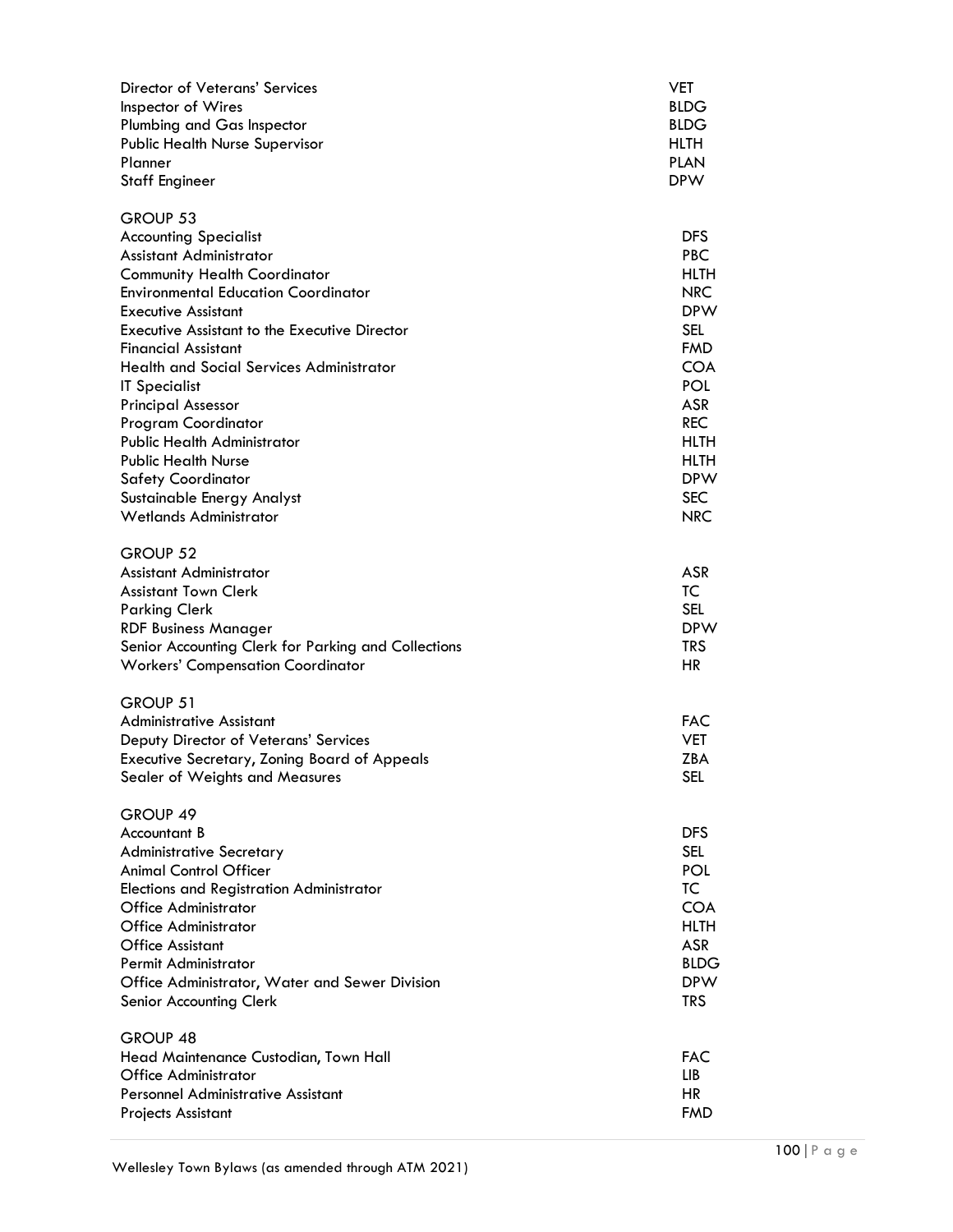| Senior Accounting Assistant<br>Senior Customer Service Representative<br>Senior Office Assistant                                                                                                                                                                                                                                                                                                                                                                                                                                                                    | <b>DPW</b><br><b>MLP</b><br><b>DPW</b>                                                                                                                                                    |
|---------------------------------------------------------------------------------------------------------------------------------------------------------------------------------------------------------------------------------------------------------------------------------------------------------------------------------------------------------------------------------------------------------------------------------------------------------------------------------------------------------------------------------------------------------------------|-------------------------------------------------------------------------------------------------------------------------------------------------------------------------------------------|
| GROUP 47<br>Accounting Clerk, Treasurer/Collector<br><b>Administrative Assistant</b><br>Administrative/Accounting Assistant<br>Bookkeeper<br><b>Office Assistant</b><br><b>Office Assistant, Engineering Division</b><br><b>Office Assistant, Facilities</b><br>Office Assistant, Management Division<br>Office Assistant, Park and Highway Divisions<br>Office Assistant, RDF<br>Office Assistant, Water and Sewer Division<br>Secretary, Recreation<br><b>Seniors Activities Coordinator</b><br>Senior Secretary, Select Board<br><b>Voter Registration Clerk</b> | <b>TRS</b><br><b>FIR</b><br>POL<br>LIB<br><b>BLDG</b><br><b>DPW</b><br><b>FMD</b><br><b>DPW</b><br><b>DPW</b><br><b>DPW</b><br><b>DPW</b><br><b>REC</b><br><b>COA</b><br><b>SEL</b><br>TC |
| GROUP 46<br><b>Office Assistant</b><br>Police Records Manager<br><b>Volunteer Coordinator</b>                                                                                                                                                                                                                                                                                                                                                                                                                                                                       | <b>SEL</b><br><b>POL</b><br><b>COA</b>                                                                                                                                                    |
| GROUP 45<br>Secretary, Director's Office<br>Secretary, NRC<br>Secretary/Technical Assistant<br>Senior Clerk<br><b>Technical Administrator</b>                                                                                                                                                                                                                                                                                                                                                                                                                       | <b>DPW</b><br><b>NRC</b><br>PLAN<br>TC<br><b>ZBA</b>                                                                                                                                      |
| GROUP 44<br>Clerk<br><b>Communications Clerk/Receptionist</b><br>Custodian<br><b>Department Assistant</b><br>Secretary II                                                                                                                                                                                                                                                                                                                                                                                                                                           | ТC<br><b>MLP</b><br><b>FAC</b><br><b>HR</b><br><b>REC</b>                                                                                                                                 |
| GROUP 43<br><b>Administrative Records Clerk</b><br><b>Office Assistant</b>                                                                                                                                                                                                                                                                                                                                                                                                                                                                                          | <b>MLP</b><br>ZBA                                                                                                                                                                         |
| GROUP 42<br>Office Clerk<br><b>Bus Driver</b>                                                                                                                                                                                                                                                                                                                                                                                                                                                                                                                       | HLTH<br><b>COA</b>                                                                                                                                                                        |
| GROUP 41<br>Night Watchman, Highway Division                                                                                                                                                                                                                                                                                                                                                                                                                                                                                                                        | <b>DPW</b>                                                                                                                                                                                |
| GROUP T19<br><b>Automotive Mechanic</b><br>Carpenter/Painter<br>Electrician                                                                                                                                                                                                                                                                                                                                                                                                                                                                                         | <b>FIR</b><br><b>FAC</b><br><b>FAC</b>                                                                                                                                                    |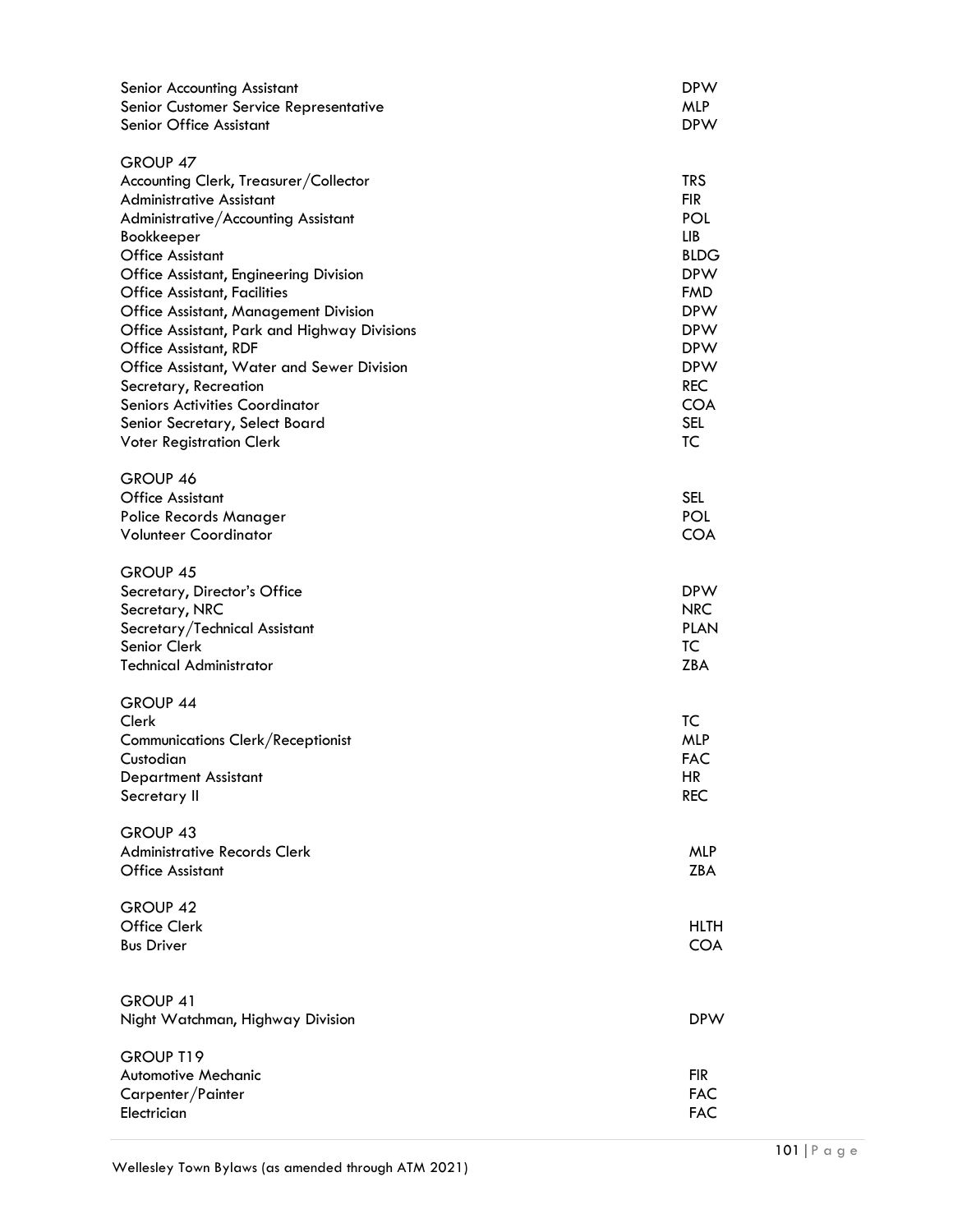| HVAC Controls Technician | FMD        |
|--------------------------|------------|
| Maintenance Craftsman    | <b>FMD</b> |
| Mechanical Technician    | <b>FMD</b> |

# **Part II – Positions covered by collective bargaining agreements**

| <b>GROUP S55</b><br>Fleet Maintenance Supervisor                                                                                                                                                                                                                                                                                                                                                                                                                                           | <b>DPW</b>                                                                                                                                                                                                     |
|--------------------------------------------------------------------------------------------------------------------------------------------------------------------------------------------------------------------------------------------------------------------------------------------------------------------------------------------------------------------------------------------------------------------------------------------------------------------------------------------|----------------------------------------------------------------------------------------------------------------------------------------------------------------------------------------------------------------|
| GROUP S54<br><b>Customer Services Supervisor</b><br>General Foreman, All Divisions<br>Overhead Line Foreman<br>Supervisor of Accounting<br>Supervisor, RDF<br>Underground Line Foreman                                                                                                                                                                                                                                                                                                     | <b>MLP</b><br><b>DPW</b><br><b>MLP</b><br><b>MLP</b><br><b>DPW</b><br><b>MLP</b>                                                                                                                               |
| <b>GROUP S53</b><br>Coordinator, MLP<br>Signal Alarm Foreman                                                                                                                                                                                                                                                                                                                                                                                                                               | <b>MLP</b><br><b>MLP</b>                                                                                                                                                                                       |
| <b>GROUP S50</b><br><b>Collections Representative</b>                                                                                                                                                                                                                                                                                                                                                                                                                                      | <b>MLP</b>                                                                                                                                                                                                     |
| GROUP <sub>22</sub><br>Crew Leader                                                                                                                                                                                                                                                                                                                                                                                                                                                         | <b>MLP</b>                                                                                                                                                                                                     |
| <b>GROUP 21</b><br>Electrician A<br><b>Lead Cablesplicer</b><br>Lead Lineman                                                                                                                                                                                                                                                                                                                                                                                                               | <b>MLP</b><br><b>MLP</b><br><b>MLP</b>                                                                                                                                                                         |
| <b>GROUP 20</b><br>Automotive Mechanic Foreman A<br><b>Cablesplicer, 1st Class</b><br>Chief Substation Operator, Municipal Light Plant<br>Construction Craftsman, Highway Division<br>Construction Foreman/MLP<br>Foreman A - All Divisions<br>Foreman A - Athletic Fields<br>Foreman A - Automotive Mechanic<br>Foreman A - Highway<br>Foreman A - Park Construction<br>Foreman A - Recycling<br>Foreman A - Tree Care<br>Horticultural Technician<br>Lineman, 1st Class<br>Senior Welder | <b>DPW</b><br><b>MLP</b><br><b>MLP</b><br><b>DPW</b><br><b>MLP</b><br><b>DPW</b><br><b>DPW</b><br><b>DPW</b><br><b>DPW</b><br><b>DPW</b><br><b>DPW</b><br><b>DPW</b><br><b>DPW</b><br><b>MLP</b><br><b>DPW</b> |
| GROUP 19<br>Lead Tree Climber, Park and Tree Division<br>Meter and Sign Repair Person, Highway Division<br>Meter/Backflow Prevention Device Coordinator                                                                                                                                                                                                                                                                                                                                    | <b>DPW</b><br><b>DPW</b><br><b>DPW</b>                                                                                                                                                                         |
| GROUP 18<br><b>Engineering Technician</b>                                                                                                                                                                                                                                                                                                                                                                                                                                                  | <b>MLP</b>                                                                                                                                                                                                     |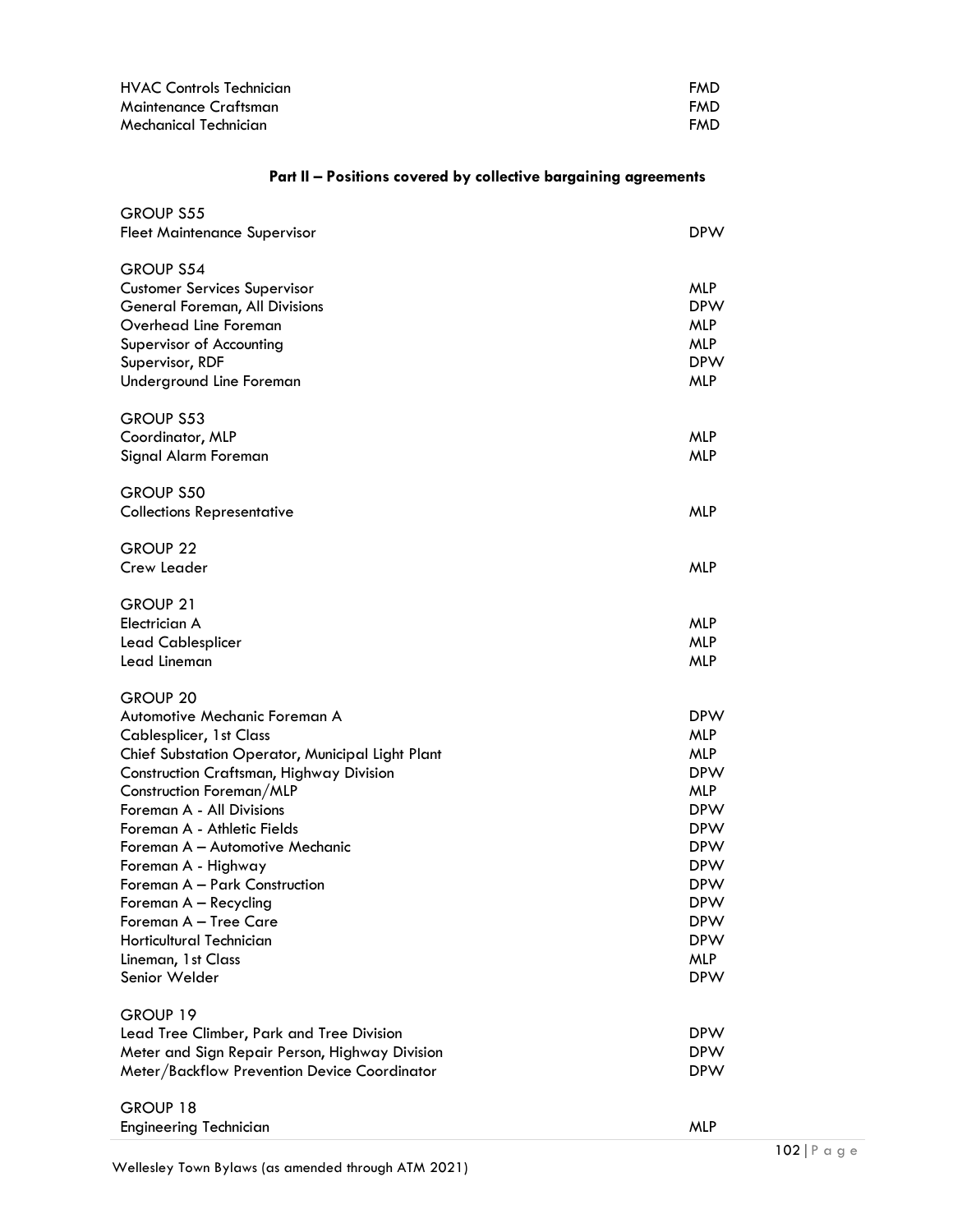| <b>Fleet Maintenance Mechanic</b><br>Foreman B - All Divisions<br>Groundskeeping Foreman, Park and Tree Division<br>Highway Craftsman<br><b>Lead Baler</b><br><b>Park Construction Craftsman</b><br>Primary Water Treatment Plant Operator<br>Welder                                                                                                                                                                                                                                                                              | <b>DPW</b><br><b>DPW</b><br><b>DPW</b><br><b>DPW</b><br><b>DPW</b><br><b>DPW</b><br><b>DPW</b><br><b>DPW</b>                                                                       |
|-----------------------------------------------------------------------------------------------------------------------------------------------------------------------------------------------------------------------------------------------------------------------------------------------------------------------------------------------------------------------------------------------------------------------------------------------------------------------------------------------------------------------------------|------------------------------------------------------------------------------------------------------------------------------------------------------------------------------------|
| GROUP 17<br>Apprentice Lineworker/Stockkeeper<br><b>Cablesplicer, 2nd Class</b><br><b>Construction Equipment Operator</b><br>Lineman, 2nd Class<br>Meter/Backflow Prevention Device Technician<br><b>Park Facilities Technician</b><br>Park Technical Services Craftsman<br>Power Shovel Operator, Water and Sewer Division<br>Stockkeeper, Automotive, Highway Division<br>Stockkeeper, Water and Sewer<br>Substation Operator, Municipal Light Plant<br><b>Tractor Trailer Operator</b><br>Tree Climber, Park and Tree Division | <b>MLP</b><br><b>MLP</b><br><b>DPW</b><br><b>MLP</b><br><b>DPW</b><br><b>DPW</b><br><b>DPW</b><br><b>DPW</b><br><b>DPW</b><br><b>DPW</b><br><b>MLP</b><br><b>DPW</b><br><b>DPW</b> |
| GROUP 16<br><b>Engineering Technician II</b><br><b>Fleet Maintenance Shop Assistant</b><br>General Mechanic A, Water and Sewer Division<br>Groundskeeper, Park and Tree Division<br><b>Head Custodian</b><br>Heavy Equipment Operator, Highway Division<br>Lead Meter Reader<br>Secondary Water Treatment Plant Operator<br>Stockkeeper, Municipal Light Plant<br>Transfer Haul Equip. Operator, RDF                                                                                                                              | <b>MLP</b><br><b>DPW</b><br><b>DPW</b><br><b>DPW</b><br><b>DPW</b><br><b>DPW</b><br><b>MLP</b><br><b>DPW</b><br><b>MLP</b><br><b>DPW</b>                                           |
| GROUP 15<br>Industrial Equipment Operator, RDF<br>Medium Equipment Operator, Highway Division<br>Medium Equipment Operator, Park and Tree Division<br>Truck Driver A/Laborer, Water and Sewer Division                                                                                                                                                                                                                                                                                                                            | <b>DPW</b><br><b>DPW</b><br><b>DPW</b><br><b>DPW</b>                                                                                                                               |
| GROUP 14<br><b>Building Maintenance Person, Highway Division</b><br>Cablesplicer Helper, Municipal Light Plant<br>Custodian<br>Groundman, Municipal Light Plant                                                                                                                                                                                                                                                                                                                                                                   | <b>DPW</b><br>MLP<br><b>DPW</b><br><b>MLP</b>                                                                                                                                      |
| GROUP 13<br>Park Maintenance Worker<br>Permit Verifier/Trash Collector, RDF                                                                                                                                                                                                                                                                                                                                                                                                                                                       | <b>DPW</b><br><b>DPW</b>                                                                                                                                                           |
| GROUP 12<br>Light Equipment Operator, Park and Highway Divisions                                                                                                                                                                                                                                                                                                                                                                                                                                                                  | <b>DPW</b>                                                                                                                                                                         |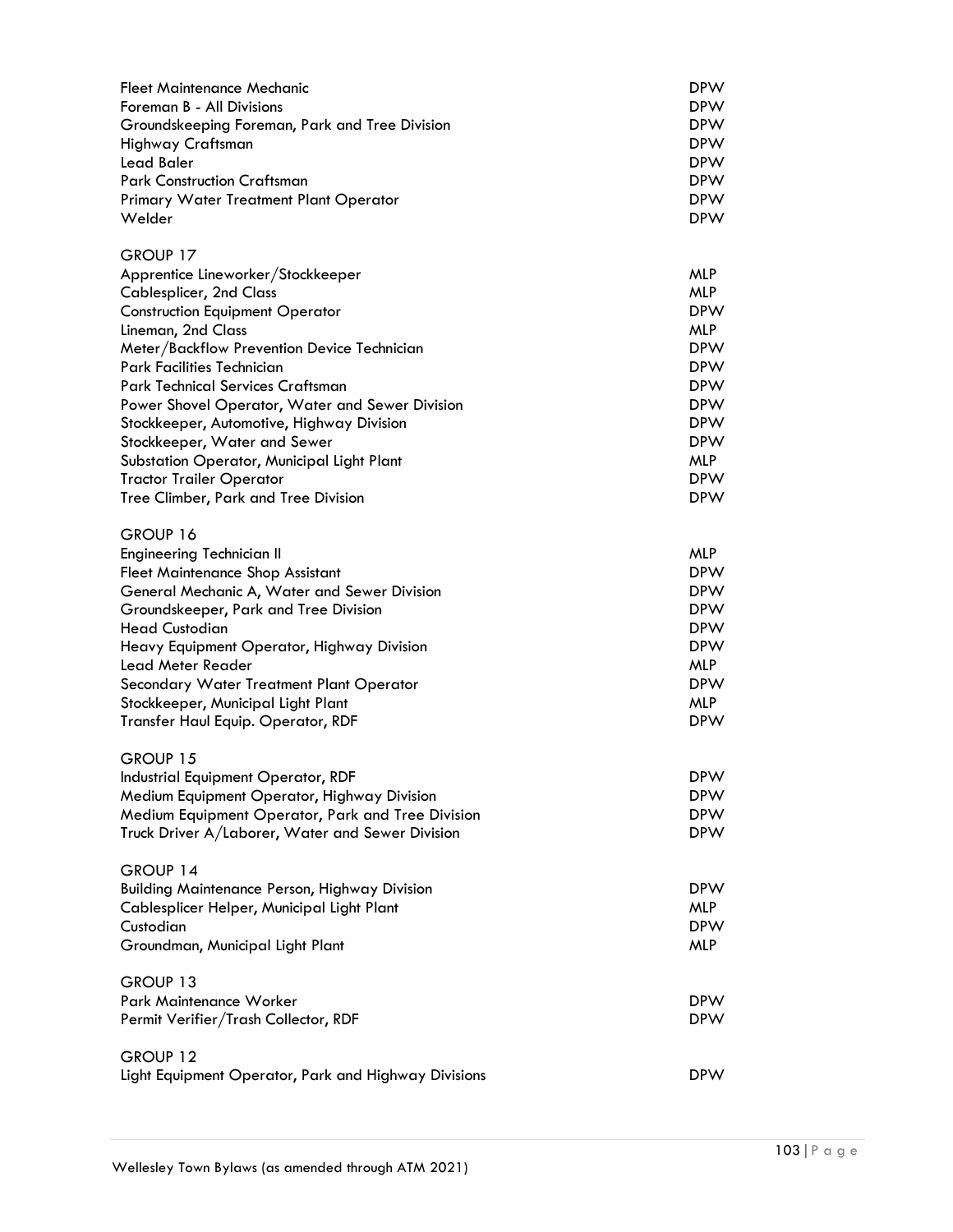| GROUP 11<br>Laborer - All Divisions                                                                                                      | <b>DPW</b>                             |
|------------------------------------------------------------------------------------------------------------------------------------------|----------------------------------------|
| <b>GROUP K23</b><br><b>HVAC Technician</b><br>Plumber<br>Electrician                                                                     | <b>FMD</b><br><b>FMD</b><br><b>FMD</b> |
| <b>GROUP K22</b><br><b>Facility Supervisor</b>                                                                                           | <b>FMD</b>                             |
| <b>GROUP K21</b><br>Middle School Head Custodian                                                                                         | <b>FMD</b>                             |
| GROUP K18<br>Inventory and Equipment Technician                                                                                          | <b>FMD</b>                             |
| <b>GROUP K17</b><br><b>Custodian Night Supervisor</b><br><b>Elementary Head Custodian</b>                                                | <b>FMD</b><br><b>FMD</b>               |
| GROUP K15<br>Custodian                                                                                                                   | <b>FMD</b>                             |
| GROUP D47<br>Dispatcher                                                                                                                  | POL                                    |
| GROUP L17<br><b>Public Services Coordinator</b>                                                                                          | LIB                                    |
| GROUP L16<br>Acquisitions and Cataloging Services Supervisor<br>Children's Services Supervisor<br><b>Information Services Supervisor</b> | LIB<br>LIB<br>LIB                      |
| <b>GROUP L15</b><br><b>Branch Libraries Supervisor</b><br>Interlibrary Loan Supervisor                                                   | LІВ<br>LIB                             |
| GROUP L14<br>Librarian                                                                                                                   | LIB                                    |
| <b>GROUP L11</b><br><b>Circulation Services Supervisor</b>                                                                               | LIB                                    |
| <b>GROUP L9</b><br><b>Assistant Circulation Services Supervisor</b><br><b>Facilities Supervisor</b>                                      | LIB<br><b>FAC</b>                      |
| <b>GROUP L7</b><br>Technology and Innovation Assistant                                                                                   | LIB                                    |
| <b>GROUP L6</b><br><b>Acquisitions Specialist</b><br><b>Cataloging Assistant</b>                                                         | LIB<br>LIB                             |